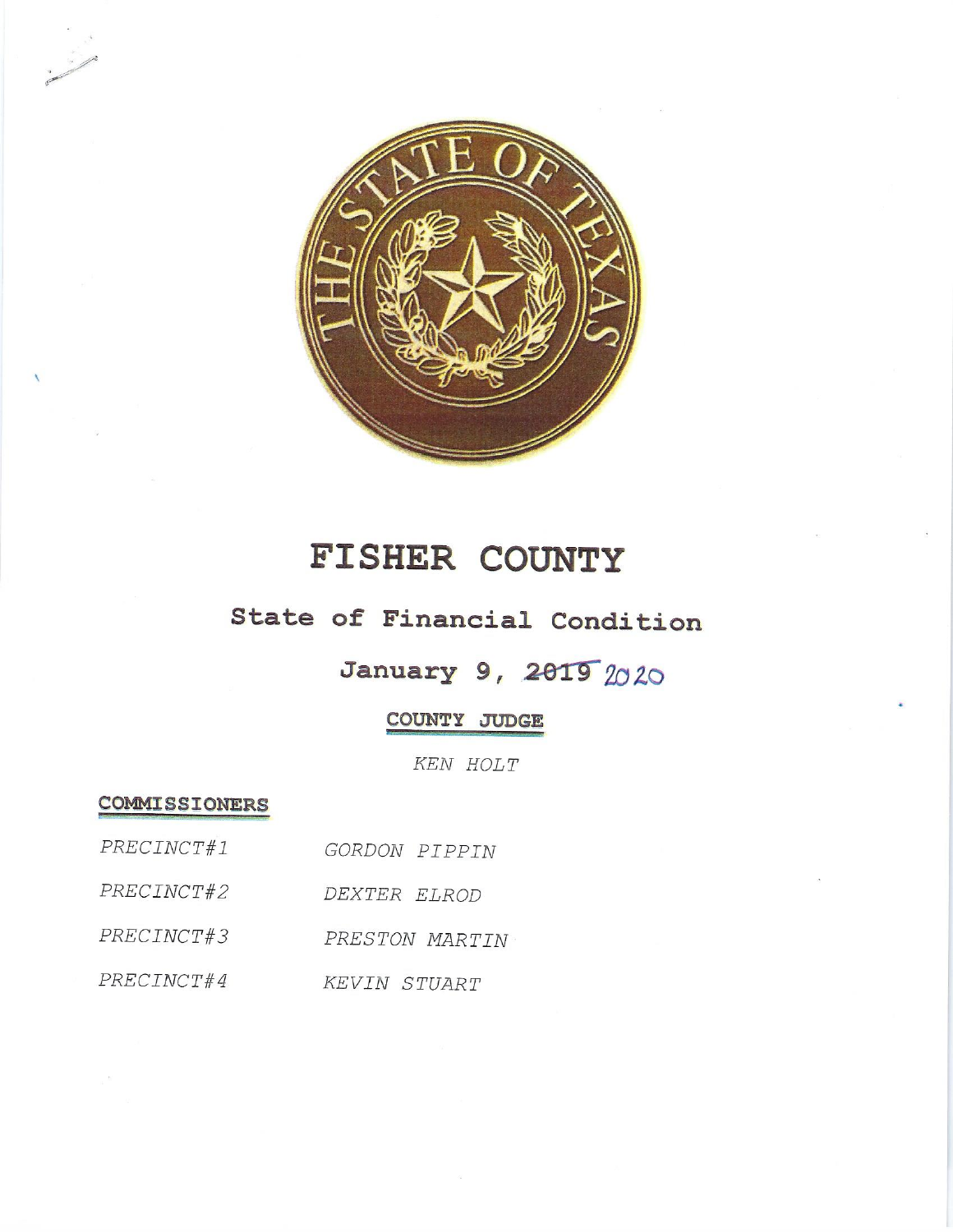|                     | ACCOUNT NO ACCOUNT-TITLE SUDGET-AMOUNT BUDGET-AMOUNT WEAR-TO-DATE YEAR-TO-DATE MONTH-TO-DATE | ORIGINAL         | AMENDED       | ENCUMBERED | ACTIVITY       | ACTIVITY                                                 | CURRENT USED<br>BALANCE PCT |     |
|---------------------|----------------------------------------------------------------------------------------------|------------------|---------------|------------|----------------|----------------------------------------------------------|-----------------------------|-----|
|                     | REPORTING FUND: 0010 GENERAL FUND                                                            |                  |               |            |                |                                                          | EFFECTIVE MONTH - 01        |     |
| 0100 CASH ACCOUNTS  |                                                                                              |                  |               |            |                |                                                          |                             |     |
|                     |                                                                                              |                  |               |            |                |                                                          |                             |     |
|                     | 10-100-100 CFC: GENERAL FUND                                                                 |                  |               |            | 362,426.07     | 380,716.89                                               | 1,702,075.33                |     |
|                     | 10-100-130 MONEY MARKET CHECKING                                                             |                  |               |            | 522.70         | 0.00                                                     | 231,018.21                  |     |
|                     | 10-100-140 GRANT FUND CHECKING                                                               |                  |               |            | 0.00           | 0.00                                                     | 0.40                        |     |
|                     | 10-100-185 DUE FROM I&S FUND                                                                 |                  |               |            | 0.00           | 0.00                                                     | 158,971.44                  |     |
|                     | 10-100-201 CERTIFICATE OF DEPOSIT - 1                                                        |                  |               |            | 579.22         | 0.00                                                     | 155,267.31                  |     |
|                     | 10-100-202 CERTIFICATE OF DEPOSIT - 2                                                        |                  |               |            | 579.22         | 0.00                                                     | 155,267.31                  |     |
|                     | 10-100-203 CERTIFICATE OF DEPOSIT - 3                                                        |                  |               |            | 579.22         | 0.00                                                     | 155,267.31                  |     |
|                     | 10-100-204 CERTIFICATE OF DEPOSIT - 4                                                        |                  |               |            | 579.22         | 0.00                                                     | 155, 267.31                 |     |
|                     | 10-100-205 CERTIFICATE OF DEPOSIT - 5                                                        |                  |               |            | 579.22         | 0.00                                                     | 155,267.31                  |     |
|                     | 10-100-206 CERTIFICATE OF DEPOSIT - 6                                                        |                  |               |            | 714.38         | 0.00                                                     | 256,143.02                  |     |
|                     | 10-100-211 REIMBURSEMENT CLEARING                                                            |                  |               |            | 0.00           | 0.00                                                     | 4.00                        |     |
|                     |                                                                                              |                  |               |            |                |                                                          |                             |     |
|                     | 10-100-230 DISTRICT CLERK EFILE                                                              |                  |               |            | $2,765.85-$    | 3.00                                                     | 2,994.50-                   |     |
|                     | 10-100-231 COUNTY CLERK EFILE                                                                |                  |               |            | 338.14         | 455.20                                                   | 1,937.47                    |     |
|                     | 10-100-232 JP CREDIT CARD                                                                    |                  |               |            |                | 14,950.41- 1,461.35                                      | 8,326.53-                   |     |
|                     | 10-100-280 DELINQUENT TAXES RECEIVABLE                                                       |                  |               |            | 0.00           | 0.00                                                     | 117,265.36                  |     |
|                     | 10-100-285 ALLOWANCE-UNCOLLETABLE TAXES                                                      |                  |               |            | 0.00           | 0.00                                                     | 29,314.33-                  |     |
|                     | 10-100-290 DUE FROM APPRAISAL DISTRICT                                                       |                  |               |            | 0.00           | 0.00                                                     | 0.00                        |     |
|                     | CASH ACCOUNTS                                                                                |                  |               |            | ------------ - | -----------<br>349, 181. 13 382, 636. 44 3, 203, 116. 42 | -------------               |     |
|                     | 0300 GENERAL REVENUE ACCOUNTS                                                                |                  |               |            |                |                                                          |                             |     |
|                     |                                                                                              |                  |               |            |                |                                                          |                             |     |
|                     | 10-300-100 ADVALOREM TAXES                                                                   | 2,418,322.00     | 2,418,322.00  |            | 876,151.71     |                                                          | 406,793.38 1,542,170.29     | -36 |
|                     | 10-300-105 DELINQUENT ADVALOREM TAXES                                                        | 0.00             | 0.00          |            | 0.00           | 0.00                                                     | 0.00                        |     |
|                     | 10-300-106 DC EFILE CLEARING ACCOUNT                                                         | 0.00             | 0.00          |            | 4,138.35       | 0.00                                                     | 4,138.35+                   |     |
|                     | 10-300-107 CC EFILE CLEARING ACCOUNT                                                         | 0.00             | 0.00          |            | 5,574.31       | 0.00                                                     | $5,574.31+$                 |     |
|                     | 10-300-108 JP C-CARD CLEARING ACCOUNT                                                        | 0.00             | 0.00          |            | 26,798.49      | 0.00                                                     | 26,798.49+                  |     |
| $10 - 300 - 109$    | CREDIT CARD INTEREST EARNED                                                                  | 0.00             | 0.00          |            | 74.68          | 0.00                                                     | $74.68+$                    |     |
|                     | 10-300-149 APPRAISAL DIST EXCESS REFUND                                                      | 0.00             | 0.00          |            | 0.00           | 0.00                                                     | 0.00                        |     |
|                     | 10-300-150 OTHER INCOME                                                                      | 800.00           | 800.00        |            | 73.57          | 0.00                                                     | 726.43                      | 09  |
|                     | 10-300-151 TAX COLLECTOR ANNUAL SALES TAX COMM 7,200.00                                      |                  | 7,200.00      |            | 0.00           | 0.00                                                     | 7,200.00                    | 00  |
|                     | 10-300-152 MISC REIMBURSEMENTS                                                               | 300.00           | 300.00        |            | 0.00           | 0.00                                                     | 300.00                      | 00  |
| $10 - 300 - 153$    | DPS REIMBURSEMENTS/PHONE& INTERNET                                                           | 0.00             | 0.00          |            | 1,686.14       | 0.00                                                     | $1,686.14+$                 |     |
|                     |                                                                                              |                  |               |            |                |                                                          |                             |     |
| $10 - 300 - 155$    | DRUG FOR REIMBURSING GF JAIL ASSIST                                                          | 0.00             | 0.00          |            | 0.00           | 0.00                                                     | 0.00                        |     |
| $10 - 300 - 156$    | DRUG FOR REIMBURSING FICA                                                                    | 0.00             | 0.00          |            | 0.00           | 0.00                                                     | 0.00                        |     |
| $10 - 300 - 157$    | DRUG FOR REIMBURSING RETIREMENT                                                              | 0.00             | 0.00          |            | 0.00           | 0.00                                                     | 0.00                        |     |
| $10 - 300 - 180$    | INTEREST EARNED                                                                              | 28,000.00        | 28,000.00     |            | 4,595.74       | 0.00                                                     | 23, 404. 26                 | 16  |
| $10 - 300 - 185$    | INSURANCE PROCEEDS                                                                           | 0.00             | 0.00          |            | 0.00           | 0.00                                                     | 0.00                        |     |
| 10-300-190          | INTEREST EARNED CD'S                                                                         | 10,400.00        | 10,400.00     |            | 3,610.48       | 0.00                                                     | 6,789.52                    | 35  |
| $10 - 300 - 195$    | INSURANCE REMIBURSEMENTS                                                                     | 0.00             | 0.00          |            | 211.00         | 0.00                                                     | $211.00+$                   |     |
| $10 - 300 - 200$    | COUNTY RESTITUTION INCOME                                                                    | 1,600.00         | 1,600.00      |            | 119.22         | 0.00                                                     | 1,480.78                    | 07  |
| $10 - 300 - 202$    | DRUG PROG CCP - 10% COUNTY                                                                   | 176.00           | 176.00        |            | 154.85         | 0.00                                                     | 21.15                       | 88  |
| $10 - 300 - 204$    | OIL & GAS INCOME                                                                             | 700.00           | 700.00        |            | 121.92         | 0.00                                                     | 578.08                      | 17  |
| $10 - 300 - 205$    | GAS PIPELINE INCOME                                                                          | 0.00             | 0.00          |            | 3,000.00       | 0.00                                                     | $3,000.00+$                 |     |
| $10 - 300 - 206$    | NSF INCOME                                                                                   |                  | 0.00          |            | 0.00           | 0.00                                                     | 0.00                        |     |
| 10-300-212          | HEALTHY COUNTY INCOME                                                                        | $0.00$<br>$0.00$ | 0.00          |            | 0.00           | 0.00                                                     | 0.00                        |     |
|                     | 10-300-214 COURT APPT ATTY - C & D CLERK                                                     | 1,400.00         | 1,400.00      |            | 752.47         | 0.00                                                     | 647.53                      | 54  |
| $10 - 300 - 216$    | JUROR REIMBURSEMENT                                                                          | 0.00             | 0.00          |            | 408.00         | 0.00                                                     | $408.00+$                   |     |
|                     | 10-300-218 TX-TF-IND DEFENSE GRANT 2019                                                      | 7,000.00         | 7,000.00      |            | 0.00           | 0.00                                                     | 7,000.00                    | 00  |
|                     | 10-300-222 AD LITEM TAX SUIT T REES                                                          | 0.00             | 0.00          |            | 0.00           | 0.00                                                     | 0.00                        |     |
|                     | 10-300-224 OUT OF COUNTY SHERIFF CITATIONS                                                   |                  |               |            |                |                                                          |                             |     |
|                     |                                                                                              | 0.00             | 0.00          |            | 0.00           | 0.00                                                     | 0.00                        |     |
|                     | 10-300-225 OUT OF COUNTY SHERIFF SERVICE                                                     | 400.00           | 400.00        |            | 100.00         | 0.00                                                     | 300.00                      | 25  |
| $10 - 300 - 226$    | INSURANCE BUILDING REPAIRS                                                                   | 400.00           | 400.00        |            | 0.00           | 0.00                                                     | 400.00                      | 00  |
|                     | 10-300-228 UNCLAIMED PROPERTY REFUND                                                         | 0.00             | 0.00          |            | 0.00           | 0.00                                                     | 0.00                        |     |
|                     | 10-300-229 VOL FIRE DEPT REIMBURSEMENTS                                                      | 0.00             | 0.00          |            | 0.00           | 0.00                                                     | 0.00                        |     |
|                     | 10-300-230 TOBACCO SETTLEMENT INCOME                                                         | 50.00            | 50.00         |            | 0.00           | 0.00                                                     | 50.00                       | 00  |
|                     | 10-300-231 FISHER COUNTY SHERIFF'S POSSE                                                     | 1.00             | 1.00          |            | 0.00           | 0.00                                                     | 1.00                        | 00  |
|                     | 10-300-232 WIND FARM TAX ABATEMENTS                                                          | 0.00             | 0.00          |            | 0.00           | 0.00                                                     | 0.00                        |     |
|                     | 10-300-234 SHERIFF - DRUG FORF REIMBURSEMENT                                                 | 0.00             | 0.00          |            | 0.00           | 0.00                                                     | 0.00                        |     |
|                     | 10-300-236 SHERIFF - MISC INCOME                                                             | 14,500.00        | 14,500.00     |            | 12,152.86      | 0.00                                                     | 2,347.14                    | 84  |
|                     | 10-300-237 SHERIFF BODY ARMOR GRANT                                                          | 0.00             | 0.00          |            | 0.00           | 0.00                                                     | 0.00                        |     |
|                     | 10-300-239 SB1849 PRISONER SAFETY FUND GRANT                                                 | 0.00             | 0.00          |            | 0.00           | 0.00                                                     | 0.00                        |     |
|                     | 10-300-241 SHERIFF SALE INCOME                                                               | 0.00             | 0.00          |            | 838.30         | 0.00                                                     | 838.30+                     |     |
|                     | 10-300-242 EXTENSION AGENT REIMBURSEMENTS                                                    | 0.00             | 0.00          |            | 0.00           | 0.00                                                     | 0.00                        |     |
|                     | 10-300-713 BUILDING RENT                                                                     | 10.00            | 10.00         |            | 0.00           | 0.00                                                     | 10.00                       | 00  |
|                     |                                                                                              |                  | ------------- |            |                | -----------                                              |                             |     |
|                     | GENERAL REVENUE ACCOUNTS 2,491,259.00 2,491,259.00 0.00                                      |                  |               |            | 940,562.09     |                                                          | 406,793.38 1,550,696.91 38  |     |
| 0310 FEES OF OFFICE | --------------------------------------                                                       |                  |               |            |                |                                                          |                             |     |
|                     | 10-310-400 FEES - COUNTY JUDGE                                                               | 200.00           | 200.00        |            | 12.00          | 0.00                                                     | 188.00                      | 06  |
|                     | 10-310-410 FEES - COUNTY CLERK                                                               | 63,000.00        | 63,000.00     |            | 23,985.53      | 2,071.40                                                 | 39,014.47                   | 38  |
|                     | 10-310-420 FEES - COUNTY & DISTRICT COURT                                                    | 1,000.00         | 1,000.00      |            | 185.00         | 0.00                                                     | 815.00                      | 19  |
|                     | 10-310-425 FEES - DISTRICT CLERK                                                             | 10,000.00        | 10,000.00     |            | 2,829.49       | 353.00                                                   | 7,170.51                    | 28  |
|                     | 10-310-426 FEES - DIST CLERK TAX RESEARCH                                                    | 700.00           | 700.00        |            | 0.00           | 0.00                                                     | 700.00                      | 00  |
|                     |                                                                                              |                  |               |            |                |                                                          |                             |     |

01-09-2020\*\*BUDGET ANALYSIS USAGE REPORT \*\* ASSET, INCOME, & EXPENSE ACCOUNTS PAGE 1<br>TIME:04:11 PM - EFFECTIVE MONTH:01

TIME:04:11 PM - EFFECTIVE MONTH:01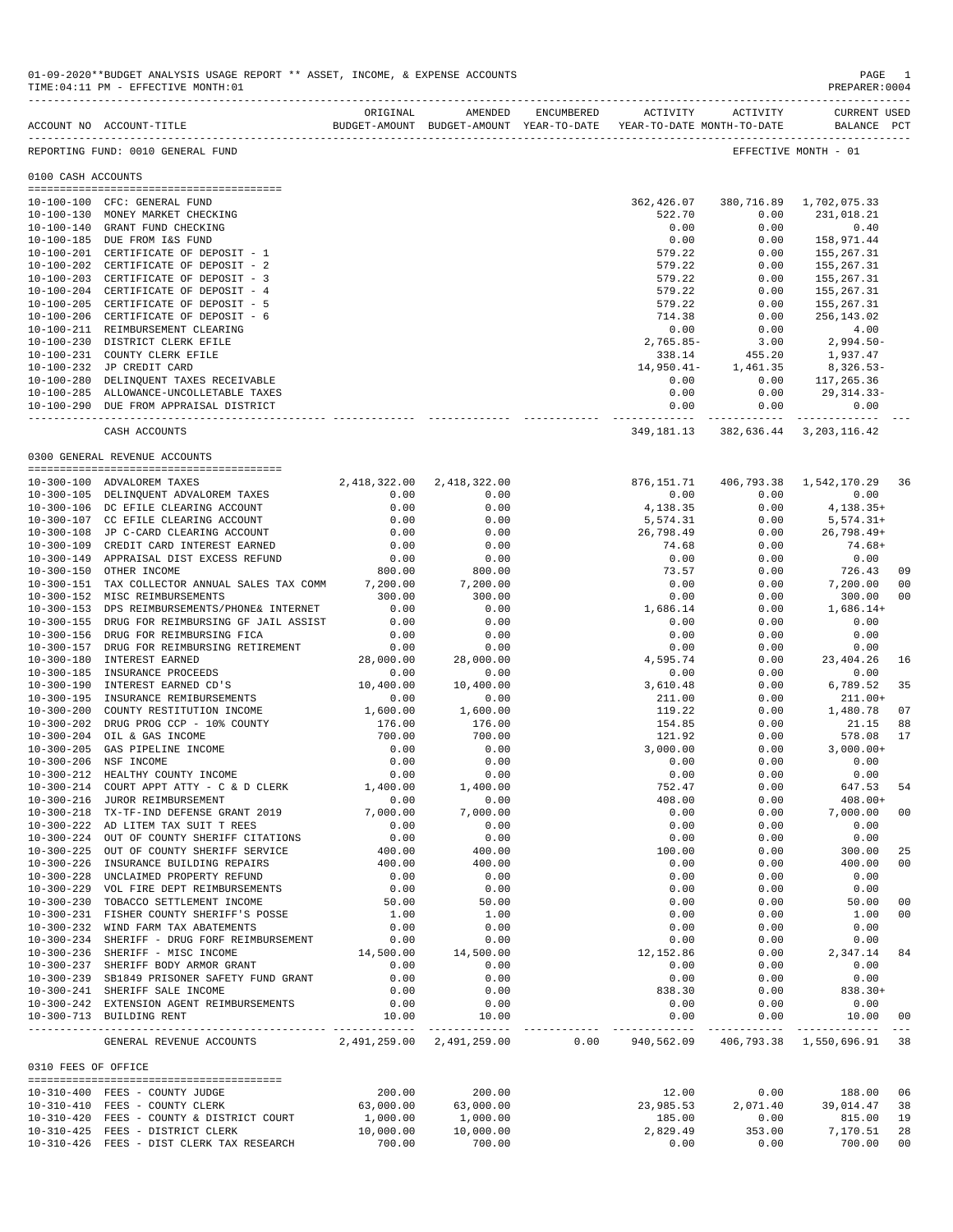|                       | 01-09-2020**BUDGET ANALYSIS USAGE REPORT ** ASSET, INCOME, & EXPENSE ACCOUNTS<br>TIME: 04:11 PM - EFFECTIVE MONTH: 01 |                                        |                                                     |                      |                                 |                                        | PAGE<br>PREPARER: 0004             |                            |
|-----------------------|-----------------------------------------------------------------------------------------------------------------------|----------------------------------------|-----------------------------------------------------|----------------------|---------------------------------|----------------------------------------|------------------------------------|----------------------------|
|                       | ACCOUNT NO ACCOUNT-TITLE                                                                                              | ORIGINAL                               | AMENDED<br>BUDGET-AMOUNT BUDGET-AMOUNT YEAR-TO-DATE | ENCUMBERED           | <b>ACTIVITY</b>                 | ACTIVITY<br>YEAR-TO-DATE MONTH-TO-DATE | <b>CURRENT USED</b><br>BALANCE PCT |                            |
|                       | REPORTING FUND: 0010 GENERAL FUND                                                                                     |                                        |                                                     |                      |                                 |                                        | EFFECTIVE MONTH - 01               |                            |
|                       | 10-310-427 REPAYMENT OF REWARD FINE<br>10-310-430 FEES - JP #1<br>10-310-432 FEES - JP ATTY DELINQUENT COL            | 0.00<br>45,000.00<br>400.00            | 0.00<br>45,000.00<br>400.00                         |                      | 0.00<br>16,951.07<br>130.50     | 0.00<br>1,817.07<br>0.00               | 0.00<br>28,048.93<br>269.50        | 38<br>33                   |
|                       | 10-310-433 FEES - JP WRIT OF POSSESS<br>10-310-440 FEES - COUNTY ATTORNEY<br>10-310-445 FEES - TAX COLLECTOR          | 450.00<br>8,500.00                     | 450.00<br>8,500.00                                  |                      | 0.00<br>47.00<br>2,258.15       | 0.00<br>0.00<br>77.95                  | $300.00 -$<br>403.00<br>6,241.85   | 10<br>27                   |
|                       | 10-310-447 FEES - TITLE<br>10-310-448 FEES - LIQUOR LICENSE                                                           | 2,500.00<br>200.00                     | 2,500.00<br>200.00                                  |                      | 535.00<br>0.00                  | 40.00<br>0.00                          | 1,965.00<br>200.00                 | 21<br>00                   |
|                       | 10-310-450 FEES - FAMILY PROTECTION<br>10-310-451 FEES - CHILD CARE<br>10-310-455 FEES - SHERIFF                      | 0.00<br>0.00<br>8,000.00               | 0.00<br>0.00<br>8,000.00                            |                      | 0.00<br>0.00<br>706.05          | 0.00<br>0.00<br>0.00                   | 0.00<br>0.00<br>7,293.95           | 09                         |
|                       | 10-310-465 FEES - COUNTY COURT AT LAW JUDGE                                                                           | 0.00<br>----------                     | 0.00<br>----------                                  |                      | 0.00<br>----------- -           | 0.00<br>--------------                 | 0.00<br>-----------                |                            |
|                       | FEES OF OFFICE                                                                                                        | 139,950.00                             | 139,950.00                                          | 0.00                 | 47,639.79                       | 4,359.42                               | 92,610.21                          | 34                         |
|                       | 0320 STATE SUPPLEMENTS                                                                                                |                                        |                                                     |                      |                                 |                                        |                                    |                            |
|                       | 10-320-405 SUPPLEMENT - COUNTY JUDGE<br>10-320-420 SUPPLEMENT - COUNTY ATTORNEY                                       | 25,200.00<br>23, 333.00<br>----------- | 25,200.00<br>23, 333.00                             |                      | 10,237.15<br>0.00               | 0.00<br>0.00                           | 14,962.85<br>23,333.00             | 41<br>00                   |
|                       | STATE SUPPLEMENTS                                                                                                     | 48,533.00                              | 48,533.00                                           | 0.00                 | 10,237.15                       | 0.00                                   | 38,295.85                          | 21                         |
| 0400 COUNTY JUDGE     |                                                                                                                       |                                        |                                                     |                      |                                 |                                        |                                    |                            |
|                       | 10-400-100 SALARY - COUNTY JUDGE<br>10-400-105 COUNTY JUDGE - STATE SUPPLEMENT                                        | 41,007.00<br>25,200.00                 | 41,007.00<br>25,200.00                              | 0.00<br>0.00         | 11,040.12<br>6,784.61           | 0.00<br>0.00                           | 29,966.88<br>18, 415.39            | 27<br>27                   |
|                       | 10-400-110 SALARY - ADMINISTRATIVE ASSISTANT<br>10-400-115 LONGEVITY PAY<br>10-400-200 FICA EXPENSE                   | 24,888.00<br>600.00<br>6,969.00        | 24,888.00<br>600.00<br>6,969.00                     | 0.00<br>0.00<br>0.00 | 6,700.54<br>0.00<br>1,864.59    | 0.00<br>0.00<br>0.00                   | 18,187.46<br>600.00<br>5,104.41    | 27<br>0 <sup>0</sup><br>27 |
| 10-400-205 RETIREMENT | 10-400-210 MEDICAL INSURANCE                                                                                          | 7,498.00<br>20,246.00                  | 7,498.00<br>20,246.00                               | 0.00<br>0.00         | 2,018.45<br>5,635.98            | 0.00<br>0.00                           | 5,479.55<br>14,610.02              | 27<br>28                   |
| 10-400-305 SUPPLIES   | 10-400-300 TRAVEL & SCHOOL                                                                                            | 3,000.00<br>2,000.00                   | 3,000.00<br>2,000.00                                | 982.50<br>150.00     | 59.18<br>271.40                 | 125.00<br>79.00                        | 1,958.32<br>1,578.60               | 35<br>21                   |
|                       | 10-400-310 COMMUNICATIONS<br>10-400-315 BONDS & NOTARY                                                                | 700.00<br>1,420.00                     | 700.00<br>1,420.00                                  | 0.00<br>0.00         | 152.70<br>0.00                  | 0.00<br>0.00                           | 547.30<br>1,420.00                 | 22<br>0 <sup>0</sup>       |
|                       | 10-400-320 COMPUTER REPAIRS & MAINTENANCE<br>10-400-325 SCHOOL & DUES<br>10-400-333 LAST YEARS BILLS                  | 200.00<br>475.00<br>0.00               | 200.00<br>475.00<br>0.00                            | 0.00<br>0.00<br>0.00 | 0.00<br>0.00<br>1,077.80        | 0.00<br>0.00<br>371.55                 | 200.00<br>475.00<br>1,077.80-      | 00<br>0 <sup>0</sup>       |
|                       | COUNTY JUDGE                                                                                                          | -----------<br>134,203.00              | ----------<br>134,203.00                            | 1,132.50             | 35,605.37                       | 575.55                                 | 97, 465.13                         | 27                         |
| 0410 COUNTY CLERK     |                                                                                                                       |                                        |                                                     |                      |                                 |                                        |                                    |                            |
|                       | 10-410-100 SALARY - COUNTY CLERK                                                                                      | 39,007.00                              | 39,007.00                                           | 0.00                 | 10,501.68                       | 0.00                                   | 28,505.32                          | 27                         |
| $10 - 410 - 110$      | 10-410-105 LONGEVITY PAY<br>SALARY - ADMINISTRATIVE ASSISTANT                                                         | 3,000.00<br>24,888.00                  | 3,000.00<br>24,888.00                               | 0.00<br>0.00         | 0.00<br>6,700.54                | 0.00<br>0.00                           | 3,000.00<br>18, 187. 46            | 0 <sub>0</sub><br>27       |
|                       | 10-410-115 PHONE ALLOWANCE                                                                                            | 360.00                                 | 360.00                                              | 0.00                 | 96.88                           | 0.00                                   | 263.12                             | 27                         |
|                       | 10-410-200 FICA EXPENSE                                                                                               | 4,986.00                               | 4,986.00                                            | 0.00                 | 1,315.72                        | 0.00                                   | 3,670.28                           | 26                         |
| 10-410-205 RETIREMENT | 10-410-210 MEDICAL INSURANCE                                                                                          | 5,364.00<br>20,246.00                  | 5,364.00<br>20,246.00                               | 0.00<br>0.00         | 1,423.73<br>5,615.96            | 0.00<br>0.00                           | 3,940.27<br>14,630.04              | 27<br>28                   |
|                       | 10-410-300 TRAVEL & SCHOOL                                                                                            | 3,000.00                               | 3,000.00                                            | 535.85               | 549.17                          | 0.00                                   | 1,914.98                           | 36                         |
| 10-410-305 SUPPLIES   |                                                                                                                       | 3,000.00                               | 3,000.00                                            | 445.97               | 391.38                          | 0.00                                   | 2,162.65                           | 28                         |
|                       | 10-410-310 COMMUNICATONS                                                                                              | 1,210.00                               | 1,210.00                                            | 0.00                 | 298.92                          | 0.00                                   | 911.08                             | 25                         |
| 10-410-315 BONDS      | 10-410-320 COPY MACHINE                                                                                               | 400.00<br>3,000.00                     | 400.00<br>3,000.00                                  | 0.00<br>265.07       | 0.00<br>438.20                  | 0.00<br>0.00                           | 400.00<br>2,296.73                 | 00<br>23                   |
|                       | 10-410-325 ELECTION SCHOOL                                                                                            | 1,500.00                               | 1,500.00                                            | 0.00                 | 0.00                            | 0.00                                   | 1,500.00                           | 0 <sub>0</sub>             |
|                       | 10-410-330 SOFTWARE MAINTENANCE                                                                                       | 9,100.00                               | 9,100.00                                            | 935.00               | 2,445.00                        | 0.00                                   | 5,720.00                           | 37                         |
|                       | 10-410-335 SUPPL GUAR FUND EXPENSE                                                                                    | 0.00                                   | 0.00                                                | 0.00                 | 0.00                            | 0.00                                   | 0.00                               |                            |
|                       | 10-410-340 RESTITUTION EXPENSE                                                                                        | 0.00<br>---------                      | 0.00<br>----------                                  | 0.00<br>---------    | 0.00                            | 0.00<br>$- - - - - -$                  | 0.00<br>---------                  |                            |
|                       | COUNTY CLERK                                                                                                          | 119,061.00                             | 119,061.00                                          | 2,181.89             | 29,777.18                       | 0.00                                   | 87,101.93 27                       |                            |
| 0420 DISTRICT CLERK   |                                                                                                                       |                                        |                                                     |                      |                                 |                                        |                                    |                            |
|                       | 10-420-100 SALARY - DISTRICT CLERK<br>10-420-120 SALARY - ADMINISTRATIVE ASSISTANT<br>10-420-200 FICA EXPENSE         | 39,005.00<br>10,000.00<br>3,749.00     | 39,005.00<br>10,000.00<br>3,749.00                  | 0.00<br>0.00<br>0.00 | 10,501.68<br>2,946.00<br>998.19 | 0.00<br>0.00<br>0.00                   | 28,503.32<br>7,054.00<br>2,750.81  | 27<br>29<br>27             |
| 10-420-205 RETIREMENT |                                                                                                                       | 4,034.00                               | 4,034.00                                            | 0.00                 | 1,096.59                        | 0.00                                   | 2,937.41                           | 27                         |
|                       | 10-420-210 MEDICAL INSURANCE                                                                                          | 10,123.00                              | 10,123.00                                           | 0.00                 | 2,817.99                        | 0.00                                   | 7,305.01                           | 28                         |
|                       | 10-420-300 TRAVEL/SCHOOL/TUITION/DUES                                                                                 | 3,000.00                               | 3,000.00                                            | 648.61               | 734.61                          | 0.00                                   | 1,616.78                           | 46                         |
| 10-420-305 SUPPLIES   |                                                                                                                       | 2,000.00                               | 2,000.00                                            | 0.00<br>0.00         | 818.05<br>0.00                  | 293.32                                 | 1,181.95                           | 41                         |
| 10-420-315 BONDS      | 10-420-310 COMMUNICATIONS                                                                                             | 0.00<br>250.00                         | 0.00<br>250.00                                      | 0.00                 | 0.00                            | 0.00<br>0.00                           | 0.00<br>250.00                     | 0 <sub>0</sub>             |
|                       | 10-420-320 COMPUTER REPAIRS & MAINTENANCE                                                                             | 3,960.00                               | 3,960.00                                            | 330.00               | 990.00                          | 0.00                                   | 2,640.00                           | 33                         |
|                       | 10-420-333 LAST YEARS BILLS<br>10-420-345 TAX RESEARCH FEE                                                            | 0.00<br>0.00                           | 0.00<br>0.00                                        | 94.25                | 134.35<br>350.00                | 0.00<br>350.00                         | $228.60-$<br>$350.00+$             |                            |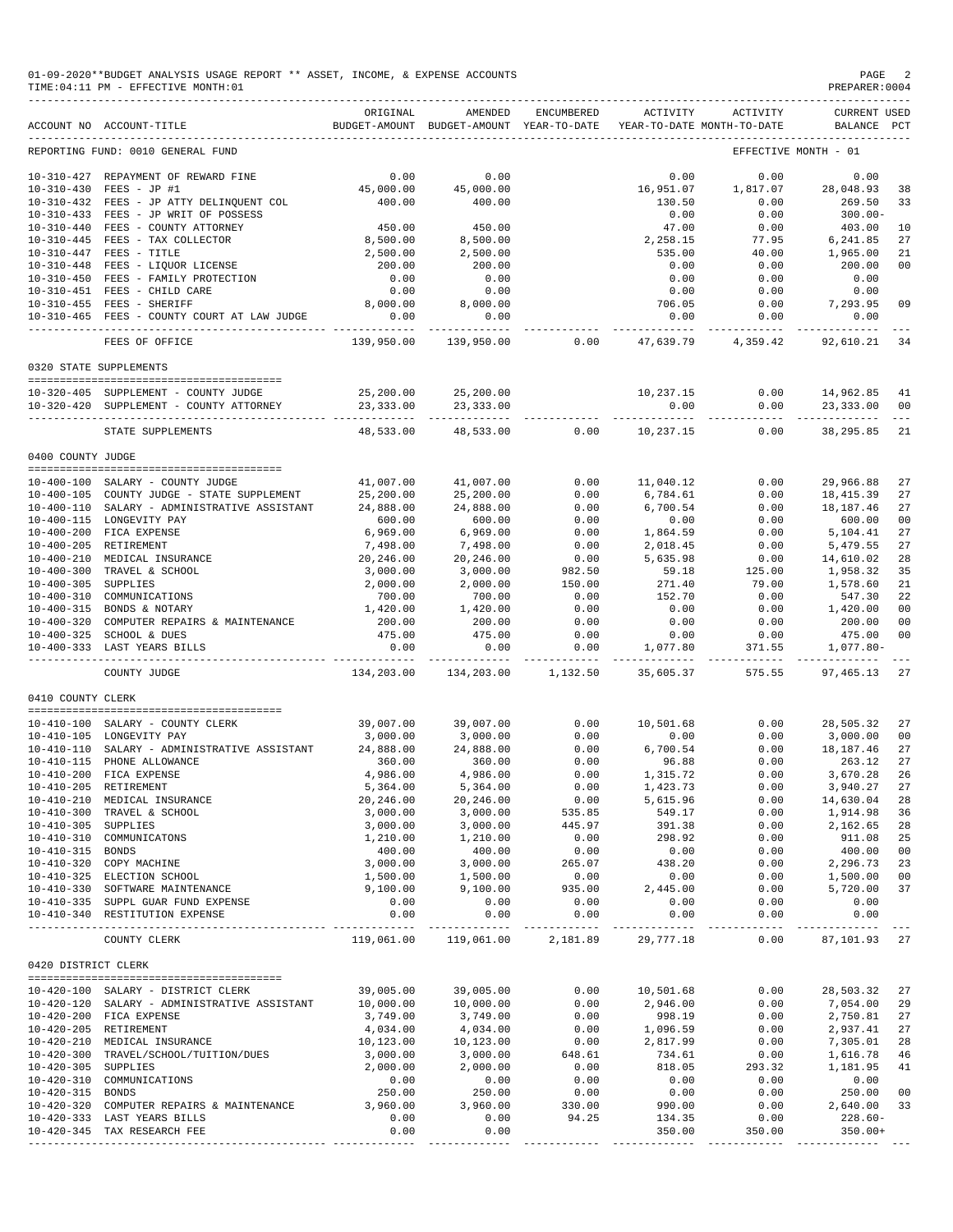|                      | 01-09-2020**BUDGET ANALYSIS USAGE REPORT ** ASSET, INCOME, & EXPENSE ACCOUNTS<br>TIME: 04:11 PM - EFFECTIVE MONTH: 01 |                              |                                                                                |                          |                               |                                       | PAGE<br>PREPARER: 0004             | -3                  |
|----------------------|-----------------------------------------------------------------------------------------------------------------------|------------------------------|--------------------------------------------------------------------------------|--------------------------|-------------------------------|---------------------------------------|------------------------------------|---------------------|
|                      | ACCOUNT NO ACCOUNT-TITLE                                                                                              | ORIGINAL                     | AMENDED<br>BUDGET-AMOUNT BUDGET-AMOUNT YEAR-TO-DATE YEAR-TO-DATE MONTH-TO-DATE | ENCUMBERED               | <b>ACTIVITY</b>               | ACTIVITY                              | <b>CURRENT USED</b><br>BALANCE PCT |                     |
|                      | REPORTING FUND: 0010 GENERAL FUND                                                                                     |                              |                                                                                |                          |                               |                                       | EFFECTIVE MONTH - 01               |                     |
|                      | DISTRICT CLERK                                                                                                        | 76,121.00-                   | 76,121.00-                                                                     | 1,072.86                 | 21,387.46                     | 643.32                                | 54,360.68+ 30                      |                     |
|                      | 0430 JUSTICE OF THE PEACE #1                                                                                          |                              |                                                                                |                          |                               |                                       |                                    |                     |
|                      |                                                                                                                       |                              |                                                                                |                          |                               |                                       |                                    |                     |
|                      | 10-430-100 SALARY - JUSTICE OF THE PEACE #1<br>10-430-105 LONGEVITY PAY                                               | 39,005.00<br>0.00            | 39,005.00<br>0.00                                                              | 0.00<br>0.00             | 10,501.68<br>0.00             | 0.00<br>0.00                          | 28,503.32<br>0.00                  | 27                  |
|                      | 10-430-110 SALARY - ADMINISTRATIVE ASSISTANT                                                                          | 24,888.00                    | 24,888.00                                                                      | 0.00                     | 6,387.42                      | 0.00                                  | 18,500.58                          | 26                  |
|                      | 10-430-200 FICA EXPENSE                                                                                               | 4,986.00                     | 4,986.00                                                                       | 0.00                     | 1,281.39                      | 0.00                                  | 3,704.61                           | 26                  |
|                      | 10-430-205 RETIREMENT                                                                                                 | 5,364.00                     | 5,364.00                                                                       | 0.00                     | 1,389.98                      | 0.00                                  | 3,974.02                           | 26                  |
|                      | 10-430-210 MEDICAL INSURANCE                                                                                          | 20,246.00                    | 20,246.00                                                                      | 0.00                     | 3,623.13                      | 0.00                                  | 16,622.87                          | 18                  |
| 10-430-305 SUPPLIES  | 10-430-300 TRAVEL/SCHOOL/TUITION/DUES                                                                                 | 3,000.00<br>2,000.00         | 3,000.00<br>2,000.00                                                           | 60.00<br>705.36          | 60.00<br>77.78                | 0.00<br>0.00                          | 2,880.00<br>1,216.86               | 04<br>39            |
|                      | 10-430-310 COMMUNICATIONS                                                                                             | 0.00                         | 0.00                                                                           | 0.00                     | 0.00                          | 0.00                                  | 0.00                               |                     |
| 10-430-315 BONDS     |                                                                                                                       | 200.00                       | 200.00                                                                         | 0.00                     | 0.00                          | 0.00                                  | 200.00                             | 0 <sub>0</sub>      |
|                      | 10-430-320 VIDEO MAGISTRATE OR LAW BOOKS                                                                              | 4,000.00                     | 4,000.00                                                                       | 0.00                     | 0.00                          | 0.00                                  | 4,000.00                           | 0 <sup>0</sup>      |
|                      | 10-430-330 COMPUTER REPAIRS & MAINTENCE                                                                               | 5,100.00                     | 5,100.00                                                                       | 250.00                   | 750.00                        | 0.00                                  | 4,100.00                           | 20                  |
|                      | 10-430-333 LAST YEARS BILLS                                                                                           | 0.00                         | 0.00                                                                           | 1,737.81                 | 0.00                          | 0.00                                  | 1,737.81-                          |                     |
|                      | 10-430-350 OUT OF COUNTY SHERIFF CITATIONS                                                                            | 200.00                       | 200.00                                                                         | 0.00                     | 0.00                          | 0.00                                  | 200.00                             | 0 <sub>0</sub>      |
|                      | 10-430-355 PERMANENT RECORDS BINDERS                                                                                  | 0.00                         | 0.00                                                                           | 0.00                     | 0.00                          | 0.00                                  | 0.00                               |                     |
|                      | 10-430-360 JUVENILE TRUANCY REINBURSE EXPENSE                                                                         | 0.00                         | 0.00                                                                           | 0.00                     | 0.00                          | 0.00                                  | 0.00                               |                     |
|                      | -----------------------------------<br>JUSTICE OF THE PEACE #1                                                        | -----------<br>108,989.00    | 108,989.00                                                                     | ------------<br>2,753.17 | --------<br>24,071.38         | $- - - - -$<br>0.00                   | 82,164.45                          | 25                  |
|                      | 0450 DISTRICT ATTORNEY                                                                                                |                              |                                                                                |                          |                               |                                       |                                    |                     |
|                      |                                                                                                                       |                              |                                                                                |                          |                               |                                       |                                    |                     |
|                      | 10-450-105 D.A. - STATE SUPPLEMENT                                                                                    | 2,628.00                     | 2,628.00                                                                       | 0.00                     | 707.28                        | 0.00                                  | 1,920.72                           | 27                  |
|                      | 10-450-110 SALARY - ASSISTANT D.A.                                                                                    | 7,602.00                     | 7,602.00                                                                       | 0.00                     | 1,754.10                      | 0.00                                  | 5,847.90                           | 23                  |
|                      | 10-450-130 SALARY - D.A. SECRETARY                                                                                    | 6,066.00                     | 6,066.00                                                                       | 0.00                     | 1,632.96                      | 0.00                                  | 4,433.04                           | 27                  |
|                      | 10-450-132 SALARY - ASST D.A. SECRETARY<br>10-450-134 SALARY - D.A. INVESTIGATOR                                      | 6,066.00<br>7,264.00         | 6,066.00                                                                       | 0.00<br>0.00             | 1,632.96<br>1,955.66          | 0.00<br>0.00                          | 4,433.04<br>5,308.34               | 27<br>27            |
|                      | 10-450-200 FICA EXPENSE                                                                                               | 2,267.00                     | 7,264.00<br>2,267.00                                                           | 0.00                     | 587.68                        | 0.00                                  | 1,679.32                           | 26                  |
|                      | 10-450-205 RETIREMENT                                                                                                 | 2,438.00                     | 2,438.00                                                                       | 0.00                     | 632.33                        | 0.00                                  | 1,805.67                           | 26                  |
|                      | 10-450-210 MEDICAL INSURANCE                                                                                          | 6,300.00                     | 6,300.00                                                                       | 0.00                     | 0.00                          | 0.00                                  | 6,300.00                           | 0 <sub>0</sub>      |
| 10-450-300 TRAVEL    |                                                                                                                       | 1,200.00                     | 1,200.00                                                                       | 0.00                     | 0.00                          | 0.00                                  | 1,200.00                           | 0 <sub>0</sub>      |
| 10-450-305 SUPPLIES  |                                                                                                                       | 1,128.00                     | 1,128.00                                                                       | 0.00                     | 10.16                         | 0.00                                  | 1,117.84                           | 01                  |
|                      | 10-450-308 COURT TRANSCRIPTS                                                                                          | 0.00                         | 0.00                                                                           | 0.00                     | 0.00                          | 0.00                                  | 0.00                               |                     |
|                      | 10-450-310 COMMUNICATIONS                                                                                             | 0.00                         | 0.00                                                                           | 0.00                     | 0.00                          | 0.00                                  | 0.00                               |                     |
|                      | 10-450-365 CRIME VICTIMS EXPENSE                                                                                      | 1,400.00                     | 1,400.00                                                                       | 0.00                     | 0.00                          | 0.00                                  | 1,400.00                           | 0 <sub>0</sub>      |
|                      | 10-450-538 LEGAL STATEMENTS OF FACT<br>________________________________                                               | 7,500.00<br>-----------      | 7,500.00<br>------------                                                       | 0.00<br>------           | 0.00<br>. _ _ _ _ _ _ _ _ _ _ | 0.00<br>$- - - - -$                   | 7,500.00                           | 00<br>$\frac{1}{2}$ |
|                      | DISTRICT ATTORNEY                                                                                                     | 51,859.00                    | 51,859.00                                                                      | 0.00                     | 8,913.13                      | 0.00                                  | 42,945.87                          | 17                  |
| 0460 COUNTY ATTORNEY |                                                                                                                       |                              |                                                                                |                          |                               |                                       |                                    |                     |
|                      | 10-460-100 SALARY - COUNTY ATTORNEY                                                                                   | 39,007.00                    | 39,007.00                                                                      | 0.00                     | 10,501.68                     | 0.00                                  | 28,505.32                          | 27                  |
|                      | 10-460-105 COUNTY ATTY - STATE SUPPLEMENT                                                                             | 23, 333.00                   | 23, 333.00                                                                     | 0.00                     | 6,281.94                      | 0.00                                  | 17,051.06                          | 27                  |
|                      | 10-460-110 SALARY - ADMINISTRATIVE ASSISTANT                                                                          | 10,000.00                    | 10,000.00                                                                      | 0.00                     | 2,250.00                      | 0.00                                  | 7,750.00                           | 23                  |
|                      | 10-460-200 FICA EXPENSE                                                                                               | 5,400.00                     | 5,400.00                                                                       | 0.00                     | 1,438.79                      | 0.00                                  | 3,961.21                           | 27                  |
|                      | 10-460-205 RETIREMENT                                                                                                 | 5,954.00                     | 5,954.00                                                                       | 0.00                     | 1,566.49                      | 0.00                                  | 4,387.51                           | 26                  |
|                      | 10-460-210 MEDICAL INSURANCE                                                                                          | 10,123.00                    | 10,123.00                                                                      | 0.00                     | 2,817.99                      | 0.00                                  | 7,305.01                           | 28                  |
|                      | 10-460-300 TRAVEL/SCHOOL/TUITION                                                                                      | 3,000.00                     | 3,000.00                                                                       | 0.00                     | 0.00                          | 0.00                                  | 3,000.00                           | 0 <sub>0</sub>      |
| 10-460-305 SUPPLIES  |                                                                                                                       | 2,000.00                     | 2,000.00                                                                       | 0.00                     | 59.73                         | 0.00                                  | 1,940.27                           | 03                  |
|                      | 10-460-310 COMMUNICATIONS                                                                                             | 0.00                         | 0.00                                                                           | 0.00                     | 0.00                          | 0.00                                  | 0.00                               |                     |
| 10-460-315 BONDS     |                                                                                                                       | 250.00                       | 250.00                                                                         | 0.00                     | 0.00<br>0.00                  | 0.00                                  | 250.00                             | 0 <sub>0</sub>      |
|                      | 10-460-330 COMPUTER SOFTWARE & MAINTENCE<br>10-460-333 LAST YEARS BILLS                                               | 0.00<br>0.00                 | 0.00<br>0.00                                                                   | 0.00<br>162.38           | 503.35                        | 0.00<br>0.00                          | 0.00<br>665.73-                    |                     |
|                      | 10-460-370 ELECTRONIC FORMS/ LEGAL RESEARCH                                                                           | 2,000.00                     | 2,000.00                                                                       | 160.00                   | 480.00                        | 0.00                                  | 1,360.00                           | 32                  |
|                      | COUNTY ATTORNEY                                                                                                       | --------------<br>101,067.00 | ____________<br>101,067.00                                                     | -------------<br>322.38  | -----------<br>25,899.97      | -----------<br>0.00                   | _____________<br>74,844.65 26      | $\frac{1}{2}$       |
|                      | 0470 MAINTENANCE - BUILDING & GROUNDS                                                                                 |                              |                                                                                |                          |                               |                                       |                                    |                     |
| 10-470-305 SUPPLIES  |                                                                                                                       | 6,000.00                     | 6,000.00                                                                       | 89.29                    | 620.33                        | 363.68                                | 5,290.38                           | 12                  |
|                      | 10-470-333 LAST YEARS BILL                                                                                            | 0.00                         | 0.00                                                                           | 0.00                     | 103.68                        | 0.00                                  | $103.68-$                          |                     |
|                      | 10-470-375 COURTHOUSE MAINTENANCE                                                                                     | 20,000.00                    | 20,000.00                                                                      | 3,860.00                 | 5,810.14                      | 507.50                                | 10,329.86                          | 48                  |
|                      | 10-470-376 EXTERMINATOR SERVICES                                                                                      | 4,000.00                     | 4,000.00                                                                       | 350.00                   | 1,050.00                      | 350.00                                | 2,600.00                           | 35                  |
| 10-470-380 UTILITIES |                                                                                                                       | 35,000.00                    | 35,000.00                                                                      | 0.00                     | 6,904.55                      | 496.91                                | 28,095.45                          | 20                  |
|                      | 10-470-385 REPAIRS - BUILDINGS                                                                                        | 8,000.00                     | 8,000.00                                                                       | 213.98                   | 5,299.24                      | 0.00                                  | 2,486.78                           | 69                  |
|                      | 10-470-387 REPAIRS - AC AND HEATING                                                                                   | 15,000.00                    | 15,000.00                                                                      | 3,500.00                 | 0.00                          | 0.00                                  | 11,500.00                          | 23                  |
|                      | 10-470-390 REPAIRS - FC LAW ENFORCEMENT CENTER                                                                        | 2,000.00                     | 2,000.00                                                                       | 523.89                   | 0.00                          | 0.00                                  | 1,476.11                           | 26                  |
|                      | 10-470-392 REPAIRS - EXTENSION SERVICES                                                                               | 1,000.00                     | 1,000.00                                                                       | 0.00                     | 0.00                          | 0.00                                  | 1,000.00                           | 0 <sub>0</sub>      |
|                      | 10-470-395 REPAIRS - YARD SERVICES                                                                                    | 8,400.00                     | 8,400.00                                                                       | 0.00                     | 2,150.00                      | 500.00                                | 6,250.00                           | 26                  |
|                      | 10-470-397 REPAIRS - HISTORICAL SOCIETY<br>10-470-398 REPAIRS TO DAMAGED ELECTRIC LINES                               | 2,000.00<br>0.00             | 2,000.00<br>0.00                                                               | 0.00<br>0.00             | 0.00<br>18,386.57             | 0.00<br>0.00                          | 2,000.00<br>$18,386.57-$           | 0 <sub>0</sub>      |
|                      |                                                                                                                       |                              | --------------                                                                 | ----------- <b>-</b>     | .                             |                                       | _____________________________      |                     |
|                      | MAINTENANCE - BUILDING & GROUNDS 101,400.00 101,400.00 8,537.16                                                       |                              |                                                                                |                          |                               | 40, 324.51  2, 218.09  52, 538.33  48 |                                    |                     |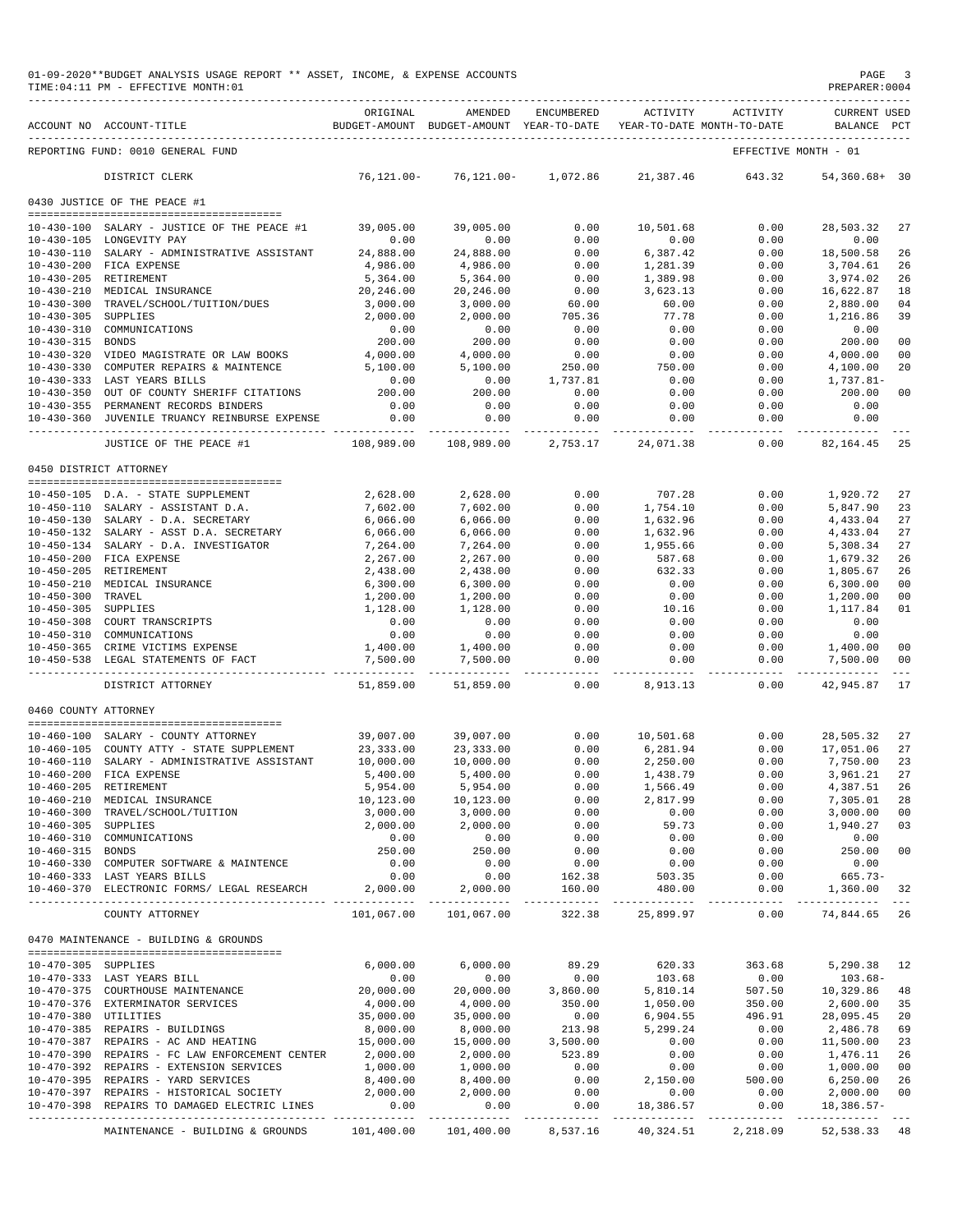|                       | 01-09-2020**BUDGET ANALYSIS USAGE REPORT ** ASSET, INCOME, & EXPENSE ACCOUNTS<br>TIME: 04:11 PM - EFFECTIVE MONTH: 01 |                        |                                                     |                 |                    |                                        | PAGE<br>PREPARER: 0004             |                |
|-----------------------|-----------------------------------------------------------------------------------------------------------------------|------------------------|-----------------------------------------------------|-----------------|--------------------|----------------------------------------|------------------------------------|----------------|
|                       | ACCOUNT NO ACCOUNT-TITLE                                                                                              | ORIGINAL               | AMENDED<br>BUDGET-AMOUNT BUDGET-AMOUNT YEAR-TO-DATE | ENCUMBERED      | ACTIVITY           | ACTIVITY<br>YEAR-TO-DATE MONTH-TO-DATE | <b>CURRENT USED</b><br>BALANCE PCT |                |
|                       | REPORTING FUND: 0010 GENERAL FUND                                                                                     |                        |                                                     |                 |                    |                                        | EFFECTIVE MONTH - 01               |                |
| 0480 COUNTY AUDITOR   |                                                                                                                       |                        |                                                     |                 |                    |                                        |                                    |                |
|                       | 10-480-100 SALARY - COUNTY AUDITOR                                                                                    | 40,166.00              | 40,166.00                                           | 0.00            | 10,813.74          | 0.00                                   | 29, 352. 26                        | 27             |
|                       | 10-480-105 PHONE ALLOWANCE                                                                                            | 336.00                 | 336.00                                              | 0.00            | 96.88              | 0.00                                   | 239.12                             | 29             |
|                       | 10-480-110 SALARY - ASSISTANT AUDITOR                                                                                 | 25, 125.00             | 25, 125.00                                          | 0.00            | 6,764.38           | 0.00                                   | 18,360.62                          | 27             |
|                       | 10-480-115 LONGEVITY PAY                                                                                              | 0.00                   | 0.00                                                | 0.00            | 0.00               | 0.00                                   | 0.00                               |                |
|                       | 10-480-200 FICA EXPENSE                                                                                               | 5,023.00               | 5,023.00                                            | 0.00            | 1,330.14           | 0.00                                   | 3,692.86                           | 26             |
|                       | 10-480-205 RETIREMENT                                                                                                 | 5,403.00               | 5,403.00                                            | 0.00            | 1,454.67           | 0.00                                   | 3,948.33                           | 27             |
|                       | 10-480-210 MEDICAL INSURANCE                                                                                          | 20,246.00              | 20,246.00                                           | 0.00            | 5,635.98           | 0.00                                   | 14,610.02                          | 28             |
| $10 - 480 - 300$      | TRAVEL/TUITION/DUES                                                                                                   | 3,000.00               | 3,000.00                                            | 0.00            | 1,000.56           | 0.00                                   | 1,999.44                           | 33             |
| $10 - 480 - 305$      | SUPPLIES<br>10-480-310 COMMUNICATIONS                                                                                 | 2,000.00<br>0.00       | 2,000.00<br>0.00                                    | 65.72<br>0.00   | 288.50<br>0.00     | 0.00<br>0.00                           | 1,645.78<br>0.00                   | 18             |
|                       | 10-480-315 BONDS & NOTARY                                                                                             | 300.00                 | 300.00                                              | 0.00            | 50.00              | 0.00                                   | 250.00                             | 17             |
|                       | 10-480-320 COMPUTER SOFTWARE & MAINTENANCE                                                                            | 5,190.00               | 5,190.00                                            | 0.00            | 2,700.00           | 0.00                                   | 2,490.00                           | 52             |
|                       | 10-480-333 LAST YEARS BILLS                                                                                           | 0.00                   | 0.00                                                | 718.65          | 373.99             | 0.00                                   | $1,092.64-$                        |                |
|                       | 10-480-400 NEW EQUIPMENT<br>-------------                                                                             | 1,107.00<br>__________ | 1,107.00<br>----------                              | 0.00            | 0.00               | 0.00<br>-----                          | 1,107.00                           | 00             |
|                       | COUNTY AUDITOR                                                                                                        | 107,896.00             | 107,896.00                                          | 784.37          | 30,508.84          | 0.00                                   | 76,602.79                          | 29             |
| 0490 COUNTY TREASURER |                                                                                                                       |                        |                                                     |                 |                    |                                        |                                    |                |
|                       | 10-490-100 SALARY - COUNTY TREASURER                                                                                  | 39,005.00              | 39,005.00                                           | 0.00            | 10,501.68          | 0.00                                   | 28,503.32                          | 27             |
|                       | 10-490-105 LONGEVITY PAY                                                                                              | 0.00                   | 0.00                                                | 0.00            | 0.00               | 0.00                                   | 0.00                               |                |
|                       | 10-490-110 SALARY - ADMINISTRATIVE ASSISTANT                                                                          | 10,000.00              | 10,000.00                                           | 0.00            | 2,692.50           | 0.00                                   | 7,307.50                           | 27             |
|                       | 10-490-200 FICA EXPENSE                                                                                               | 3,699.00               | 3,699.00                                            | 0.00            | 1,009.32           | 0.00                                   | 2,689.68                           | 27             |
| 10-490-205 RETIREMENT |                                                                                                                       | 3,979.00               | 3,979.00                                            | 0.00            | 1,087.69           | 0.00                                   | 2,891.31                           | 27             |
|                       | 10-490-210 MEDICAL INSURANCE                                                                                          | 10,123.00              | 10,123.00                                           | 0.00            | 2,817.99           | 0.00                                   | 7,305.01                           | 28             |
| 10-490-300            | TRAVEL/SCHOOL/TUITIONS/DUES                                                                                           | 3,000.00               | 3,000.00                                            | 0.00            | 0.00               | 0.00                                   | 3,000.00                           | 0 <sup>0</sup> |
| 10-490-305 SUPPLIES   |                                                                                                                       | 2,000.00               | 2,000.00                                            | 0.00            | 0.00               | 0.00                                   | 2,000.00                           | 0 <sup>0</sup> |
|                       | 10-490-310 COMMUNICATIONS                                                                                             | 0.00                   | 0.00                                                | 0.00            | 0.00               | 0.00                                   | 0.00                               |                |
| 10-490-315 BONDS      |                                                                                                                       | 200.00                 | 200.00                                              | 0.00            | 0.00               | 0.00                                   | 200.00                             | 0 <sup>0</sup> |
|                       | 10-490-320 COMPUTER SOFTWARE & MAINTENANCE<br>10-490-333 LAST YEARS BILLS                                             | 5,100.00<br>0.00       | 5,100.00<br>0.00                                    | 0.00<br>43.90   | 3,066.95<br>366.44 | 0.00<br>0.00                           | 2,033.05<br>$410.34-$              | 60             |
|                       | 10-490-400 NEW EQUIPMENT                                                                                              | 1,000.00               | 1,000.00                                            | 0.00            | 0.00               | 0.00                                   | 1,000.00                           | 0 <sup>0</sup> |
|                       | COUNTY TREASURER                                                                                                      | 78,106.00              | 78,106.00                                           | ------<br>43.90 | 21,542.57          | $- - - - -$<br>0.00                    | 56, 519.53                         | $- - -$<br>28  |
|                       | 0500 TAX ASSESSOR/COLLECTOR                                                                                           |                        |                                                     |                 |                    |                                        |                                    |                |
|                       |                                                                                                                       |                        |                                                     |                 |                    |                                        |                                    |                |
|                       | 10-500-100 SALARY - TAX COLLECTOR                                                                                     | 39,007.00              | 39,007.00                                           | 0.00            | 10,501.68          | 0.00                                   | 28,505.32                          | 27             |
|                       | 10-500-105 LONGEVITY PAY                                                                                              | 4,200.00               | 4,200.00                                            | 0.00            | 0.00               | 0.00                                   | 4,200.00                           | 0 <sub>0</sub> |
|                       | 10-500-110 SALARY - ADMINISTRATIVE ASSISTANT                                                                          | 24,888.00              | 24,888.00                                           | 0.00            | 6,700.54           | 0.00                                   | 18, 187. 46                        | 27             |
|                       | 10-500-115 VOTER REGISTRAR<br>10-500-200 FICA EXPENSE                                                                 | 350.00<br>5,164.00     | 350.00<br>5,164.00                                  | 0.00<br>0.00    | 133.10<br>1,284.43 | 133.10<br>0.00                         | 216.90<br>3,879.57                 | 38<br>25       |
|                       | 10-500-205 RETIREMENT                                                                                                 | 5,555.00               | 5,555.00                                            | 0.00            | 1,415.75           | 0.00                                   | 4,139.25                           | 25             |
| $10 - 500 - 210$      | MEDICAL INSURANCE                                                                                                     | 20,246.00              | 20,246.00                                           | 0.00            | 5,635.98           | 0.00                                   | 14,610.02                          | 28             |
| 10-500-300 TRAVEL     |                                                                                                                       | 3,000.00               | 3,000.00                                            | 0.00            | 0.00               | 0.00                                   | 3,000.00                           | 0 <sub>0</sub> |
| 10-500-305 SUPPLIES   |                                                                                                                       | 1,500.00               | 1,500.00                                            | 156.77          | 0.00               | 0.00                                   | 1,343.23                           | 10             |
|                       | 10-500-310 COMMUNICATIONS                                                                                             | 0.00                   | 0.00                                                | 0.00            | 0.00               | 0.00                                   | 0.00                               |                |
| 10-500-315 BONDS      |                                                                                                                       | 450.00                 | 450.00                                              | 50.00           | 0.00               | 0.00                                   | 400.00 11                          |                |
|                       | TAX ASSESSOR/COLLECTOR                                                                                                |                        | 104,360.00 104,360.00                               | 206.77          |                    | 25,671.48    133.10    78,481.75    25 |                                    |                |
| 0530 NON DEPARTMENTAL |                                                                                                                       |                        |                                                     |                 |                    |                                        |                                    |                |
|                       | 10-530-200 FICA EXPENSE                                                                                               | 0.00                   | 0.00                                                | 0.00            | 0.00               | 0.00                                   | 0.00                               |                |
|                       | 10-530-205 RETIREMENT                                                                                                 | 0.00                   | 0.00                                                | 0.00            | 0.00               | 0.00                                   | 0.00                               |                |
| 10-530-305 SUPPLIES   |                                                                                                                       | 2,500.00               | 2,500.00                                            | 0.00            | 492.24             | 0.00                                   | 2,007.76                           | 20             |
|                       | 10-530-310 COMMUNICATIONS                                                                                             | 31,720.00              | 31,720.00                                           | 62.00           | 6,801.95           | 1,257.51                               | 24,856.05                          | 22             |
|                       | 10-530-311 SOFTWARE FOR AUDITOR & TREASURER                                                                           | 36,000.00              | 36,000.00                                           | 3,000.00        | 0.00               | 0.00                                   | 33,000.00                          | 08             |
|                       | 10-530-333 LAST YEARS BILLS                                                                                           | 0.00                   | 0.00                                                | 512.99          | 2,064.33           | 0.00                                   | 2,577.32-                          |                |
|                       | 10-530-415 MISCELLANEOUS REIMBURSEMENTS                                                                               | 0.00                   | 0.00                                                | 0.00            | 252.51             | 0.00                                   | $252.51-$                          |                |
|                       | 10-530-418 MISCELLANEOUS EXPENSE<br>10-530-419 IRS TAX PENALTY                                                        | 600.00<br>0.00         | 600.00<br>0.00                                      | 0.00<br>0.00    | 660.00<br>0.00     | 0.00<br>0.00                           | $60.00 - 110$<br>0.00              |                |
|                       | 10-530-420 EMPLOYEE INSURANCE EXPENSE                                                                                 | 0.00                   | 0.00                                                | 0.00            | 0.00               | 0.00                                   | 0.00                               |                |
|                       | 10-530-425 HEALTHY COUNTY EXPENSE                                                                                     | 1,000.00               | 1,000.00                                            | 0.00            | 0.00               | 0.00                                   | 1,000.00                           | 00             |
|                       | 10-530-426 COUNTY RESTITUTION EXPENSE                                                                                 | 0.00                   | 0.00                                                | 0.00            | 89.03              | 0.00                                   | $89.03 -$                          |                |
|                       | 10-530-427 TAX COLLECTOR REG FEE REFUND                                                                               | 56.00                  | 56.00                                               | 0.00            | 0.00               | 0.00                                   | 56.00                              | 0 <sub>0</sub> |
|                       | 10-530-430 BANK CHARGES                                                                                               | 100.00                 | 100.00                                              | 1.43            | 12.00              | 0.00                                   | 86.57                              | 13             |
|                       | 10-530-435 ELECTION SUPPLIES/BOXES/JUDGES                                                                             | 20,000.00              | 20,000.00                                           | $1,554.33-$     | 6,334.29           | 0.00                                   | 15,220.04                          | 24             |
|                       | 10-530-436 REDISTRICTING CENUS                                                                                        | 10,000.00              | 10,000.00                                           | 0.00            | 0.00               | 0.00                                   | 10,000.00                          | 00             |
|                       | 10-530-445 PAPER & POSTAGE<br>10-530-450 ANIMAL CONTROL                                                               | 10,000.00<br>500.00    | 10,000.00<br>500.00                                 | 213.11<br>0.00  | 4,516.11<br>236.00 | 942.07<br>0.00                         | 5,270.78<br>264.00                 | 47<br>47       |
|                       | 10-530-455 LEGAL FEES                                                                                                 | 4,500.00               | 4,500.00                                            | 0.00            | 0.00               | 0.00                                   | 4,500.00                           | 0 <sub>0</sub> |
| $10 - 530 - 457$      | SAFETY PROGRAM                                                                                                        | 0.00                   | 0.00                                                | 0.00            | 0.00               | 0.00                                   | 0.00                               |                |
| $10 - 530 - 458$      | GAME WARDEN TRAINING                                                                                                  | 500.00                 | 500.00                                              | 0.00            | 0.00               | 0.00                                   | 500.00                             | 0 <sub>0</sub> |
|                       | 10-530-460 EMERGENCY MANAGEMENT COORDINATOR                                                                           | 6,000.00               | 6,000.00                                            | 0.00            | 0.00               | 0.00                                   | 6,000.00                           | 0 <sub>0</sub> |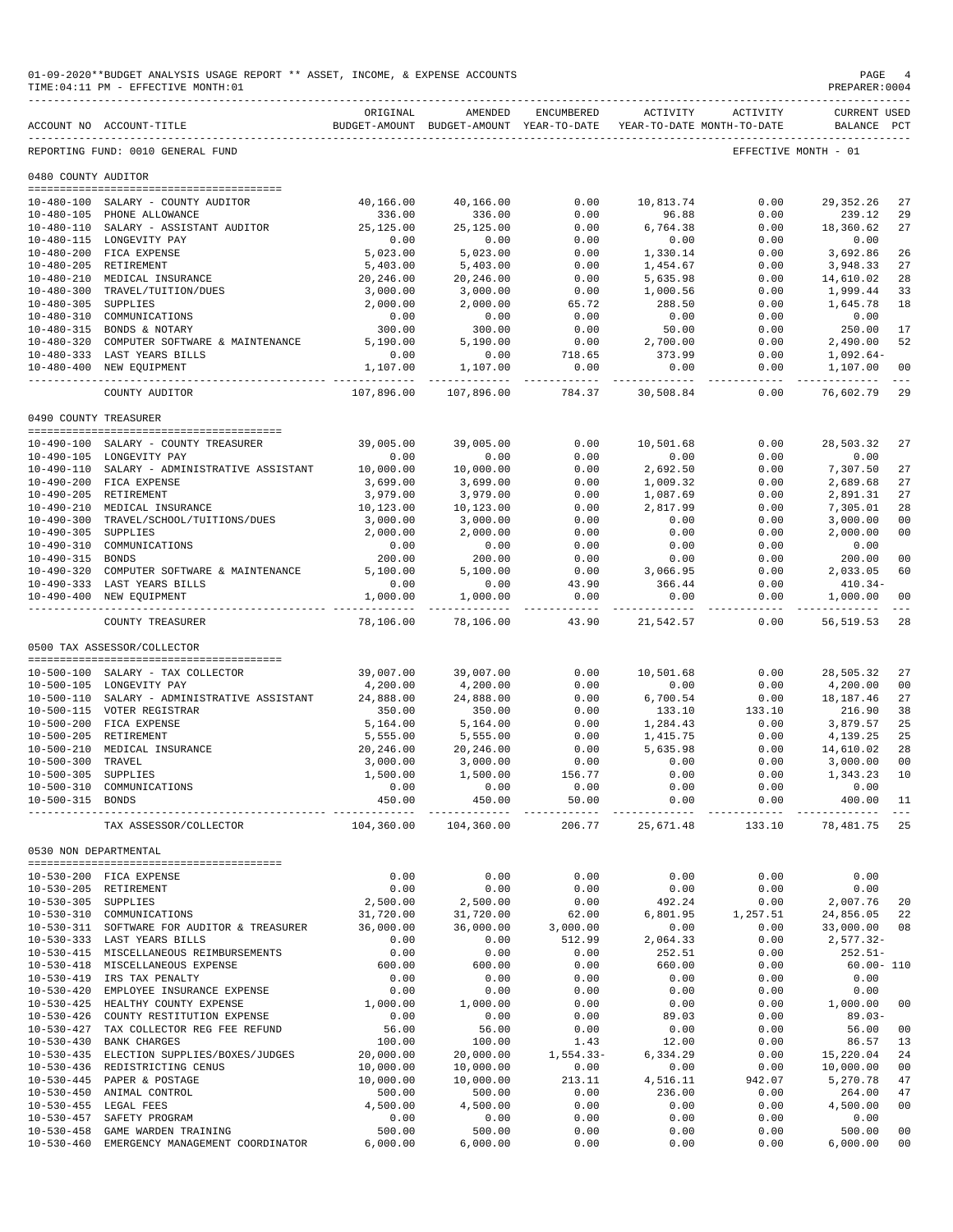|                                      | 01-09-2020**BUDGET ANALYSIS USAGE REPORT ** ASSET, INCOME, & EXPENSE ACCOUNTS<br>TIME: 04:11 PM - EFFECTIVE MONTH: 01 |                         |                                                                                |                      |                        |                      | PAGE<br>PREPARER: 0004             | -5                         |
|--------------------------------------|-----------------------------------------------------------------------------------------------------------------------|-------------------------|--------------------------------------------------------------------------------|----------------------|------------------------|----------------------|------------------------------------|----------------------------|
|                                      | ACCOUNT NO ACCOUNT-TITLE                                                                                              | ORIGINAL                | AMENDED<br>BUDGET-AMOUNT BUDGET-AMOUNT YEAR-TO-DATE YEAR-TO-DATE MONTH-TO-DATE | ENCUMBERED           | ACTIVITY               | ACTIVITY             | <b>CURRENT USED</b><br>BALANCE PCT |                            |
|                                      | REPORTING FUND: 0010 GENERAL FUND                                                                                     |                         |                                                                                |                      |                        |                      | EFFECTIVE MONTH - 01               |                            |
|                                      | 10-530-462 NSF EXPENSE                                                                                                | 300.00                  | 300.00                                                                         | 0.00                 | 0.00                   | 0.00                 | 300.00                             | 00                         |
| $10 - 530 - 467$                     | SUPPLEMENTAL DEATH BENEFITS                                                                                           | 10,000.00               | 10,000.00                                                                      | 0.00                 | 0.00                   | 0.00                 | 10,000.00                          | 00                         |
| $10 - 530 - 470$                     | WORKERS COMP INSURANCE                                                                                                | 25,000.00               | 25,000.00                                                                      | 0.00                 | 6,022.00               | 0.00                 | 18,978.00                          | 24                         |
| $10 - 530 - 472$                     | UNEMPLOYMENT INSURANCE                                                                                                | 5,000.00                | 5,000.00                                                                       | 0.00                 | 77.39                  | 0.00                 | 4,922.61                           | 02                         |
| $10 - 530 - 475$<br>$10 - 530 - 477$ | COPY MACHINE/SUPPLIES/TONER<br>OUTSIDE AUDITOR                                                                        | 1,500.00<br>25,000.00   | 1,500.00<br>25,000.00                                                          | 79.28<br>0.00        | 340.30<br>0.00         | 0.00<br>0.00         | 1,080.42<br>25,000.00              | 28<br>00                   |
| $10 - 530 - 480$                     | DUES & FEES - COG MATCH                                                                                               | 6,000.00                | 6,000.00                                                                       | 35.00                | 0.00                   | 0.00                 | 5,965.00                           | 01                         |
|                                      | 10-530-482 LIABILITY INSURANCE                                                                                        | 60,000.00               | 60,000.00                                                                      | 0.00                 | 30,191.00              | 0.00                 | 29,809.00                          | 50                         |
| $10 - 530 - 485$                     | LEGAL ADS                                                                                                             | 2,700.00                | 2,700.00                                                                       | 1,683.45             | 367.65                 | 0.00                 | 648.90                             | 76                         |
| $10 - 530 - 486$                     | RURAL FIRE DEPT FUEL EXPENSE                                                                                          | 2,500.00                | 2,500.00                                                                       | 731.16               | 587.75                 | 0.00                 | 1,181.09                           | 53                         |
| $10 - 530 - 487$                     | RURAL FIRE EQUIPMENT                                                                                                  | 5,000.00                | 5,000.00                                                                       | 250.00               | 0.00                   | 0.00                 | 4,750.00                           | 05                         |
| $10 - 530 - 488$                     | RURAL FIRE SCHOOL                                                                                                     | 2,500.00                | 2,500.00                                                                       | 0.00                 | 0.00                   | 0.00                 | 2,500.00                           | 00                         |
| $10 - 530 - 489$                     | RURAL FIRE INSURANCE TRUCKS                                                                                           | 5,000.00                | 5,000.00                                                                       | 0.00                 | 0.00                   | 0.00                 | 5,000.00                           | 00                         |
| $10 - 530 - 490$                     | COUNTY LIBRARIES                                                                                                      | 5,000.00                | 5,000.00                                                                       | 0.00                 | 5,000.00               | 0.00                 | 0.00                               | 100                        |
| $10 - 530 - 492$                     | INTERLOCAL AGREEMENTS-LUBBOCK                                                                                         | 1,000.00                | 1,000.00                                                                       | 0.00                 | 1,000.00               | 0.00                 | 0.00                               | 100                        |
|                                      | 10-530-495 D.A. LEGAL STATEMENT OF FACTS                                                                              | 5,000.00                | 5,000.00                                                                       | 0.00                 | 0.00                   | 0.00                 | 5,000.00                           | 00                         |
|                                      | 10-530-497 CASH MATCH SENIOR CITIZENS<br>10-530-500 DRUG & ALCOHOL TESTING                                            | 36,000.00<br>2,000.00   | 36,000.00<br>2,000.00                                                          | 0.00<br>0.00         | 2,412.85<br>260.00     | 0.00<br>0.00         | 33,587.15<br>1,740.00              | 07<br>13                   |
|                                      | ----------------- --------------                                                                                      |                         | .                                                                              |                      |                        |                      |                                    | $- - -$                    |
|                                      | NON DEPARTMENTAL                                                                                                      | 322,976.00              | 322,976.00                                                                     | 5,014.09             | 67,717.40              | 2,199.58             | 250,244.51                         | 23                         |
|                                      | 0540 COUNTY & DISTRICT COURT                                                                                          |                         |                                                                                |                      |                        |                      |                                    |                            |
|                                      | 10-540-310 COMMUNICATIONS                                                                                             | 0.00                    | 0.00                                                                           | 0.00                 | 0.00                   | 0.00                 | 0.00                               |                            |
|                                      | 10-540-502 AD LITEM TAX SUITS - T REES                                                                                | 1,000.00                | 1,000.00                                                                       | 0.00                 | 0.00                   | 0.00                 | 1,000.00                           | 00                         |
|                                      | 10-540-504 ADULT PROBATION SUPPLIES                                                                                   | 200.00                  | 200.00                                                                         | 0.00                 | 0.00                   | 0.00                 | 200.00                             | 0 <sub>0</sub>             |
|                                      | 10-540-506 JUVENILE OFFICER EXPENSES                                                                                  | 19,460.00               | 19,460.00                                                                      | 0.00                 | 0.00                   | 0.00                 | 19,460.00                          | 0 <sub>0</sub>             |
|                                      | 10-540-508 GRAND JURY                                                                                                 | 3,000.00                | 3,000.00                                                                       | 0.00                 | 0.00                   | 0.00                 | 3,000.00                           | 00                         |
|                                      | 10-540-510 PETIT JURY                                                                                                 | 3,000.00                | 3,000.00                                                                       | 0.00                 | 0.00                   | 0.00                 | 3,000.00                           | 00                         |
|                                      | 10-540-512 J.P. JURY                                                                                                  | 100.00                  | 100.00                                                                         | 0.00                 | 0.00                   | 0.00                 | 100.00                             | 00                         |
|                                      | 10-540-513 J.P. ATTORNEY COLLECTIONS<br>10-540-514 JURY LODGING & MEALS                                               | 2,000.00                | 2,000.00                                                                       | 0.00                 | 291.60                 | 0.00                 | 1,708.40                           | 15                         |
|                                      | 10-540-514 JURY LODGING & MEALS                                                                                       | 600.00                  | 600.00                                                                         | 0.00                 | 0.00                   | 0.00                 | 600.00                             | 00                         |
| $10 - 540 - 516$                     | JURY COMMISSION                                                                                                       | 200.00                  | 200.00                                                                         | 0.00                 | 0.00                   | 0.00                 | 200.00                             | 0 <sub>0</sub>             |
| 10-540-517                           | COUNTY COURT VISTING COURT REPORTER                                                                                   | 0.00                    | 0.00                                                                           | 0.00                 | 0.00                   | 0.00                 | 0.00                               |                            |
| 10-540-518                           | COURT APPOINTED ATTORNEY                                                                                              | 25,000.00               | 25,000.00                                                                      | 100.00               | 2,704.25               | 0.00                 | 22, 195.75                         | 11                         |
| 10-540-520                           | INTERPRETOR                                                                                                           | 250.00<br>2,500.00      | 250.00                                                                         | 0.00                 | 0.00<br>0.00           | 0.00                 | 250.00                             | 00<br>0 <sub>0</sub>       |
|                                      | 10-540-522 PSYCHIATRIC EVALUATION<br>10-540-524 JUVENILE DETENTION                                                    | 5,000.00                | 2,500.00<br>5,000.00                                                           | 0.00<br>3,850.77     | 0.00                   | 0.00<br>0.00         | 2,500.00<br>1,149.23               | 77                         |
|                                      |                                                                                                                       | 180.00                  | 180.00                                                                         | 0.00                 | 0.00                   | 0.00                 | 180.00                             | 00                         |
|                                      | 10-540-524 JUVENILE DETENTION<br>10-540-525 OUT OF COUNTY CITATIONS<br>10-540-526 DA & CA DRUG TESTING                | 5,000.00                | 5,000.00                                                                       | 0.00                 | 0.00                   | 0.00                 | 5.000.00                           | 00                         |
|                                      | COUNTY & DISTRICT COURT                                                                                               | 67,490.00               | .<br>67,490.00                                                                 |                      | .<br>3,950.77 2,995.85 | ----------<br>0.00   | ------------<br>60,543.38          | $- - -$<br>10              |
| 0550 32ND JUDICIAL                   |                                                                                                                       |                         |                                                                                |                      |                        |                      |                                    |                            |
|                                      |                                                                                                                       |                         |                                                                                |                      |                        |                      |                                    |                            |
|                                      | $10-550-100$ SALARY - DIST COURT ADMINISTRATOR $8,553.00$ $8,553.00$ $0.00$                                           |                         |                                                                                |                      | 2,302.51               |                      | 0.00<br>6,250.49 27                |                            |
|                                      | 10-550-105 DIST JUDGE - STATE SUPPLEMENT                                                                              | 2,628.00                | 2,628.00                                                                       | 0.00                 | 707.28                 | 0.00                 | 1,920.72 27                        |                            |
|                                      | 10-550-117 SALARY - COURT REPORTER                                                                                    | 12,050.00               | 12,050.00                                                                      | 0.00                 | 3,244.50               | 0.00                 | 8,805.50                           | 27                         |
|                                      | 10-550-200 FICA EXPENSE<br>10-550-205 RETIREMENT                                                                      | 1,778.00<br>1,888.00    | 1,778.00<br>1,888.00                                                           | 0.00<br>0.00         | 478.45<br>514.78       | 0.00                 | 1,299.55<br>1,373.22               | 27<br>27                   |
|                                      | 10-550-210 MEDICAL INSURANCE                                                                                          | 2,000.00                | 2,000.00                                                                       | 0.00                 | 0.00                   | 0.00<br>0.00         | 2,000.00                           | 00                         |
| 10-550-300 TRAVEL                    |                                                                                                                       | 1,000.00                | 1,000.00                                                                       | 0.00                 | 0.00                   | 0.00                 | 1,000.00                           | 00                         |
| 10-550-305 SUPPLIES                  |                                                                                                                       | 1,127.00                | 1,127.00                                                                       | 0.00                 | 0.00                   | 0.00                 | 1,127.00                           | 00                         |
|                                      | 10-550-310 COMMUNICATIONS                                                                                             | 0.00                    | 0.00                                                                           | 0.00                 | 0.00                   | 0.00                 | 0.00                               |                            |
|                                      | 10-550-530 7TH ADM REGION ASSESSMENT                                                                                  | 669.00                  | 669.00                                                                         | 0.00                 | 0.00                   | 0.00                 | 669.00                             | 00                         |
|                                      | 10-550-532 COURT REPORTER INSURANCE                                                                                   | 1,300.00                | 1,300.00                                                                       | 0.00                 | 0.00                   | 0.00                 | 1,300.00                           | 00                         |
|                                      | 10-550-534 LUNACY COMMITMENT                                                                                          | 3,500.00                | 3,500.00                                                                       | 481.00               | 1,239.00               | 0.00                 | 1,780.00                           | 49                         |
|                                      | 10-550-536 VISITING JUDGE/COURT REPORTER                                                                              | 2,000.00                | 2,000.00                                                                       | 0.00                 | 0.00                   | 0.00                 | 2,000.00                           | 00                         |
|                                      | 10-550-538 D.J. LEGAL STATEMENT OF FACTS                                                                              | 7,900.00<br>----------- | 7,900.00<br>.                                                                  | 0.00<br>------------ | 0.00                   | 0.00<br>------------ | 7,900.00<br>----------             | 00<br>$- - - \,$           |
|                                      | 32ND JUDICIAL                                                                                                         | 46,393.00               | 46,393.00                                                                      | 481.00               | 8,486.52               | 0.00                 | 37, 425.48                         | 19                         |
| 0560 INDIGENT WELFARE                |                                                                                                                       |                         |                                                                                |                      |                        |                      |                                    |                            |
|                                      | 10-560-560 CHILD CARE                                                                                                 | 500.00                  | 500.00                                                                         | 0.00                 | 0.00                   | 0.00                 | 500.00                             | 00                         |
|                                      | 10-560-562 DOCTOR'S SERVICES                                                                                          | 2,500.00                | 2,500.00                                                                       | 0.00                 | 0.00                   | 0.00                 | 2,500.00                           | 00                         |
|                                      | 10-560-563 OUT OF COUNTY COURT COST                                                                                   | 400.00                  | 400.00                                                                         | 0.00                 | 0.00                   | 0.00                 | 400.00                             | 00                         |
| 10-560-564 BURIALS                   |                                                                                                                       | 2,500.00                | 2,500.00                                                                       | 0.00                 | 0.00                   | 0.00                 | 2,500.00                           | 00                         |
|                                      | 10-560-566 EMERGENCY AID                                                                                              | 100.00                  | 100.00                                                                         | 0.00                 | 0.00                   | 0.00                 | 100.00                             | 00                         |
| 10-560-568 CLOTHING                  |                                                                                                                       | 100.00                  | 100.00                                                                         | 0.00                 | 0.00                   | 0.00                 | 100.00                             | 00                         |
|                                      | 10-560-570 MEALS, ROOM, CARE                                                                                          | 100.00                  | 100.00                                                                         | 0.00                 | 0.00                   | 0.00                 | 100.00                             | 0 <sub>0</sub>             |
| 10-560-572 HOSPITAL                  |                                                                                                                       | 100.00                  | 100.00                                                                         | 0.00                 | 0.00                   | 0.00                 | 100.00                             | 00                         |
|                                      | 10-560-574 MEDICAL BILLS                                                                                              | 100.00                  | 100.00                                                                         | 0.00                 | 0.00                   | 0.00                 | 100.00                             | 00                         |
|                                      | 10-560-576 MEDICAL SUPPLIES                                                                                           | 100.00                  | 100.00                                                                         | 0.00                 | 0.00                   | 0.00                 | 100.00                             | 00                         |
|                                      | 10-560-579 AUTOPSY EXPENSE                                                                                            | 7,500.00                | 7,500.00                                                                       | 0.00                 | 0.00                   | 0.00                 | 7,500.00                           | 00                         |
|                                      | -------------------------<br>INDIGENT WELFARE                                                                         | 14,000.00               | 14,000.00                                                                      | 0.00                 | 0.00                   | -----<br>0.00        | -----------<br>14,000.00           | $\sim$ $\sim$ $\sim$<br>00 |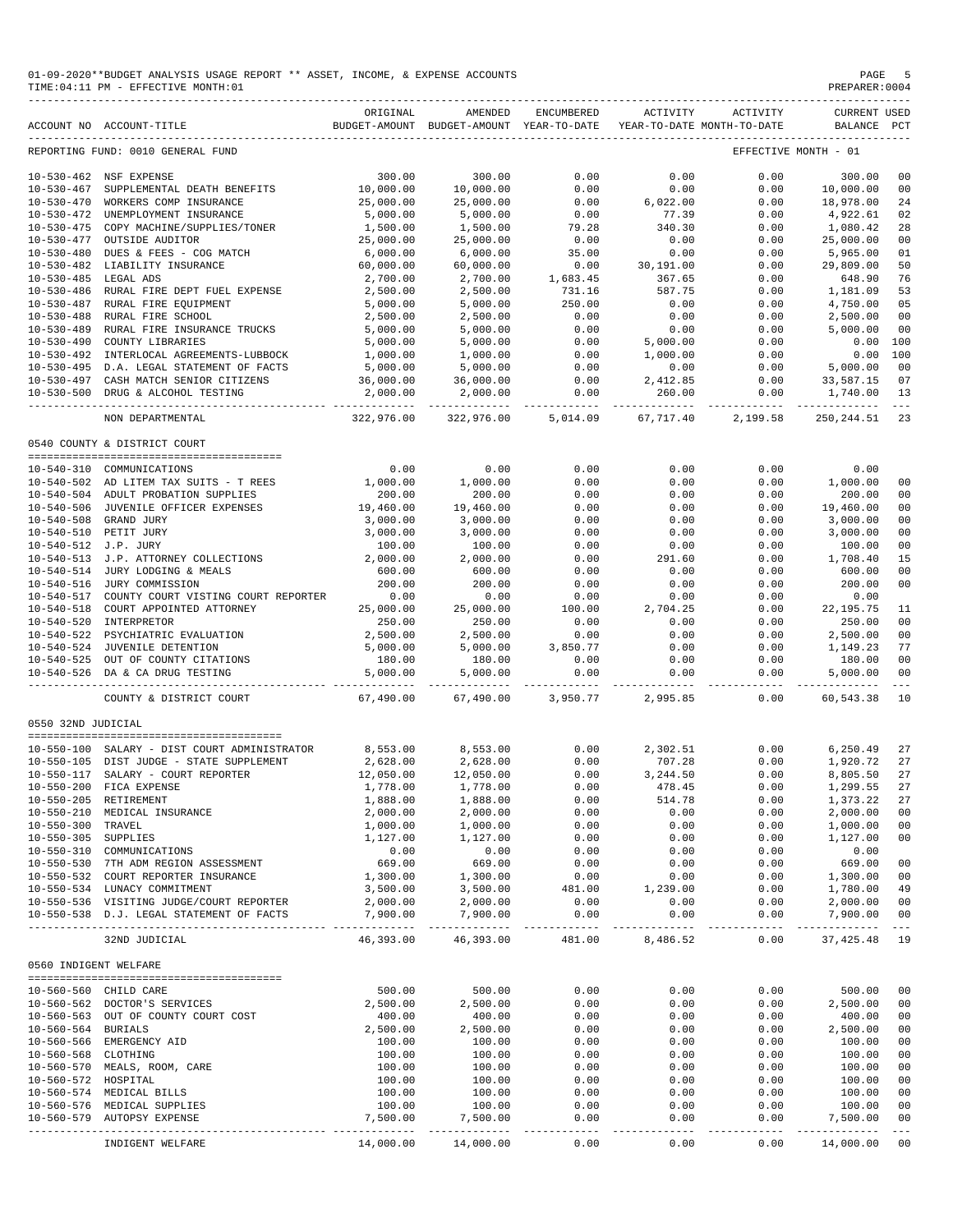|                     | TIME: 04:11 PM - EFFECTIVE MONTH: 01                                                            |                        |                                            |                        |                      |                     | PREPARER:0004                      |                      |
|---------------------|-------------------------------------------------------------------------------------------------|------------------------|--------------------------------------------|------------------------|----------------------|---------------------|------------------------------------|----------------------|
|                     | BUDGET-AMOUNT BUDGET-AMOUNT YEAR-TO-DATE YEAR-TO-DATE MONTH-TO-DATE<br>ACCOUNT NO ACCOUNT-TITLE | ORIGINAL               | AMENDED                                    | ENCUMBERED             |                      | ACTIVITY ACTIVITY   | <b>CURRENT USED</b><br>BALANCE PCT |                      |
|                     | REPORTING FUND: 0010 GENERAL FUND                                                               |                        |                                            |                        |                      |                     | EFFECTIVE MONTH - 01               |                      |
| 0580 COUNTY SHERIFF |                                                                                                 |                        |                                            |                        |                      |                     |                                    |                      |
|                     |                                                                                                 |                        |                                            |                        |                      |                     |                                    |                      |
|                     | 10-580-100 SALARY - SHERIFF<br>10-580-105 LONGEVITY PAY                                         | 46,403.00<br>1,350.00  | 46,403.00<br>1,350.00                      | 0.00<br>0.00           | 12,493.04<br>0.00    | 0.00<br>0.00        | 33,909.96<br>1,350.00              | 27<br>00             |
|                     |                                                                                                 | 0.00                   | 0.00                                       | 0.00                   | 11,094.86            | 0.00                | 11,094.86-                         |                      |
|                     | 10-580-108 SALARY - CHIEF DEPUTY<br>10-580-110 SALARY - DEPUTY<br>10-580-115 PHONE ALLOWANCE    | 154, 292.00            | 154,292.00                                 | 0.00                   | 23,827.80            | 0.00                | 130,464.20                         | 15                   |
|                     | 10-580-115 PHONE ALLOWANCE                                                                      | 360.00                 | 360.00                                     | 0.00                   | 290.64               | 0.00                | 69.36                              | 81                   |
|                     | 10-580-120 SALARY - PART TIME DEPUTIES                                                          | 10,000.00              | 10,000.00                                  | 0.00                   | 1,594.56             | 0.00                | 8,405.44                           | 16                   |
|                     | 10-580-142 SALARY - JAILERS                                                                     | 0.00                   | 0.00                                       | 0.00                   | 0.00                 | 0.00                | 0.00                               |                      |
|                     | 10-580-144 SALARY - PART TIME JAILERS                                                           | 0.00                   | 0.00                                       | 0.00                   | 0.00                 | 0.00                | 0.00                               |                      |
|                     | 10-580-146 SALARY - OVER TIME                                                                   | 0.00                   | 0.00                                       | 0.00                   | 2,046.33             | 0.00                | $2,046.33-$                        |                      |
|                     | 10-580-147 DEPUTIES - HOLIDAY PAY                                                               | 0.00                   | 0.00                                       | 0.00                   | 884.64               | 0.00                | 884.64-                            |                      |
|                     | 10-580-200 FICA EXPENSE<br>10-580-205 RETIREMENT                                                | 16,238.00<br>17,469.00 | 16,238.00<br>17,469.00                     | 0.00<br>0.00           | 3,994.28<br>4,298.70 | 0.00<br>0.00        | 12,243.72<br>13,170.30             | 25<br>25             |
|                     | 10-580-210 MEDICAL INSURANCE                                                                    | 50,615.00              | 50,615.00                                  | 0.00                   | 11,674.53            | 0.00                | 38,940.47                          | 23                   |
| 10-580-300 TRAVEL   |                                                                                                 | 3,000.00               | 3,000.00                                   | 0.00                   | 1,301.50             | 355.35              | 1,698.50                           | 43                   |
| $10 - 580 - 305$    | SUPPLIES                                                                                        | 2,000.00               | 2,000.00                                   | 68.00                  | 206.00               | 206.00              | 1,726.00                           | 14                   |
| $10 - 580 - 310$    | COMMUNICATIONS                                                                                  | 750.00                 | 750.00                                     | 0.00                   | 354.56               | 0.00                | 395.44                             | 47                   |
| $10 - 580 - 315$    | BONDS & NOTARY                                                                                  | 200.00                 | 200.00                                     | 0.00                   | 0.00                 | 0.00                | 200.00                             | 0 <sub>0</sub>       |
| $10 - 580 - 320$    | COMPUTER SOFTWARE & REPAIRS                                                                     | 0.00                   | 0.00                                       | 0.00                   | 0.00                 | 0.00                | 0.00                               |                      |
| $10 - 580 - 325$    | CERTIFICATE TRAINING JAIL PERSONAL                                                              | 0.00                   | 0.00                                       | 0.00                   | 0.00                 | 0.00                | 0.00                               |                      |
|                     | 10-580-333 LAST YEARS BILLS                                                                     | 0.00                   | 0.00                                       | 204.00                 | 346.00               | 0.00                | $550.00 -$                         |                      |
|                     | 10-580-380 UTILITIES - NEW JAIL                                                                 | 0.00                   | 0.00                                       | 0.00                   | 0.00                 | 0.00                | 0.00                               |                      |
| $10 - 580 - 475$    | COPY MACHINE EXPENSE                                                                            | 0.00                   | 0.00                                       | 0.00                   | 0.00                 | 0.00                | 0.00                               |                      |
| $10 - 580 - 600$    | OUT OF COUNTY INMATE HOUSING<br>10-580-602 REIMBURSEMENT DRUG FORFEITURE EXPEN                  | 0.00                   | 0.00                                       | 0.00<br>0.00           | 0.00                 | 0.00<br>0.00        | 0.00<br>0.00                       |                      |
| $10 - 580 - 603$    | SANE TEST CRIM VICTIMS EXPENSE                                                                  | 0.00<br>0.00           | 0.00<br>0.00                               | 0.00                   | 0.00<br>0.00         | 0.00                | 0.00                               |                      |
|                     | 10-580-604 NEW HIRE PSYCHIATRIC TESTING                                                         | 0.00                   | 0.00                                       | 0.00                   | 0.00                 | 0.00                | 0.00                               |                      |
|                     | 10-580-608 VEHICLE EXPENSE                                                                      | 10,000.00              | 10,000.00                                  | 1,036.95               | 1,770.54             | 0.00                | 7,192.51                           | 28                   |
|                     | 10-580-609 NEW VEHICLES                                                                         | 0.00                   | 0.00                                       | 100,000.00             | 0.00                 | 0.00                | $100,000.00$ -                     |                      |
|                     | 10-580-612 INMATE EXPENSE                                                                       | 0.00                   | 0.00                                       | 0.00                   | 0.00                 | 0.00                | 0.00                               |                      |
|                     | 10-580-614 INMATE MEDICAL                                                                       | 0.00                   | 0.00                                       | 0.00                   | 0.00                 | 0.00                | 0.00                               |                      |
| $10 - 580 - 615$    | BODY ARMOUR GRANT 3511801 2018                                                                  | 0.00                   | 0.00                                       | 0.00                   | 0.00                 | 0.00                | 0.00                               |                      |
|                     | 10-580-616 VEHICLE GAS                                                                          | 30,000.00              | 30,000.00                                  | 3,802.73               | 4,680.96             | 40.60               | 21,516.31                          | 28                   |
|                     | 10-580-618 VEHICLE TIRES                                                                        | 0.00                   | 0.00                                       | 0.00                   | 0.00                 | 0.00                | 0.00                               |                      |
|                     | 10-580-625 BUILDING INSURANCE                                                                   | 0.00                   | 0.00<br>-------------                      | 0.00<br>-------------- | 0.00<br>----------   | 0.00<br>----------- | 0.00                               |                      |
|                     | COUNTY SHERIFF                                                                                  |                        | 342,677.00 342,677.00 105,111.68 80,858.94 |                        |                      |                     | 601.95 156,706.38                  | 54                   |
|                     | 0585 FC LAW ENFORCEMENT CENTER                                                                  |                        |                                            |                        |                      |                     |                                    |                      |
|                     | 10-585-105 LONGEVITY PAY                                                                        | 0.00                   | 0.00                                       | 0.00                   | 0.00                 | 0.00                | 0.00                               |                      |
|                     | 10-585-110 SALARY - JAIL ADMINISTRATOR                                                          | 30,000.00              | 30,000.00                                  | 0.00                   | 7,833.93             | 0.00                | 22,166.07                          | 26                   |
|                     | 10-585-111 SALARY - LEC COOK                                                                    | 0.00                   | 0.00                                       | 0.00                   | 3,235.00             | 0.00                | 3,235.00-                          |                      |
|                     | 10-585-115 PHONE ALLOWANCE                                                                      | 0.00                   | 0.00                                       | 0.00                   | 96.88                | 0.00                | $96.88 -$                          |                      |
|                     | 10-585-142 SALARY - JAILERS                                                                     | 250,817.00             | 250,817.00                                 | 0.00                   | 62,630.19<br>0.00    | 0.00                | 188,186.81                         | 25                   |
|                     | 10-585-144 SALARY - PART TIME JAILERS                                                           | 15,600.00<br>7,500.00  | 15,600.00<br>7,500.00                      | 0.00                   |                      | 0.00<br>0.00        | 15,600.00<br>1,991.38              | 0 <sub>0</sub>       |
|                     | 10-585-146 SALARY - OVER TIME<br>10-585-147 LEC - HOLIDAY PAY                                   | 0.00                   | 0.00                                       | 0.00<br>0.00           | 5,508.62<br>8,741.28 | 0.00                | $8,741.28-$                        | 73                   |
|                     | 10-585-200 FICA EXPENSE                                                                         | 22,575.00              | 22,575.00                                  | 0.00                   | 6,621.32             | 0.00                | 15,953.68                          | 29                   |
|                     | 10-585-205 RETIREMENT                                                                           | 25,000.00              | 25,000.00                                  | 0.00                   | 7,246.13             | 0.00                | 17,753.87                          | 29                   |
| $10 - 585 - 210$    | MEDICAL INSURANCE                                                                               | 101,583.00             | 101,583.00                                 | 0.00                   | 21,336.21            | 0.00                | 80, 246.79                         | 21                   |
| 10-585-300 TRAVEL   |                                                                                                 | 3,000.00               | 3,000.00                                   | 0.00                   | 90.00                | 0.00                | 2,910.00                           | 03                   |
| 10-585-305 SUPPLIES |                                                                                                 | 5,500.00               | 5,500.00                                   | 902.58                 | 952.09               | 0.00                | 3,645.33                           | 34                   |
|                     | 10-585-310 COMMUNICATIONS                                                                       | 16,000.00              | 16,000.00                                  | 0.00                   | 2,881.07             | 93.83               | 13, 118.93                         | 18                   |
|                     | 10-585-313 INSPECTIONS & MAINTENCE                                                              | 0.00                   | 0.00                                       | 0.00                   | 0.00                 | 0.00                | 0.00                               |                      |
|                     | 10-585-315 BONDS FOR EMPLOYEES                                                                  | 500.00                 | 500.00                                     | 0.00                   | 0.00                 | 0.00                | 500.00                             | 0 <sub>0</sub>       |
| $10 - 585 - 320$    | COMPUTER SOFTWARE & MAINTENCE                                                                   | 12,060.00              | 12,060.00                                  | 0.00                   | 0.00                 | 0.00                | 12,060.00                          | 0 <sub>0</sub><br>57 |
|                     | 10-585-325 CERT TRAINING FOR JAIL STAFF<br>10-585-326 TELECOMMUNICATIONS SCHOOL                 | 2,000.00<br>0.00       | 2,000.00<br>0.00                           | 17.00<br>$17.00 -$     | 1,125.00<br>0.00     | 914.00<br>0.00      | 858.00<br>17.00                    |                      |
|                     | 10-585-333 LAST YEARS BILLS                                                                     | 0.00                   | 0.00                                       | 47.00                  | 145.54               | 46.53               | $192.54-$                          |                      |
|                     | 10-585-380 UTILITIES FOR LAW CENTER                                                             | 35,000.00              | 35,000.00                                  | 0.00                   | 8,419.28             | 416.36              | 26,580.72                          | 24                   |
|                     | 10-585-385 LAW CENTER REPAIRS                                                                   | 5,000.00               | 5,000.00                                   | 0.00                   | 0.00                 | 0.00                | 5,000.00                           | 0 <sub>0</sub>       |
|                     | 10-585-475 COPY EXPENSE FOR LAW CENTER                                                          | 3,600.00               | 3,600.00                                   | 17.73                  | 1,199.80             | 0.00                | 2,382.47                           | 34                   |
|                     | 10-585-604 NEW HIRE PSYCHIATRIC TESTING                                                         | 4,200.00               | 4,200.00                                   | 1,120.09               | 926.50               | 41.00               | 2,153.41                           | 49                   |
|                     | 10-585-605 OUT OF COUNTY HOUSING                                                                | 0.00                   | 0.00                                       | 0.00                   | 0.00                 | 0.00                | 0.00                               |                      |
|                     | 10-585-612 INMATE EXPENSE                                                                       | 25,000.00              | 25,000.00                                  | 1,474.74               | 2,837.78             | 0.00                | 20,687.48                          | 17                   |
|                     | 10-585-614 INMATE MEDICAL                                                                       | 15,000.00              | 15,000.00                                  | 190.69                 | 1,112.58             | 0.00                | 13,696.73                          | 09                   |
|                     | 10-585-625 LAW CENTER BUILDING INSURANCE<br>10-585-626 SB1849 PRISONER SAFETY FUND GRANT        | 20,000.00<br>0.00      | 20,000.00<br>0.00                          | 0.00<br>0.00           | 0.00<br>0.00         | 0.00<br>0.00        | 20,000.00                          | 0 <sub>0</sub>       |
|                     | 10-585-627 NIBRS GRANT                                                                          | 0.00                   | 0.00                                       | 0.00                   | 0.00                 | 0.00                | 0.00<br>0.00                       |                      |
|                     |                                                                                                 |                        | -----------                                | ----------             | ------------         | .                   | -----------                        |                      |
|                     | FC LAW ENFORCEMENT CENTER                                                                       | 599,935.00             | 599,935.00                                 | 3,752.83               | 142,939.20           | 1,511.72            | 453,242.97                         | 24                   |

#### 0590 EXTENSION AGENT

========================================

### 01-09-2020\*\*BUDGET ANALYSIS USAGE REPORT \*\* ASSET, INCOME, & EXPENSE ACCOUNTS PAGE 6 PAGE 6 PAGE 6 PAGE 6 PAGE 6 PAGE 6 PAGE 6 PAGE 6 PAGE 6 PAGE 6 PAGE 6 PAGE 6 PAGE 6 PAGE 6 PAGE 6 PAGE 6 PAGE 6 PAGE 6 PAGE 6 PAGE 6 PAGE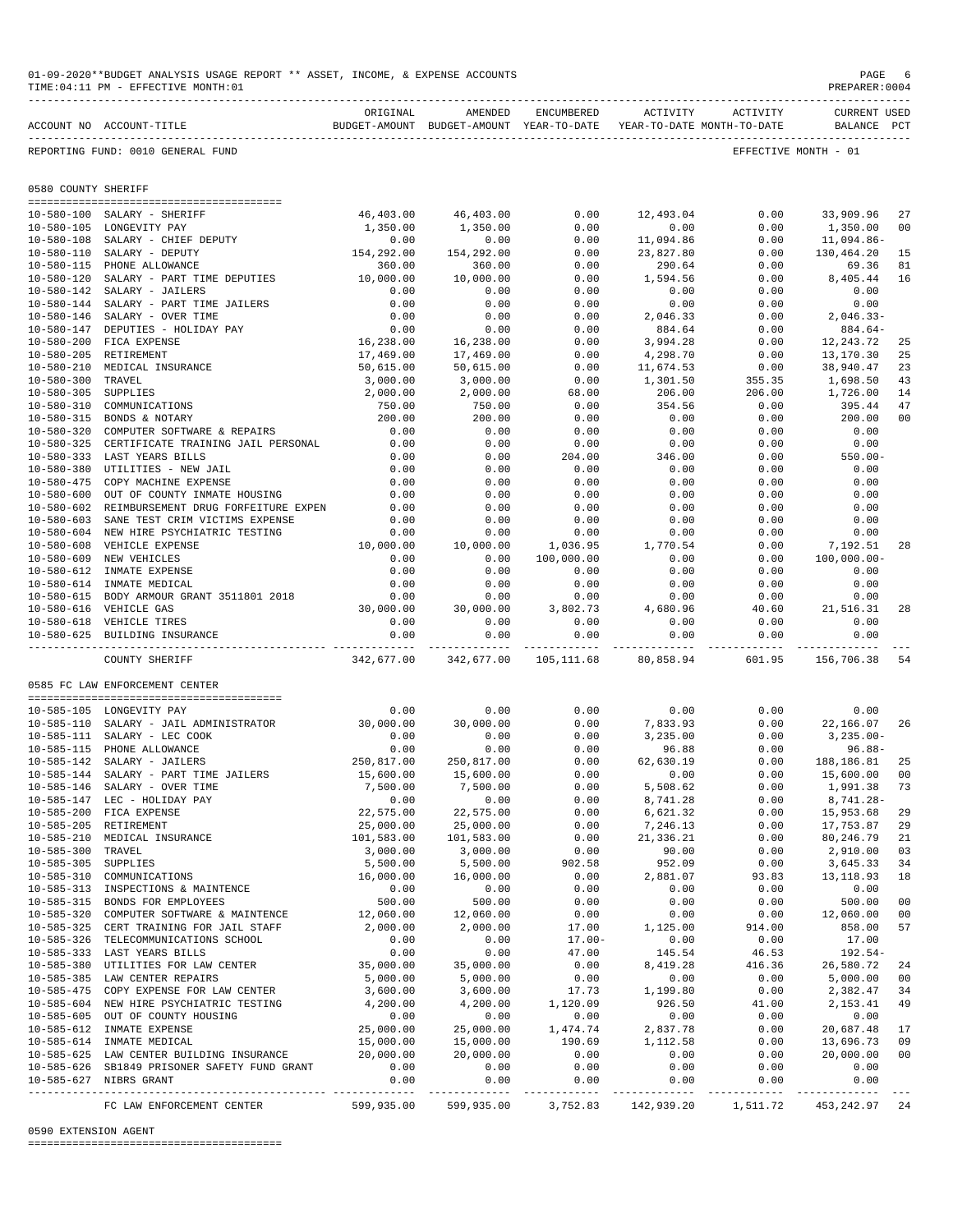#### 01-09-2020\*\*BUDGET ANALYSIS USAGE REPORT \*\* ASSET, INCOME, & EXPENSE ACCOUNTS PAGE 7<br>TIME:04:11 PM - EFFECTIVE MONTH:01 TIME:04:11 PM - EFFECTIVE MONTH:01

|                  | ACCOUNT NO ACCOUNT-TITLE                                                              | ORIGINAL                       | AMENDED<br>BUDGET-AMOUNT BUDGET-AMOUNT YEAR-TO-DATE | ENCUMBERED | ACTIVITY           | ACTIVITY<br>YEAR-TO-DATE MONTH-TO-DATE | <b>CURRENT USED</b><br>BALANCE PCT |    |
|------------------|---------------------------------------------------------------------------------------|--------------------------------|-----------------------------------------------------|------------|--------------------|----------------------------------------|------------------------------------|----|
|                  | REPORTING FUND: 0010 GENERAL FUND                                                     |                                |                                                     |            |                    |                                        | EFFECTIVE MONTH - 01               |    |
| 10-590-100       | SALARY - CEA-AG                                                                       | 14,151.00                      | 14,151.00                                           | 0.00       | 3,809.68           | 0.00                                   | 10,341.32                          | 27 |
| $10 - 590 - 110$ | SALARY - ADMINISTRATIVE ASSISTANT                                                     | 10,000.00                      | 10,000.00                                           | 0.00       | 1,690.00           | 0.00                                   | 8,310.00                           | 17 |
| $10 - 590 - 200$ | FICA EXPENSE                                                                          | 1,847.00                       | 1,847.00                                            | 0.00       | 420.70             | 0.00                                   | 1,426.30                           | 23 |
| $10 - 590 - 205$ | RETIREMENT                                                                            | 1,988.00                       | 1,988.00                                            | 0.00       | 139.09             | 0.00                                   | 1,848.91                           | 07 |
| $10 - 590 - 305$ | SUPPLIES                                                                              | 2,750.00                       | 2,750.00                                            | 263.98     | 188.27             | 30.98                                  | 2,297.75                           | 16 |
| $10 - 590 - 310$ | COMMUNICATIONS                                                                        | 0.00                           | 0.00                                                | 0.00       | 0.00               | 0.00                                   | 0.00                               |    |
| $10 - 590 - 640$ | CAR ALLOWANCE                                                                         | 6,000.00                       | 6,000.00                                            | 179.85     | 447.99             | 0.00                                   | 5,372.16                           | 10 |
| $10 - 590 - 642$ | STOCK SHOW EXPENSE                                                                    | 6,000.00                       | 6,000.00                                            | 0.00       | 1,378.77           | 0.00                                   | 4,621.23                           | 23 |
|                  | 10-590-644 CONSESSION STAND                                                           | 0.00                           | 0.00                                                | 0.00       | 0.00               | 0.00                                   | 0.00                               |    |
|                  | EXTENSION AGENT                                                                       |                                | 42.736.00 42.736.00                                 | 443.83     | 8,074.50           | 30.98                                  | 34, 217, 67 20                     |    |
|                  | 0600 APPRAISAL DISTRICT                                                               |                                |                                                     |            |                    |                                        |                                    |    |
|                  |                                                                                       |                                |                                                     |            |                    |                                        |                                    |    |
|                  | 10-600-644 APPRAISAL DISTRICT FEES                                                    | $171.141.00$ $171.141.00$ 0.00 |                                                     |            | 42,745,95          | 0.00                                   | 128,395.05 25                      |    |
|                  | 10-600-645 APPRAISAL DISTRICT TAX REFUND                                              | 0.00                           | 0.00                                                | 0.00       | 0.00               | 0.00                                   | 0.00                               |    |
|                  | APPRAISAL DISTRICT                                                                    |                                | 171.141.00 171.141.00                               |            | $0.00$ $42.745.95$ | 0.00                                   | 128,395.05                         | 25 |
|                  | 0610 COUNTY COURT AT LAW                                                              |                                |                                                     |            |                    |                                        |                                    |    |
|                  |                                                                                       |                                |                                                     |            |                    |                                        |                                    |    |
|                  | 10-610-654 COUNTY COURT AT LAW JUDGE EXPENSE<br>_____________________________________ | 11,000.00 11,000.00            |                                                     | 0.00       | 0.00               |                                        | $0.00$ 11,000.00                   | 00 |
|                  | COUNTY COURT AT LAW                                                                   |                                | 11,000.00 11,000.00                                 | 0.00       | 0.00               |                                        | $0.00$ 11,000.00                   | 00 |
|                  | GENERAL FUND                                                                          |                                |                                                     |            |                    |                                        |                                    |    |
|                  | INCOME TOTALS                                                                         |                                | 2,679,742.00 2,679,742.00                           |            |                    | 998,789.03 411,502.80 1,680,952.97 37  |                                    |    |

EXPENSE TOTALS 2,601,410.00 2,601,410.00 135,789.20 617,170.25 7,564.29 1,848,450.55 29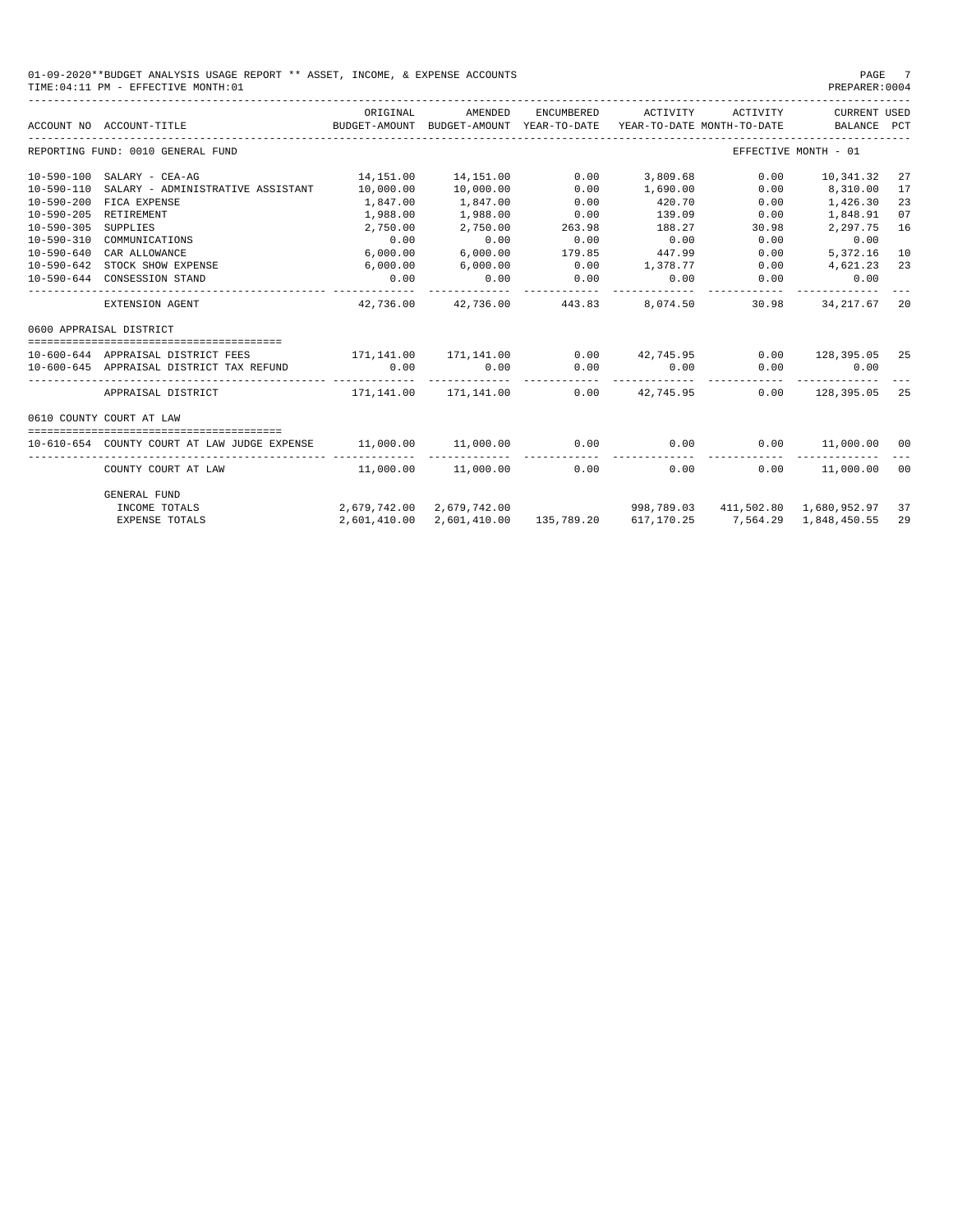|                       | 01-09-2020**BUDGET ANALYSIS USAGE REPORT ** ASSET, INCOME, & EXPENSE ACCOUNTS<br>TIME: 04:11 PM - EFFECTIVE MONTH: 01 |                            |                         |                     |                                                                                 |                        | PAGE<br>PREPARER: 0004                         | 8                    |
|-----------------------|-----------------------------------------------------------------------------------------------------------------------|----------------------------|-------------------------|---------------------|---------------------------------------------------------------------------------|------------------------|------------------------------------------------|----------------------|
|                       | ACCOUNT NO ACCOUNT-TITLE                                                                                              | ORIGINAL                   | AMENDED                 | ENCUMBERED          | ACTIVITY<br>BUDGET-AMOUNT BUDGET-AMOUNT YEAR-TO-DATE YEAR-TO-DATE MONTH-TO-DATE | ACTIVITY               | <b>CURRENT USED</b><br>BALANCE PCT             |                      |
|                       | REPORTING FUND: 0011 ROAD & BRIDGE PRECINCT 1                                                                         |                            |                         |                     |                                                                                 |                        | EFFECTIVE MONTH - 01                           |                      |
| 0100 CASH ACCOUNTS    |                                                                                                                       |                            |                         |                     |                                                                                 |                        |                                                |                      |
|                       |                                                                                                                       |                            |                         |                     |                                                                                 |                        |                                                |                      |
|                       | 11-100-100 CFC: ROAD & BRIDGE PRECINCT 1                                                                              |                            |                         |                     | 51,857.82-                                                                      | 1,874.52               | 8,275.03                                       |                      |
|                       | 11-100-185 DUE FROM I&S FUND                                                                                          |                            |                         |                     | 0.00                                                                            | 0.00                   | 0.00                                           |                      |
|                       | 11-100-197 DUE FROM GENERAL FUND<br>11-100-280 DELINQUENT TAXES RECEIVABLE                                            |                            |                         |                     | 0.00<br>0.00                                                                    | 0.00<br>0.00           | 1,860.29<br>2,853.16                           |                      |
|                       | 11-100-285 ALLOWANCE-UNCOLLETABLE TAXES                                                                               |                            |                         |                     | 0.00                                                                            | 0.00                   | 713.29-                                        |                      |
|                       | 11-100-290 DUE FROM APPRAISAL DISTRICT                                                                                |                            |                         |                     | 0.00                                                                            | 0.00                   | 0.00                                           |                      |
|                       | CASH ACCOUNTS                                                                                                         |                            |                         |                     |                                                                                 |                        | -------------<br>51,857.82- 1,874.52 12,275.19 |                      |
| 0311 REVENUE ACCOUNTS |                                                                                                                       |                            |                         |                     |                                                                                 |                        |                                                |                      |
|                       |                                                                                                                       |                            |                         |                     |                                                                                 |                        |                                                |                      |
|                       | 11-311-100 ADVALOREM TAXES<br>11-311-105 ROAD & BRIDGE                                                                | 170,000.00<br>26,875.00    | 170,000.00<br>26,875.00 |                     | 7,593.49<br>0.00                                                                | 3,528.70<br>0.00       | 162,406.51<br>26,875.00                        | 04<br>0 <sub>0</sub> |
|                       | 11-311-110 MOTOR VEHICLE REGISTRATION                                                                                 | 47,000.00                  | 47,000.00               |                     | 12,808.63                                                                       | 416.25                 | 34,191.37                                      | 27                   |
|                       | 11-311-120 GROSS WEIGHT AND AXLE FEES                                                                                 | 14,000.00                  | 14,000.00               |                     | 7,733.57                                                                        | 0.00                   | 6,266.43                                       | 55                   |
|                       | 11-311-125 I&S REVENUE FOR COMM DEB                                                                                   | 19,343.00                  | 19,343.00               |                     | 0.00                                                                            | 0.00                   | 19,343.00                                      | 0 <sub>0</sub>       |
|                       | 11-311-130 LONG TERM FINANCING INCOME                                                                                 | 0.00                       | 0.00                    |                     | 0.00                                                                            | 0.00                   | 0.00                                           |                      |
|                       | 11-311-140 BRIDGE REPAIR INSURANCE                                                                                    | 0.00                       | 0.00                    |                     | 0.00                                                                            | 0.00                   | 0.00                                           |                      |
|                       | 11-311-145 RESERVE FEMA FUNDS                                                                                         | 0.00                       | 0.00                    |                     | 0.00                                                                            | 0.00                   | 0.00                                           |                      |
|                       | 11-311-150 OTHER INCOME                                                                                               | 0.00                       | 0.00                    |                     | 0.00                                                                            | 0.00                   | 0.00                                           |                      |
|                       | 11-311-155 RESERVE FUNDS                                                                                              | 0.00                       | 0.00                    |                     | 0.00                                                                            | 0.00                   | 0.00                                           |                      |
|                       | 11-311-160 SALE OF FIXED ASSETS                                                                                       | 0.00                       | 0.00                    |                     | 0.00                                                                            | 0.00                   | 0.00                                           |                      |
|                       | 11-311-165 RESERVE CERTZ FUNDS                                                                                        | 0.00                       | 0.00                    |                     | 0.00                                                                            | 0.00                   | 0.00                                           |                      |
|                       | 11-311-180 INTEREST EARNED                                                                                            | 0.00                       | 0.00<br>------------    |                     | 0.00                                                                            | 0.00<br>-----------    | 0.00<br>------------                           |                      |
|                       | REVENUE ACCOUNTS                                                                                                      | 277,218.00                 | 277,218.00              | 0.00                | 28,135.69                                                                       | 3,944.95               | 249,082.31                                     | 10                   |
| 0611 EXPENSE ACCOUNTS |                                                                                                                       |                            |                         |                     |                                                                                 |                        |                                                |                      |
|                       |                                                                                                                       |                            |                         |                     |                                                                                 |                        |                                                |                      |
|                       | 11-611-100 SALARY - COMMISSIONER PCT 1<br>11-611-105 LONGEVITY PAY                                                    | 35,332.00                  | 35,332.00               | 0.00<br>0.00        | 9,512.44<br>0.00                                                                | 0.00<br>0.00           | 25,819.56                                      | 27<br>0 <sub>0</sub> |
|                       | 11-611-110 SALARY - ROAD FOREMAN                                                                                      | 3,450.00<br>35,127.00      | 3,450.00<br>35,127.00   | 0.00                | 9,459.45                                                                        | 0.00                   | 3,450.00<br>25,667.55                          | 27                   |
|                       | 11-611-112 SALARY - ROAD HAND                                                                                         | 29,136.00                  | 29,136.00               | 0.00                | 7,845.60                                                                        | 0.00                   | 21,290.40                                      | 27                   |
|                       | 11-611-115 PHONE ALLOWANCE                                                                                            | 750.00                     | 750.00                  | 0.00                | 193.76                                                                          | 0.00                   | 556.24                                         | 26                   |
|                       | 11-611-120 SALARY - PART TIME                                                                                         | 10,000.00                  | 10,000.00               | 0.00                | 2,250.00                                                                        | 0.00                   | 7,750.00                                       | 23                   |
|                       | 11-611-200 FICA EXPENSE                                                                                               | 8,630.00                   | 8,630.00                | 0.00                | 2,228.37                                                                        | 0.00                   | 6,401.63                                       | 26                   |
|                       | 11-611-205 RETIREMENT                                                                                                 | 9,284.00                   | 9,284.00                | 0.00                | 2,408.23                                                                        | 0.00                   | 6,875.77                                       | 26                   |
|                       | 11-611-210 MEDICAL INSURANCE                                                                                          | 30,369.00                  | 30,369.00               | 0.00                | 8,453.97                                                                        | 0.00                   | 21,915.03                                      | 28                   |
|                       | 11-611-212 CHILD SUPPORT                                                                                              | 0.00                       | 0.00                    | 0.00                | 0.00                                                                            | 0.00                   | 0.00                                           |                      |
|                       | 11-611-300 TRAVEL & SCHOOL                                                                                            | 3,000.00                   | 3,000.00                | 0.00                | 0.00                                                                            | 0.00                   | 3,000.00                                       | 0 <sub>0</sub>       |
| 11-611-305 SUPPLIES   |                                                                                                                       | 8,600.00                   | 8,600.00                | 0.00                | 584.25                                                                          | 0.00                   | 8,015.75                                       | 07                   |
|                       | 11-611-310 COMMUNICATIONS                                                                                             | 0.00                       | 0.00                    | 0.00                | 0.00                                                                            | 0.00                   | 0.00                                           |                      |
| 11-611-315 BONDS      | 11-611-320 REPAIRS & MAINTENANCE                                                                                      | 200.00<br>30,000.00        | 200.00<br>30,000.00     | 0.00<br>81.35       | 0.00<br>1,824.42                                                                | 0.00<br>0.00           | 200.00<br>28,094.23                            | 0 <sub>0</sub><br>06 |
|                       | 11-611-333 LAST YEARS BILLS                                                                                           | 0.00                       | 0.00                    | 2,073.99            | 11,198.71                                                                       | 0.00                   | 13, 272. 70-                                   |                      |
|                       | 11-611-380 UTILITIES                                                                                                  | 3,000.00                   | 3,000.00                | 0.00                | 407.49                                                                          | 37.05                  | 2,592.51 14                                    |                      |
|                       | 11-611-620 CAPITAL OUTLAY UNIT COST                                                                                   | 0.00                       | 0.00                    | 0.00                | 0.00                                                                            | 0.00                   | 0.00                                           |                      |
|                       | 11-611-622 CAPITAL OUTLAY (OVER 5,000)                                                                                | 16,590.00                  | 16,590.00               | 0.00                | 16,589.15                                                                       | 0.00                   |                                                | $0.85$ 100           |
|                       | 11-611-624 CAPITAL OUTLAY LOAN INTEREST                                                                               | 2,753.00                   | 2,753.00                | 0.00                | 2,752.08                                                                        | 0.00                   |                                                | 0.92 100             |
|                       | 11-611-625 NEW EQUIPMENT                                                                                              | 0.00                       | 0.00                    | 0.00                | 0.00                                                                            | 0.00                   | 0.00                                           |                      |
|                       | 11-611-700 DIESEL, OIL, AND GASOLINE                                                                                  | 25,000.00                  | 25,000.00               | 421.34              | 3,301.27                                                                        | 0.00                   | 21, 277.39                                     | 15                   |
|                       | 11-611-705 ROAD MATERIAL & CONSTRUCTION                                                                               | 8,000.00                   | 8,000.00                | 0.00                | 0.00                                                                            | 0.00                   | 8,000.00                                       | 00                   |
|                       | 11-611-710 LOCAL MATCHING CETRZ GT                                                                                    | 0.00                       | 0.00                    | 0.00                | 0.00                                                                            | 0.00                   | 0.00                                           |                      |
|                       | 11-611-715 FEE REIMBURSEMENT                                                                                          | 0.00                       | 0.00                    | 0.00                | 0.00                                                                            | 0.00                   | 0.00                                           |                      |
|                       | 11-611-720 BRIDGE REPAIR                                                                                              | 0.00                       | 0.00                    | 0.00                | 0.00                                                                            | 0.00                   | 0.00                                           |                      |
|                       | 11-611-725 TIRES & TUBES                                                                                              | 8,000.00                   | 8,000.00                | 366.00              | 1,294.00                                                                        | 0.00                   | 6,340.00                                       | 21                   |
|                       | 11-611-730 RESERVE MONEY<br>11-611-735 CERTZ RESERVE                                                                  | 0.00<br>0.00               | 0.00<br>0.00            | 0.00<br>0.00        | 0.00<br>0.00                                                                    | 0.00<br>0.00           | 0.00<br>0.00                                   |                      |
|                       | 11-611-740 FEMA RESERVE                                                                                               | 0.00                       | 0.00                    | 0.00                | 0.00                                                                            | 0.00                   | 0.00                                           |                      |
|                       | EXPENSE ACCOUNTS                                                                                                      | ___________<br>267, 221.00 | --------<br>267, 221.00 | -------<br>2,942.68 | $- - - - - -$<br>80,303.19                                                      | $- - - - - -$<br>37.05 | --------<br>183,975.13                         | 31                   |
|                       |                                                                                                                       |                            |                         |                     |                                                                                 |                        |                                                |                      |
|                       | ROAD & BRIDGE PRECINCT 1<br>INCOME TOTALS                                                                             | 277,218.00                 | 277,218.00              |                     | 28, 135.69                                                                      | 3,944.95               | 249,082.31                                     | 10                   |
|                       | EXPENSE TOTALS                                                                                                        | 267, 221.00                | 267, 221.00             | 2,942.68            | 80,303.19                                                                       | 37.05                  | 183,975.13                                     | 31                   |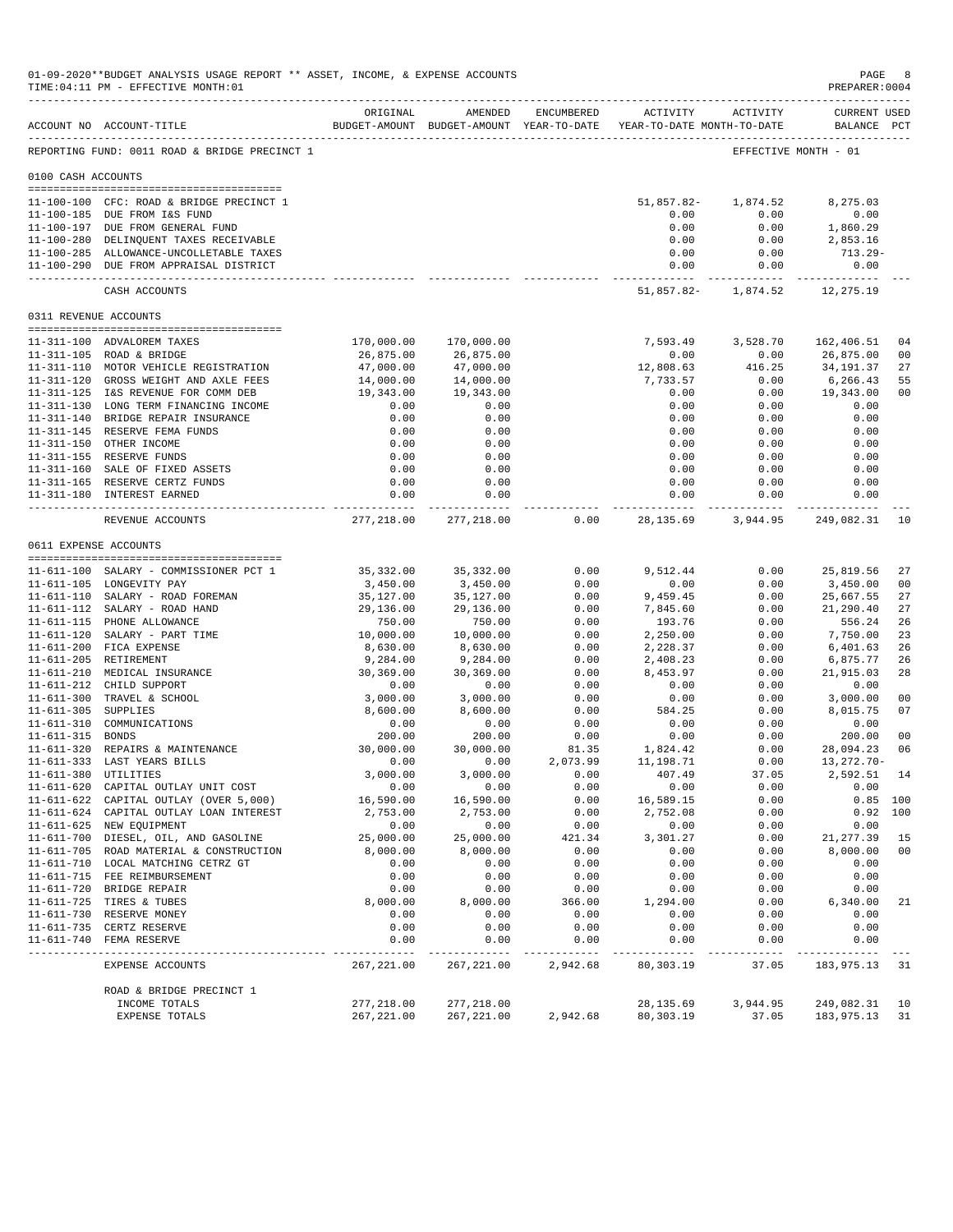|                       | 01-09-2020**BUDGET ANALYSIS USAGE REPORT ** ASSET, INCOME, & EXPENSE ACCOUNTS<br>TIME: 04:11 PM - EFFECTIVE MONTH: 01 |                          |                                                                                |                     |                  |                     | PAGE<br>PREPARER: 0004             | -9                               |
|-----------------------|-----------------------------------------------------------------------------------------------------------------------|--------------------------|--------------------------------------------------------------------------------|---------------------|------------------|---------------------|------------------------------------|----------------------------------|
|                       | ACCOUNT NO ACCOUNT-TITLE                                                                                              | ORIGINAL                 | AMENDED<br>BUDGET-AMOUNT BUDGET-AMOUNT YEAR-TO-DATE YEAR-TO-DATE MONTH-TO-DATE | ENCUMBERED          |                  | ACTIVITY ACTIVITY   | <b>CURRENT USED</b><br>BALANCE PCT |                                  |
|                       | REPORTING FUND: 0012 ROAD & BRIDGE PRECINCT 2                                                                         |                          |                                                                                |                     |                  |                     | EFFECTIVE MONTH - 01               |                                  |
| 0100 CASH ACCOUNTS    |                                                                                                                       |                          |                                                                                |                     |                  |                     |                                    |                                  |
|                       | 12-100-100 CFC: ROAD & BRIDGE PRECINCT 2                                                                              |                          |                                                                                |                     | $30, 275.12 -$   | 1,922.94            | 61,019.92                          |                                  |
|                       | 12-100-185 DUE FROM I&S FUND                                                                                          |                          |                                                                                |                     | 0.00             | 0.00                | 0.00                               |                                  |
|                       | 12-100-186 DUE FROM GENERAL FUND                                                                                      |                          |                                                                                |                     | 0.00             | 0.00                | 474.59                             |                                  |
|                       | 12-100-280 DELINQUENT TAXES RECEIVABLE                                                                                |                          |                                                                                |                     | 0.00             | 0.00                | 2,853.16                           |                                  |
|                       | 12-100-285 ALLOWANCE-UNCOLLETABLE TAXES<br>12-100-290 DUE FROM APPRAISAL DISTRICT                                     |                          |                                                                                |                     | 0.00<br>0.00     | 0.00<br>0.00        | $713.29-$<br>0.00                  |                                  |
|                       | CASH ACCOUNTS                                                                                                         |                          |                                                                                |                     | $30, 275.12 -$   | 1,922.94            | -------------<br>63,634.38         |                                  |
| 0312 REVENUE ACCOUNTS |                                                                                                                       |                          |                                                                                |                     |                  |                     |                                    |                                  |
|                       |                                                                                                                       |                          |                                                                                |                     |                  |                     |                                    |                                  |
|                       | 12-312-100 ADVALOREM TAXES<br>12-312-105 ROAD & BRIDGE                                                                | 170,000.00<br>26,875.00  | 170,000.00<br>26,875.00                                                        |                     | 7,593.49<br>0.00 | 3,528.71<br>0.00    | 162,406.51<br>26,875.00            | 0 <sub>4</sub><br>0 <sub>0</sub> |
|                       | 12-312-110 MOTOR VEHICLE REGISTRATION                                                                                 | 47,000.00                | 47,000.00                                                                      |                     | 12,808.64        | 416.25              | 34,191.36                          | 27                               |
|                       | 12-312-120 GROSS WEIGHT AND AXLE FEES                                                                                 | 14,000.00                | 14,000.00                                                                      |                     | 7,733.56         | 0.00                | 6,266.44                           | 55                               |
|                       | 12-312-125 I&S REVENUE FOR COMM DEB                                                                                   | 29,774.00                | 29,774.00                                                                      |                     | 0.00             | 0.00                | 29,774.00                          | 0 <sub>0</sub>                   |
|                       | 12-312-130 LONG TERM FINANCING INCOME                                                                                 | 0.00                     | 0.00                                                                           |                     | 0.00             | 0.00                | 0.00                               |                                  |
|                       | 12-312-140 BRIDGE REPAIR INSURANCE                                                                                    | 0.00                     | 0.00                                                                           |                     | 0.00             | 0.00                | 0.00                               |                                  |
|                       | 12-312-145 RESERVE FEMA FUNDS                                                                                         | 0.00                     | 0.00                                                                           |                     | 0.00             | 0.00                | 0.00                               |                                  |
|                       | 12-312-150 OTHER INCOME<br>12-312-155 RESERVE FUNDS                                                                   | 0.00<br>0.00             | 0.00<br>0.00                                                                   |                     | 0.00<br>0.00     | 0.00<br>0.00        | 0.00<br>0.00                       |                                  |
|                       | 12-312-160 SALE OF FIXED ASSETS                                                                                       | 0.00                     | 0.00                                                                           |                     | 0.00             | 0.00                | 0.00                               |                                  |
|                       | 12-312-165 RESERVE CERTZ FUNDS                                                                                        | 0.00                     | 0.00                                                                           |                     | 0.00             | 0.00                | 0.00                               |                                  |
|                       | 12-312-180 INTEREST EARNED                                                                                            | 0.00                     | 0.00<br>------------                                                           |                     | 0.00<br>.        | 0.00<br>----------- | 0.00<br>. _ _ _ _ _ _ _ _ _ _ _ _  |                                  |
|                       | REVENUE ACCOUNTS                                                                                                      | 287,649.00               | 287,649.00                                                                     | 0.00                | 28,135.69        | 3,944.96            | 259,513.31                         | 10                               |
| 0612 EXPENSE ACCOUNTS |                                                                                                                       |                          |                                                                                |                     |                  |                     |                                    |                                  |
|                       |                                                                                                                       |                          |                                                                                |                     |                  |                     |                                    |                                  |
|                       | 12-612-100 SALARY - COMMISSIONER PCT 2                                                                                | 35,332.00                | 35, 332.00                                                                     | 0.00                | 9,512.44         | 0.00                | 25,819.56                          | 27                               |
|                       | 12-612-105 LONGEVITY PAY<br>12-612-110 SALARY - ROAD FOREMAN                                                          | 1,200.00<br>35,127.00    | 1,200.00<br>35,127.00                                                          | 0.00<br>0.00        | 0.00<br>7,072.56 | 0.00<br>0.00        | 1,200.00<br>28,054.44              | 0 <sub>0</sub><br>20             |
|                       | 12-612-112 SALARY - ROAD HAND                                                                                         | 29,136.00                | 29,136.00                                                                      | 0.00                | 7,845.60         | 0.00                | 21,290.40                          | 27                               |
|                       | 12-612-115 PHONE ALLOWANCE                                                                                            | 1,000.00                 | 1,000.00                                                                       | 0.00                | 276.80           | 0.00                | 723.20                             | 28                               |
|                       | 12-612-120 SALARY - PART TIME                                                                                         | 10,000.00                | 10,000.00                                                                      | 0.00                | 5,535.80         | 0.00                | 4,464.20                           | 55                               |
|                       | 12-612-200 FICA EXPENSE                                                                                               | 8,577.00                 | 8,577.00                                                                       | 0.00                | 2,312.52         | 0.00                | 6,264.48                           | 27                               |
|                       | 12-612-205 RETIREMENT                                                                                                 | 9,227.00                 | 9,227.00                                                                       | 0.00                | 2,489.05         | 0.00                | 6,737.95                           | 27                               |
|                       | 12-612-210 MEDICAL INSURANCE                                                                                          | 30,369.00                | 30,369.00                                                                      | 0.00                | 6,029.79         | 0.00                | 24, 339.21                         | 20                               |
|                       | 12-612-212 CHILD SUPPORT<br>12-612-300 TRAVEL & SCHOOL                                                                | 0.00<br>3,000.00         | 0.00<br>3,000.00                                                               | 0.00<br>0.00        | 484.61<br>0.00   | 0.00<br>0.00        | $484.61-$<br>3,000.00              | 0 <sub>0</sub>                   |
| 12-612-305 SUPPLIES   |                                                                                                                       | 8,600.00                 | 8,600.00                                                                       | 161.17              | 889.08           | 0.00                | 7,549.75                           | 12                               |
|                       | 12-612-310 COMMUNICATIONS                                                                                             | 0.00                     | 0.00                                                                           | 0.00                | 0.00             | 0.00                | 0.00                               |                                  |
| 12-612-315 BONDS      |                                                                                                                       | 200.00                   | 200.00                                                                         | 0.00                | 0.00             | 0.00                | 200.00                             | 0 <sub>0</sub>                   |
|                       | 12-612-320 REPAIRS & MAINTENANCE                                                                                      | 30,000.00                | 30,000.00                                                                      | 2,707.74            | 1,344.83         | 0.00                | 25,947.43                          | 14                               |
|                       | 12-612-333 LAST YEARS BILLS                                                                                           | 0.00                     | 0.00                                                                           | 3,405.29            | 4,343.40         | 0.00                | $7,748.69-$                        |                                  |
|                       | 12-612-380 UTILITIES                                                                                                  | 3,000.00                 | 3,000.00                                                                       | 0.00                | 831.32           | 7.25                | 2,168.68                           | 28                               |
|                       | 12-612-620 CAPITAL OUTLAY UNIT COST<br>12-612-622 CAPITAL OUTLAY (OVER 5,000)                                         | 0.00<br>29,774.00        | 0.00<br>29,774.00                                                              | 0.00<br>0.00        | 0.00<br>0.00     | 0.00<br>0.00        | 0.00<br>29,774.00                  | 0 <sub>0</sub>                   |
|                       | 12-612-624 CAPITAL OUTLAY LOAN INTEREST                                                                               | 0.00                     | 0.00                                                                           | 0.00                | 0.00             | 0.00                | 0.00                               |                                  |
|                       | 12-612-625 NEW EQUIPMENT                                                                                              | 0.00                     | 0.00                                                                           | 0.00                | 0.00             | 0.00                | 0.00                               |                                  |
|                       | 12-612-700 DIESEL, OIL, AND GASOLINE                                                                                  | 25,000.00                | 25,000.00                                                                      | 5,253.66            | 7,235.38         | 0.00                | 12,510.96                          | 50                               |
|                       | 12-612-705 ROAD MATERIAL & CONSTRUCTION                                                                               | 8,000.00                 | 8,000.00                                                                       | 450.00              | 0.00             | 0.00                | 7,550.00                           | 06                               |
|                       | 12-612-710 LOCAL MATCHING CETRZ GT                                                                                    | 0.00                     | 0.00                                                                           | 0.00                | 0.00             | 0.00                | 0.00                               |                                  |
|                       | 12-612-715 FEE REIMBURSEMENT                                                                                          | 0.00                     | 0.00                                                                           | 0.00                | 0.00             | 0.00                | 0.00                               |                                  |
|                       | 12-612-720 BRIDGE REPAIR<br>12-612-725 TIRES & TUBES                                                                  | 0.00<br>8,000.00         | 0.00<br>8,000.00                                                               | 0.00<br>45.00       | 0.00<br>2,277.73 | 0.00<br>0.00        | 0.00<br>5,677.27                   | 29                               |
|                       | 12-612-730 RESERVE MONEY                                                                                              | 0.00                     | 0.00                                                                           | 0.00                | 0.00             | 0.00                | 0.00                               |                                  |
|                       | 12-612-735 CERTZ RESERVE                                                                                              | 0.00                     | 0.00                                                                           | 0.00                | 0.00             | 0.00                | 0.00                               |                                  |
|                       | 12-612-740 FEMA RESERVE                                                                                               | 24,710.66<br>----------- | 24,710.66<br>-------------                                                     | 0.00<br>----------- | 0.00             | 0.00<br>-----       | 24,710.66<br>----------            | 0 <sub>0</sub><br>$- - -$        |
|                       | EXPENSE ACCOUNTS                                                                                                      | 300,252.66               | 300,252.66                                                                     | 12,022.86           | 58,480.91        | 7.25                | 229,748.89                         | 23                               |
|                       | ROAD & BRIDGE PRECINCT 2                                                                                              |                          |                                                                                |                     |                  |                     |                                    |                                  |
|                       | INCOME TOTALS                                                                                                         | 287,649.00               | 287,649.00                                                                     |                     | 28, 135.69       | 3,944.96            | 259,513.31                         | 10                               |
|                       | EXPENSE TOTALS                                                                                                        | 300,252.66               | 300,252.66                                                                     | 12,022.86           | 58,480.91        | 7.25                | 229,748.89                         | 23                               |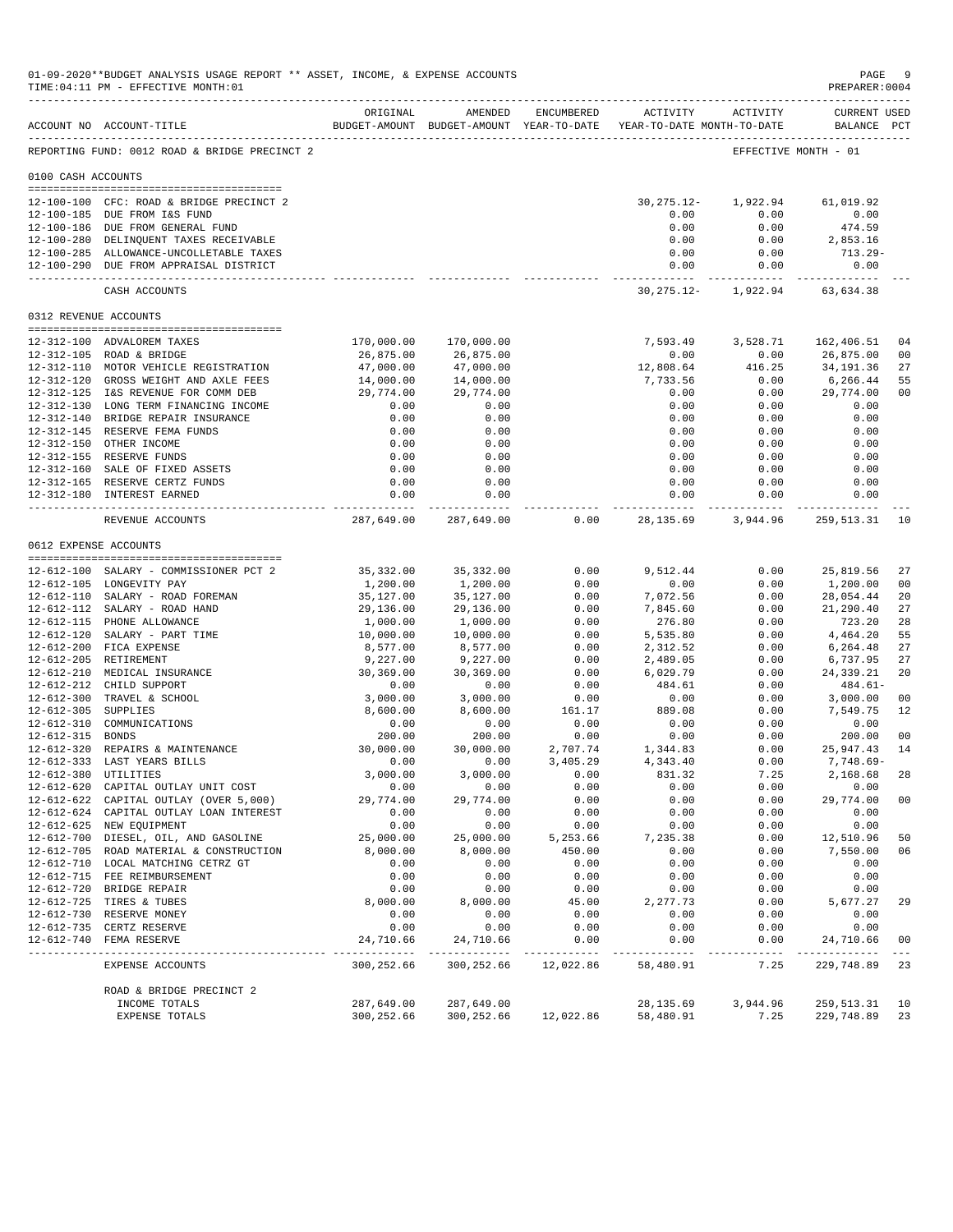|                       | 01-09-2020**BUDGET ANALYSIS USAGE REPORT ** ASSET, INCOME, & EXPENSE ACCOUNTS<br>TIME: 04:11 PM - EFFECTIVE MONTH: 01<br>______________________________________ |                          |                         |              |                                                                                          |                        | PAGE 10<br>PREPARER: 0004         |                |
|-----------------------|-----------------------------------------------------------------------------------------------------------------------------------------------------------------|--------------------------|-------------------------|--------------|------------------------------------------------------------------------------------------|------------------------|-----------------------------------|----------------|
|                       | ACCOUNT NO ACCOUNT-TITLE                                                                                                                                        | ORIGINAL                 | AMENDED                 | ENCUMBERED   | ACTIVITY ACTIVITY<br>BUDGET-AMOUNT BUDGET-AMOUNT YEAR-TO-DATE YEAR-TO-DATE MONTH-TO-DATE |                        | CURRENT USED<br>BALANCE PCT       |                |
|                       | REPORTING FUND: 0013 ROAD & BRIDGE PRECINCT 3                                                                                                                   |                          |                         |              |                                                                                          |                        | EFFECTIVE MONTH - 01              |                |
| 0100 CASH ACCOUNTS    |                                                                                                                                                                 |                          |                         |              |                                                                                          |                        |                                   |                |
|                       |                                                                                                                                                                 |                          |                         |              |                                                                                          |                        |                                   |                |
|                       | 13-100-100 CFC: ROAD & BRIDGE PRECINCT 3                                                                                                                        |                          |                         |              | 10,924.66-                                                                               | 2,109.89               | 98,166.54                         |                |
|                       | 13-100-185 DUE FROM I&S FUND<br>13-100-186 DUE TO GENERAL FUND                                                                                                  |                          |                         |              | 0.00                                                                                     | 0.00                   | 0.00                              |                |
|                       | 13-100-280 DELINQUENT TAXES RECEIVABLE                                                                                                                          |                          |                         |              | 0.00<br>0.00                                                                             | 0.00<br>0.00           | 474.59<br>2,853.16                |                |
|                       | 13-100-285 ALLOWANCE-UNCOLLETABLE TAXES                                                                                                                         |                          |                         |              | 0.00                                                                                     | 0.00                   | 713.29-                           |                |
|                       | 13-100-290 DUE FROM APPRAISAL DISTRICT                                                                                                                          |                          |                         |              | 0.00                                                                                     | 0.00                   | 0.00                              |                |
|                       | CASH ACCOUNTS                                                                                                                                                   |                          |                         |              | ------------ -<br>10,924.66-                                                             | ------------           | 2,109.89 100,781.00               |                |
| 0313 REVENUE ACCOUNTS |                                                                                                                                                                 |                          |                         |              |                                                                                          |                        |                                   |                |
|                       |                                                                                                                                                                 |                          |                         |              |                                                                                          |                        |                                   |                |
|                       | 13-313-100 ADVALOREM TAXES<br>13-313-105 ROAD & BRIDGE                                                                                                          | 170,000.00<br>26,785.00  | 170,000.00<br>26,785.00 |              | 7,593.47<br>0.00                                                                         | 3,528.70<br>0.00       | 162,406.53<br>26,785.00           | 04<br>00       |
|                       | 13-313-110 MOTOR VEHICLE REGISTRATION                                                                                                                           | 47,000.00                | 47,000.00               |              | 12,808.66                                                                                | 416.25                 | 34,191.34                         | 27             |
|                       | 13-313-120 GROSS WEIGHT AND AXLE FEES                                                                                                                           | 14,000.00                | 14,000.00               |              | 7,733.57                                                                                 | 0.00                   | 6,266.43                          | 55             |
|                       | 13-313-125 I&S REVENUE FOR COMM DEB                                                                                                                             | 0.00                     | 0.00                    |              | 0.00                                                                                     | 0.00                   | 0.00                              |                |
|                       | 13-313-130 LONG TERM FINANCING INCOME                                                                                                                           | 0.00                     | 0.00                    |              | 0.00                                                                                     | 0.00                   | 0.00                              |                |
|                       | 13-313-140 BRIDGE REPAIR INSURANCE                                                                                                                              | 0.00                     | 0.00                    |              | 0.00                                                                                     | 0.00                   | 0.00                              |                |
|                       | 13-313-145 RESERVE FEMA FUNDS                                                                                                                                   | 0.00                     | 0.00                    |              | 0.00                                                                                     | 0.00                   | 0.00                              |                |
|                       | 13-313-150 OTHER INCOME                                                                                                                                         | 0.00                     | 0.00                    |              | 0.00                                                                                     | 0.00                   | 0.00                              |                |
|                       | 13-313-155 RESERVE FUNDS                                                                                                                                        | 0.00                     | 0.00                    |              | 0.00                                                                                     | 0.00                   | 0.00                              |                |
|                       | 13-313-160 SALE OF FIXED ASSETS                                                                                                                                 | 0.00                     | 0.00                    |              | 0.00                                                                                     | 0.00                   | 0.00                              |                |
|                       | 13-313-165 RESERVE CERTZ FUNDS                                                                                                                                  | 0.00                     | 0.00                    |              | 0.00                                                                                     | 0.00                   | 0.00                              |                |
|                       | 13-313-180 INTEREST EARNED                                                                                                                                      | 0.00                     | 0.00<br>-------------   |              | 0.00<br>------------ -                                                                   | 0.00<br>----------- -  | 0.00<br>. _ _ _ _ _ _ _ _ _ _ _ _ |                |
|                       | REVENUE ACCOUNTS                                                                                                                                                | 257,785.00               | 257,785.00              | 0.00         |                                                                                          | 28, 135, 70 3, 944, 95 | 229,649.30                        | -11            |
|                       | 0613 EXPENSE ACCOUNTS                                                                                                                                           |                          |                         |              |                                                                                          |                        |                                   |                |
|                       |                                                                                                                                                                 |                          |                         |              |                                                                                          |                        |                                   |                |
|                       | 13-613-100 SALARY - COMMISSIONER PCT 3                                                                                                                          | 35,332.00                | 35,332.00               | 0.00         | 9,512.44                                                                                 | 0.00                   | 25,819.56                         | 27             |
|                       | 13-613-105 LONGEVITY PAY                                                                                                                                        | 3,000.00                 | 3,000.00                | 0.00         | 0.00                                                                                     | 0.00                   | 3,000.00                          | 0 <sup>0</sup> |
|                       | 13-613-110 SALARY - ROAD FOREMAN                                                                                                                                | 35,127.00                | 35,127.00               | 0.00         | 9,459.45                                                                                 | 0.00                   | 25,667.55                         | 27             |
|                       | 13-613-112 SALARY - ROAD HAND                                                                                                                                   | 26,427.00                | 26,427.00               | 0.00<br>0.00 | 5,482.50                                                                                 | 0.00<br>0.00           | 20,944.50                         | 21<br>06       |
|                       | 13-613-115 PHONE ALLOWANCE<br>13-613-120 SALARY - PART TIME                                                                                                     | 1,620.00<br>10,000.00    | 1,620.00<br>10,000.00   | 0.00         | 96.88<br>0.00                                                                            | 0.00                   | 1,523.12<br>10,000.00             | 00             |
|                       | 13-613-200 FICA EXPENSE                                                                                                                                         | 8,388.00                 | 8,388.00                | 0.00         | 1,860.48                                                                                 | 0.00                   | 6,527.52                          | 22             |
|                       | 13-613-205 RETIREMENT                                                                                                                                           | 9,024.00                 | 9,024.00                | 0.00         | 2,020.60                                                                                 | 0.00                   | 7,003.40                          | 22             |
|                       | 13-613-210 MEDICAL INSURANCE                                                                                                                                    | 30,369.00                | 30,369.00               | 0.00         | 8,361.43                                                                                 | 0.00                   | 22,007.57                         | 28             |
|                       | 13-613-212 CHILD SUPPORT                                                                                                                                        | 0.00                     | 0.00                    | 0.00         | 0.00                                                                                     | 0.00                   | 0.00                              |                |
|                       | 13-613-300 TRAVEL & SCHOOL                                                                                                                                      | 3,000.00                 | 3,000.00                | 0.00         | 0.00                                                                                     | 0.00                   | 3,000.00                          | 00             |
| 13-613-305 SUPPLIES   |                                                                                                                                                                 | 8,600.00                 | 8,600.00                | 530.38       | 295.32                                                                                   | 0.00                   | 7,774.30                          | 10             |
|                       | 13-613-310 COMMUNICATIONS                                                                                                                                       | 1,159.00                 | 1,159.00                | 0.00         | 0.00                                                                                     | 0.00                   | 1,159.00                          | 0 <sup>0</sup> |
| 13-613-315 BONDS      |                                                                                                                                                                 | 200.00                   | 200.00                  | 0.00         | 0.00                                                                                     | 0.00                   | 200.00                            | 0 <sub>0</sub> |
|                       | 13-613-320 REPAIRS & MAINTENANCE                                                                                                                                | 30,000.00                | 30,000.00               | 2,000.00     | 1,945.61                                                                                 | 0.00                   | 26,054.39                         | 13             |
|                       | 13-613-333 LAST YEARS BILLS                                                                                                                                     | 0.00                     | 0.00                    | 1,444.94     | 1,428.70                                                                                 | 0.00                   | $2,873.64-$                       |                |
|                       | 13-613-380 UTILITIES                                                                                                                                            | 2,000.00                 | 2,000.00                | 0.00         | 371.59                                                                                   | 32.00                  | 1,628.41                          | 19             |
|                       | 13-613-620 CAPITAL OUTLAY UNIT COST                                                                                                                             | 0.00                     | 0.00                    | 0.00         | 0.00                                                                                     | 0.00                   | 0.00                              |                |
|                       | 13-613-622 CAPITAL OUTLAY (OVER 5,000)                                                                                                                          | 0.00                     | 0.00                    | 0.00         | 0.00                                                                                     | 0.00                   | 0.00                              |                |
|                       | 13-613-624 CAPITAL OUTLAY LOAN INTEREST                                                                                                                         | 0.00                     | 0.00                    | 0.00         | 0.00                                                                                     | 0.00                   | 0.00                              |                |
|                       | 13-613-625 NEW EQUIPMENT                                                                                                                                        | 0.00                     | 0.00                    | 0.00         | 0.00                                                                                     | 0.00                   | 0.00                              |                |
|                       | 13-613-700 DIESEL, OIL, AND GASOLINE                                                                                                                            | 25,000.00                | 25,000.00               | 4,947.50     | 1,156.55                                                                                 | 0.00                   | 18,895.95                         | 24             |
|                       | 13-613-705 ROAD MATERIAL & CONSTRUCTION<br>13-613-710 LOCAL MATCHING CETRZ GT                                                                                   | 8,000.00                 | 8,000.00                | 0.00         | 0.00<br>0.00                                                                             | 0.00                   | 8,000.00                          | 0 <sub>0</sub> |
|                       | 13-613-715 FEE REIMBURSEMENT                                                                                                                                    | 0.00<br>0.00             | 0.00<br>0.00            | 0.00<br>0.00 | 0.00                                                                                     | 0.00<br>0.00           | 0.00<br>0.00                      |                |
|                       | 13-613-720 BRIDGE REPAIR                                                                                                                                        | 0.00                     | 0.00                    | 0.00         | 0.00                                                                                     | 0.00                   | 0.00                              |                |
|                       | 13-613-725 TIRES & TUBES                                                                                                                                        | 8,000.00                 | 8,000.00                | 11.90        | 791.91                                                                                   | 0.00                   | 7,196.19                          | 10             |
|                       | 13-613-730 RESERVE MONEY                                                                                                                                        | 0.00                     | 0.00                    | 0.00         | 0.00                                                                                     | 0.00                   | 0.00                              |                |
|                       | 13-613-735 CERTZ RESERVE                                                                                                                                        | 0.00                     | 0.00                    | 0.00         | 0.00                                                                                     | 0.00                   | 0.00                              |                |
|                       | 13-613-740 FEMA RESERVE                                                                                                                                         | 52,000.00                | 52,000.00               | 0.00         | 0.00                                                                                     | 0.00                   | 52,000.00                         | 0 <sub>0</sub> |
|                       | <b>EXPENSE ACCOUNTS</b>                                                                                                                                         | ----------<br>297,246.00 | 297,246.00              | 8,934.72     | 42,783.46                                                                                | 32.00                  | 245,527.82                        | 17             |
|                       | ROAD & BRIDGE PRECINCT 3                                                                                                                                        |                          |                         |              |                                                                                          |                        |                                   |                |
|                       | INCOME TOTALS                                                                                                                                                   | 257,785.00               | 257,785.00              |              | 28, 135. 70                                                                              | 3,944.95               | 229,649.30                        | 11             |
|                       | EXPENSE TOTALS                                                                                                                                                  | 297,246.00               | 297,246.00              | 8,934.72     | 42,783.46                                                                                | 32.00                  | 245, 527.82 17                    |                |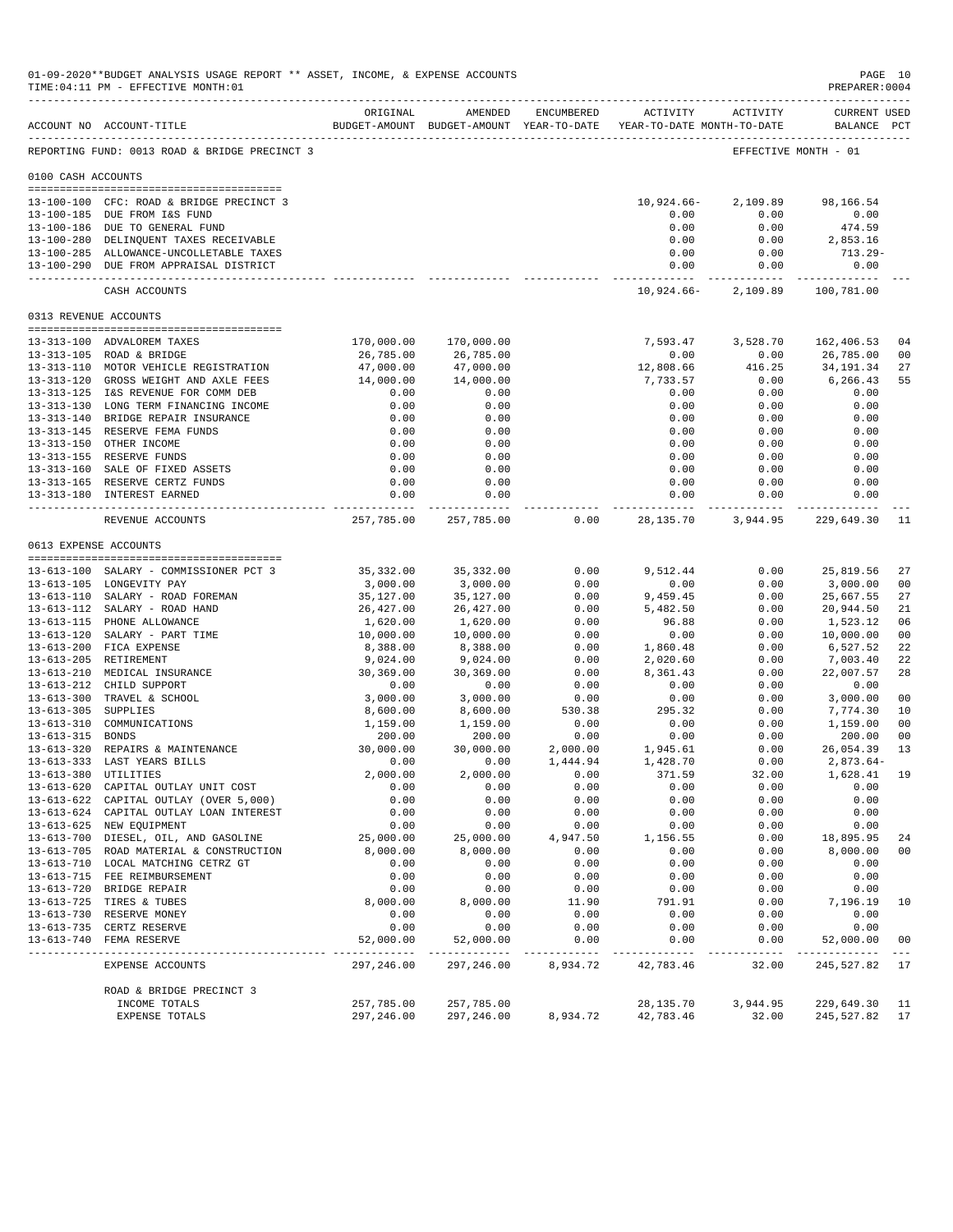|                     | 01-09-2020**BUDGET ANALYSIS USAGE REPORT ** ASSET, INCOME, & EXPENSE ACCOUNTS<br>TIME: 04:11 PM - EFFECTIVE MONTH: 01 |                            |                       |                                 |                                                                                 |                     | PAGE 11<br>PREPARER: 0004          |                |
|---------------------|-----------------------------------------------------------------------------------------------------------------------|----------------------------|-----------------------|---------------------------------|---------------------------------------------------------------------------------|---------------------|------------------------------------|----------------|
|                     | ACCOUNT NO ACCOUNT-TITLE                                                                                              | ORIGINAL                   | AMENDED               | ENCUMBERED                      | ACTIVITY<br>BUDGET-AMOUNT BUDGET-AMOUNT YEAR-TO-DATE YEAR-TO-DATE MONTH-TO-DATE | ACTIVITY            | <b>CURRENT USED</b><br>BALANCE PCT |                |
|                     | REPORTING FUND: 0014 ROAD & BRIDGE PRECINCT 4                                                                         |                            |                       |                                 |                                                                                 |                     | EFFECTIVE MONTH - 01               |                |
| 0100 CASH ACCOUNTS  |                                                                                                                       |                            |                       |                                 |                                                                                 |                     |                                    |                |
|                     | 14-100-100 CFC: ROAD & BRIDGE PRECINCT 4                                                                              |                            |                       |                                 | $71, 268.76 -$                                                                  | 2,063.80            | $5,027.17-$                        |                |
|                     | 14-100-185 DUE FROM I&S FUND                                                                                          |                            |                       |                                 | 0.00                                                                            | 0.00                | 0.00                               |                |
|                     | 14-100-186 DUE FROM GENERAL FUND                                                                                      |                            |                       |                                 | 0.00                                                                            | 0.00                | 474.59                             |                |
|                     | 14-100-280 DELINQUENT TAXES RECEIVABLE                                                                                |                            |                       |                                 | 0.00                                                                            | 0.00                | 2,853.16                           |                |
|                     | 14-100-285 ALLOWANCE-UNCOLLETABLE TAXES                                                                               |                            |                       |                                 | 0.00                                                                            | 0.00                | $713.29-$                          |                |
|                     | 14-100-290 DUE FROM APPRAISAL DISTRICT                                                                                |                            |                       |                                 | 0.00<br>-------------- -------------                                            | 0.00                | 0.00<br>-----------                |                |
|                     | CASH ACCOUNTS                                                                                                         |                            |                       |                                 | 71,268.76-                                                                      | 2,063.80            | $2,412.71-$                        |                |
|                     | 0314 REVENUE ACCOUNTS                                                                                                 |                            |                       |                                 |                                                                                 |                     |                                    |                |
|                     | 14-314-100 ADVALOREM TAXES                                                                                            | 170,000.00                 | 170,000.00            |                                 | 7,593.48                                                                        | 3,528.70            | 162,406.52                         | 04             |
|                     | 14-314-105 ROAD & BRIDGE                                                                                              | 26,875.00                  | 26,875.00             |                                 | 0.00                                                                            | 0.00                | 26,875.00                          | 00             |
|                     | 14-314-110 MOTOR VEHICLE REGISTRATION                                                                                 | 47,000.00                  | 47,000.00             |                                 | 12,808.64                                                                       | 416.25              | 34, 191.36                         | 27             |
|                     | 14-314-120 GROSS WEIGHT AND AXLE FEES                                                                                 | 14,000.00                  | 14,000.00             |                                 | 7,733.56                                                                        | 0.00                | 6,266.44                           | 55             |
|                     | 14-314-125 I&S REVENUE FOR COMM DEB                                                                                   | 43,151.00                  | 43,151.00             |                                 | 0.00                                                                            | 0.00                | 43,151.00                          | 00             |
|                     | 14-314-130 LONG TERM FINANCING INCOME                                                                                 | 0.00                       | 0.00                  |                                 | 0.00                                                                            | 0.00                | 0.00                               |                |
|                     | 14-314-140 BRIDGE REPAIR INSURANCE<br>14-314-145 RESERVE FEMA FUNDS                                                   | 0.00<br>0.00               | 0.00<br>0.00          |                                 | 0.00<br>0.00                                                                    | 0.00<br>0.00        | 0.00<br>0.00                       |                |
|                     | 14-314-150 OTHER INCOME                                                                                               | 0.00                       | 0.00                  |                                 | 2,744.00                                                                        | 0.00                | $2,744.00+$                        |                |
|                     | 14-314-155 RESERVE FUNDS                                                                                              | 0.00                       | 0.00                  |                                 | 0.00                                                                            | 0.00                | 0.00                               |                |
|                     | 14-314-160 SALE OF FIXED ASSETS                                                                                       | 0.00                       | 0.00                  |                                 | 0.00                                                                            | 0.00                | 0.00                               |                |
|                     | 14-314-165 RESERVE CERTZ FUNDS                                                                                        | 0.00                       | 0.00                  |                                 | 0.00                                                                            | 0.00                | 0.00                               |                |
|                     | 14-314-180 INTEREST EARNED                                                                                            | 0.00                       | 0.00<br>------------  |                                 | 0.00<br>------------                                                            | 0.00<br>----------- | 0.00<br>.                          |                |
|                     | REVENUE ACCOUNTS                                                                                                      | 301,026.00                 | 301,026.00            | 0.00                            | 30,879.68                                                                       | 3,944.95            | 270,146.32                         | 10             |
|                     | 0614 EXPENSE ACCOUNTS                                                                                                 |                            |                       |                                 |                                                                                 |                     |                                    |                |
|                     | 14-614-100 SALARY - COMMISSIONER PCT 4                                                                                | 35,332.00                  | 35, 332.00            | 0.00                            | 9,512.44                                                                        | 0.00                | 25,819.56                          | 27             |
|                     | 14-614-105 LONGEVITY PAY                                                                                              | 1,200.00                   | 1,200.00              | 0.00                            | 0.00                                                                            | 0.00                | 1,200.00                           | 00             |
|                     | 14-614-110 SALARY - ROAD FOREMAN                                                                                      | 35,127.00                  | 35,127.00             | 0.00                            | 9,459.45                                                                        | 0.00                | 25,667.55                          | 27             |
|                     | 14-614-112 SALARY - ROAD HAND                                                                                         | 29,136.00                  | 29,136.00             | 0.00                            | 7,635.45                                                                        | 0.00                | 21,500.55                          | 26             |
|                     | 14-614-115 PHONE ALLOWANCE                                                                                            | 1,000.00                   | 1,000.00              | 0.00                            | 262.96                                                                          | 0.00                | 737.04                             | 26             |
|                     | 14-614-120 SALARY - PART TIME<br>14-614-200 FICA EXPENSE                                                              | 10,000.00<br>8,445.00      | 10,000.00<br>8,445.00 | 0.00<br>0.00                    | 390.00<br>2,081.14                                                              | 0.00<br>0.00        | 9,610.00<br>6,363.86               | 04<br>25       |
|                     | 14-614-205 RETIREMENT                                                                                                 | 9,086.00                   | 9,086.00              | 0.00                            | 2,243.56                                                                        | 0.00                | 6,842.44                           | 25             |
|                     | 14-614-210 MEDICAL INSURANCE                                                                                          | 30,369.00                  | 30,369.00             | 0.00                            | 8,790.44                                                                        | 0.00                | 21,578.56                          | 29             |
|                     | 14-614-212 CHILD SUPPORT                                                                                              | 0.00                       | 0.00                  | 0.00                            | 0.00                                                                            | 0.00                | 0.00                               |                |
|                     | 14-614-300 TRAVEL & SCHOOL                                                                                            | 3,000.00                   | 3,000.00              | 0.00                            | 0.00                                                                            | 0.00                | 3,000.00                           | 0 <sub>0</sub> |
| 14-614-305 SUPPLIES |                                                                                                                       | 8,600.00                   | 8,600.00              | 207.46                          | 593.16                                                                          | 0.00                | 7,799.38                           | 09             |
| 14-614-315 BONDS    | 14-614-310 COMMUNICATIONS                                                                                             | 650.00<br>200.00           | 650.00<br>200.00      | 0.00<br>0.00                    | 0.00<br>0.00                                                                    | 0.00<br>0.00        | 650.00<br>200.00                   | 00<br>00       |
|                     | 14-614-320 REPAIRS & MAINTENANCE                                                                                      | 30,000.00                  | 30,000.00             | 6,098.67                        | 7,026.54                                                                        | 0.00                | 16,874.79                          | 44             |
|                     | 14-614-333 LAST YEARS BILLS                                                                                           | 0.00                       | 0.00                  | 850.74                          | 8,802.05                                                                        | 0.00                | $9,652.79 -$                       |                |
|                     | 14-614-380 UTILITIES                                                                                                  | 2,000.00                   | 2,000.00              | 0.00                            | 295.56                                                                          | 0.00                | 1,704.44 15                        |                |
|                     | 14-614-620 CAPITAL OUTLAY UNIT COST                                                                                   | 0.00                       | 0.00                  | 0.00                            | 0.00                                                                            | 0.00                | 0.00                               |                |
|                     | 14-614-622 CAPITAL OUTLAY (OVER 5,000)                                                                                | 39,737.00                  | 39,737.00             | 0.00                            | 39,737.00                                                                       | 0.00                |                                    | 0.00 100       |
|                     | 14-614-624 CAPITAL OUTLAY LOAN INTEREST                                                                               | 3,414.00                   | 3,414.00              | 0.00                            | 3, 413.15                                                                       | 0.00                |                                    | $0.85$ 100     |
|                     | 14-614-625 NEW EQUIPMENT                                                                                              | 0.00<br>25,000.00          | 0.00<br>25,000.00     | 0.00                            | 0.00<br>3,036.36                                                                | 0.00                | 0.00<br>19,627.18                  |                |
|                     | 14-614-700 DIESEL, OIL, AND GASOLINE<br>14-614-705 ROAD MATERIAL & CONSTRUCTION                                       | 8,000.00                   | 8,000.00              | 2,336.46<br>4,314.55            | 0.00                                                                            | 0.00<br>0.00        | 3,685.45                           | 21<br>54       |
|                     | 14-614-710 LOCAL MATCHING CETRZ GT                                                                                    | 0.00                       | 0.00                  | 0.00                            | 0.00                                                                            | 0.00                | 0.00                               |                |
|                     | 14-614-715 FEE REIMBURSEMENT                                                                                          | 0.00                       | 0.00                  | 0.00                            | 0.00                                                                            | 0.00                | 0.00                               |                |
|                     | 14-614-720 BRIDGE REPAIR                                                                                              | 0.00                       | 0.00                  | 0.00                            | 0.00                                                                            | 0.00                | 0.00                               |                |
|                     | 14-614-725 TIRES & TUBES                                                                                              | 8,000.00                   | 10,600.00             | 0.00                            | 599.87                                                                          | 0.00                | 10,000.13                          | 06             |
|                     | 14-614-735 CERTZ RESERVE                                                                                              | 0.00                       | 0.00                  | 0.00                            | 0.00                                                                            | 0.00                | 0.00                               |                |
|                     | 14-614-740 FEMA RESERVE                                                                                               | 63,607.19<br>------------- | 63,607.19             | 0.00<br>. _ _ _ _ _ _ _ _ _ _ _ | 0.00<br>------------                                                            | 0.00<br>.           | 63,607.19<br>--------------        | 00             |
|                     | EXPENSE ACCOUNTS                                                                                                      | 351,903.19                 |                       | 354,503.19 13,807.88            | 103,879.13                                                                      | 0.00                | 236,816.18 33                      |                |
|                     | ROAD & BRIDGE PRECINCT 4                                                                                              |                            |                       |                                 |                                                                                 |                     |                                    |                |
|                     | INCOME TOTALS<br>EXPENSE TOTALS                                                                                       | 301,026.00<br>351,903.19   | 301,026.00            | 354,503.19 13,807.88            | 30,879.68<br>103,879.13                                                         | 3,944.95<br>0.00    | 270, 146. 32 10<br>236,816.18 33   |                |
|                     |                                                                                                                       |                            |                       |                                 |                                                                                 |                     |                                    |                |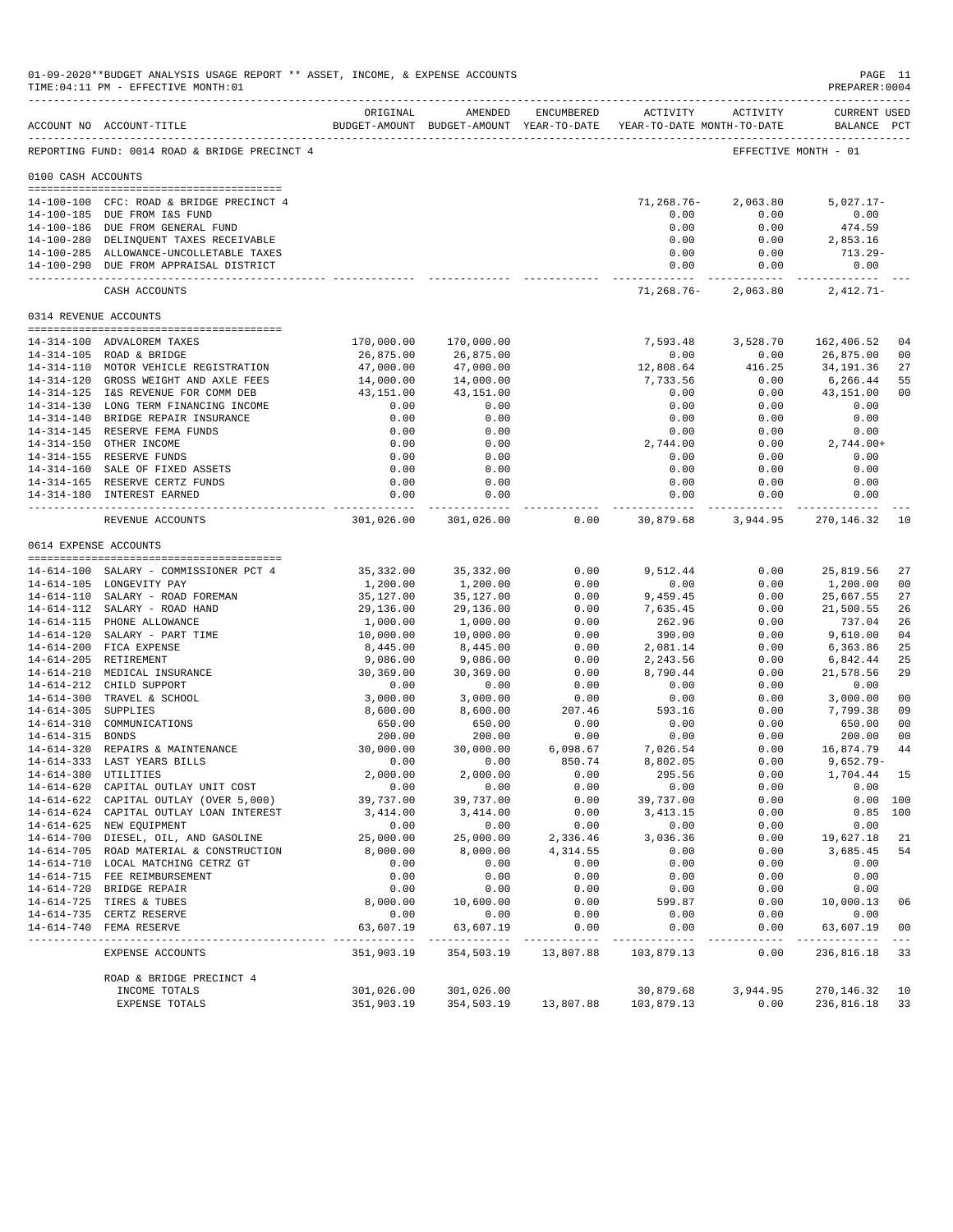|                    | 01-09-2020**BUDGET ANALYSIS USAGE REPORT ** ASSET, INCOME, & EXPENSE ACCOUNTS<br>TIME: 04:11 PM - EFFECTIVE MONTH: 01 |          |                                       |            |                                        |                      | PAGE 12<br>PREPARER: 0004   |
|--------------------|-----------------------------------------------------------------------------------------------------------------------|----------|---------------------------------------|------------|----------------------------------------|----------------------|-----------------------------|
|                    | ACCOUNT NO ACCOUNT-TITLE BUDGET-AMOUNT                                                                                | ORIGINAL | AMENDED<br>BUDGET-AMOUNT YEAR-TO-DATE | ENCUMBERED | ACTIVITY<br>YEAR-TO-DATE MONTH-TO-DATE | ACTIVITY             | CURRENT USED<br>BALANCE PCT |
|                    | REPORTING FUND: 0015 CHILD ABUSE PREVENTION FUND                                                                      |          |                                       |            |                                        | EFFECTIVE MONTH - 01 |                             |
| 0100 CASH ACCOUNT  |                                                                                                                       |          |                                       |            |                                        |                      |                             |
|                    | 15-100-100 CASH ACCOUNT                                                                                               | 0.00     | 0.00                                  |            | 0.00                                   | 0.00                 | 0.00                        |
|                    | CASH ACCOUNT                                                                                                          | 0.00     | 0.00                                  | 0.00       |                                        | 0.00<br>0.00         | 0.00                        |
|                    | 0300 CHILD ABUSE REVENUE                                                                                              |          |                                       |            |                                        |                      |                             |
| 15-300-300 REVENUE |                                                                                                                       | 0.00     | 0.00                                  |            | 0.00                                   | 0.00                 | 0.00                        |
|                    | CHILD ABUSE REVENUE                                                                                                   | 0.00     | 0.00                                  | 0.00       | 0.00                                   | 0.00                 | 0.00                        |
|                    | CHILD ABUSE PREVENTION FUND                                                                                           |          |                                       |            |                                        |                      |                             |
|                    | INCOME TOTALS                                                                                                         | 0.00     | 0.00                                  |            | 0.00                                   | 0.00                 | 0.00                        |
|                    | <b>EXPENSE TOTALS</b>                                                                                                 | 0.00     | 0.00                                  | 0.00       | 0.00                                   | 0.00                 | 0.00                        |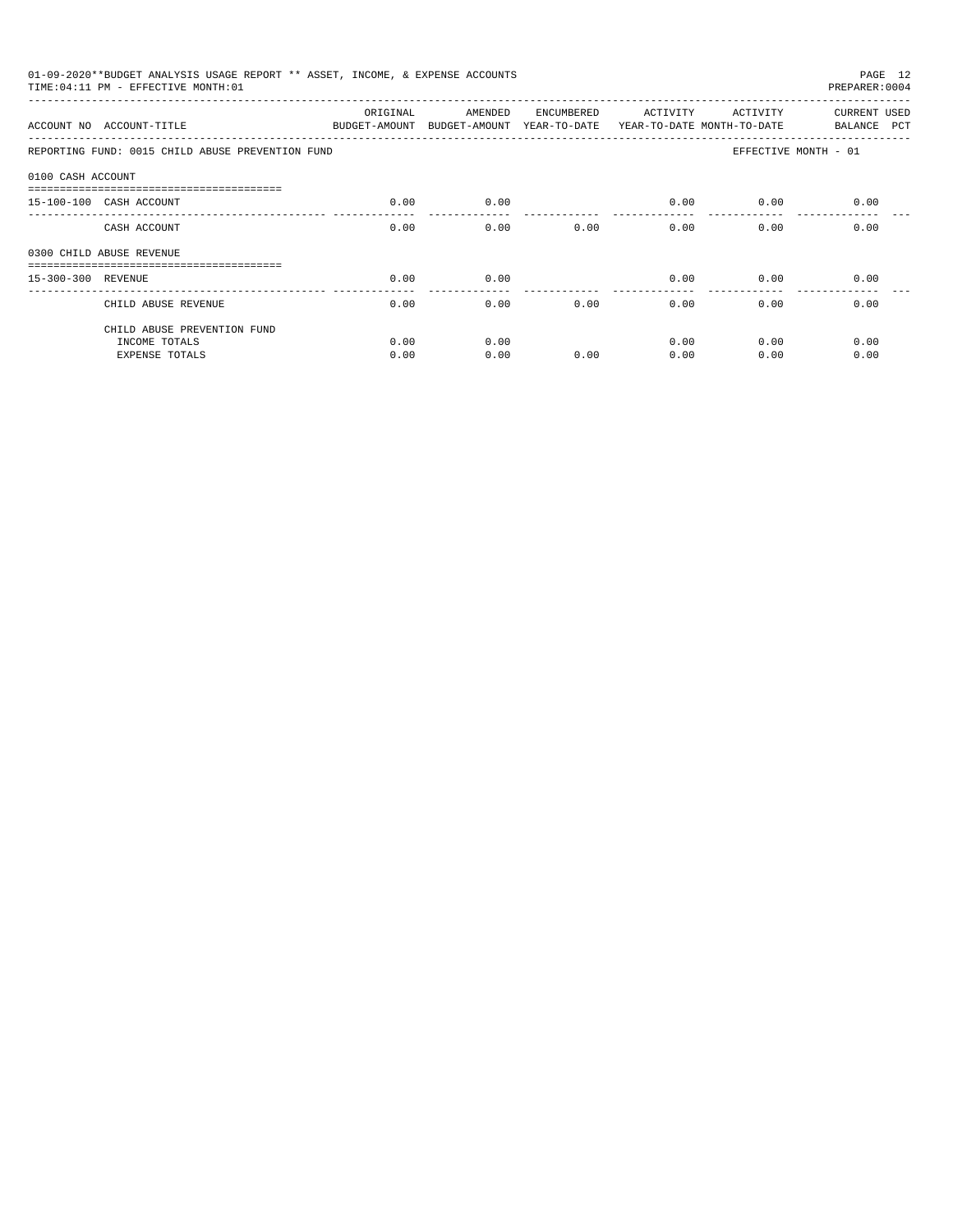| 01-09-2020**BUDGET ANALYSIS USAGE REPORT ** ASSET, INCOME, & EXPENSE ACCOUNTS<br>PAGE 13<br>TIME: 04:11 PM - EFFECTIVE MONTH: 01<br>PREPARER: 0004<br>CURRENT USED<br>ORIGINAL<br>AMENDED<br>ACTIVITY<br>ENCUMBERED<br>ACTIVITY<br>ACCOUNT NO ACCOUNT-TITLE<br>BUDGET-AMOUNT BUDGET-AMOUNT YEAR-TO-DATE YEAR-TO-DATE MONTH-TO-DATE<br>BALANCE PCT<br>REPORTING FUND: 0016 FAMILY VIOLENCE<br>EFFECTIVE MONTH - 01<br>0100 CASH ACCOUNT<br>0.00<br>0.00<br>0.00<br>0.00<br>0.00<br>16-100-100 CASH ACCOUNT<br>0.00<br>0.00<br>0.00<br>0.00<br>0.00<br>0.00<br>CASH ACCOUNT<br>0301 FAMILY VIOLENCE REVENUE<br>0.00<br>16-301-301 REVENUE<br>0.00<br>0.00<br>0.00<br>0.00 |              |              |      |              |              |              |  |  |
|-------------------------------------------------------------------------------------------------------------------------------------------------------------------------------------------------------------------------------------------------------------------------------------------------------------------------------------------------------------------------------------------------------------------------------------------------------------------------------------------------------------------------------------------------------------------------------------------------------------------------------------------------------------------------|--------------|--------------|------|--------------|--------------|--------------|--|--|
|                                                                                                                                                                                                                                                                                                                                                                                                                                                                                                                                                                                                                                                                         |              |              |      |              |              |              |  |  |
|                                                                                                                                                                                                                                                                                                                                                                                                                                                                                                                                                                                                                                                                         |              |              |      |              |              |              |  |  |
|                                                                                                                                                                                                                                                                                                                                                                                                                                                                                                                                                                                                                                                                         |              |              |      |              |              |              |  |  |
|                                                                                                                                                                                                                                                                                                                                                                                                                                                                                                                                                                                                                                                                         |              |              |      |              |              |              |  |  |
|                                                                                                                                                                                                                                                                                                                                                                                                                                                                                                                                                                                                                                                                         |              |              |      |              |              |              |  |  |
|                                                                                                                                                                                                                                                                                                                                                                                                                                                                                                                                                                                                                                                                         |              |              |      |              |              |              |  |  |
|                                                                                                                                                                                                                                                                                                                                                                                                                                                                                                                                                                                                                                                                         |              |              |      |              |              |              |  |  |
| FAMILY VIOLENCE REVENUE                                                                                                                                                                                                                                                                                                                                                                                                                                                                                                                                                                                                                                                 | 0.00         | 0.00         | 0.00 | 0.00         | 0.00         | 0.00         |  |  |
| FAMILY VIOLENCE                                                                                                                                                                                                                                                                                                                                                                                                                                                                                                                                                                                                                                                         |              |              |      |              |              |              |  |  |
| INCOME TOTALS<br><b>EXPENSE TOTALS</b>                                                                                                                                                                                                                                                                                                                                                                                                                                                                                                                                                                                                                                  | 0.00<br>0.00 | 0.00<br>0.00 | 0.00 | 0.00<br>0.00 | 0.00<br>0.00 | 0.00<br>0.00 |  |  |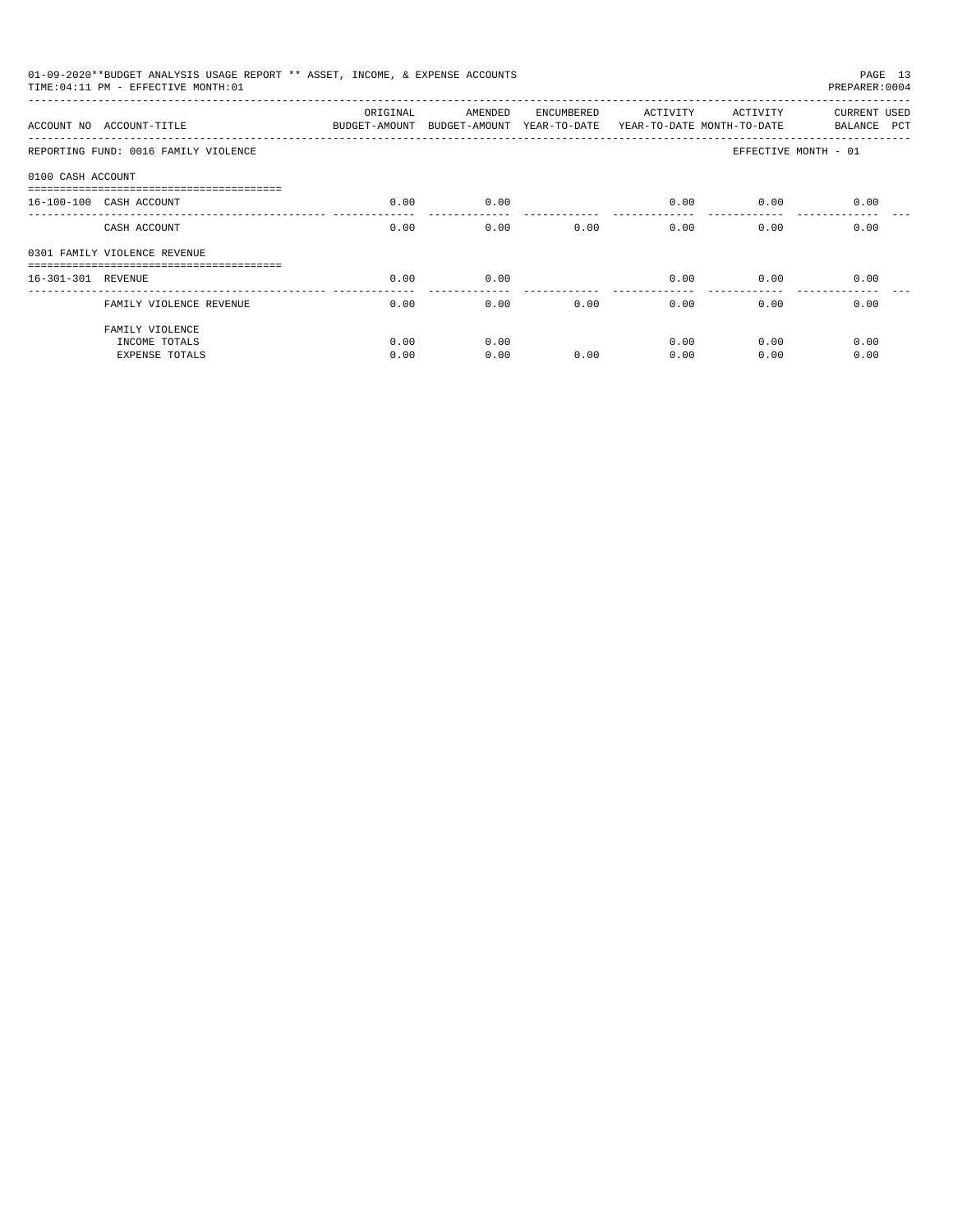| 01-09-2020**BUDGET ANALYSIS USAGE REPORT ** ASSET, INCOME, & EXPENSE ACCOUNTS<br>PAGE 14<br>TIME: 04:11 PM - EFFECTIVE MONTH: 01<br>PREPARER: 0004<br><b>CURRENT USED</b><br>ORIGINAL<br>AMENDED<br>ACTIVITY<br>ACTIVITY<br>ENCUMBERED<br>ACCOUNT NO ACCOUNT-TITLE COMPUTE BUDGET-AMOUNT BUDGET-AMOUNT YEAR-TO-DATE YEAR-TO-DATE MONTH-TO-DATE<br>BALANCE PCT<br>EFFECTIVE MONTH - 01<br>0.00<br>0.00<br>0.00<br>0.00<br>0.00<br>0.00<br>0.00<br>0.00<br>0.00<br>0.00<br>0.00<br>CHILD ADVOCACY CASH<br>0.00<br>0.00<br>0.00<br>0.00<br>0.00<br>-------<br>0.00<br>0.00<br>0.00<br>0.00<br>0.00<br>0.00<br>CHILD ADVOVAVY REVENUE |              |              |      |              |              |              |  |
|-----------------------------------------------------------------------------------------------------------------------------------------------------------------------------------------------------------------------------------------------------------------------------------------------------------------------------------------------------------------------------------------------------------------------------------------------------------------------------------------------------------------------------------------------------------------------------------------------------------------------------------|--------------|--------------|------|--------------|--------------|--------------|--|
|                                                                                                                                                                                                                                                                                                                                                                                                                                                                                                                                                                                                                                   |              |              |      |              |              |              |  |
| REPORTING FUND: 0017 CHILD ADVOCACY                                                                                                                                                                                                                                                                                                                                                                                                                                                                                                                                                                                               |              |              |      |              |              |              |  |
| 0100 CHILD ADVOCACY CASH                                                                                                                                                                                                                                                                                                                                                                                                                                                                                                                                                                                                          |              |              |      |              |              |              |  |
| 17-100-100 CASH ACCOUNT                                                                                                                                                                                                                                                                                                                                                                                                                                                                                                                                                                                                           |              |              |      |              |              |              |  |
|                                                                                                                                                                                                                                                                                                                                                                                                                                                                                                                                                                                                                                   |              |              |      |              |              |              |  |
| 0302 CHILD ADVOVAVY REVENUE                                                                                                                                                                                                                                                                                                                                                                                                                                                                                                                                                                                                       |              |              |      |              |              |              |  |
| 17-302-302 REVENUE                                                                                                                                                                                                                                                                                                                                                                                                                                                                                                                                                                                                                |              |              |      |              |              |              |  |
|                                                                                                                                                                                                                                                                                                                                                                                                                                                                                                                                                                                                                                   |              |              |      |              |              |              |  |
| CHILD ADVOCACY<br>INCOME TOTALS<br><b>EXPENSE TOTALS</b>                                                                                                                                                                                                                                                                                                                                                                                                                                                                                                                                                                          | 0.00<br>0.00 | 0.00<br>0.00 | 0.00 | 0.00<br>0.00 | 0.00<br>0.00 | 0.00<br>0.00 |  |
|                                                                                                                                                                                                                                                                                                                                                                                                                                                                                                                                                                                                                                   |              |              |      |              |              |              |  |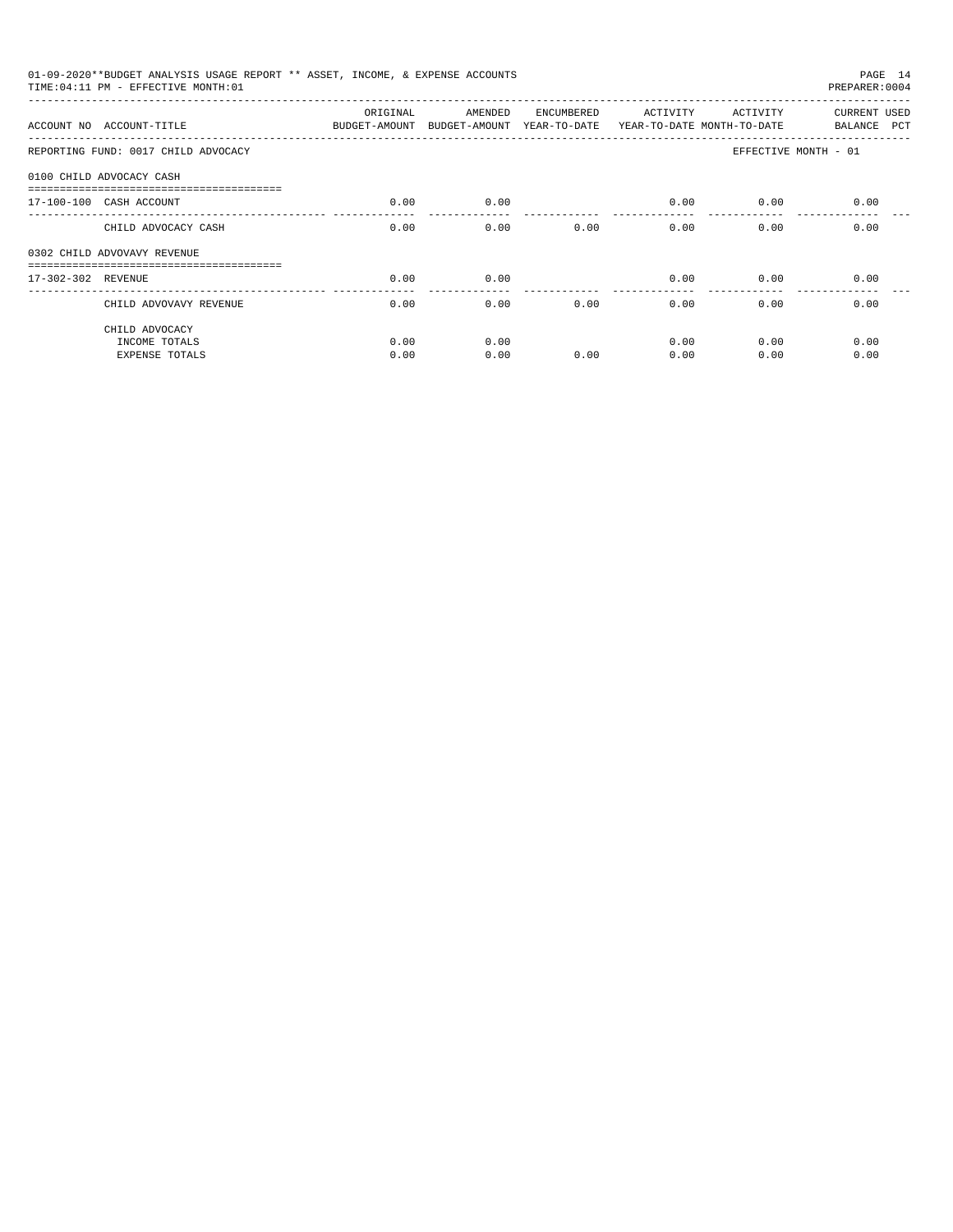|                    | 01-09-2020**BUDGET ANALYSIS USAGE REPORT ** ASSET, INCOME, & EXPENSE ACCOUNTS<br>TIME: 04:11 PM - EFFECTIVE MONTH: 01 |                           |                                       |            |          |                                        | PAGE 15<br>PREPARER: 0004   |
|--------------------|-----------------------------------------------------------------------------------------------------------------------|---------------------------|---------------------------------------|------------|----------|----------------------------------------|-----------------------------|
|                    | ACCOUNT NO ACCOUNT-TITLE                                                                                              | ORIGINAL<br>BUDGET-AMOUNT | AMENDED<br>BUDGET-AMOUNT YEAR-TO-DATE | ENCUMBERED | ACTIVITY | ACTIVITY<br>YEAR-TO-DATE MONTH-TO-DATE | CURRENT USED<br>BALANCE PCT |
|                    | REPORTING FUND: 0018 SEX OFFENDER TREATMENT                                                                           |                           |                                       |            |          |                                        | EFFECTIVE MONTH - 01        |
| 0100 CASH ACCOUNT  |                                                                                                                       |                           |                                       |            |          |                                        |                             |
|                    | 18-100-100 SEX OFFENDER TREATMENT                                                                                     | 0.00                      | 0.00                                  |            | 0.00     | 0.00                                   | 0.00                        |
|                    | CASH ACCOUNT                                                                                                          | 0.00                      | 0.00                                  | 0.00       | 0.00     | 0.00                                   | 0.00                        |
|                    | 0303 SEX OFFENDER TREATMENT REVENUE                                                                                   |                           |                                       |            |          |                                        |                             |
| 18-303-303 REVENUE | ======================================                                                                                | 0.00                      | 0.00                                  |            | 0.00     | 0.00                                   | 0.00                        |
|                    | SEX OFFENDER TREATMENT REVENUE                                                                                        | 0.00                      | 0.00                                  | 0.00       | 0.00     | 0.00                                   | 0.00                        |
|                    | SEX OFFENDER TREATMENT                                                                                                |                           |                                       |            |          |                                        |                             |
|                    | INCOME TOTALS                                                                                                         | 0.00                      | 0.00                                  |            | 0.00     | 0.00                                   | 0.00                        |
|                    | <b>EXPENSE TOTALS</b>                                                                                                 | 0.00                      | 0.00                                  | 0.00       | 0.00     | 0.00                                   | 0.00                        |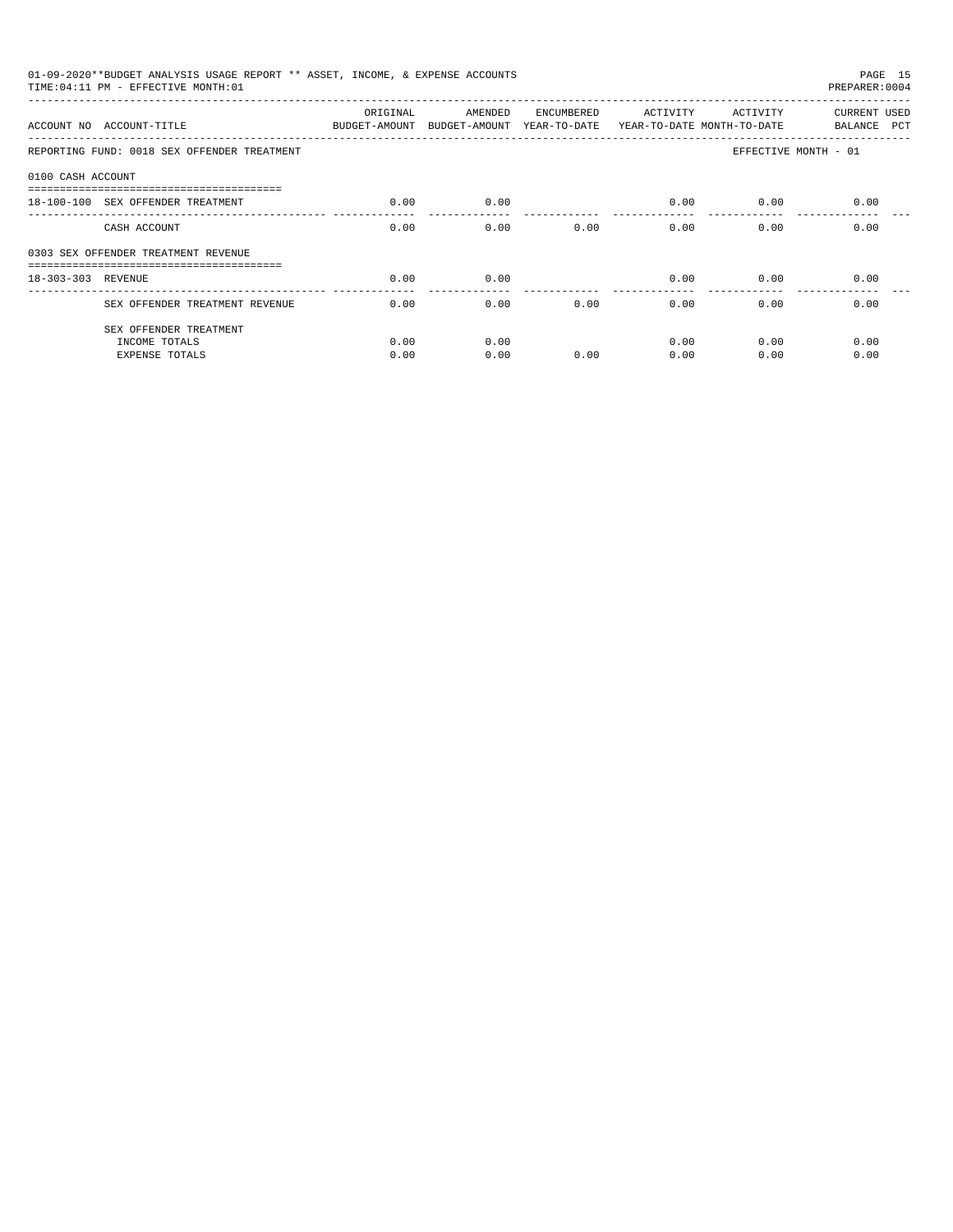| 01-09-2020**BUDGET ANALYSIS USAGE REPORT ** ASSET, INCOME, & EXPENSE ACCOUNTS<br>PAGE 16<br>TIME: 04:11 PM - EFFECTIVE MONTH: 01<br>PREPARER: 0004<br>ORIGINAL<br>AMENDED<br>ACTIVITY<br>CURRENT USED<br>ENCUMBERED<br>ACTIVITY<br>ACCOUNT NO ACCOUNT-TITLE<br>BUDGET-AMOUNT<br>BUDGET-AMOUNT YEAR-TO-DATE YEAR-TO-DATE MONTH-TO-DATE<br>BALANCE PCT<br>REPORTING FUND: 0019 COMPENTATION TO VICTIMS<br>EFFECTIVE MONTH - 01<br>0100 CASH ACCOUNT<br>19-100-100 COMPENSTATION TO VICTIMS<br>0.00<br>0.00<br>0.00<br>0.00<br>0.00<br>0.00<br>0.00<br>0.00<br>0.00<br>0.00<br>0.00<br>CASH ACCOUNT<br>0304 COMPENSTATION TO VICTIMS<br>0.00<br>0.00<br>0.00<br>0.00<br>19-304-304 REVENUE<br>0.00<br>__________________________________<br>0.00<br>0.00<br>0.00<br>0.00<br>0.00<br>0.00<br>COMPENSTATION TO VICTIMS<br>COMPENTATION TO VICTIMS |      |      |      |      |      |      |
|----------------------------------------------------------------------------------------------------------------------------------------------------------------------------------------------------------------------------------------------------------------------------------------------------------------------------------------------------------------------------------------------------------------------------------------------------------------------------------------------------------------------------------------------------------------------------------------------------------------------------------------------------------------------------------------------------------------------------------------------------------------------------------------------------------------------------------------------|------|------|------|------|------|------|
|                                                                                                                                                                                                                                                                                                                                                                                                                                                                                                                                                                                                                                                                                                                                                                                                                                              |      |      |      |      |      |      |
|                                                                                                                                                                                                                                                                                                                                                                                                                                                                                                                                                                                                                                                                                                                                                                                                                                              |      |      |      |      |      |      |
|                                                                                                                                                                                                                                                                                                                                                                                                                                                                                                                                                                                                                                                                                                                                                                                                                                              |      |      |      |      |      |      |
|                                                                                                                                                                                                                                                                                                                                                                                                                                                                                                                                                                                                                                                                                                                                                                                                                                              |      |      |      |      |      |      |
|                                                                                                                                                                                                                                                                                                                                                                                                                                                                                                                                                                                                                                                                                                                                                                                                                                              |      |      |      |      |      |      |
|                                                                                                                                                                                                                                                                                                                                                                                                                                                                                                                                                                                                                                                                                                                                                                                                                                              |      |      |      |      |      |      |
|                                                                                                                                                                                                                                                                                                                                                                                                                                                                                                                                                                                                                                                                                                                                                                                                                                              |      |      |      |      |      |      |
|                                                                                                                                                                                                                                                                                                                                                                                                                                                                                                                                                                                                                                                                                                                                                                                                                                              |      |      |      |      |      |      |
|                                                                                                                                                                                                                                                                                                                                                                                                                                                                                                                                                                                                                                                                                                                                                                                                                                              |      |      |      |      |      |      |
| INCOME TOTALS                                                                                                                                                                                                                                                                                                                                                                                                                                                                                                                                                                                                                                                                                                                                                                                                                                | 0.00 | 0.00 |      | 0.00 | 0.00 | 0.00 |
| <b>EXPENSE TOTALS</b>                                                                                                                                                                                                                                                                                                                                                                                                                                                                                                                                                                                                                                                                                                                                                                                                                        | 0.00 | 0.00 | 0.00 | 0.00 | 0.00 | 0.00 |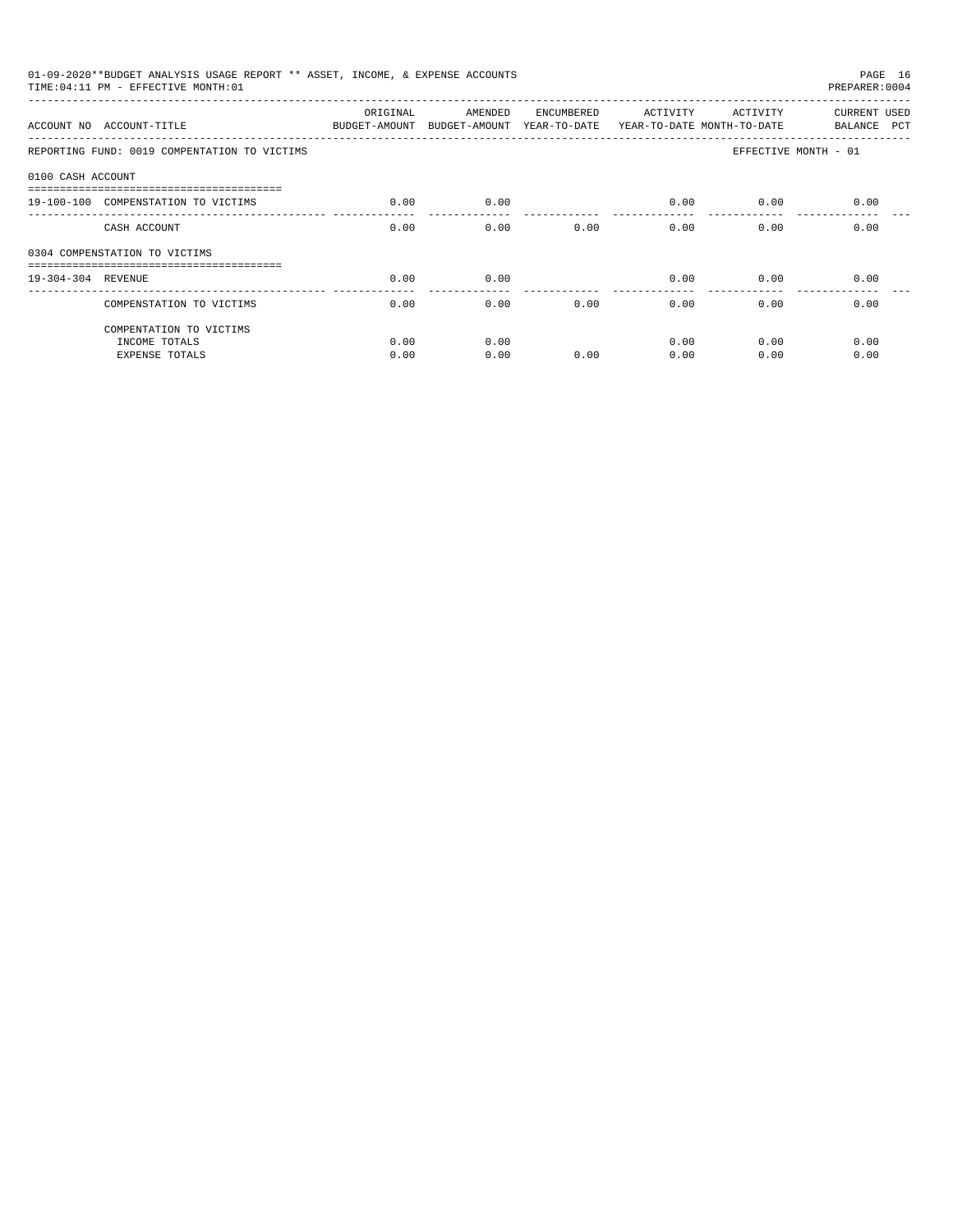|                       | 01-09-2020**BUDGET ANALYSIS USAGE REPORT ** ASSET, INCOME, & EXPENSE ACCOUNTS<br>TIME: 04:11 PM - EFFECTIVE MONTH: 01                                                                               |                                                                             |                                                                  |                    |                                            |                                          | PAGE 17<br>PREPARER: 0004                                          |    |
|-----------------------|-----------------------------------------------------------------------------------------------------------------------------------------------------------------------------------------------------|-----------------------------------------------------------------------------|------------------------------------------------------------------|--------------------|--------------------------------------------|------------------------------------------|--------------------------------------------------------------------|----|
|                       | ACCOUNT NO ACCOUNT-TITLE                                                                                                                                                                            | ORIGINAL                                                                    | AMENDED<br>BUDGET-AMOUNT BUDGET-AMOUNT YEAR-TO-DATE              | ENCUMBERED         | ACTIVITY                                   | ACTIVITY<br>YEAR-TO-DATE MONTH-TO-DATE   | CURRENT USED<br>BALANCE PCT                                        |    |
|                       | REPORTING FUND: 0020 JAIL BOND I&S                                                                                                                                                                  |                                                                             |                                                                  |                    |                                            |                                          | EFFECTIVE MONTH - 01                                               |    |
| 0100 CASH ACCOUNT     |                                                                                                                                                                                                     |                                                                             |                                                                  |                    |                                            |                                          |                                                                    |    |
|                       | 20-100-190 I&S ACCOUNT JAIL BOND<br>20-100-280 DELINQUENT TAXES RECEIVABLE<br>20-100-285 ALLOWANCE-UNCOLLETABLE TAXES<br>20-100-290 DUE FROM APPRAISAL DISTRICT<br>20-100-295 DUE FROM GENERAL FUND |                                                                             |                                                                  |                    | 159,095.56<br>0.00<br>0.00<br>0.00<br>0.00 | 0.00<br>0.00<br>$0.00$ 0.00              | 73,307.27 476,748.45<br>16,799.62<br>4,201.91-<br>$0.00$ 25,369.42 |    |
|                       | CASH ACCOUNT                                                                                                                                                                                        |                                                                             |                                                                  |                    | -----------                                | 159,095.56 73,307.27 514,715.58          | ------------                                                       |    |
|                       | 0315 JAIL BOND I&S REVENUE                                                                                                                                                                          |                                                                             |                                                                  |                    |                                            |                                          |                                                                    |    |
| 20-315-100 BOND TAXES | 20-315-180 BOND TAXES INTEREST                                                                                                                                                                      | 0.00                                                                        | 465,569.00 465,569.00 158,347.56 73,307.27 307,221.44 34<br>0.00 |                    | 876.73<br>------------                     | 0.00                                     | $876.73+$                                                          |    |
|                       | JAIL BOND I&S REVENUE                                                                                                                                                                               | 465,569.00   465,569.00      0.00   159,224.29   73,307.27   306,344.71  34 |                                                                  |                    |                                            |                                          |                                                                    |    |
| 0615 EXPENSE ACCOUNTS |                                                                                                                                                                                                     |                                                                             |                                                                  |                    |                                            |                                          |                                                                    |    |
|                       | 20-615-622 BOND PAYMENT PRINCIPAL                                                                                                                                                                   |                                                                             | 315,000.00 315,000.00                                            | 0.00               | 0.00                                       | 0.00                                     | 315,000.00                                                         | 00 |
|                       | 20-615-624 BOND PAYMENT INTEREST                                                                                                                                                                    | 150,219.00                                                                  | 150,219.00                                                       | 0.00               | 0.00                                       | 0.00                                     | 150,219.00                                                         | 00 |
| $20 - 615 - 625$      | BOND WIRE TRANSFER CHARGE                                                                                                                                                                           | 350.00                                                                      | 350.00                                                           | 0.00               | 0.00                                       | 0.00                                     | 350.00                                                             | 00 |
|                       | EXPENSE ACCOUNTS                                                                                                                                                                                    | -------------<br>465,569.00                                                 | 465,569.00                                                       | ----------<br>0.00 | 0.00                                       | 0.00                                     | 465,569.00                                                         | 00 |
|                       | JAIL BOND I&S                                                                                                                                                                                       |                                                                             |                                                                  |                    |                                            |                                          |                                                                    |    |
|                       | INCOME TOTALS                                                                                                                                                                                       | 465,569.00 465,569.00                                                       |                                                                  |                    |                                            | 159, 224. 29 73, 307. 27 306, 344. 71 34 |                                                                    |    |
|                       | <b>EXPENSE TOTALS</b>                                                                                                                                                                               |                                                                             | 465,569.00 465,569.00                                            |                    | $0.00$ 0.00                                |                                          | $0.00$ 465,569,00                                                  | 00 |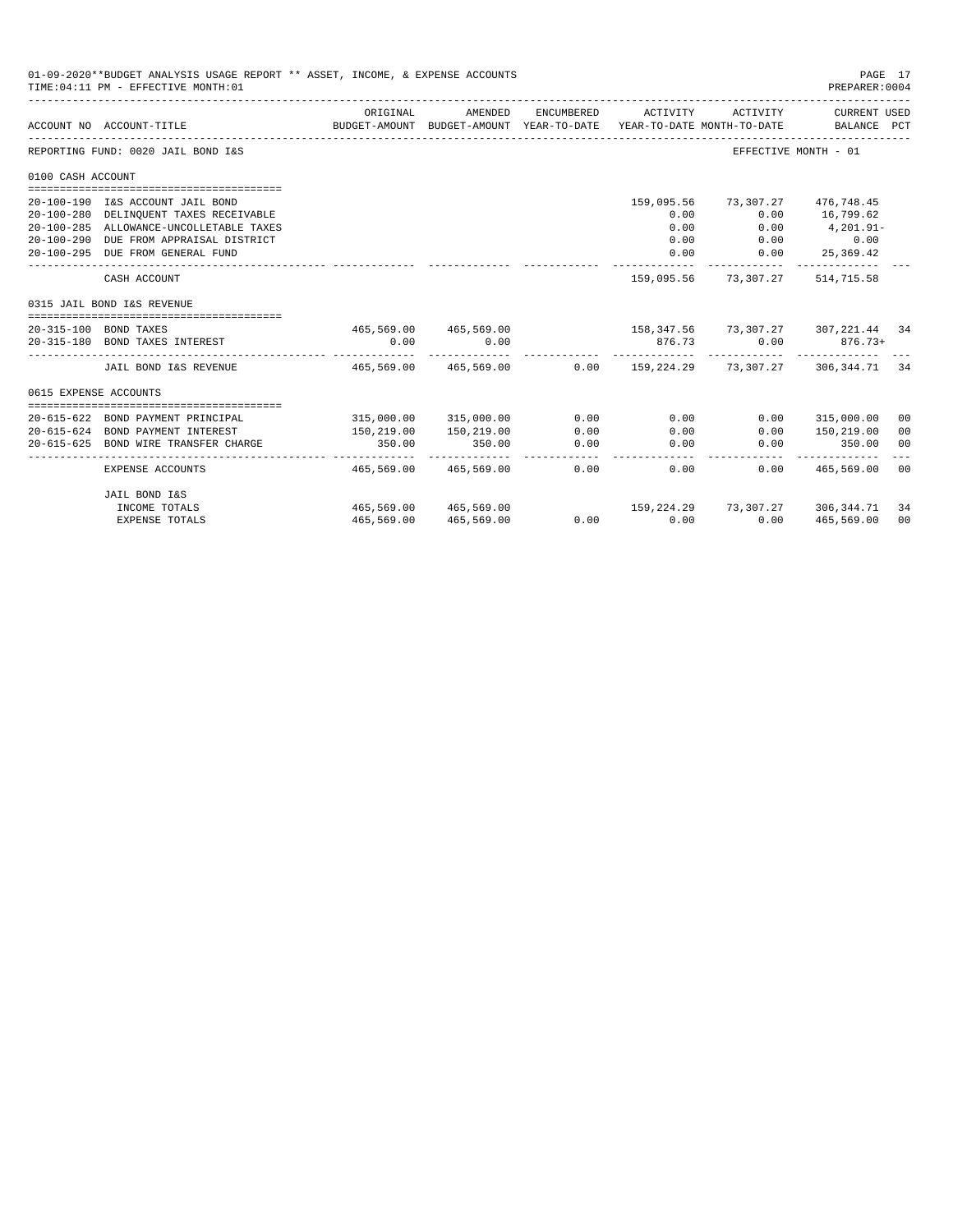|                       | 01-09-2020**BUDGET ANALYSIS USAGE REPORT ** ASSET, INCOME, & EXPENSE ACCOUNTS<br>TIME: 04:11 PM - EFFECTIVE MONTH: 01 |          |                                                           |          |               | PREPARER:0004          | PAGE 18 |
|-----------------------|-----------------------------------------------------------------------------------------------------------------------|----------|-----------------------------------------------------------|----------|---------------|------------------------|---------|
|                       | ACCOUNT NO ACCOUNT-TITLE CONTROL BUDGET-AMOUNT BUDGET-AMOUNT YEAR-TO-DATE YEAR-TO-DATE MONTH-TO-DATE BALANCE PCT      |          | ORIGINAL AMENDED ENCUMBERED ACTIVITY ACTIVITY CURRENTUSED |          |               |                        |         |
|                       | REPORTING FUND: 0021 LATERAL ROAD PRECINCT 1                                                                          |          |                                                           |          |               | EFFECTIVE MONTH - 01   |         |
| 0100 CASH ACCOUNTS    |                                                                                                                       |          |                                                           |          |               |                        |         |
|                       | 21-100-100 CFC: LATERAL ROAD PRECINCT 1                                                                               |          |                                                           |          |               | 2,559.86 0.00 3,479.08 |         |
|                       | CASH ACCOUNTS                                                                                                         |          |                                                           |          | 2,559.86 0.00 | 3,479.08               |         |
| 0321 REVENUE ACCOUNTS |                                                                                                                       |          |                                                           |          |               |                        |         |
|                       | 21-321-190 STATE ROAD FUND                                                                                            |          | 5,133.00 5,133.00 5,126.86 0.00 6.14 100                  |          |               |                        |         |
|                       | REVENUE ACCOUNTS                                                                                                      |          | 5,133.00 5,133.00 0.00 5,126.86 0.00                      |          |               | 6.14 100               |         |
| 0621 EXPENSE ACCOUNTS |                                                                                                                       |          |                                                           |          |               |                        |         |
|                       |                                                                                                                       |          |                                                           |          |               |                        |         |
|                       | 21-621-333 LAST YEARS BILLS                                                                                           |          | $0.00$ $0.00$ $933.00$ $0.00$                             |          |               | $0.00$ 933.00-         |         |
|                       | $21-621-700$ DIESEL, OIL, AND GASOLINE $2,567.00$ $2,567.00$ $0.00$ $2,567.00$                                        |          |                                                           |          |               | $0.00$ $0.00$ $100$    |         |
|                       | 21-621-705 ROAD MATERIAL & CONSTRUCTION 2,566.00 2,566.00 400.00                                                      |          |                                                           | 0.00     | 0.00          | 2,166.00 16            |         |
|                       | EXPENSE ACCOUNTS                                                                                                      |          | 5,133.00 5,133.00 1,333.00 2,567.00                       |          | 0.00          | 1,233.00 76            |         |
|                       | LATERAL ROAD PRECINCT 1                                                                                               |          |                                                           |          |               |                        |         |
|                       | INCOME TOTALS                                                                                                         |          | 5,133.00 5,133.00                                         | 5,126,86 |               | 0.00<br>6.14 100       |         |
|                       | <b>EXPENSE TOTALS</b>                                                                                                 | 5,133.00 | 5,133.00 1,333.00 2,567.00                                |          |               | 0.00<br>1,233.00 76    |         |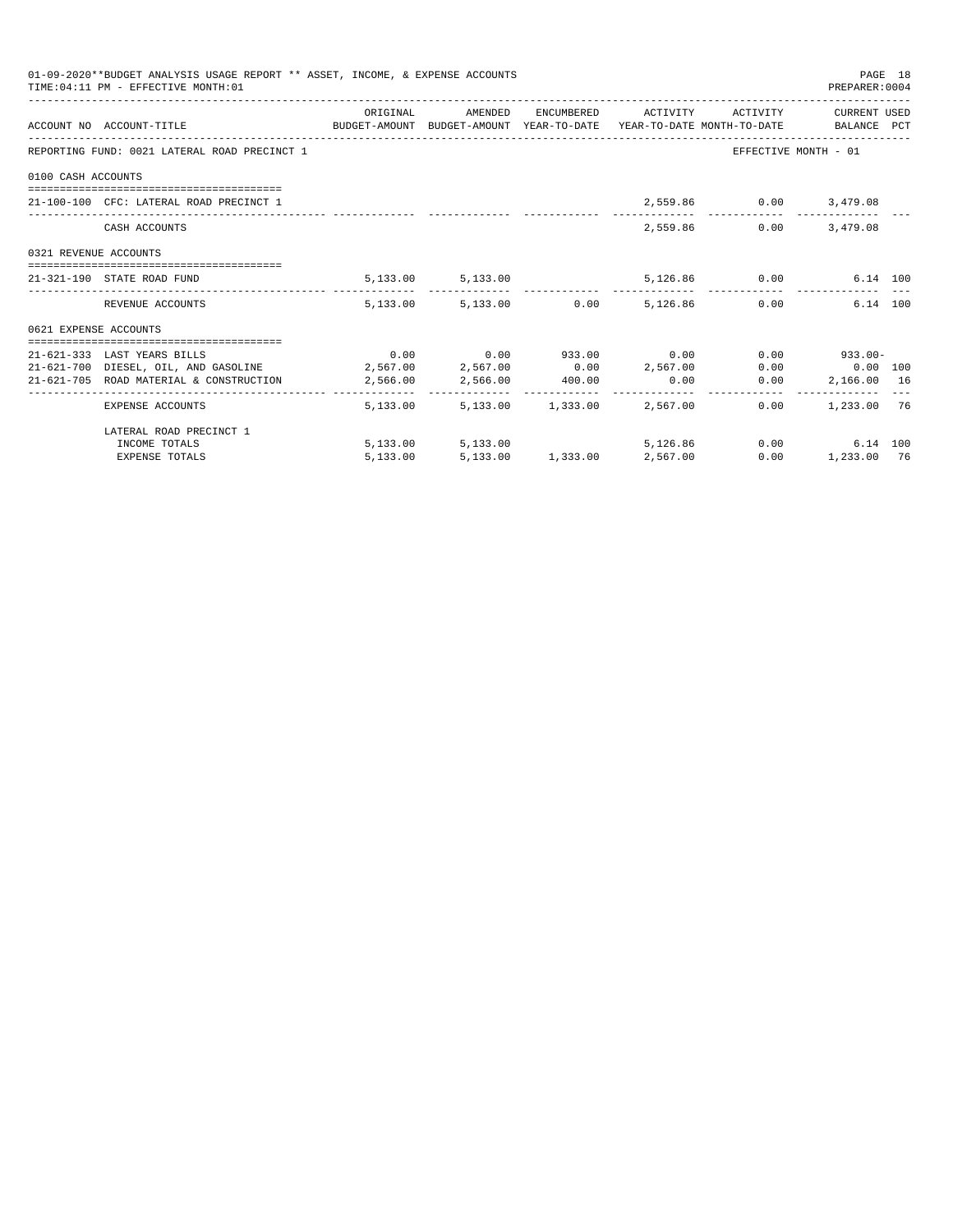|                       | 01-09-2020**BUDGET ANALYSIS USAGE REPORT ** ASSET, INCOME, & EXPENSE ACCOUNTS<br>TIME: 04:11 PM - EFFECTIVE MONTH: 01 |          |                   |      |                                                            |               | PREPARER: 0004         | PAGE 19 |
|-----------------------|-----------------------------------------------------------------------------------------------------------------------|----------|-------------------|------|------------------------------------------------------------|---------------|------------------------|---------|
|                       | ACCOUNT NO ACCOUNT-TITLE CONTROL BUDGET-AMOUNT BUDGET-AMOUNT YEAR-TO-DATE YEAR-TO-DATE MONTH-TO-DATE BALANCE PCT      |          |                   |      | ORIGINAL AMENDED ENCUMBERED ACTIVITY ACTIVITY CURRENTUSED  |               |                        |         |
|                       | REPORTING FUND: 0022 LATERAL ROAD PRECINCT 2                                                                          |          |                   |      |                                                            |               | EFFECTIVE MONTH - 01   |         |
| 0100 CASH ACCOUNTS    |                                                                                                                       |          |                   |      |                                                            |               |                        |         |
|                       | 22-100-100 CFC: LATERAL ROAD PRECINCT 2                                                                               |          |                   |      |                                                            |               | 2,718.19 0.00 4,446.43 |         |
|                       | CASH ACCOUNTS                                                                                                         |          |                   |      |                                                            | 2,718.19 0.00 | 4,446.43               |         |
| 0322 REVENUE ACCOUNTS |                                                                                                                       |          |                   |      |                                                            |               |                        |         |
|                       | 22-322-190 STATE ROAD FUND                                                                                            |          |                   |      | 5,133.00 5,133.00 5,126.87 0.00 6.13 100                   |               |                        |         |
|                       | REVENUE ACCOUNTS                                                                                                      |          |                   |      | $5.133.00$ $5.133.00$ $0.00$ $5.126.87$ $0.00$             |               | 6.13 100               |         |
| 0622 EXPENSE ACCOUNTS |                                                                                                                       |          |                   |      |                                                            |               |                        |         |
|                       |                                                                                                                       |          |                   |      |                                                            |               |                        |         |
|                       | 22-622-333 LAST YEARS BILLS                                                                                           |          |                   |      | $0.00$ $0.00$ $0.00$ $59.97$ $0.00$ $59.97$ $0.00$ $59.97$ |               |                        |         |
|                       | 22-622-700 DIESEL, OIL, AND GASOLINE $2,567.00$ $2,567.00$ $0.00$ $2,348.71$ $0.00$ $218.29$ 91                       |          |                   |      |                                                            |               |                        |         |
|                       | $22-622-705$ ROAD MATERIAL & CONSTRUCTION $2,566.00$ $2,566.00$ $0.00$ $0.00$ $0.00$ $0.00$                           |          |                   |      |                                                            |               | 2,566.00 00            |         |
|                       | EXPENSE ACCOUNTS                                                                                                      |          | 5,133,00 5,133,00 | 0.00 | 2,408.68                                                   | 0.00          | 2.724.32 47            |         |
|                       | LATERAL ROAD PRECINCT 2                                                                                               |          |                   |      |                                                            |               |                        |         |
|                       | INCOME TOTALS                                                                                                         |          |                   |      | 5,133.00 5,133.00 5,126.87                                 |               | 0.00<br>6.13 100       |         |
|                       | <b>EXPENSE TOTALS</b>                                                                                                 | 5,133.00 | 5,133.00          |      | $0.00$ $2,408.68$                                          | 0.00          | 2,724.32 47            |         |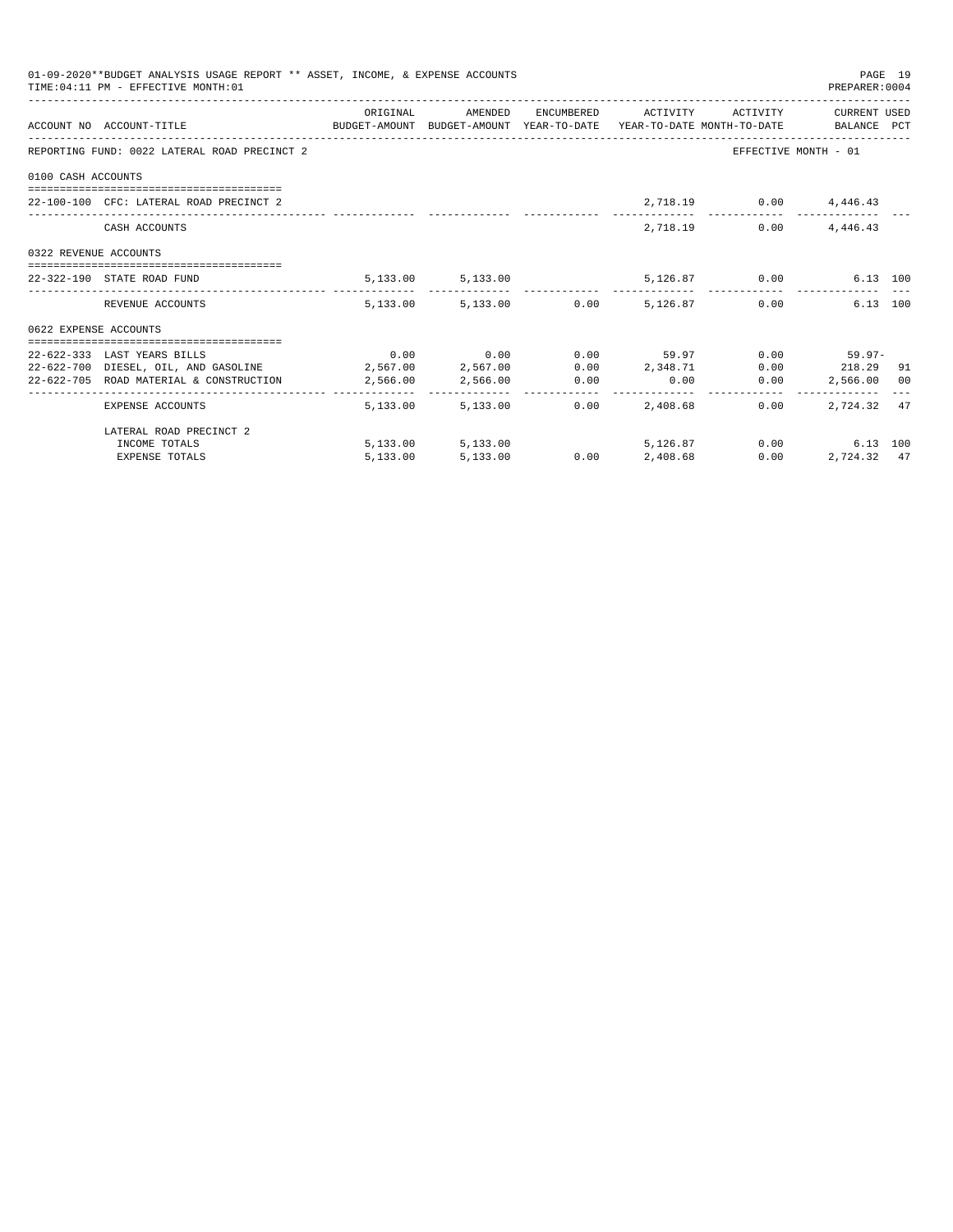|                       | 01-09-2020**BUDGET ANALYSIS USAGE REPORT ** ASSET, INCOME, & EXPENSE ACCOUNTS<br>TIME: 04:11 PM - EFFECTIVE MONTH: 01 |            |                        |      |                                 |                              | PREPARER: 0004       | PAGE 20 |
|-----------------------|-----------------------------------------------------------------------------------------------------------------------|------------|------------------------|------|---------------------------------|------------------------------|----------------------|---------|
|                       |                                                                                                                       | ORIGINAL   | AMENDED                |      |                                 | ENCUMBERED ACTIVITY ACTIVITY | CURRENT USED         |         |
|                       | ACCOUNT NO ACCOUNT-TITLE CONTROL SUDGET-AMOUNT BUDGET-AMOUNT YEAR-TO-DATE YEAR-TO-DATE MONTH-TO-DATE BALANCE PCT      |            |                        |      |                                 |                              |                      |         |
|                       | REPORTING FUND: 0023 LATERAL ROAD PRECINCT 3                                                                          |            |                        |      |                                 |                              | EFFECTIVE MONTH - 01 |         |
| 0100 CASH ACCOUNTS    |                                                                                                                       |            |                        |      |                                 |                              |                      |         |
|                       | 23-100-100 CFC: LATERAL ROAD PRECINCT 3                                                                               |            |                        |      |                                 | 2,559.86 0.00 2,546.09       |                      |         |
|                       | CASH ACCOUNTS                                                                                                         |            |                        |      |                                 | 2,559.86                     | $0.00$ 2,546.09      |         |
| 0323 REVENUE ACCOUNTS |                                                                                                                       |            |                        |      |                                 |                              |                      |         |
|                       | 23-323-190 STATE ROAD FUND                                                                                            |            | 5, 133.00 5, 133.00    |      |                                 | 5,126.86 0.00                | 6.14 100             |         |
|                       | REVENUE ACCOUNTS                                                                                                      |            | 5,133.00 5,133.00 0.00 |      | 5,126.86                        |                              | 6.14 100<br>0.00     |         |
| 0623 EXPENSE ACCOUNTS |                                                                                                                       |            |                        |      |                                 |                              |                      |         |
|                       | 23-623-700 DIESEL, OIL, AND GASOLINE $2,567.00$ $2,567.00$ $0.00$ $2,567.00$ $0.00$ $0.00$ $0.00$ $0.00$              |            |                        |      |                                 |                              |                      |         |
|                       | 23-623-705 ROAD MATERIAL & CONSTRUCTION 2,566.00                                                                      |            | 2,566.00 0.00          |      | 0.00                            |                              | $0.00$ 2,566.00 00   |         |
|                       | EXPENSE ACCOUNTS                                                                                                      | -------- - | 5,133,00 5,133,00      |      | ------------<br>$0.00$ 2.567.00 | 0.00                         | 2,566,00 50          |         |
|                       | LATERAL ROAD PRECINCT 3                                                                                               |            |                        |      |                                 |                              |                      |         |
|                       | INCOME TOTALS                                                                                                         |            | 5,133.00 5,133.00      |      | 5,126,86                        |                              | 0.00<br>6.14 100     |         |
|                       | <b>EXPENSE TOTALS</b>                                                                                                 | 5.133.00   | 5,133.00               | 0.00 | 2,567.00                        | 0.00                         | 2,566.00 50          |         |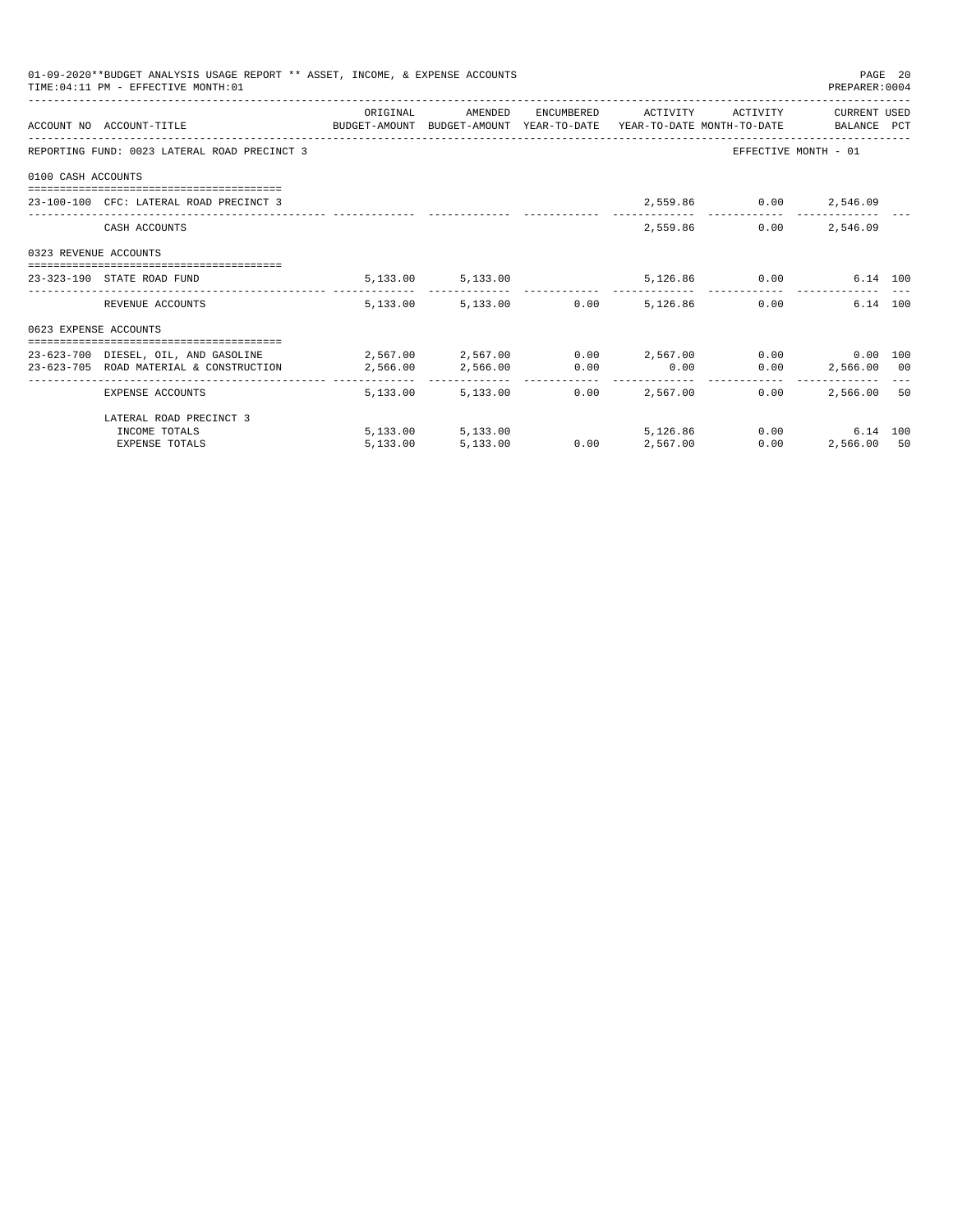|                       | 01-09-2020**BUDGET ANALYSIS USAGE REPORT ** ASSET, INCOME, & EXPENSE ACCOUNTS<br>TIME: 04:11 PM - EFFECTIVE MONTH: 01 |          |                                     |                                  |          |                              | PREPARER: 0004                | PAGE 21 |
|-----------------------|-----------------------------------------------------------------------------------------------------------------------|----------|-------------------------------------|----------------------------------|----------|------------------------------|-------------------------------|---------|
|                       |                                                                                                                       | ORIGINAL | AMENDED                             |                                  |          | ENCUMBERED ACTIVITY ACTIVITY | CURRENT USED                  |         |
|                       | ACCOUNT NO ACCOUNT-TITLE CONTROL SUDGET-AMOUNT BUDGET-AMOUNT YEAR-TO-DATE YEAR-TO-DATE MONTH-TO-DATE BALANCE PCT      |          |                                     |                                  |          |                              |                               |         |
|                       | REPORTING FUND: 0024 LATERAL ROAD PRECINCT 4                                                                          |          |                                     |                                  |          |                              | EFFECTIVE MONTH - 01          |         |
| 0100 CASH ACCOUNTS    |                                                                                                                       |          |                                     |                                  |          |                              |                               |         |
|                       | 24-100-100 CFC: LATERAL ROAD PRECINCT 4                                                                               |          |                                     |                                  |          | 2,419.87 0.00 3,933.11       |                               |         |
|                       | CASH ACCOUNTS                                                                                                         |          |                                     |                                  | 2,419.87 | 0.00                         | 3,933.11                      |         |
| 0324 REVENUE ACCOUNTS |                                                                                                                       |          |                                     |                                  |          |                              |                               |         |
|                       | 24-324-190 STATE ROAD FUND                                                                                            |          | 5, 133.00 5, 133.00                 |                                  |          | 5,126.87 0.00                | 6.13 100                      |         |
|                       | REVENUE ACCOUNTS                                                                                                      |          | 5,133.00 5,133.00 0.00 5,126.87     |                                  |          |                              | 6.13 100<br>0.00              |         |
| 0624 EXPENSE ACCOUNTS |                                                                                                                       |          |                                     |                                  |          |                              |                               |         |
|                       | 24-624-700 DIESEL, OIL, AND GASOLINE $2,567.00$ $2,567.00$ $0.00$ $2,567.00$ $0.00$ $0.00$ $0.00$ $0.00$              |          |                                     |                                  |          |                              |                               |         |
|                       | 24-624-705 ROAD MATERIAL & CONSTRUCTION<br>2,566.00<br>2,566.00<br>2,140.00<br>140.00                                 |          |                                     |                                  |          |                              | $0.00$ 286.00 89              |         |
|                       | EXPENSE ACCOUNTS                                                                                                      |          | 5,133.00 5,133.00 2,140.00 2,707.00 |                                  |          |                              | 286.00 94<br>0.00             |         |
|                       | LATERAL ROAD PRECINCT 4                                                                                               |          |                                     |                                  |          |                              |                               |         |
|                       | INCOME TOTALS                                                                                                         |          | 5,133.00 5,133.00                   |                                  | 5,126,87 |                              | $0.00$ and $0.00$<br>6.13 100 |         |
|                       | <b>EXPENSE TOTALS</b>                                                                                                 | 5.133.00 |                                     | $5.133.00$ $2.140.00$ $2.707.00$ |          |                              | 0.00<br>286.00 94             |         |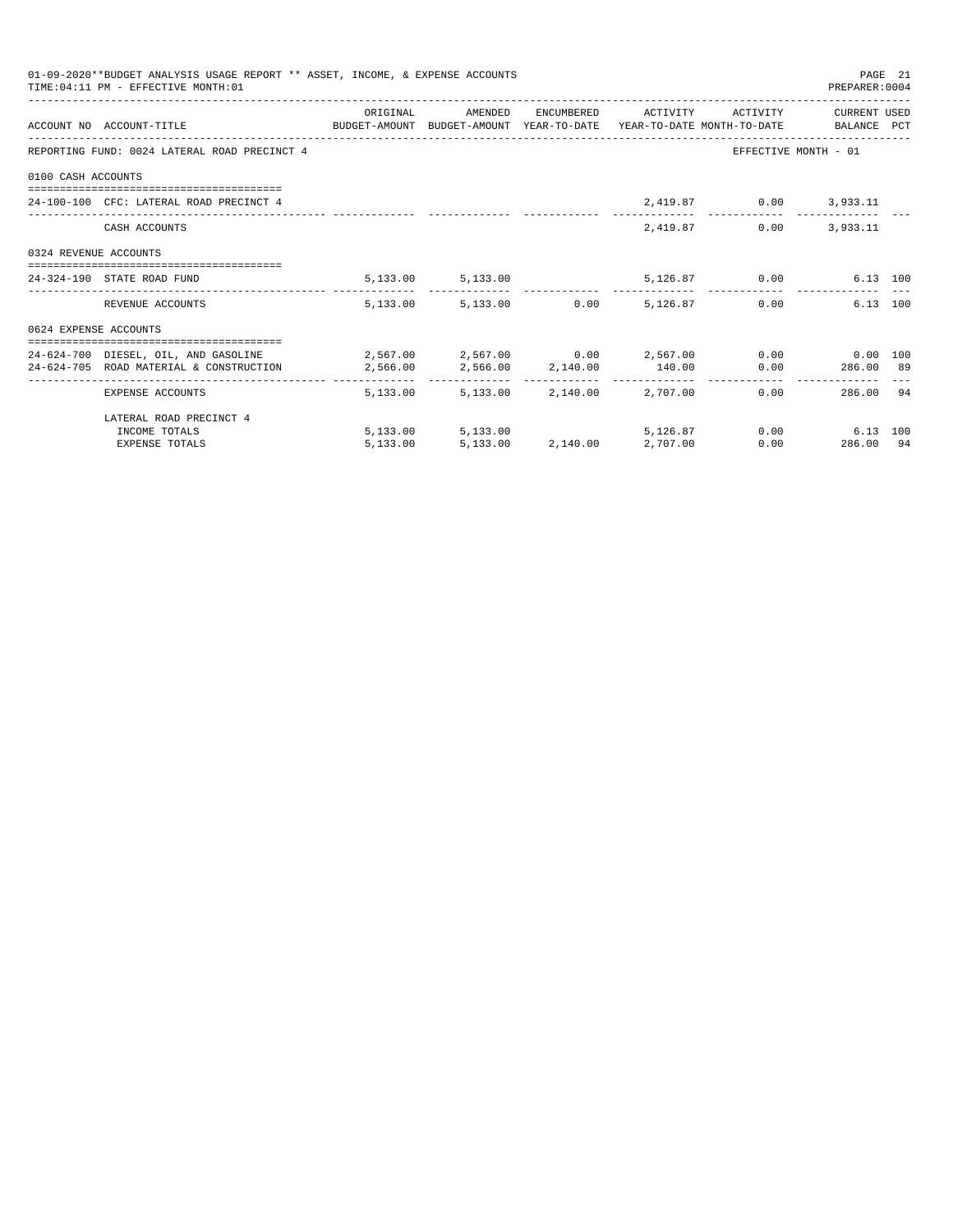|                      | 01-09-2020**BUDGET ANALYSIS USAGE REPORT ** ASSET, INCOME, & EXPENSE ACCOUNTS<br>TIME: 04:11 PM - EFFECTIVE MONTH: 01 |                   |                                                     |                       |                                        |                      | PAGE 22<br>PREPARER: 0004          |    |
|----------------------|-----------------------------------------------------------------------------------------------------------------------|-------------------|-----------------------------------------------------|-----------------------|----------------------------------------|----------------------|------------------------------------|----|
|                      | ACCOUNT NO ACCOUNT-TITLE                                                                                              | ORIGINAL          | AMENDED<br>BUDGET-AMOUNT BUDGET-AMOUNT YEAR-TO-DATE | ENCUMBERED            | ACTIVITY<br>YEAR-TO-DATE MONTH-TO-DATE | ACTIVITY             | <b>CURRENT USED</b><br>BALANCE PCT |    |
|                      | REPORTING FUND: 0027 IT DEPARTMENT MARCH 2019                                                                         |                   |                                                     |                       |                                        | EFFECTIVE MONTH - 01 |                                    |    |
| 0100 IT CASH ACCOUNT |                                                                                                                       |                   |                                                     |                       |                                        |                      |                                    |    |
|                      | 27-100-100 IT DEPARTMENT CHECKING                                                                                     |                   |                                                     |                       | $43,503.00 -$                          | 0.00                 | 15,592.50-                         |    |
|                      | IT CASH ACCOUNT                                                                                                       |                   |                                                     |                       | $43,503.00 -$                          | 0.00                 | $15,592.50 -$                      |    |
|                      | 0200 LIABILITY ACCOUNT                                                                                                |                   |                                                     |                       |                                        |                      |                                    |    |
|                      | 27-200-999 SYSTEM ADDED FUND BALANCE                                                                                  | 0.00              | 0.00                                                | 0.00                  | 0.00<br>$- - - - -$                    | 0.00                 | 0.00                               |    |
|                      | LIABILITY ACCOUNT                                                                                                     | 0.00              | -----<br>0.00                                       | 0.00                  | 0.00                                   | 0.00                 | 0.00                               |    |
|                      | 0327 IT REVENUE ACCOUNT<br>====================================                                                       |                   |                                                     |                       |                                        |                      |                                    |    |
|                      | 27-327-180 IT INTEREST                                                                                                | 0.00              | 0.00                                                |                       | 0.00                                   | 0.00                 | 0.00                               |    |
|                      | 27-327-181 IT REVENUE                                                                                                 | 0.00<br>$- - - -$ | 0.00<br>$- - - -$                                   |                       | 0.00<br>$- - - - -$                    | 0.00                 | 0.00                               |    |
|                      | IT REVENUE ACCOUNT                                                                                                    | 0.00              | 0.00                                                | 0.00                  | 0.00                                   | 0.00                 | 0.00                               |    |
|                      | 0627 IT EXPENSE ACCOUNT                                                                                               |                   |                                                     |                       |                                        |                      |                                    |    |
|                      |                                                                                                                       |                   |                                                     |                       |                                        |                      |                                    |    |
|                      | 27-627-333 LAST YEARS BILLS                                                                                           | 0.00              | 0.00                                                | 0.00                  | 27,910.50                              | 0.00                 | $27,910.50 -$                      |    |
|                      | 27-627-621 PROJECT MANAGEMENT                                                                                         | 0.00              | 0.00                                                | 0.00                  | 8,985.00                               | 0.00                 | $8,985.00 -$                       |    |
| 27-627-625 HARDWARE  | 27-627-622 NTEGRATION & SUPPORT                                                                                       | 15,000.00<br>0.00 | 15,000.00<br>0.00                                   | 2,557.50<br>37,535.02 | 6,607.50<br>0.00                       | 0.00<br>0.00         | 5,835.00<br>$37,535.02 -$          | 61 |
| 27-627-626 CABLING   |                                                                                                                       | 0.00              | 0.00                                                | 25,000.00             | 0.00                                   | 0.00                 | $25,000.00 -$                      |    |
|                      | 27-627-627 PHONE SYSTEM CHANGES                                                                                       | 0.00              | 0.00                                                | 0.00                  | 0.00                                   | 0.00                 | 0.00                               |    |
|                      | 27-627-628 ELECTRICAL & HVAC                                                                                          | 0.00              | 0.00                                                | 8,755.80              | 0.00                                   | 0.00                 | $8,755.80-$                        |    |
|                      | 27-627-629 CONTRACT PAY-OFF                                                                                           | 0.00              | 0.00                                                | 0.00                  | 0.00                                   | 0.00                 | 0.00                               |    |
| $27 - 627 - 630$     | PROJECT INTEGRATION & SUPPORT                                                                                         | 0.00              | 0.00                                                | 0.00                  | 0.00                                   | 0.00                 | 0.00                               |    |
|                      |                                                                                                                       |                   |                                                     |                       |                                        |                      | ----------                         |    |
|                      | IT EXPENSE ACCOUNT                                                                                                    | 15,000.00         | 15,000.00                                           | 73,848.32             | 43,503.00                              | 0.00                 | 102, 351. 32- 782                  |    |
|                      | IT DEPARTMENT MARCH 2019                                                                                              |                   |                                                     |                       |                                        |                      |                                    |    |
|                      | INCOME TOTALS                                                                                                         | 0.00              | 0.00                                                |                       | 0.00                                   | 0.00                 | 0.00                               |    |
|                      | <b>EXPENSE TOTALS</b>                                                                                                 | 15,000.00         | 15,000.00                                           | 73,848.32             | 43,503.00                              | 0.00                 | 102, 351, 32-782                   |    |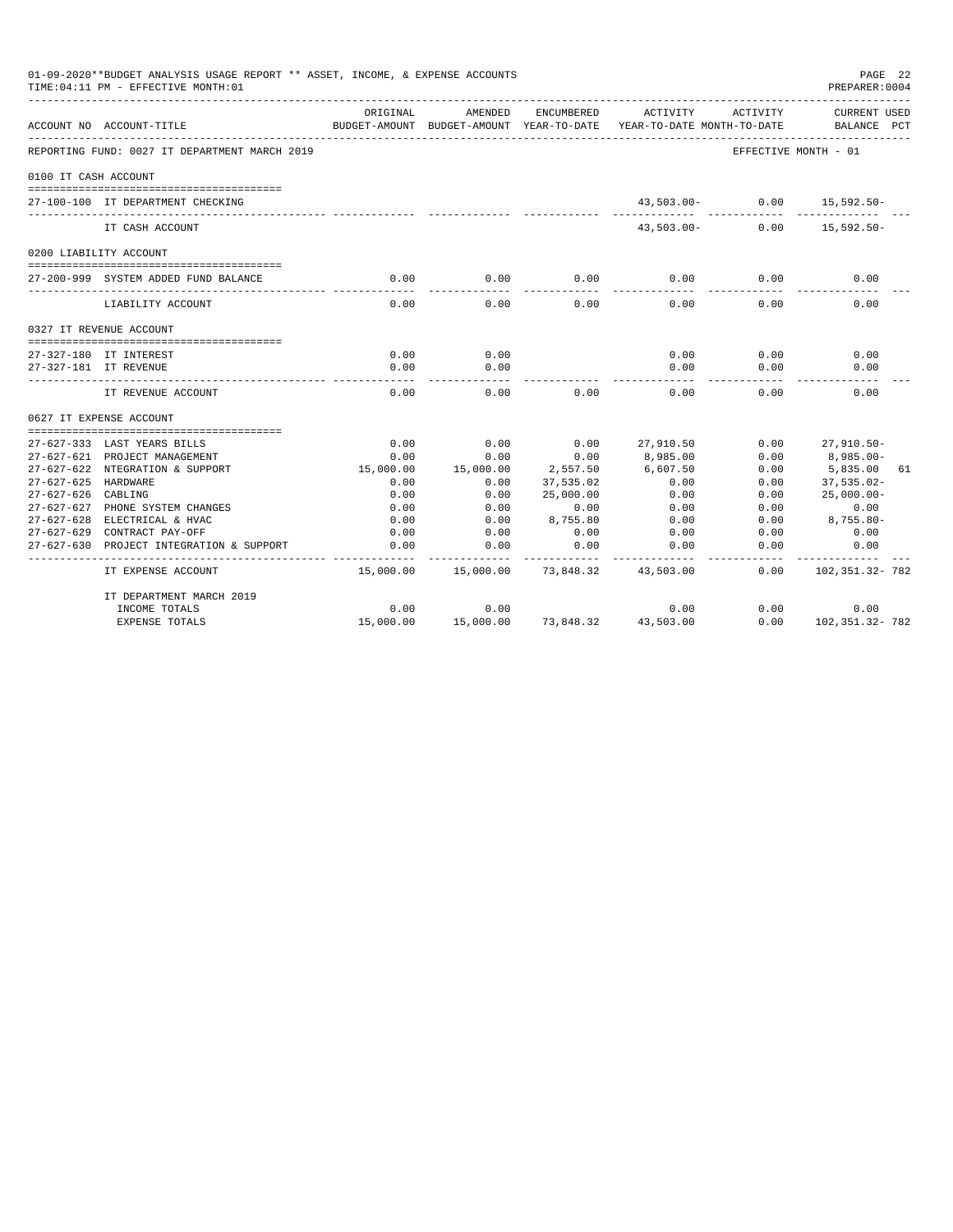|                       | 01-09-2020**BUDGET ANALYSIS USAGE REPORT ** ASSET, INCOME, & EXPENSE ACCOUNTS<br>TIME: 04:11 PM - EFFECTIVE MONTH: 01 |           |                         |              |           |                   | PAGE 23<br>PREPARER: 0004   |                |
|-----------------------|-----------------------------------------------------------------------------------------------------------------------|-----------|-------------------------|--------------|-----------|-------------------|-----------------------------|----------------|
|                       | ACCOUNT NO ACCOUNT-TITLE<br>BUDGET-AMOUNT BUDGET-AMOUNT YEAR-TO-DATE YEAR-TO-DATE MONTH-TO-DATE                       | OR TGTNAL | AMENDED                 | ENCUMBERED   |           | ACTIVITY ACTIVITY | CURRENT USED<br>BALANCE PCT |                |
|                       | REPORTING FUND: 0028 CONTINGENCY FUND                                                                                 |           |                         |              |           |                   | EFFECTIVE MONTH - 01        |                |
| 0100 CONTINGENCY CASH |                                                                                                                       |           |                         |              |           |                   |                             |                |
|                       |                                                                                                                       |           |                         |              |           |                   |                             |                |
|                       | 28-100-100 CONTINGENCY FUND CHECKING                                                                                  | 0.00      | 0.00<br>$- - - - - - -$ | ---------- - | 0.00<br>. | 0.00              | 0.00                        |                |
|                       | CONTINGENCY CASH                                                                                                      | 0.00      | 0.00                    | 0.00         | 0.00      | 0.00              | 0.00                        |                |
| 0200 LIABILITY        |                                                                                                                       |           |                         |              |           |                   |                             |                |
|                       |                                                                                                                       |           |                         |              |           |                   |                             |                |
|                       | 28-200-999 SYSTEM ADDED FUND BALANCE                                                                                  | 0.00      | 0.00                    | 0.00         | 0.00      | 0.00              | 0.00                        |                |
|                       | LIABILITY                                                                                                             | 0.00      | 0.00                    | 0.00         | 0.00      | 0.00              | 0.00                        |                |
|                       | 0328 CONTIGENCY REVENUE                                                                                               |           |                         |              |           |                   |                             |                |
|                       |                                                                                                                       |           |                         |              |           |                   |                             |                |
|                       | 28-328-100 WIND TAX REVENUE                                                                                           | 0.00      | 0.00                    |              | 0.00      | 0.00              | 0.00                        |                |
|                       | CONTIGENCY REVENUE                                                                                                    | 0.00      | 0.00                    | 0.00         | 0.00      | 0.00              | 0.00                        |                |
|                       | 0628 CONTIGENCY EXPENSE                                                                                               |           |                         |              |           |                   |                             |                |
|                       |                                                                                                                       |           |                         |              |           |                   |                             |                |
|                       | 28-628-628 CONTIGENCY MISC EXPENSE<br>____________________                                                            | 8.446.00  | 8,446.00                | 0.00         | 0.00      | 0.00              | 8,446,00 00                 |                |
|                       | CONTIGENCY EXPENSE                                                                                                    | 8,446.00  | 8,446.00                | 0.00         | 0.00      | 0.00              | 8,446.00                    | 0 <sub>0</sub> |
|                       | CONTINGENCY FUND                                                                                                      |           |                         |              |           |                   |                             |                |
|                       | INCOME TOTALS                                                                                                         | 0.00      | 0.00                    |              | 0.00      |                   | 0.00<br>0.00                |                |
|                       | <b>EXPENSE TOTALS</b>                                                                                                 | 8,446.00  | 8,446.00                | 0.00         | 0.00      | 0.00              | 8,446.00                    | 00             |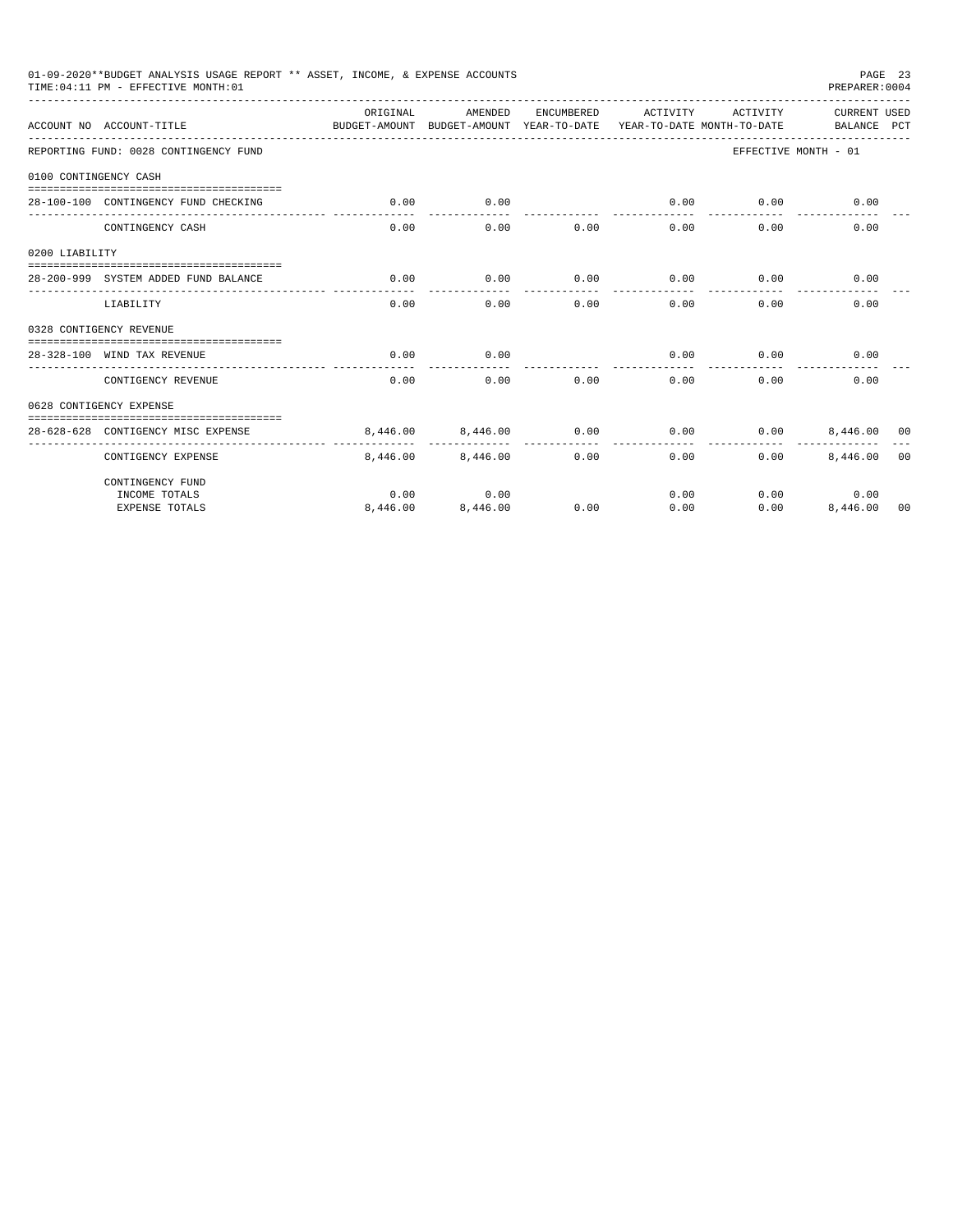|              | 01-09-2020**BUDGET ANALYSIS USAGE REPORT ** ASSET, INCOME, & EXPENSE ACCOUNTS<br>PAGE 24<br>TIME: 04:11 PM - EFFECTIVE MONTH: 01<br>PREPARER: 0004<br>ORIGINAL<br>AMENDED<br>ENCUMBERED<br>ACTIVITY<br><b>CURRENT USED</b><br>ACTIVITY<br>ACCOUNT NO ACCOUNT-TITLE<br>BUDGET-AMOUNT BUDGET-AMOUNT YEAR-TO-DATE YEAR-TO-DATE MONTH-TO-DATE<br>BALANCE PCT<br>REPORTING FUND: 0029 COUNTY COURT REPORTER FUND<br>EFFECTIVE MONTH - 01<br>0100 CASH ACCOUNTS<br>0.00<br>29-100-100 COUNTY COURT REPORTER<br>$0.00$ 0.00<br>CASH ACCOUNTS<br>0.00<br>0.00<br>0.00<br>0.00<br>0.00<br>0.00<br>0.00<br>0.00<br>29-390-390 COUNTY CLERK REPORTER FEES<br>0.00<br>0.00<br>REVENUE<br>0.00<br>0.00<br>0.00<br>0.00<br>0690 EXPENSE ACCOUNTS<br>0.00<br>0.00<br>0.00<br>0.00<br>0.00<br>0.00<br>29-690-395 COURT REPORTER EXPENSE<br>0.00<br>0.00<br>0.00<br>0.00<br>0.00<br>0.00<br><b>EXPENSE ACCOUNTS</b><br>COUNTY COURT REPORTER FUND<br>INCOME TOTALS<br>0.00<br>0.00<br>0.00<br>0.00<br>0.00 |      |      |      |      |      |      |
|--------------|-------------------------------------------------------------------------------------------------------------------------------------------------------------------------------------------------------------------------------------------------------------------------------------------------------------------------------------------------------------------------------------------------------------------------------------------------------------------------------------------------------------------------------------------------------------------------------------------------------------------------------------------------------------------------------------------------------------------------------------------------------------------------------------------------------------------------------------------------------------------------------------------------------------------------------------------------------------------------------------------|------|------|------|------|------|------|
|              |                                                                                                                                                                                                                                                                                                                                                                                                                                                                                                                                                                                                                                                                                                                                                                                                                                                                                                                                                                                           |      |      |      |      |      |      |
|              |                                                                                                                                                                                                                                                                                                                                                                                                                                                                                                                                                                                                                                                                                                                                                                                                                                                                                                                                                                                           |      |      |      |      |      |      |
|              |                                                                                                                                                                                                                                                                                                                                                                                                                                                                                                                                                                                                                                                                                                                                                                                                                                                                                                                                                                                           |      |      |      |      |      |      |
|              |                                                                                                                                                                                                                                                                                                                                                                                                                                                                                                                                                                                                                                                                                                                                                                                                                                                                                                                                                                                           |      |      |      |      |      |      |
|              |                                                                                                                                                                                                                                                                                                                                                                                                                                                                                                                                                                                                                                                                                                                                                                                                                                                                                                                                                                                           |      |      |      |      |      |      |
|              |                                                                                                                                                                                                                                                                                                                                                                                                                                                                                                                                                                                                                                                                                                                                                                                                                                                                                                                                                                                           |      |      |      |      |      |      |
| 0390 REVENUE |                                                                                                                                                                                                                                                                                                                                                                                                                                                                                                                                                                                                                                                                                                                                                                                                                                                                                                                                                                                           |      |      |      |      |      |      |
|              |                                                                                                                                                                                                                                                                                                                                                                                                                                                                                                                                                                                                                                                                                                                                                                                                                                                                                                                                                                                           |      |      |      |      |      |      |
|              |                                                                                                                                                                                                                                                                                                                                                                                                                                                                                                                                                                                                                                                                                                                                                                                                                                                                                                                                                                                           |      |      |      |      |      |      |
|              |                                                                                                                                                                                                                                                                                                                                                                                                                                                                                                                                                                                                                                                                                                                                                                                                                                                                                                                                                                                           |      |      |      |      |      |      |
|              |                                                                                                                                                                                                                                                                                                                                                                                                                                                                                                                                                                                                                                                                                                                                                                                                                                                                                                                                                                                           |      |      |      |      |      |      |
|              |                                                                                                                                                                                                                                                                                                                                                                                                                                                                                                                                                                                                                                                                                                                                                                                                                                                                                                                                                                                           |      |      |      |      |      |      |
|              |                                                                                                                                                                                                                                                                                                                                                                                                                                                                                                                                                                                                                                                                                                                                                                                                                                                                                                                                                                                           |      |      |      |      |      |      |
|              | <b>EXPENSE TOTALS</b>                                                                                                                                                                                                                                                                                                                                                                                                                                                                                                                                                                                                                                                                                                                                                                                                                                                                                                                                                                     | 0.00 | 0.00 | 0.00 | 0.00 | 0.00 | 0.00 |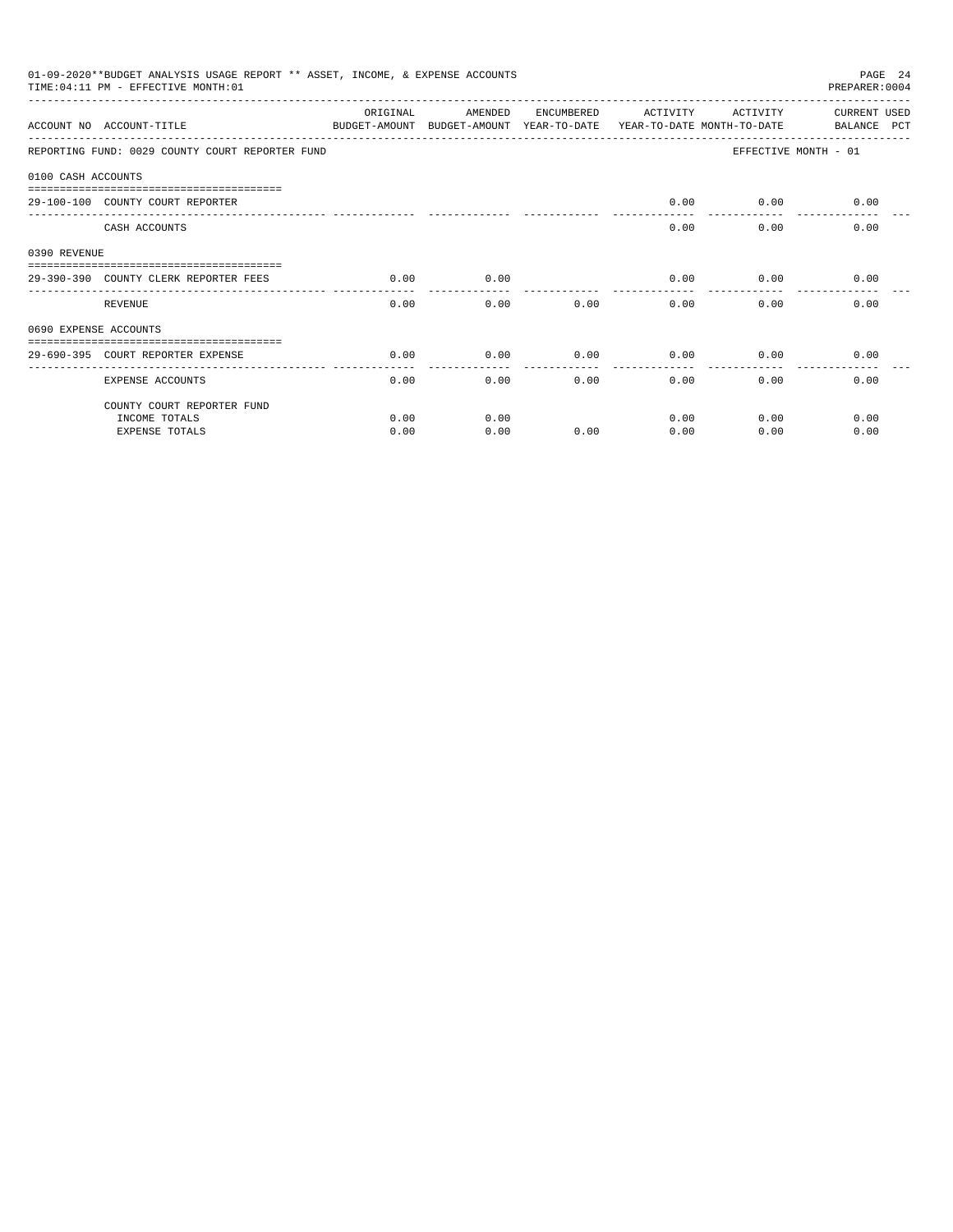|                       | 01-09-2020**BUDGET ANALYSIS USAGE REPORT ** ASSET, INCOME, & EXPENSE ACCOUNTS<br>TIME: 04:11 PM - EFFECTIVE MONTH: 01     |                |                |             |                             |                                                           | PAGE 25<br>PREPARER:0004  |     |
|-----------------------|---------------------------------------------------------------------------------------------------------------------------|----------------|----------------|-------------|-----------------------------|-----------------------------------------------------------|---------------------------|-----|
|                       | ACCOUNT NO ACCOUNT-TITLE<br>BUDGET-AMOUNT BUDGET-AMOUNT YEAR-TO-DATE YEAR-TO-DATE MONTH-TO-DATE BALANCE PCT               | ORIGINAL       | AMENDED        |             | ENCUMBERED ACTIVITY         |                                                           | ACTIVITY CURRENT USED     |     |
|                       | REPORTING FUND: 0030 COURT RECORDS PRESERVATION FUND                                                                      |                |                |             |                             | EFFECTIVE MONTH - 01                                      |                           |     |
| 0100 CASH ACCOUNTS    |                                                                                                                           |                |                |             |                             |                                                           |                           |     |
|                       | 30-100-100 CFC: COURT RECORDS PRES FUND<br>30-100-230 DISTRICT CREDIT CARD ACCOUNT<br>30-100-231 COUNTY CLERK CREDIT CARD |                |                |             | 90.00<br>30.00<br>--------- | 10.00   10.00   4,702.67<br>0.00<br>0.00<br>------------- | 280.00<br>170.00          |     |
|                       | CASH ACCOUNTS                                                                                                             |                |                |             | 130.00                      | 10.00                                                     | -------------<br>5.152.67 |     |
|                       |                                                                                                                           |                |                |             |                             |                                                           |                           |     |
| 0330 REVENUE ACCOUNTS | 30-330-180 INTEREST EARNED<br>30-330-730 RECORDS PRESERVATION FEES                                                        | 0.00<br>500.00 | 0.00<br>500.00 |             | 130.00                      | $0.00$ $0.00$ $0.00$ $0.00$<br>10.00                      | 370.00                    | -26 |
|                       | REVENUE ACCOUNTS                                                                                                          | 500.00         | -------------  | 500.00 0.00 | -------------<br>130.00     | ------------ -------------<br>10.00                       | 370.00                    | 26  |
| 0730 EXPENSE ACCOUNTS |                                                                                                                           |                |                |             |                             |                                                           |                           |     |
|                       | 30-730-730 RECORDS PRES EXPENSES                                                                                          | 0.00           | 0.00           | 0.00        | 0.00                        | 0.00                                                      | 0.00                      |     |
|                       | <b>EXPENSE ACCOUNTS</b>                                                                                                   | 0.00           | 0.00           | 0.00        | 0.00                        | 0.00                                                      | 0.00                      |     |
|                       | COURT RECORDS PRESERVATION FUND<br>INCOME TOTALS                                                                          | 500.00         | 500.00         |             | 130.00                      | 10.00 370.00                                              |                           | 26  |
|                       | <b>EXPENSE TOTALS</b>                                                                                                     | 0.00           | 0.00           | 0.00        | 0.00                        | 0.00                                                      | 0.00                      |     |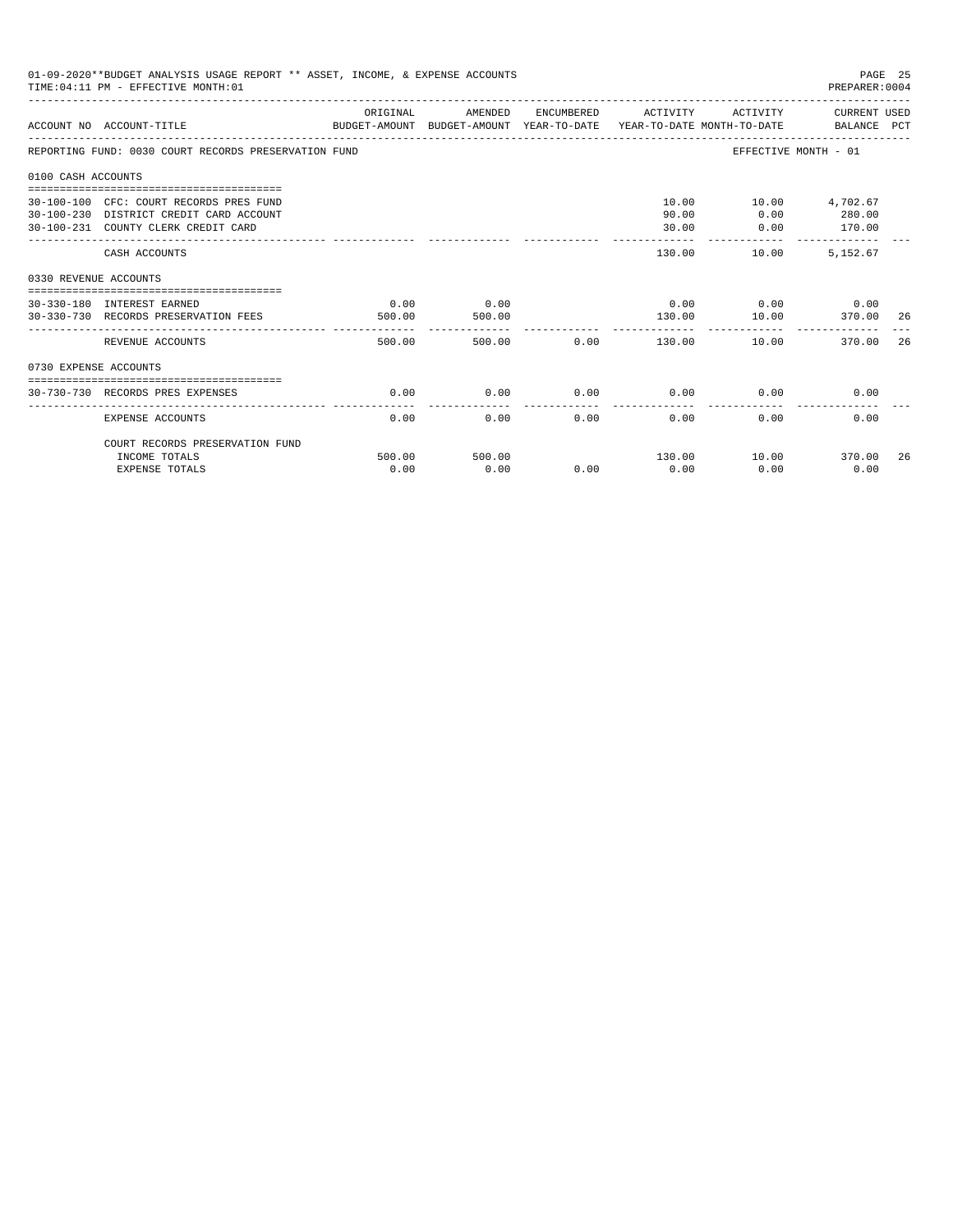| 01-09-2020**BUDGET ANALYSIS USAGE REPORT ** ASSET, INCOME, & EXPENSE ACCOUNTS<br>PAGE 26<br>PREPARER: 0004<br>TIME: 04:11 PM - EFFECTIVE MONTH: 01<br>OR TGTNAL<br>AMENDED<br>ENCUMBERED<br>ACTIVITY<br>ACTIVITY<br><b>CURRENT USED</b><br>ACCOUNT NO ACCOUNT-TITLE<br>BUDGET-AMOUNT<br>BUDGET-AMOUNT YEAR-TO-DATE<br>YEAR-TO-DATE MONTH-TO-DATE<br>BALANCE PCT<br>REPORTING FUND: 0031 COUNTY JURY FUND<br>EFFECTIVE MONTH - 01<br>0100 CASH ACCOUNTS<br>0.00<br>$0.00$ 0.00<br>31-100-100 COUNTY CLERK JURY FEES<br>----------------- --------------<br>0.00<br>0.00<br>0.00<br>CASH ACCOUNTS<br>0380 REVENUE ACCOUNTS<br>0.00<br>0.00<br>0.00<br>0.00<br>0.00<br>31-380-380 COUNTY CLERK JURY FEES<br>0.00<br>0.00<br>0.00<br>0.00<br>0.00<br>REVENUE ACCOUNTS<br>0.00<br>0680 EXPENSE ACCOUNTS<br>0.00<br>0.00<br>0.00<br>0.00<br>0.00<br>31-680-680 COUNTY PETIT JURY<br>0.00<br>0.00<br>0.00<br>0.00<br>$0.00 -$<br>0.00<br>0.00<br>EXPENSE ACCOUNTS<br>COUNTY JURY FUND |      |      |      |      |      |      |
|--------------------------------------------------------------------------------------------------------------------------------------------------------------------------------------------------------------------------------------------------------------------------------------------------------------------------------------------------------------------------------------------------------------------------------------------------------------------------------------------------------------------------------------------------------------------------------------------------------------------------------------------------------------------------------------------------------------------------------------------------------------------------------------------------------------------------------------------------------------------------------------------------------------------------------------------------------------------------------|------|------|------|------|------|------|
|                                                                                                                                                                                                                                                                                                                                                                                                                                                                                                                                                                                                                                                                                                                                                                                                                                                                                                                                                                                |      |      |      |      |      |      |
|                                                                                                                                                                                                                                                                                                                                                                                                                                                                                                                                                                                                                                                                                                                                                                                                                                                                                                                                                                                |      |      |      |      |      |      |
|                                                                                                                                                                                                                                                                                                                                                                                                                                                                                                                                                                                                                                                                                                                                                                                                                                                                                                                                                                                |      |      |      |      |      |      |
|                                                                                                                                                                                                                                                                                                                                                                                                                                                                                                                                                                                                                                                                                                                                                                                                                                                                                                                                                                                |      |      |      |      |      |      |
|                                                                                                                                                                                                                                                                                                                                                                                                                                                                                                                                                                                                                                                                                                                                                                                                                                                                                                                                                                                |      |      |      |      |      |      |
|                                                                                                                                                                                                                                                                                                                                                                                                                                                                                                                                                                                                                                                                                                                                                                                                                                                                                                                                                                                |      |      |      |      |      |      |
|                                                                                                                                                                                                                                                                                                                                                                                                                                                                                                                                                                                                                                                                                                                                                                                                                                                                                                                                                                                |      |      |      |      |      |      |
|                                                                                                                                                                                                                                                                                                                                                                                                                                                                                                                                                                                                                                                                                                                                                                                                                                                                                                                                                                                |      |      |      |      |      |      |
|                                                                                                                                                                                                                                                                                                                                                                                                                                                                                                                                                                                                                                                                                                                                                                                                                                                                                                                                                                                |      |      |      |      |      |      |
|                                                                                                                                                                                                                                                                                                                                                                                                                                                                                                                                                                                                                                                                                                                                                                                                                                                                                                                                                                                |      |      |      |      |      |      |
|                                                                                                                                                                                                                                                                                                                                                                                                                                                                                                                                                                                                                                                                                                                                                                                                                                                                                                                                                                                |      |      |      |      |      |      |
|                                                                                                                                                                                                                                                                                                                                                                                                                                                                                                                                                                                                                                                                                                                                                                                                                                                                                                                                                                                |      |      |      |      |      |      |
| INCOME TOTALS                                                                                                                                                                                                                                                                                                                                                                                                                                                                                                                                                                                                                                                                                                                                                                                                                                                                                                                                                                  | 0.00 | 0.00 |      | 0.00 | 0.00 | 0.00 |
| <b>EXPENSE TOTALS</b>                                                                                                                                                                                                                                                                                                                                                                                                                                                                                                                                                                                                                                                                                                                                                                                                                                                                                                                                                          | 0.00 | 0.00 | 0.00 | 0.00 | 0.00 | 0.00 |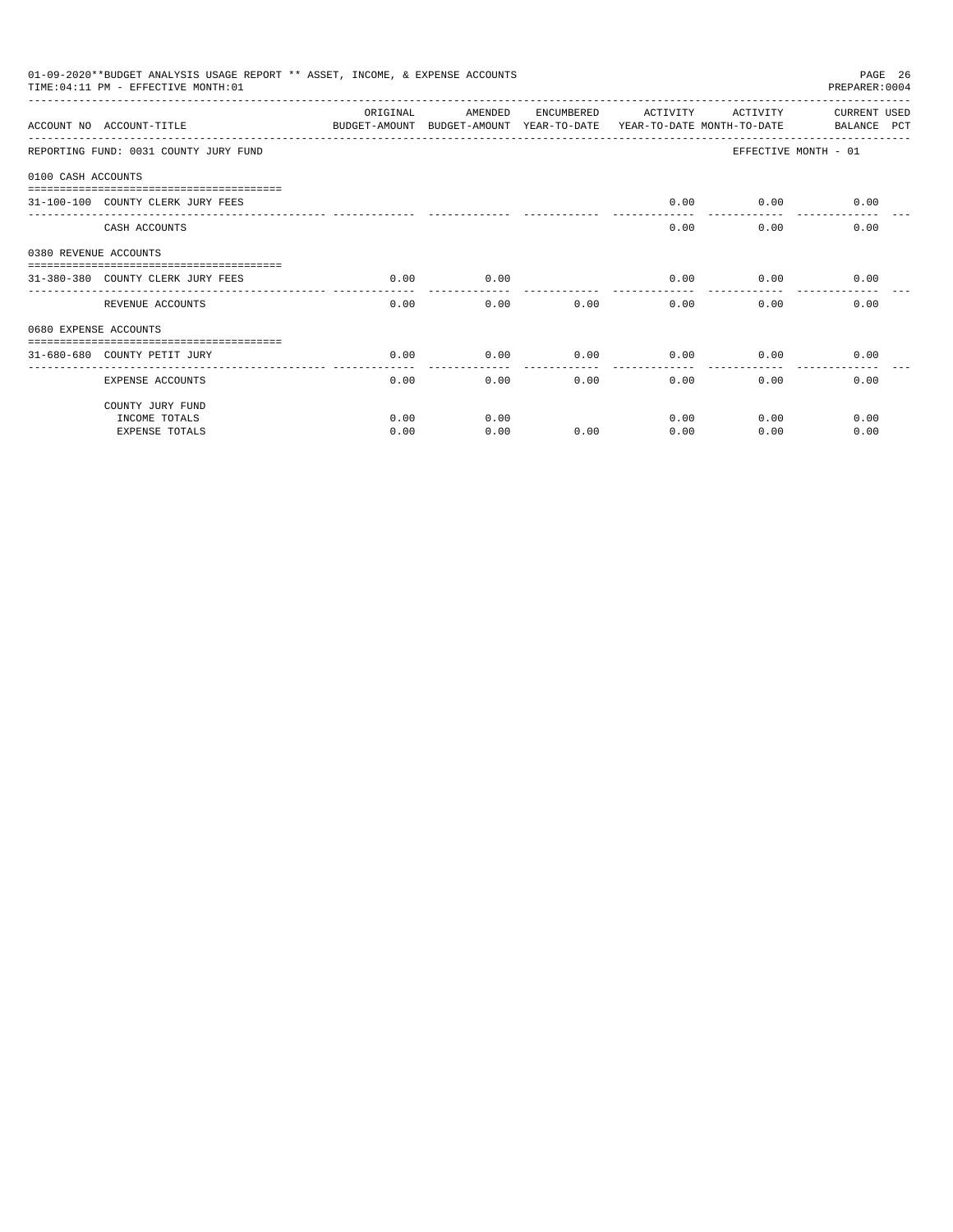| 01-09-2020**BUDGET ANALYSIS USAGE REPORT ** ASSET, INCOME, & EXPENSE ACCOUNTS<br>PAGE 27<br>TIME: 04:11 PM - EFFECTIVE MONTH: 01<br>PREPARER: 0004<br>ORIGINAL<br>AMENDED<br>ACTIVITY<br>ACTIVITY<br>CURRENT USED<br>ENCUMBERED<br>ACCOUNT NO ACCOUNT-TITLE<br>BUDGET-AMOUNT<br>BUDGET-AMOUNT YEAR-TO-DATE<br>YEAR-TO-DATE MONTH-TO-DATE<br>BALANCE PCT<br>REPORTING FUND: 0032 JUEVENILE DELINQUENCY PREVENTION<br>EFFECTIVE MONTH - 01<br>0100 CASH ACCOUNT<br>-------------------------------------<br>32-100-100 COUNTY CLERK FEES<br>0.00<br>0.00<br>0.00<br>0.00<br>0.00<br>0.00<br>CASH ACCOUNT<br>0320 REVENUE ACCOUNT<br>------------------------------------<br>0.00<br>0.00<br>32-320-320 JUVENILE DELINQUENCY FEES<br>0.00<br>0.00<br>0.00<br>0.00<br>0.00<br>0.00<br>0.00<br>0.00<br>0.00<br>REVENUE ACCOUNT |      |      |      |      |      |      |
|---------------------------------------------------------------------------------------------------------------------------------------------------------------------------------------------------------------------------------------------------------------------------------------------------------------------------------------------------------------------------------------------------------------------------------------------------------------------------------------------------------------------------------------------------------------------------------------------------------------------------------------------------------------------------------------------------------------------------------------------------------------------------------------------------------------------------|------|------|------|------|------|------|
|                                                                                                                                                                                                                                                                                                                                                                                                                                                                                                                                                                                                                                                                                                                                                                                                                           |      |      |      |      |      |      |
|                                                                                                                                                                                                                                                                                                                                                                                                                                                                                                                                                                                                                                                                                                                                                                                                                           |      |      |      |      |      |      |
|                                                                                                                                                                                                                                                                                                                                                                                                                                                                                                                                                                                                                                                                                                                                                                                                                           |      |      |      |      |      |      |
|                                                                                                                                                                                                                                                                                                                                                                                                                                                                                                                                                                                                                                                                                                                                                                                                                           |      |      |      |      |      |      |
|                                                                                                                                                                                                                                                                                                                                                                                                                                                                                                                                                                                                                                                                                                                                                                                                                           |      |      |      |      |      |      |
|                                                                                                                                                                                                                                                                                                                                                                                                                                                                                                                                                                                                                                                                                                                                                                                                                           |      |      |      |      |      |      |
|                                                                                                                                                                                                                                                                                                                                                                                                                                                                                                                                                                                                                                                                                                                                                                                                                           |      |      |      |      |      |      |
|                                                                                                                                                                                                                                                                                                                                                                                                                                                                                                                                                                                                                                                                                                                                                                                                                           |      |      |      |      |      |      |
|                                                                                                                                                                                                                                                                                                                                                                                                                                                                                                                                                                                                                                                                                                                                                                                                                           |      |      |      |      |      |      |
| JUEVENILE DELINQUENCY PREVENTION                                                                                                                                                                                                                                                                                                                                                                                                                                                                                                                                                                                                                                                                                                                                                                                          |      |      |      |      |      |      |
| INCOME TOTALS                                                                                                                                                                                                                                                                                                                                                                                                                                                                                                                                                                                                                                                                                                                                                                                                             | 0.00 | 0.00 |      | 0.00 | 0.00 | 0.00 |
| EXPENSE TOTALS                                                                                                                                                                                                                                                                                                                                                                                                                                                                                                                                                                                                                                                                                                                                                                                                            | 0.00 | 0.00 | 0.00 | 0.00 | 0.00 | 0.00 |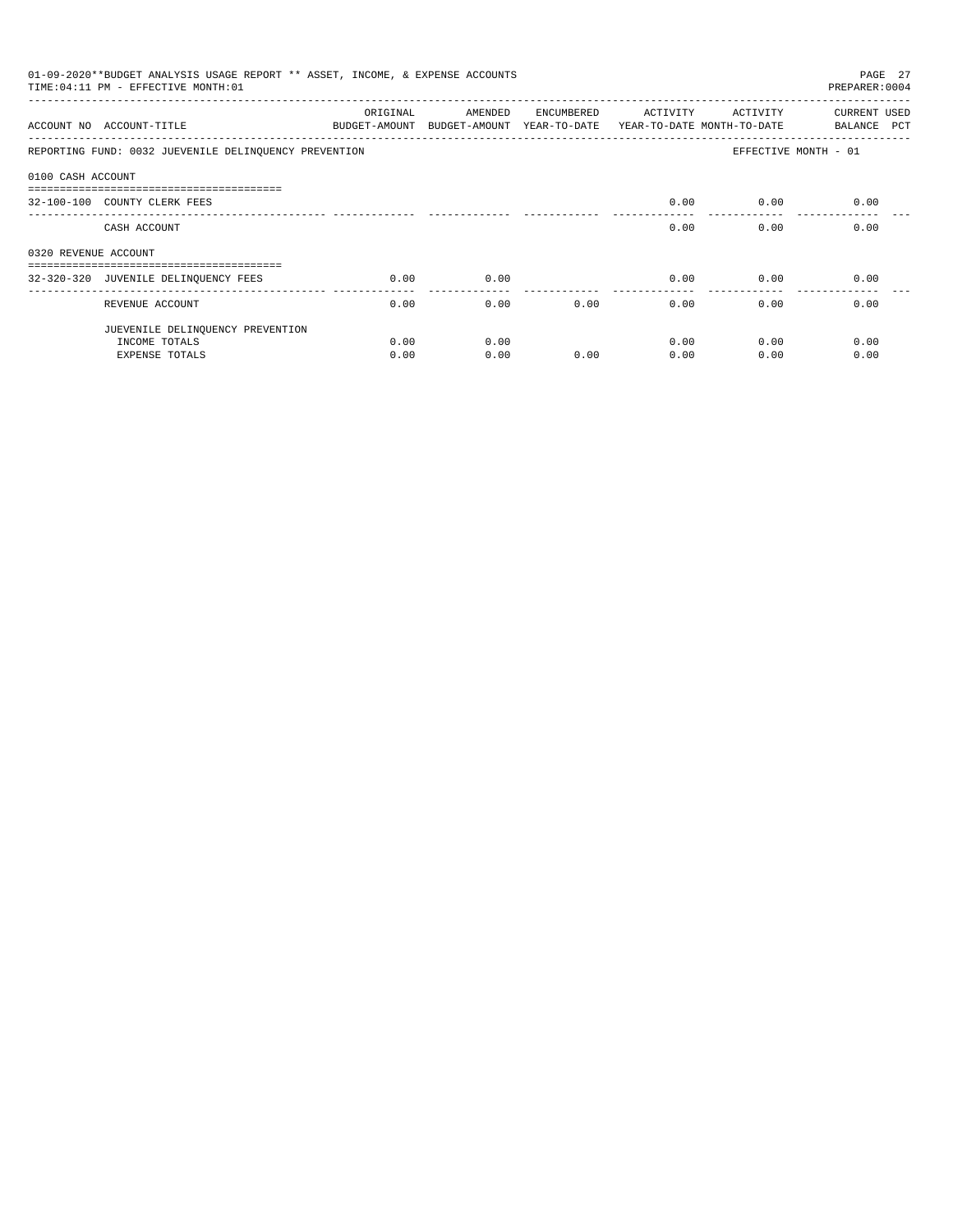| 01-09-2020**BUDGET ANALYSIS USAGE REPORT ** ASSET, INCOME, & EXPENSE ACCOUNTS<br>PAGE 28<br>TIME: 04:11 PM - EFFECTIVE MONTH: 01<br>PREPARER: 0004<br>ACTIVITY CURRENT USED<br>ORIGINAL<br>AMENDED<br>ENCUMBERED ACTIVITY<br>BUDGET-AMOUNT BUDGET-AMOUNT YEAR-TO-DATE  YEAR-TO-DATE MONTH-TO-DATE     BALANCE PCT<br>ACCOUNT NO ACCOUNT-TITLE<br>EFFECTIVE MONTH - 01<br>REPORTING FUND: 0033 C&D COURT TECHNOLOGY FUND<br>0100 CASH ACCOUNTS<br>12.71<br>33-100-100 CFC: C&D COURT TECHNOLOGY FUND<br>0.00<br>544.67<br>0.00<br>33-100-230 DISTRICT CLERK CC ACCOUNT<br>0.00<br>0.00<br>33-100-231 COUNTY CLERK CC ACCOUNT<br>0.00<br>0.00<br>0.00<br>12.71<br>0.00<br>544.67<br>CASH ACCOUNTS<br>0333 REVENUE ACCOUNTS<br>$0.00$ $0.00$ $0.00$ $0.00$<br>0.00<br>0.00<br>33-333-180 INTEREST EARNED<br>50.00<br>33-333-733 C&D COURT TECH FEES<br>12.71<br>50.00<br>0.00<br>50.00<br>50.00 0.00<br>12.71<br>0.00<br>REVENUE ACCOUNTS<br>37.29<br>0733 EXPENSE ACCOUNTS<br>50.00<br>$0.00$ 0.00<br>0.00<br>50.00<br>33-733-733 C&D COURT TECH EXPENSES<br>50.00<br>50.00<br>0.00<br>0.00<br>0.00<br>EXPENSE ACCOUNTS<br>50.00 |                                        |                |                |      |      |               |                        |                |
|--------------------------------------------------------------------------------------------------------------------------------------------------------------------------------------------------------------------------------------------------------------------------------------------------------------------------------------------------------------------------------------------------------------------------------------------------------------------------------------------------------------------------------------------------------------------------------------------------------------------------------------------------------------------------------------------------------------------------------------------------------------------------------------------------------------------------------------------------------------------------------------------------------------------------------------------------------------------------------------------------------------------------------------------------------------------------------------------------------------------------------|----------------------------------------|----------------|----------------|------|------|---------------|------------------------|----------------|
|                                                                                                                                                                                                                                                                                                                                                                                                                                                                                                                                                                                                                                                                                                                                                                                                                                                                                                                                                                                                                                                                                                                                |                                        |                |                |      |      |               |                        |                |
|                                                                                                                                                                                                                                                                                                                                                                                                                                                                                                                                                                                                                                                                                                                                                                                                                                                                                                                                                                                                                                                                                                                                |                                        |                |                |      |      |               |                        |                |
|                                                                                                                                                                                                                                                                                                                                                                                                                                                                                                                                                                                                                                                                                                                                                                                                                                                                                                                                                                                                                                                                                                                                |                                        |                |                |      |      |               |                        |                |
|                                                                                                                                                                                                                                                                                                                                                                                                                                                                                                                                                                                                                                                                                                                                                                                                                                                                                                                                                                                                                                                                                                                                |                                        |                |                |      |      |               |                        |                |
|                                                                                                                                                                                                                                                                                                                                                                                                                                                                                                                                                                                                                                                                                                                                                                                                                                                                                                                                                                                                                                                                                                                                |                                        |                |                |      |      |               |                        |                |
|                                                                                                                                                                                                                                                                                                                                                                                                                                                                                                                                                                                                                                                                                                                                                                                                                                                                                                                                                                                                                                                                                                                                |                                        |                |                |      |      |               |                        |                |
|                                                                                                                                                                                                                                                                                                                                                                                                                                                                                                                                                                                                                                                                                                                                                                                                                                                                                                                                                                                                                                                                                                                                |                                        |                |                |      |      |               | 37.29 25               |                |
|                                                                                                                                                                                                                                                                                                                                                                                                                                                                                                                                                                                                                                                                                                                                                                                                                                                                                                                                                                                                                                                                                                                                |                                        |                |                |      |      |               |                        | 25             |
|                                                                                                                                                                                                                                                                                                                                                                                                                                                                                                                                                                                                                                                                                                                                                                                                                                                                                                                                                                                                                                                                                                                                |                                        |                |                |      |      |               |                        |                |
|                                                                                                                                                                                                                                                                                                                                                                                                                                                                                                                                                                                                                                                                                                                                                                                                                                                                                                                                                                                                                                                                                                                                |                                        |                |                |      |      |               | 50.00 00               |                |
|                                                                                                                                                                                                                                                                                                                                                                                                                                                                                                                                                                                                                                                                                                                                                                                                                                                                                                                                                                                                                                                                                                                                |                                        |                |                |      |      |               |                        | 0 <sub>0</sub> |
|                                                                                                                                                                                                                                                                                                                                                                                                                                                                                                                                                                                                                                                                                                                                                                                                                                                                                                                                                                                                                                                                                                                                | C&D COURT TECHNOLOGY FUND              |                |                |      |      |               |                        |                |
|                                                                                                                                                                                                                                                                                                                                                                                                                                                                                                                                                                                                                                                                                                                                                                                                                                                                                                                                                                                                                                                                                                                                | INCOME TOTALS<br><b>EXPENSE TOTALS</b> | 50.00<br>50.00 | 50.00<br>50.00 | 0.00 | 0.00 | 12.71<br>0.00 | 0.00<br>37.29<br>50.00 | 25<br>00       |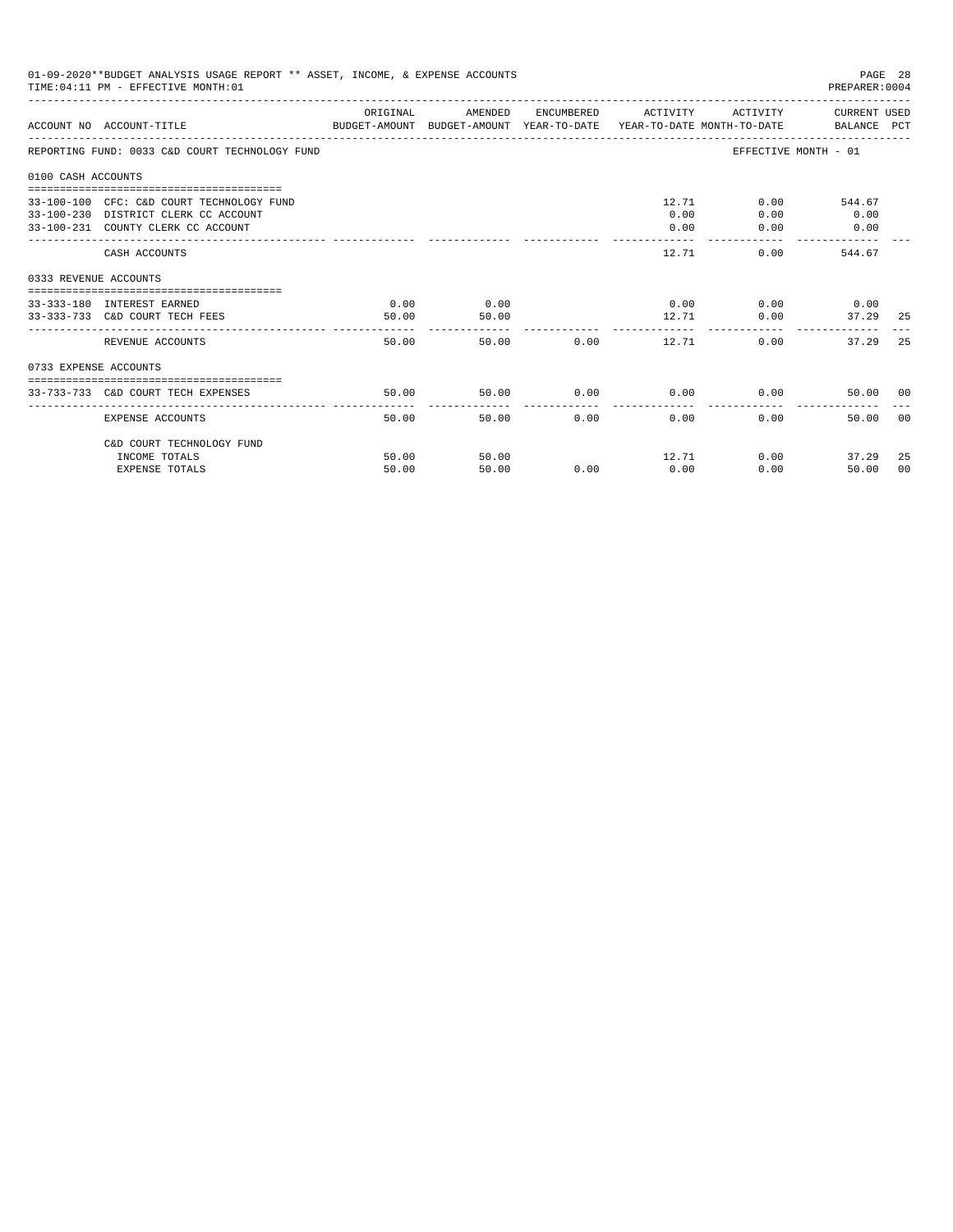| 01-09-2020**BUDGET ANALYSIS USAGE REPORT ** ASSET, INCOME, & EXPENSE ACCOUNTS<br>PAGE 29<br>TIME: 04:11 PM - EFFECTIVE MONTH: 01<br>PREPARER: 0004<br>ORIGINAL<br><b>CURRENT USED</b><br>AMENDED<br>ENCUMBERED<br>ACTIVITY<br>ACTIVITY<br>ACCOUNT NO ACCOUNT-TITLE<br>BUDGET-AMOUNT<br>BUDGET-AMOUNT YEAR-TO-DATE<br>YEAR-TO-DATE MONTH-TO-DATE<br>BALANCE PCT<br>REPORTING FUND: 0034 TIME PAYMENT REIMBURSEMENT<br>EFFECTIVE MONTH - 01<br>0100 CASH ACCOUNT<br>------------------------------<br>0.00<br>0.00<br>0.00<br>34-100-100 COUNTY CLERK FEES<br>0.00<br>0.00<br>0.00<br>CASH ACCOUNT<br>0340 REVENUE ACCOUNTS<br>0.00<br>0.00<br>0.00<br>0.00<br>0.00<br>34-340-340 COUNTY CLERK FEES<br>-------------<br>0.00<br>0.00<br>0.00<br>0.00<br>0.00<br>0.00<br>REVENUE ACCOUNTS<br>TIME PAYMENT REIMBURSEMENT |      |      |      |      |      |      |
|----------------------------------------------------------------------------------------------------------------------------------------------------------------------------------------------------------------------------------------------------------------------------------------------------------------------------------------------------------------------------------------------------------------------------------------------------------------------------------------------------------------------------------------------------------------------------------------------------------------------------------------------------------------------------------------------------------------------------------------------------------------------------------------------------------------------|------|------|------|------|------|------|
|                                                                                                                                                                                                                                                                                                                                                                                                                                                                                                                                                                                                                                                                                                                                                                                                                      |      |      |      |      |      |      |
|                                                                                                                                                                                                                                                                                                                                                                                                                                                                                                                                                                                                                                                                                                                                                                                                                      |      |      |      |      |      |      |
|                                                                                                                                                                                                                                                                                                                                                                                                                                                                                                                                                                                                                                                                                                                                                                                                                      |      |      |      |      |      |      |
|                                                                                                                                                                                                                                                                                                                                                                                                                                                                                                                                                                                                                                                                                                                                                                                                                      |      |      |      |      |      |      |
|                                                                                                                                                                                                                                                                                                                                                                                                                                                                                                                                                                                                                                                                                                                                                                                                                      |      |      |      |      |      |      |
|                                                                                                                                                                                                                                                                                                                                                                                                                                                                                                                                                                                                                                                                                                                                                                                                                      |      |      |      |      |      |      |
|                                                                                                                                                                                                                                                                                                                                                                                                                                                                                                                                                                                                                                                                                                                                                                                                                      |      |      |      |      |      |      |
|                                                                                                                                                                                                                                                                                                                                                                                                                                                                                                                                                                                                                                                                                                                                                                                                                      |      |      |      |      |      |      |
|                                                                                                                                                                                                                                                                                                                                                                                                                                                                                                                                                                                                                                                                                                                                                                                                                      |      |      |      |      |      |      |
| INCOME TOTALS                                                                                                                                                                                                                                                                                                                                                                                                                                                                                                                                                                                                                                                                                                                                                                                                        | 0.00 | 0.00 |      | 0.00 | 0.00 | 0.00 |
| <b>EXPENSE TOTALS</b>                                                                                                                                                                                                                                                                                                                                                                                                                                                                                                                                                                                                                                                                                                                                                                                                | 0.00 | 0.00 | 0.00 | 0.00 | 0.00 | 0.00 |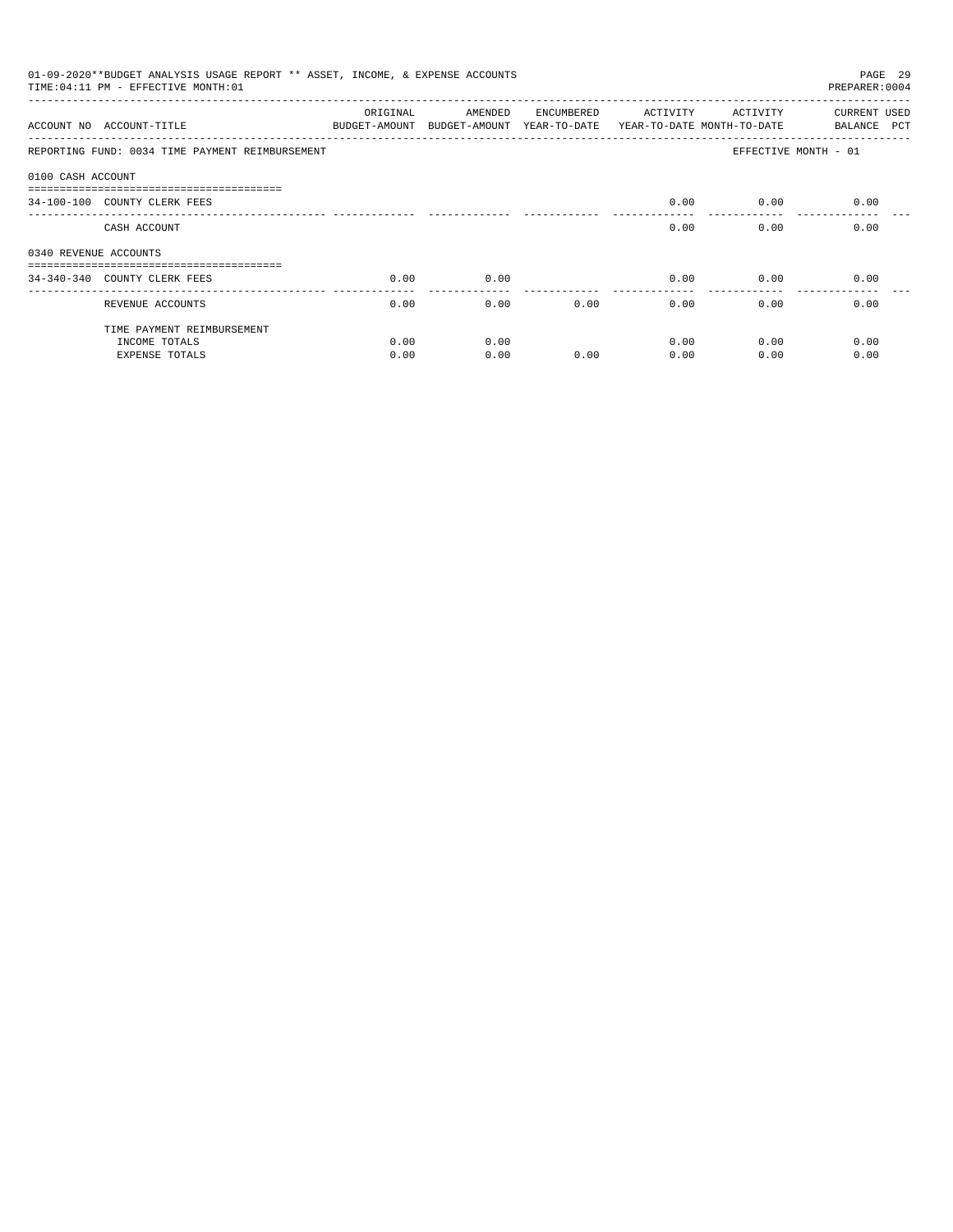| 01-09-2020**BUDGET ANALYSIS USAGE REPORT ** ASSET, INCOME, & EXPENSE ACCOUNTS<br>PAGE 30<br>TIME: 04:11 PM - EFFECTIVE MONTH: 01<br>PREPARER: 0004<br>ENCUMBERED ACTIVITY ACTIVITY CURRENT USED<br>ORIGINAL<br>AMENDED<br>ACCOUNT NO ACCOUNT-TITLE<br>BUDGET-AMOUNT BUDGET-AMOUNT YEAR-TO-DATE YEAR-TO-DATE MONTH-TO-DATE BALANCE PCT<br>REPORTING FUND: 0036 DISTRICT COURT RECORDS TECH FUND<br>EFFECTIVE MONTH - 01<br>0100 CASH ACCOUNTS<br>130.00 130.00 4,211.71<br>36-100-100 CFC: DIST COURT RECORDS TECH FUND<br>$120.00 - 280.00$<br>36-100-230 DISTRICT CLERK CC ACCOUNT<br>10.00<br>140.00    10.00    4,491.71<br>CASH ACCOUNTS<br>0336 REVENUE ACCOUNTS<br>3.00<br>$0.00$ $0.00$ $0.00$ $3.00$ $00$<br>3.00<br>36-336-180 INTEREST EARNED<br>140.00    10.00    660.00    18<br>36-336-736 DIST COURT REC TECH FEES<br>800.00<br>800.00<br>------------<br>--------------<br>-----------<br>803.00 0.00 140.00<br>10.00<br>663.00 17<br>REVENUE ACCOUNTS<br>803.00<br>0736 EXPENSE ACCOUNTS<br>$0.00$ $0.00$ $0.00$ $0.00$<br>800.00<br>800.00<br>800.00 00<br>36-736-736 DIST COURT REC TECH EXPENSES<br>------------<br>800.00<br>800.00<br>0.00<br>0.00<br>0.00<br>800.00<br>- 0.0<br>EXPENSE ACCOUNTS |        |        |      |      |      |                     |     |
|-------------------------------------------------------------------------------------------------------------------------------------------------------------------------------------------------------------------------------------------------------------------------------------------------------------------------------------------------------------------------------------------------------------------------------------------------------------------------------------------------------------------------------------------------------------------------------------------------------------------------------------------------------------------------------------------------------------------------------------------------------------------------------------------------------------------------------------------------------------------------------------------------------------------------------------------------------------------------------------------------------------------------------------------------------------------------------------------------------------------------------------------------------------------------------------------------------------------------|--------|--------|------|------|------|---------------------|-----|
|                                                                                                                                                                                                                                                                                                                                                                                                                                                                                                                                                                                                                                                                                                                                                                                                                                                                                                                                                                                                                                                                                                                                                                                                                         |        |        |      |      |      |                     |     |
|                                                                                                                                                                                                                                                                                                                                                                                                                                                                                                                                                                                                                                                                                                                                                                                                                                                                                                                                                                                                                                                                                                                                                                                                                         |        |        |      |      |      |                     |     |
|                                                                                                                                                                                                                                                                                                                                                                                                                                                                                                                                                                                                                                                                                                                                                                                                                                                                                                                                                                                                                                                                                                                                                                                                                         |        |        |      |      |      |                     |     |
|                                                                                                                                                                                                                                                                                                                                                                                                                                                                                                                                                                                                                                                                                                                                                                                                                                                                                                                                                                                                                                                                                                                                                                                                                         |        |        |      |      |      |                     |     |
|                                                                                                                                                                                                                                                                                                                                                                                                                                                                                                                                                                                                                                                                                                                                                                                                                                                                                                                                                                                                                                                                                                                                                                                                                         |        |        |      |      |      |                     |     |
|                                                                                                                                                                                                                                                                                                                                                                                                                                                                                                                                                                                                                                                                                                                                                                                                                                                                                                                                                                                                                                                                                                                                                                                                                         |        |        |      |      |      |                     |     |
|                                                                                                                                                                                                                                                                                                                                                                                                                                                                                                                                                                                                                                                                                                                                                                                                                                                                                                                                                                                                                                                                                                                                                                                                                         |        |        |      |      |      |                     |     |
|                                                                                                                                                                                                                                                                                                                                                                                                                                                                                                                                                                                                                                                                                                                                                                                                                                                                                                                                                                                                                                                                                                                                                                                                                         |        |        |      |      |      |                     |     |
|                                                                                                                                                                                                                                                                                                                                                                                                                                                                                                                                                                                                                                                                                                                                                                                                                                                                                                                                                                                                                                                                                                                                                                                                                         |        |        |      |      |      |                     |     |
|                                                                                                                                                                                                                                                                                                                                                                                                                                                                                                                                                                                                                                                                                                                                                                                                                                                                                                                                                                                                                                                                                                                                                                                                                         |        |        |      |      |      |                     |     |
|                                                                                                                                                                                                                                                                                                                                                                                                                                                                                                                                                                                                                                                                                                                                                                                                                                                                                                                                                                                                                                                                                                                                                                                                                         |        |        |      |      |      |                     |     |
| DISTRICT COURT RECORDS TECH FUND                                                                                                                                                                                                                                                                                                                                                                                                                                                                                                                                                                                                                                                                                                                                                                                                                                                                                                                                                                                                                                                                                                                                                                                        |        |        |      |      |      |                     |     |
| INCOME TOTALS                                                                                                                                                                                                                                                                                                                                                                                                                                                                                                                                                                                                                                                                                                                                                                                                                                                                                                                                                                                                                                                                                                                                                                                                           | 803.00 | 803.00 |      |      |      | 140.00 10.00 663.00 | -17 |
| <b>EXPENSE TOTALS</b>                                                                                                                                                                                                                                                                                                                                                                                                                                                                                                                                                                                                                                                                                                                                                                                                                                                                                                                                                                                                                                                                                                                                                                                                   | 800.00 | 800.00 | 0.00 | 0.00 | 0.00 | 800.00              | 00  |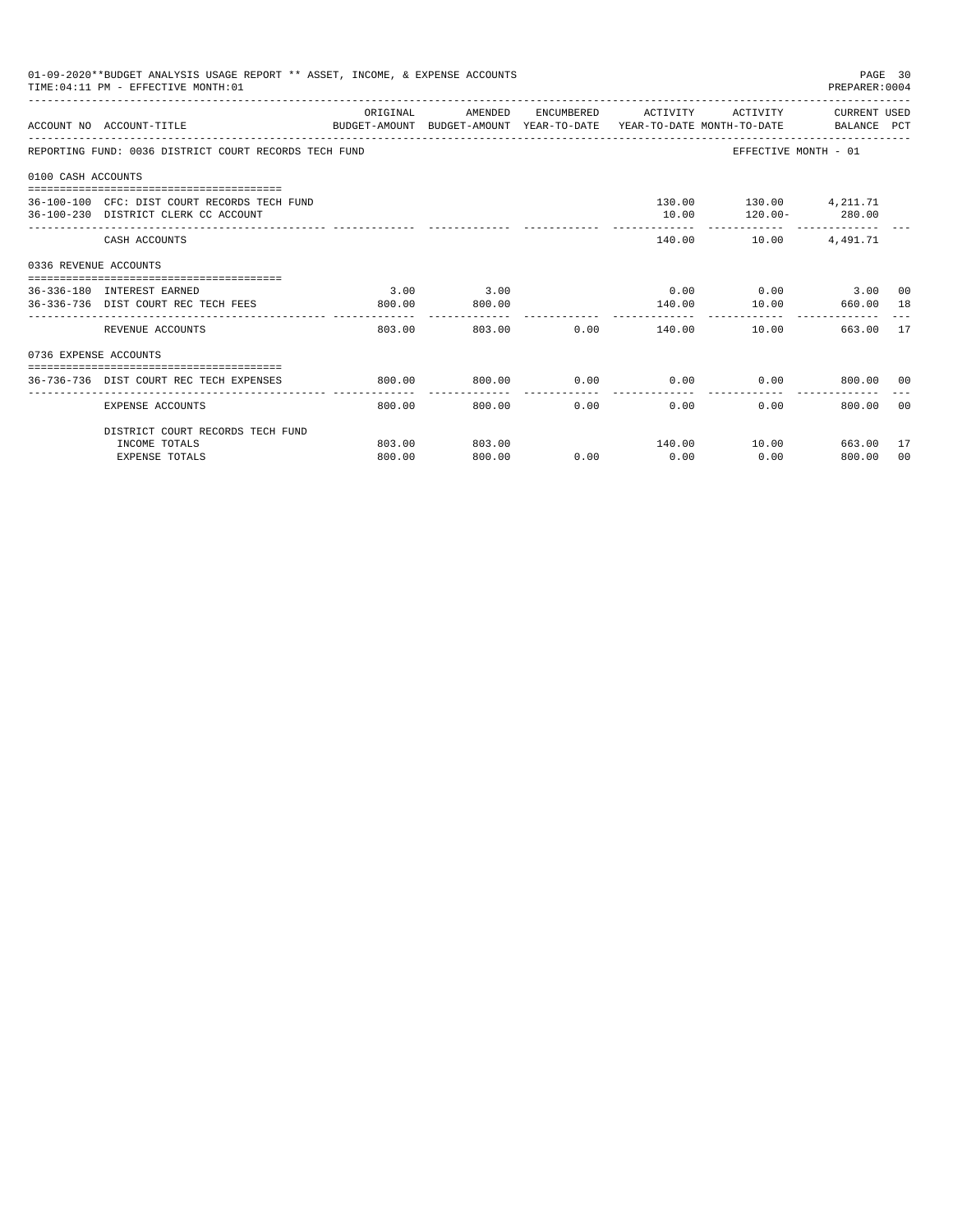|                    | 01-09-2020**BUDGET ANALYSIS USAGE REPORT ** ASSET, INCOME, & EXPENSE ACCOUNTS<br>TIME: 04:11 PM - EFFECTIVE MONTH: 01 |                            |                   |                      |                    |                      |                                                                                                           | PAGE 31 |
|--------------------|-----------------------------------------------------------------------------------------------------------------------|----------------------------|-------------------|----------------------|--------------------|----------------------|-----------------------------------------------------------------------------------------------------------|---------|
|                    | ACCOUNT NO ACCOUNT-TITLE<br>BUDGET-AMOUNT BUDGET-AMOUNT YEAR-TO-DATE YEAR-TO-DATE MONTH-TO-DATE BALANCE PCT           | OR TGTNAL                  | AMENDED           | ENCUMBERED           | ACTIVITY           | ACTIVITY             |                                                                                                           |         |
|                    | REPORTING FUND: 0039 COMMISSARY PROFIT ACCOUNT                                                                        |                            |                   |                      |                    |                      | EFFECTIVE MONTH - 01                                                                                      |         |
| 0100 CASH ACCOUNTS |                                                                                                                       |                            |                   |                      |                    |                      |                                                                                                           |         |
|                    | 39-100-170 COMMISSARY CHECKING                                                                                        |                            |                   |                      |                    | 342.19 0.00 2,937.27 |                                                                                                           |         |
|                    | CASH ACCOUNTS                                                                                                         |                            |                   |                      | 342.19             | 0.00                 | 2,937.27                                                                                                  |         |
|                    | 0300 COMMISSARY REVENUE ACCOUNT                                                                                       |                            |                   |                      |                    |                      |                                                                                                           |         |
|                    | 39-300-110 REVENUE COMMISSARY                                                                                         |                            | 1,000.00 1,000.00 |                      |                    | 262.16               |                                                                                                           | -26     |
|                    | 39-300-120 INTEREST EARNED                                                                                            | 27.00                      | 27.00             |                      | 6.98               | 0.00                 | PREPARER: 0004<br>CURRENT USED<br>$0.00$ 737.84<br>20.02<br>757.86<br>0.00<br>0.00<br>0.00 757.86<br>0.00 | 26      |
|                    | COMMISSARY REVENUE ACCOUNT                                                                                            | $1.027.00$ $1.027.00$ 0.00 |                   |                      | 269.14             |                      | 0.00                                                                                                      | 26      |
|                    | 0400 COMMISSARY EXPENSE                                                                                               |                            |                   |                      |                    |                      |                                                                                                           |         |
| 39-400-110 EXPENSE |                                                                                                                       | 0.00                       | 0.00              | 0.00                 | 0.00               |                      | 0.00                                                                                                      |         |
|                    | COMMISSARY EXPENSE                                                                                                    | 0.00                       | 0.00              | ------------<br>0.00 | . <u>.</u><br>0.00 | 0.00                 |                                                                                                           |         |
|                    | COMMISSARY PROFIT ACCOUNT                                                                                             |                            |                   |                      |                    |                      |                                                                                                           |         |
|                    | INCOME TOTALS                                                                                                         |                            | 1,027.00 1,027.00 |                      |                    | 269.14               |                                                                                                           | 26      |
|                    | <b>EXPENSE TOTALS</b>                                                                                                 | 0.00                       | 0.00              | 0.00                 | 0.00               | 0.00                 |                                                                                                           |         |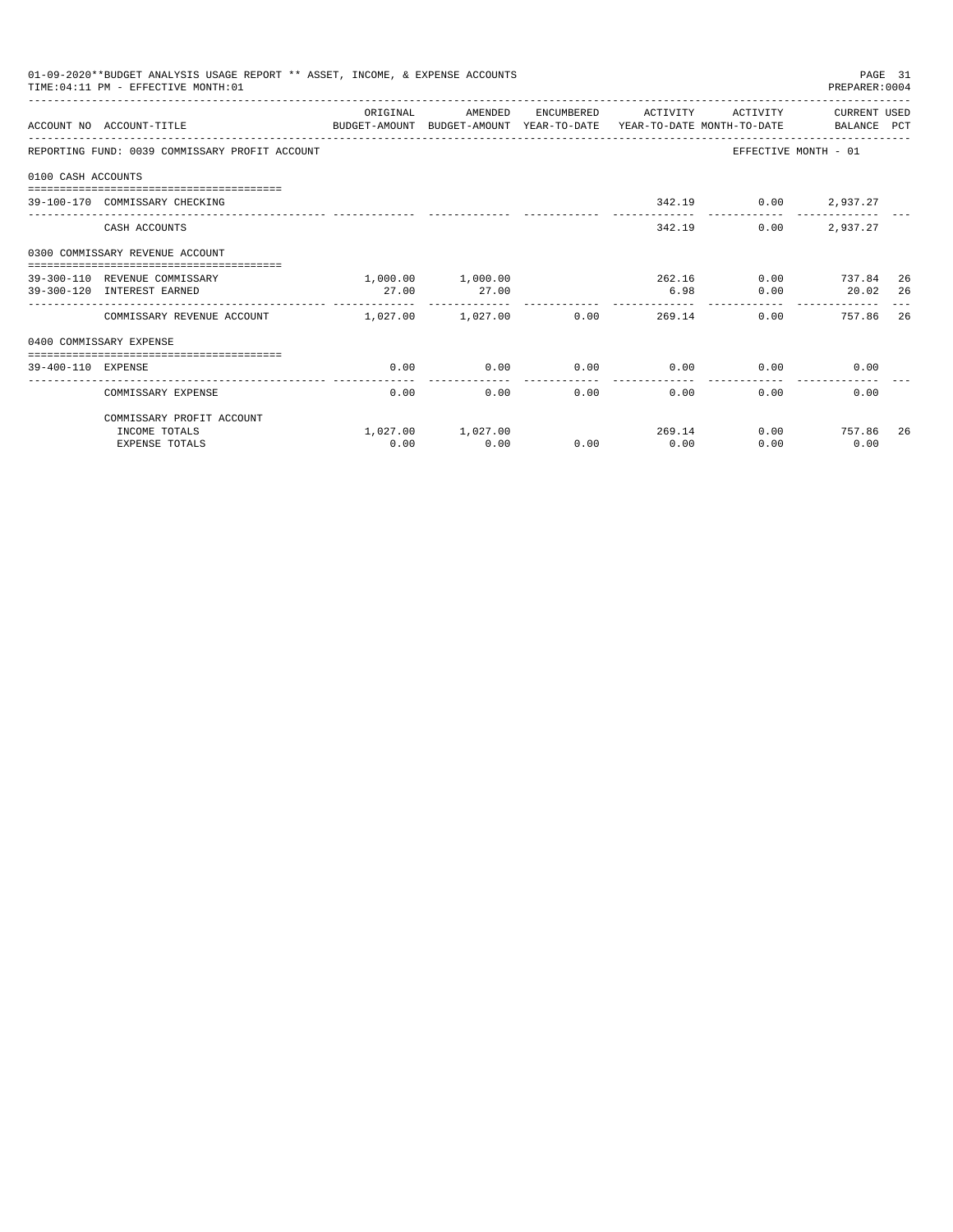| 01-09-2020**BUDGET ANALYSIS USAGE REPORT ** ASSET, INCOME, & EXPENSE ACCOUNTS<br>PAGE 32<br>TIME: 04:11 PM - EFFECTIVE MONTH: 01<br>PREPARER: 0004<br>ORIGINAL<br>ENCUMBERED ACTIVITY<br>ACTIVITY<br>CURRENT USED<br>AMENDED<br>ACCOUNT NO ACCOUNT-TITLE<br>BUDGET-AMOUNT BUDGET-AMOUNT YEAR-TO-DATE YEAR-TO-DATE MONTH-TO-DATE BALANCE PCT<br>REPORTING FUND: 0040 ELECTION SERVICE CONTRACT FUND<br>EFFECTIVE MONTH - 01<br>0100 CASH ACCOUNTS<br>0.00<br>$0.00$ $421.49$<br>40-100-100 CFC: ELECTION SERVICES CONT FUND<br>0.00<br>$0.00$ $421.49$<br>CASH ACCOUNTS<br>0340 REVENUE ACCOUNTS<br>0.00<br>$0.00$ $0.00$ $0.00$<br>0.00<br>40-340-180 INTEREST EARNED<br>$0.00$ 400.00 00<br>40-340-740 ELECTION SERVICE REVENUES<br>400.00<br>0.00<br>400.00<br>. <u>.</u><br>0.00<br>0.00<br>REVENUE ACCOUNTS<br>400.00<br>400.00<br>0.00<br>400.00<br>- 0.0<br>0740 EXPENSE ACCOUNTS<br>$1.400.00$ $1.400.00$ $0.00$ $0.00$ $0.00$ $0.00$ $1.400.00$ $0.0$<br>40-740-740 ELECTION SERVICE EXPENSES<br>---------------<br>1,400.00 1,400.00<br>$0.00$ and $0.00$<br>0.00<br>$0.00$ 1.400.00 00<br>EXPENSE ACCOUNTS<br>ELECTION SERVICE CONTRACT FUND<br>$0.00$ 400.00<br>400.00 400.00<br>0.00<br>INCOME TOTALS<br>00 |                       |          |          |      |      |      |          |    |
|-------------------------------------------------------------------------------------------------------------------------------------------------------------------------------------------------------------------------------------------------------------------------------------------------------------------------------------------------------------------------------------------------------------------------------------------------------------------------------------------------------------------------------------------------------------------------------------------------------------------------------------------------------------------------------------------------------------------------------------------------------------------------------------------------------------------------------------------------------------------------------------------------------------------------------------------------------------------------------------------------------------------------------------------------------------------------------------------------------------------------------------------------------------------------------------------------------------------------|-----------------------|----------|----------|------|------|------|----------|----|
|                                                                                                                                                                                                                                                                                                                                                                                                                                                                                                                                                                                                                                                                                                                                                                                                                                                                                                                                                                                                                                                                                                                                                                                                                         |                       |          |          |      |      |      |          |    |
|                                                                                                                                                                                                                                                                                                                                                                                                                                                                                                                                                                                                                                                                                                                                                                                                                                                                                                                                                                                                                                                                                                                                                                                                                         |                       |          |          |      |      |      |          |    |
|                                                                                                                                                                                                                                                                                                                                                                                                                                                                                                                                                                                                                                                                                                                                                                                                                                                                                                                                                                                                                                                                                                                                                                                                                         |                       |          |          |      |      |      |          |    |
|                                                                                                                                                                                                                                                                                                                                                                                                                                                                                                                                                                                                                                                                                                                                                                                                                                                                                                                                                                                                                                                                                                                                                                                                                         |                       |          |          |      |      |      |          |    |
|                                                                                                                                                                                                                                                                                                                                                                                                                                                                                                                                                                                                                                                                                                                                                                                                                                                                                                                                                                                                                                                                                                                                                                                                                         |                       |          |          |      |      |      |          |    |
|                                                                                                                                                                                                                                                                                                                                                                                                                                                                                                                                                                                                                                                                                                                                                                                                                                                                                                                                                                                                                                                                                                                                                                                                                         |                       |          |          |      |      |      |          |    |
|                                                                                                                                                                                                                                                                                                                                                                                                                                                                                                                                                                                                                                                                                                                                                                                                                                                                                                                                                                                                                                                                                                                                                                                                                         |                       |          |          |      |      |      |          |    |
|                                                                                                                                                                                                                                                                                                                                                                                                                                                                                                                                                                                                                                                                                                                                                                                                                                                                                                                                                                                                                                                                                                                                                                                                                         |                       |          |          |      |      |      | 1,400.00 |    |
|                                                                                                                                                                                                                                                                                                                                                                                                                                                                                                                                                                                                                                                                                                                                                                                                                                                                                                                                                                                                                                                                                                                                                                                                                         |                       |          |          |      |      |      |          |    |
|                                                                                                                                                                                                                                                                                                                                                                                                                                                                                                                                                                                                                                                                                                                                                                                                                                                                                                                                                                                                                                                                                                                                                                                                                         |                       |          |          |      |      |      |          |    |
|                                                                                                                                                                                                                                                                                                                                                                                                                                                                                                                                                                                                                                                                                                                                                                                                                                                                                                                                                                                                                                                                                                                                                                                                                         |                       |          |          |      |      |      |          |    |
|                                                                                                                                                                                                                                                                                                                                                                                                                                                                                                                                                                                                                                                                                                                                                                                                                                                                                                                                                                                                                                                                                                                                                                                                                         |                       |          |          |      |      |      |          |    |
|                                                                                                                                                                                                                                                                                                                                                                                                                                                                                                                                                                                                                                                                                                                                                                                                                                                                                                                                                                                                                                                                                                                                                                                                                         |                       |          |          |      |      |      |          |    |
|                                                                                                                                                                                                                                                                                                                                                                                                                                                                                                                                                                                                                                                                                                                                                                                                                                                                                                                                                                                                                                                                                                                                                                                                                         |                       |          |          |      |      |      |          |    |
|                                                                                                                                                                                                                                                                                                                                                                                                                                                                                                                                                                                                                                                                                                                                                                                                                                                                                                                                                                                                                                                                                                                                                                                                                         | <b>EXPENSE TOTALS</b> | 1,400.00 | 1,400.00 | 0.00 | 0.00 | 0.00 |          | 00 |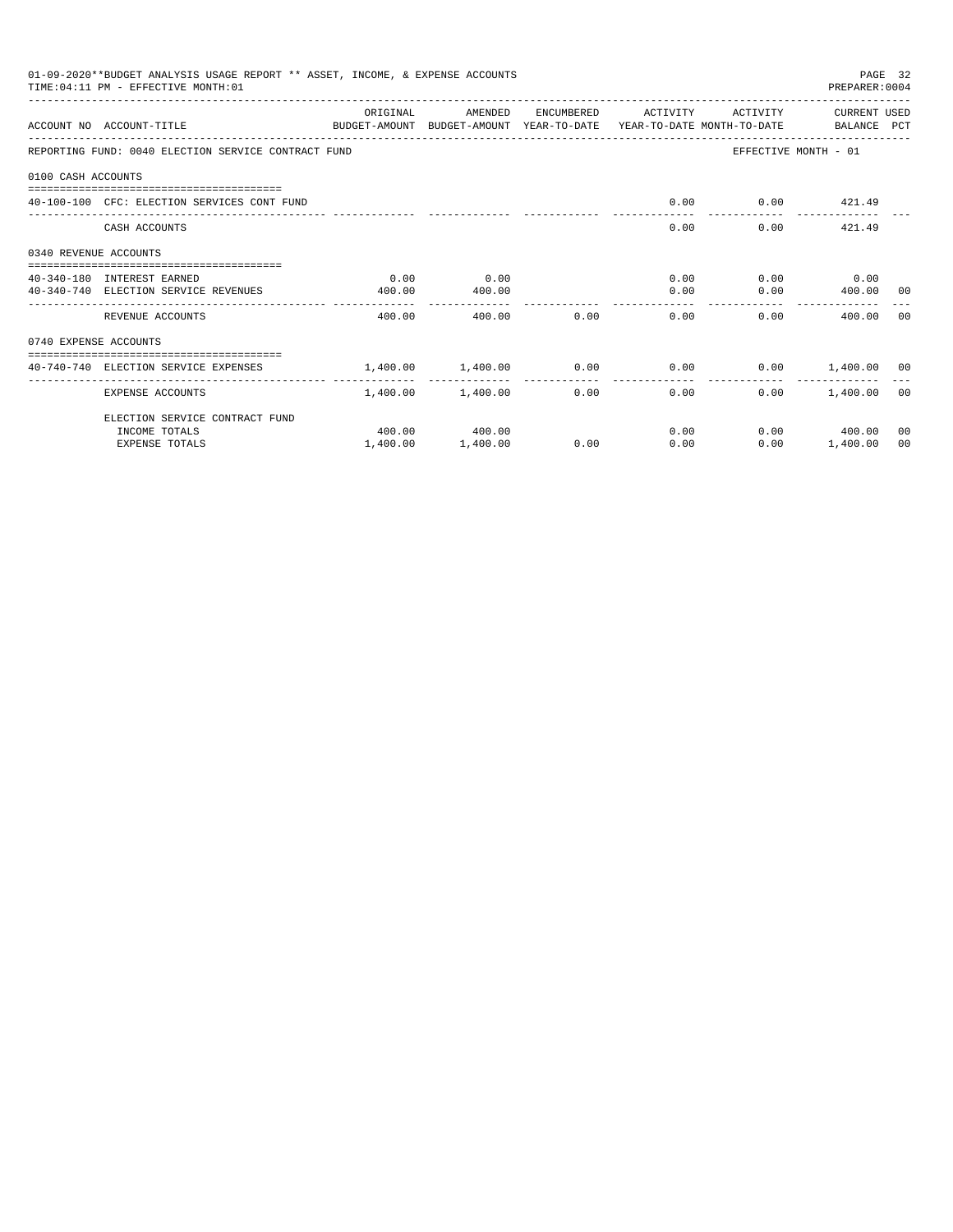|                            | 01-09-2020**BUDGET ANALYSIS USAGE REPORT ** ASSET, INCOME, & EXPENSE ACCOUNTS<br>TIME: 04:11 PM - EFFECTIVE MONTH: 01 |                  |                     |                    |                                                                |                              | PAGE 33<br>PREPARER: 0004 |    |
|----------------------------|-----------------------------------------------------------------------------------------------------------------------|------------------|---------------------|--------------------|----------------------------------------------------------------|------------------------------|---------------------------|----|
|                            | ACCOUNT NO ACCOUNT-TITLE<br>BUDGET-AMOUNT BUDGET-AMOUNT YEAR-TO-DATE YEAR-TO-DATE MONTH-TO-DATE BALANCE PCT           | ORIGINAL         | AMENDED             | ENCUMBERED         | ACTIVITY                                                       | ACTIVITY                     | CURRENT USED              |    |
|                            |                                                                                                                       |                  |                     |                    |                                                                |                              |                           |    |
|                            | REPORTING FUND: 0050 COUNTY CLERK ARCHIVES FUND                                                                       |                  |                     |                    |                                                                | EFFECTIVE MONTH - 01         |                           |    |
| 0100 CASH ACCOUNTS         |                                                                                                                       |                  |                     |                    |                                                                |                              |                           |    |
|                            |                                                                                                                       |                  |                     |                    |                                                                | 1,246.01 284.15 67,784.22    |                           |    |
|                            | 50-100-100 CFC: COUNTY CLERK ARCHIVES FUND<br>50-100-231 COUNTY CLERK CC ACCOUNT                                      |                  |                     |                    | 0.00                                                           | $220.00 - 486.00$            |                           |    |
|                            | CASH ACCOUNTS                                                                                                         |                  |                     |                    |                                                                | 1, 246.01 - 64.15 68, 270.22 |                           |    |
| 0350 REVENUE ACCOUNTS      |                                                                                                                       |                  |                     |                    |                                                                |                              |                           |    |
|                            |                                                                                                                       | 9.00             | 9.00                |                    |                                                                | $0.00$ 0.00                  | 9.00 00                   |    |
| 50-350-180 INTEREST EARNED | 50-350-750 COUNTY CLERK ARCHIVE FEES 15,000.00 15,000.00                                                              |                  |                     |                    | 4,785.00                                                       | 410.00 10,215.00             |                           | 32 |
|                            |                                                                                                                       |                  |                     |                    |                                                                |                              |                           |    |
|                            | REVENUE ACCOUNTS                                                                                                      |                  |                     |                    | $15,009.00$ $15,009.00$ $0.00$ $4,785.00$ $410.00$ $10,224.00$ |                              |                           | 32 |
| 0750 EXPENSE ACCOUNTS      |                                                                                                                       |                  |                     |                    |                                                                |                              |                           |    |
|                            | 50-750-110 COUNTY CLERK ADMIN ASSISTANT                                                                               |                  | 20,000.00 20,000.00 |                    | $0.00$ 5,285.00                                                |                              | $0.00$ 14,715.00          | 26 |
|                            | 50-750-200 FICA EXPENSE                                                                                               | 1,000.00         | 1,000.00            | 0.00               | 390.40                                                         | 0.00                         | 609.60                    | 39 |
|                            | 50-750-205 RETIREMENT EXPENSE                                                                                         | 1,000.00         | 1,000.00            | 0.00               | 434.96                                                         | 0.00                         | 565.04                    | 43 |
|                            | 50-750-750 COUNTY CLERK ARCHIVE EXPENSES                                                                              | 0.00             | 0.00                | 0.00               | 0.00                                                           | 0.00                         | 0.00                      |    |
|                            | EXPENSE ACCOUNTS                                                                                                      | - -------------- | 22,000.00 22,000.00 | . <u>.</u><br>0.00 | 6,110.36                                                       |                              | $0.00$ 15,889.64          | 28 |
|                            | COUNTY CLERK ARCHIVES FUND                                                                                            |                  |                     |                    |                                                                |                              |                           |    |
|                            | INCOME TOTALS                                                                                                         |                  | 15,009.00 15,009.00 |                    | 4,785.00 410.00 10,224.00                                      |                              |                           | 32 |
|                            | <b>EXPENSE TOTALS</b>                                                                                                 | 22,000.00        | 22,000.00           | 0.00               | 6.110.36                                                       | 0.00                         | 15,889.64                 | 28 |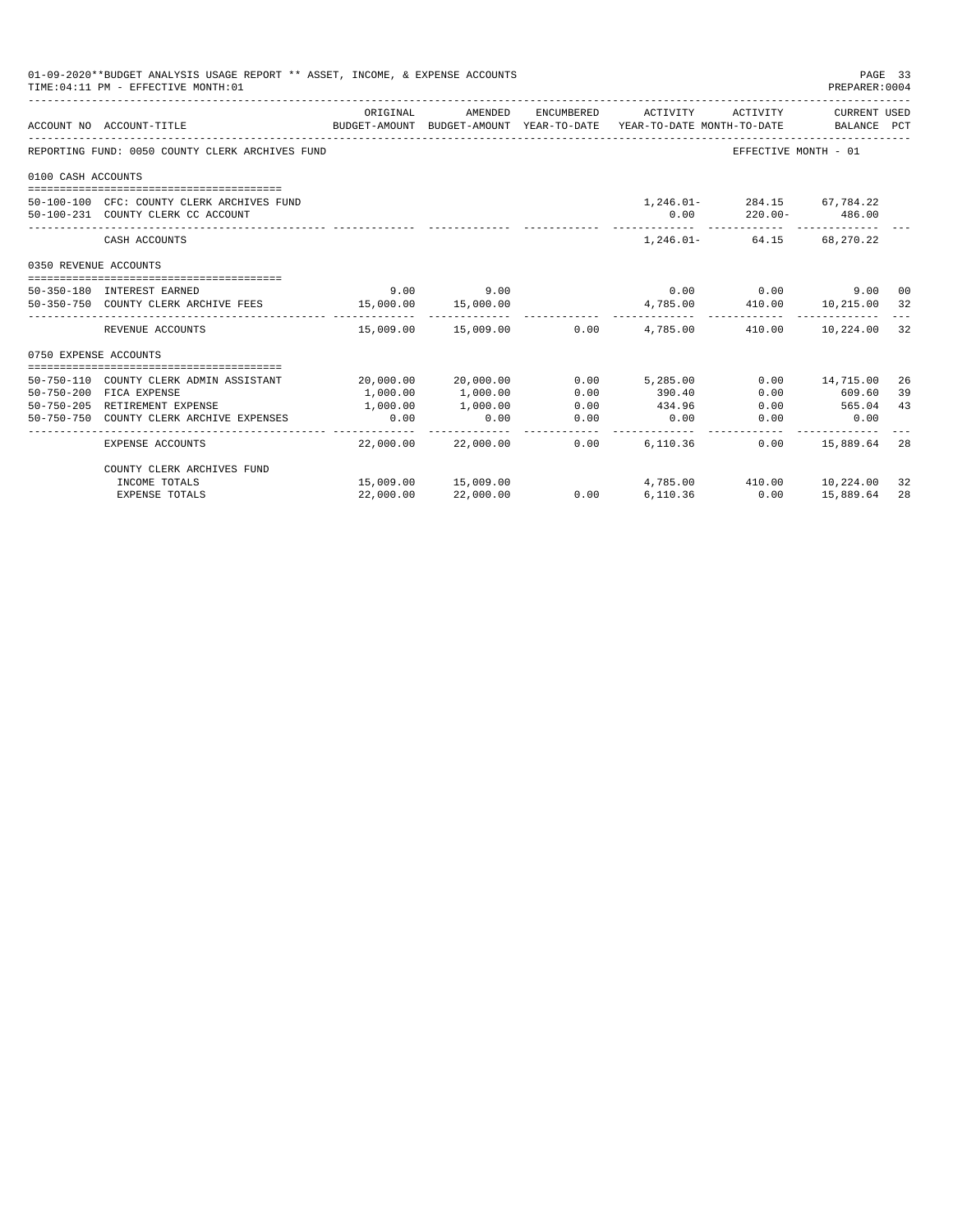|                       | 01-09-2020**BUDGET ANALYSIS USAGE REPORT ** ASSET, INCOME, & EXPENSE ACCOUNTS<br>TIME: 04:11 PM - EFFECTIVE MONTH: 01 |          |         |               |                                           |                        | PAGE 34<br>PREPARER: 0004 |                |
|-----------------------|-----------------------------------------------------------------------------------------------------------------------|----------|---------|---------------|-------------------------------------------|------------------------|---------------------------|----------------|
|                       | ACCOUNT NO ACCOUNT-TITLE CONTROL SUDGET-AMOUNT BUDGET-AMOUNT YEAR-TO-DATE YEAR-TO-DATE MONTH-TO-DATE BALANCE PCT      | ORIGINAL | AMENDED |               | ENCUMBERED ACTIVITY ACTIVITY CURRENT USED |                        |                           |                |
|                       | REPORTING FUND: 0053 JUDICIAL TRAINING FUND                                                                           |          |         |               |                                           | EFFECTIVE MONTH - 01   |                           |                |
| 0100 CASH ACCOUNTS    |                                                                                                                       |          |         |               |                                           |                        |                           |                |
|                       | 53-100-100 JUDICIAL TRAINING FUND                                                                                     |          |         |               |                                           | 15.00   15.00   891.01 |                           |                |
|                       | 53-100-231 COUNTY CLERK CC ACCOUNT                                                                                    |          |         |               |                                           | $0.00$ 15.00- 65.00    |                           |                |
|                       | CASH ACCOUNTS                                                                                                         |          |         |               | 15.00                                     |                        | $0.00$ 956.01             |                |
| 0353 REVENUE ACCOUNTS |                                                                                                                       |          |         |               |                                           |                        |                           |                |
|                       | 53-353-180 INTEREST EARNED                                                                                            | 0.00     | 0.00    |               | $0.00$ $0.00$ $0.00$ $0.00$               |                        |                           |                |
|                       | 53-353-753 JUDICIAL TRAINING FEES                                                                                     | 85.00    | 85.00   |               | 15.00                                     | 0.00                   | 70.00 18                  |                |
|                       | REVENUE ACCOUNTS                                                                                                      | 85.00    |         | 85.00         | $0.00$ and $0.00$<br>15.00                | 0.00                   | 70.00 18                  |                |
| 0753 EXPENSE ACCOUNTS |                                                                                                                       |          |         |               |                                           |                        |                           |                |
|                       | 53-753-753 JUDICIAL TRAINING EXPENSES                                                                                 | 85.00    | 85.00   |               | $0.00$ $0.00$ $0.00$ $0.00$               |                        | 85.00 00                  |                |
|                       |                                                                                                                       |          |         |               |                                           |                        |                           |                |
|                       | EXPENSE ACCOUNTS                                                                                                      | 85.00    |         | 0.00<br>85.00 | 0.00                                      | 0.00                   | 85.00                     | 0 <sub>0</sub> |
|                       | JUDICIAL TRAINING FUND                                                                                                |          |         |               |                                           |                        |                           |                |
|                       | INCOME TOTALS                                                                                                         | 85.00    | 85.00   |               | 15.00                                     | 0.00                   | 70.00 18                  |                |
|                       | <b>EXPENSE TOTALS</b>                                                                                                 | 85.00    | 85.00   | 0.00          | 0.00                                      | 0.00                   | 85.00 00                  |                |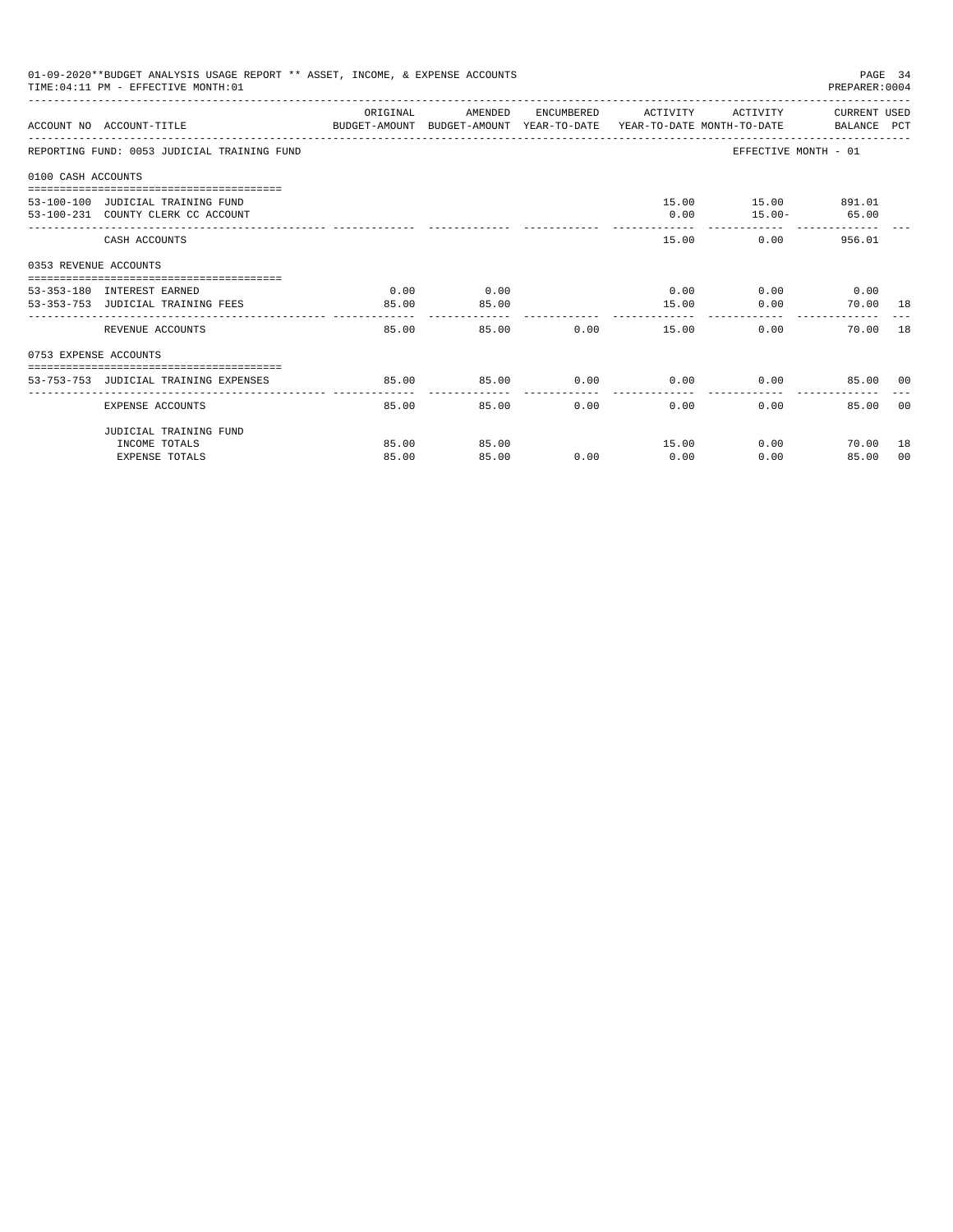| 01-09-2020**BUDGET ANALYSIS USAGE REPORT ** ASSET, INCOME, & EXPENSE ACCOUNTS<br>PAGE 35<br>TIME: 04:11 PM - EFFECTIVE MONTH: 01<br>PREPARER: 0004<br>ORIGINAL<br>AMENDED<br>ENCUMBERED<br>CURRENT USED<br>ACTIVITY<br>ACTIVITY<br>ACCOUNT NO ACCOUNT-TITLE<br>BUDGET-AMOUNT BUDGET-AMOUNT YEAR-TO-DATE<br>YEAR-TO-DATE MONTH-TO-DATE<br>BALANCE PCT<br>REPORTING FUND: 0056 COUNTY CLERK PRESERVATION FUND<br>EFFECTIVE MONTH - 01<br>0100 CASH ACCOUNTS<br>4.646.28 626.00 14.193.17<br>56-100-100 CFC: COUNTY CLERK PRESERVATION<br>2.00<br>$206.00 - 392.00$<br>56-100-231 COUNTY CLERK CC ACCOUNT<br>4.648.28 420.00 14.585.17<br>CASH ACCOUNTS<br>0356 REVENUE ACCOUNTS<br>50.00 50.00<br>$0.00$ 0.00<br>56-356-180 INTEREST EARNED<br>50.00 00<br>$4,767.20$ $410.00$ $9,232.80$<br>56-356-756 COUNTY CLERK PRESERVATION FEES 14,000.00 14,000.00<br>34<br>200.00<br>200.00<br>74.00<br>126.00<br>37<br>56-356-757 PRESERVATION VS HB 1744<br>10.00<br>------------<br>----------<br>$0.00$ $4.841.20$ $420.00$<br>34<br>REVENUE ACCOUNTS<br>14,250.00 14,250.00<br>9,408.80<br>0756 EXPENSE ACCOUNTS<br>7,000.00<br>0.00<br>0.00<br>$0.00$ 7,000.00<br>56-756-110 COUNTY CLERK ADMIN ASSISTANT<br>7,000.00<br>00<br>56-756-200 FICA EXPENSE<br>850.00<br>850.00<br>0.00<br>0.00<br>0.00<br>850.00<br>0 <sup>0</sup><br>800.00<br>0.00<br>56-756-205 RETIREMENT EXPENSE<br>800.00<br>0.00<br>$0.00$ 800.00<br>00<br>192.92<br>56-756-756 COUNTY CLERK PRESERVATION EXPENSE 5,600.00<br>5,600.00<br>0.00<br>0.00<br>03<br>5,407.08<br>56-756-757 PRESERVATION VS HB 1744<br>0.00<br>0.00<br>0.00<br>0.00<br>0.00<br>0.00<br>$14.250.00$ $14.250.00$ 0.00 $192.92$<br>$0.00$ 14,057.08 01<br>EXPENSE ACCOUNTS |           |                     |      |        |                                |           |    |
|--------------------------------------------------------------------------------------------------------------------------------------------------------------------------------------------------------------------------------------------------------------------------------------------------------------------------------------------------------------------------------------------------------------------------------------------------------------------------------------------------------------------------------------------------------------------------------------------------------------------------------------------------------------------------------------------------------------------------------------------------------------------------------------------------------------------------------------------------------------------------------------------------------------------------------------------------------------------------------------------------------------------------------------------------------------------------------------------------------------------------------------------------------------------------------------------------------------------------------------------------------------------------------------------------------------------------------------------------------------------------------------------------------------------------------------------------------------------------------------------------------------------------------------------------------------------------------------------------------------------------------------------------------------------------------------------------------------------|-----------|---------------------|------|--------|--------------------------------|-----------|----|
|                                                                                                                                                                                                                                                                                                                                                                                                                                                                                                                                                                                                                                                                                                                                                                                                                                                                                                                                                                                                                                                                                                                                                                                                                                                                                                                                                                                                                                                                                                                                                                                                                                                                                                                    |           |                     |      |        |                                |           |    |
|                                                                                                                                                                                                                                                                                                                                                                                                                                                                                                                                                                                                                                                                                                                                                                                                                                                                                                                                                                                                                                                                                                                                                                                                                                                                                                                                                                                                                                                                                                                                                                                                                                                                                                                    |           |                     |      |        |                                |           |    |
|                                                                                                                                                                                                                                                                                                                                                                                                                                                                                                                                                                                                                                                                                                                                                                                                                                                                                                                                                                                                                                                                                                                                                                                                                                                                                                                                                                                                                                                                                                                                                                                                                                                                                                                    |           |                     |      |        |                                |           |    |
|                                                                                                                                                                                                                                                                                                                                                                                                                                                                                                                                                                                                                                                                                                                                                                                                                                                                                                                                                                                                                                                                                                                                                                                                                                                                                                                                                                                                                                                                                                                                                                                                                                                                                                                    |           |                     |      |        |                                |           |    |
|                                                                                                                                                                                                                                                                                                                                                                                                                                                                                                                                                                                                                                                                                                                                                                                                                                                                                                                                                                                                                                                                                                                                                                                                                                                                                                                                                                                                                                                                                                                                                                                                                                                                                                                    |           |                     |      |        |                                |           |    |
|                                                                                                                                                                                                                                                                                                                                                                                                                                                                                                                                                                                                                                                                                                                                                                                                                                                                                                                                                                                                                                                                                                                                                                                                                                                                                                                                                                                                                                                                                                                                                                                                                                                                                                                    |           |                     |      |        |                                |           |    |
|                                                                                                                                                                                                                                                                                                                                                                                                                                                                                                                                                                                                                                                                                                                                                                                                                                                                                                                                                                                                                                                                                                                                                                                                                                                                                                                                                                                                                                                                                                                                                                                                                                                                                                                    |           |                     |      |        |                                |           |    |
|                                                                                                                                                                                                                                                                                                                                                                                                                                                                                                                                                                                                                                                                                                                                                                                                                                                                                                                                                                                                                                                                                                                                                                                                                                                                                                                                                                                                                                                                                                                                                                                                                                                                                                                    |           |                     |      |        |                                |           |    |
|                                                                                                                                                                                                                                                                                                                                                                                                                                                                                                                                                                                                                                                                                                                                                                                                                                                                                                                                                                                                                                                                                                                                                                                                                                                                                                                                                                                                                                                                                                                                                                                                                                                                                                                    |           |                     |      |        |                                |           |    |
|                                                                                                                                                                                                                                                                                                                                                                                                                                                                                                                                                                                                                                                                                                                                                                                                                                                                                                                                                                                                                                                                                                                                                                                                                                                                                                                                                                                                                                                                                                                                                                                                                                                                                                                    |           |                     |      |        |                                |           |    |
|                                                                                                                                                                                                                                                                                                                                                                                                                                                                                                                                                                                                                                                                                                                                                                                                                                                                                                                                                                                                                                                                                                                                                                                                                                                                                                                                                                                                                                                                                                                                                                                                                                                                                                                    |           |                     |      |        |                                |           |    |
|                                                                                                                                                                                                                                                                                                                                                                                                                                                                                                                                                                                                                                                                                                                                                                                                                                                                                                                                                                                                                                                                                                                                                                                                                                                                                                                                                                                                                                                                                                                                                                                                                                                                                                                    |           |                     |      |        |                                |           |    |
|                                                                                                                                                                                                                                                                                                                                                                                                                                                                                                                                                                                                                                                                                                                                                                                                                                                                                                                                                                                                                                                                                                                                                                                                                                                                                                                                                                                                                                                                                                                                                                                                                                                                                                                    |           |                     |      |        |                                |           |    |
|                                                                                                                                                                                                                                                                                                                                                                                                                                                                                                                                                                                                                                                                                                                                                                                                                                                                                                                                                                                                                                                                                                                                                                                                                                                                                                                                                                                                                                                                                                                                                                                                                                                                                                                    |           |                     |      |        |                                |           |    |
|                                                                                                                                                                                                                                                                                                                                                                                                                                                                                                                                                                                                                                                                                                                                                                                                                                                                                                                                                                                                                                                                                                                                                                                                                                                                                                                                                                                                                                                                                                                                                                                                                                                                                                                    |           |                     |      |        |                                |           |    |
|                                                                                                                                                                                                                                                                                                                                                                                                                                                                                                                                                                                                                                                                                                                                                                                                                                                                                                                                                                                                                                                                                                                                                                                                                                                                                                                                                                                                                                                                                                                                                                                                                                                                                                                    |           |                     |      |        |                                |           |    |
|                                                                                                                                                                                                                                                                                                                                                                                                                                                                                                                                                                                                                                                                                                                                                                                                                                                                                                                                                                                                                                                                                                                                                                                                                                                                                                                                                                                                                                                                                                                                                                                                                                                                                                                    |           |                     |      |        |                                |           |    |
|                                                                                                                                                                                                                                                                                                                                                                                                                                                                                                                                                                                                                                                                                                                                                                                                                                                                                                                                                                                                                                                                                                                                                                                                                                                                                                                                                                                                                                                                                                                                                                                                                                                                                                                    |           |                     |      |        |                                |           |    |
|                                                                                                                                                                                                                                                                                                                                                                                                                                                                                                                                                                                                                                                                                                                                                                                                                                                                                                                                                                                                                                                                                                                                                                                                                                                                                                                                                                                                                                                                                                                                                                                                                                                                                                                    |           |                     |      |        |                                |           |    |
|                                                                                                                                                                                                                                                                                                                                                                                                                                                                                                                                                                                                                                                                                                                                                                                                                                                                                                                                                                                                                                                                                                                                                                                                                                                                                                                                                                                                                                                                                                                                                                                                                                                                                                                    |           |                     |      |        |                                |           |    |
| COUNTY CLERK PRESERVATION FUND                                                                                                                                                                                                                                                                                                                                                                                                                                                                                                                                                                                                                                                                                                                                                                                                                                                                                                                                                                                                                                                                                                                                                                                                                                                                                                                                                                                                                                                                                                                                                                                                                                                                                     |           |                     |      |        |                                |           |    |
| INCOME TOTALS                                                                                                                                                                                                                                                                                                                                                                                                                                                                                                                                                                                                                                                                                                                                                                                                                                                                                                                                                                                                                                                                                                                                                                                                                                                                                                                                                                                                                                                                                                                                                                                                                                                                                                      |           | 14,250.00 14,250.00 |      |        | $4,841.20$ $420.00$ $9,408.80$ |           | 34 |
| <b>EXPENSE TOTALS</b>                                                                                                                                                                                                                                                                                                                                                                                                                                                                                                                                                                                                                                                                                                                                                                                                                                                                                                                                                                                                                                                                                                                                                                                                                                                                                                                                                                                                                                                                                                                                                                                                                                                                                              | 14,250.00 | 14,250.00           | 0.00 | 192.92 | 0.00                           | 14,057.08 | 01 |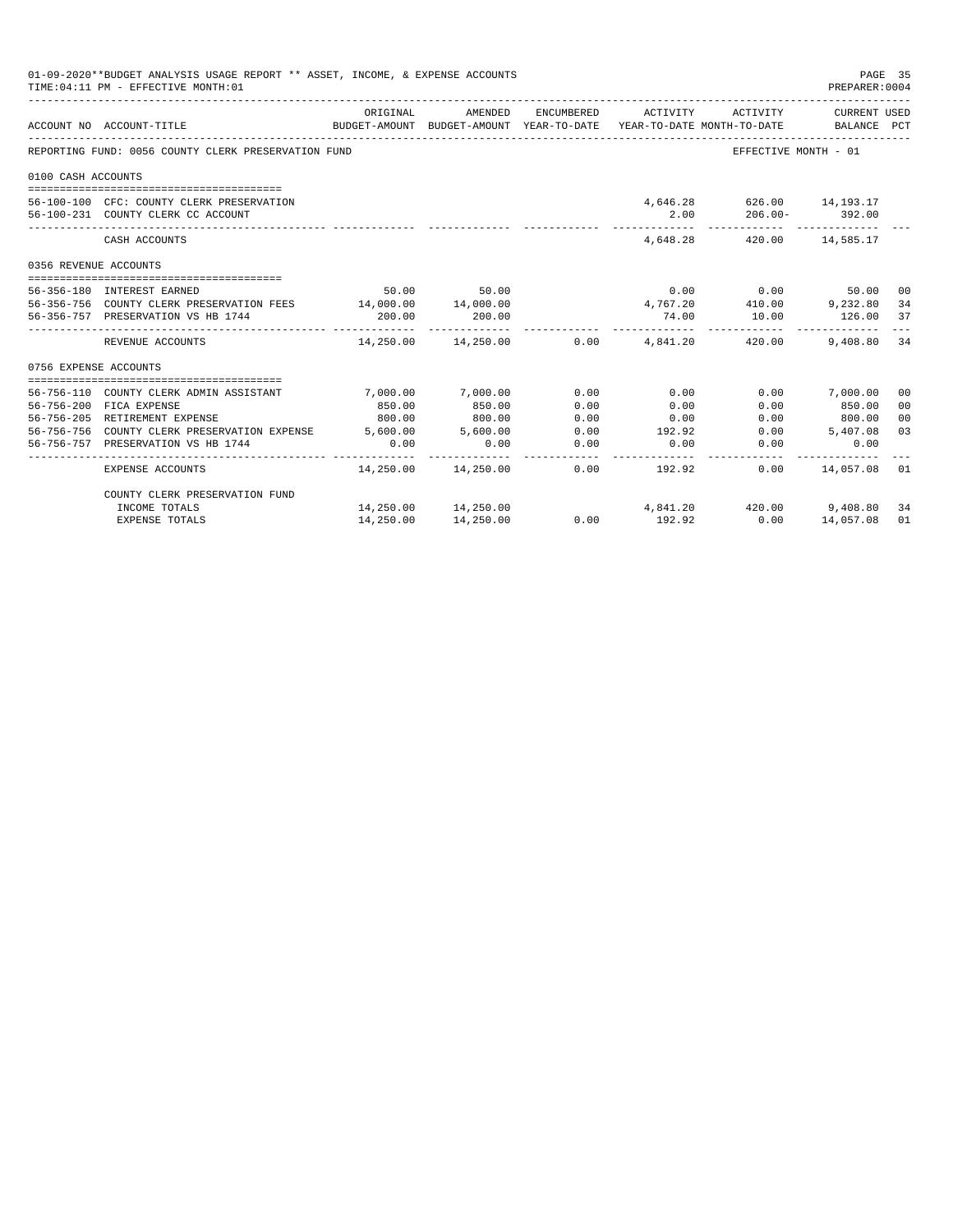| 01-09-2020**BUDGET ANALYSIS USAGE REPORT ** ASSET, INCOME, & EXPENSE ACCOUNTS<br>PAGE 36<br>TIME: 04:11 PM - EFFECTIVE MONTH: 01<br>PREPARER: 0004 |                                                                                                           |                                                                                             |                                            |      |                      |                                                                                                      |                             |                |  |
|----------------------------------------------------------------------------------------------------------------------------------------------------|-----------------------------------------------------------------------------------------------------------|---------------------------------------------------------------------------------------------|--------------------------------------------|------|----------------------|------------------------------------------------------------------------------------------------------|-----------------------------|----------------|--|
|                                                                                                                                                    | ACCOUNT NO ACCOUNT-TITLE                                                                                  | ORIGINAL<br>BUDGET-AMOUNT BUDGET-AMOUNT YEAR-TO-DATE YEAR-TO-DATE MONTH-TO-DATE BALANCE PCT | AMENDED                                    |      | ENCUMBERED ACTIVITY  |                                                                                                      | ACTIVITY CURRENT USED       |                |  |
|                                                                                                                                                    | REPORTING FUND: 0060 LAW LIBRARY FUND                                                                     |                                                                                             |                                            |      |                      | EFFECTIVE MONTH - 01                                                                                 |                             |                |  |
| 0100 CASH ACCOUNTS                                                                                                                                 |                                                                                                           |                                                                                             |                                            |      |                      |                                                                                                      |                             |                |  |
|                                                                                                                                                    | 60-100-100 CFC: LAW LIBRARY<br>60-100-230 DISTRICT CLERK CC ACCOUNT<br>60-100-231 COUNTY CLERK CC ACCOUNT |                                                                                             |                                            |      | 0.00<br>0.00         | 420.00  420.00  12,521.51<br>$315.00 - 665.00$<br>$105.00 - 490.00$<br>_____________________________ |                             |                |  |
|                                                                                                                                                    | CASH ACCOUNTS                                                                                             |                                                                                             |                                            |      |                      | 420.00   0.00   13,676.51                                                                            |                             |                |  |
| 0360 REVENUE ACCOUNTS                                                                                                                              |                                                                                                           |                                                                                             |                                            |      |                      |                                                                                                      |                             |                |  |
|                                                                                                                                                    | 60-360-180 INTEREST EARNED<br>60-360-760 LAW LIBRARY FEES                                                 | $2,200.00$ $2,200.00$                                                                       | $0.00$ 0.00                                |      | 420.00               | $0.00$ $0.00$ $0.00$ $0.00$                                                                          | $0.00$ 1,780.00 19          |                |  |
|                                                                                                                                                    | REVENUE ACCOUNTS                                                                                          |                                                                                             | 2,200.00 2,200.00 0.00                     |      | . <u>.</u><br>420.00 | 0.00                                                                                                 | 1,780.00 19                 |                |  |
| 0760 EXPENSE ACCOUNTS                                                                                                                              |                                                                                                           |                                                                                             |                                            |      |                      |                                                                                                      |                             |                |  |
|                                                                                                                                                    | 60-760-760 LAW LIBRARY EXPENSES                                                                           | 1,250.00                                                                                    | 1,250.00                                   |      | $0.00$ 0.00          |                                                                                                      | $0.00$ 1,250.00 00          |                |  |
|                                                                                                                                                    | EXPENSE ACCOUNTS                                                                                          |                                                                                             | 1,250.00 1,250.00 0.00                     |      | 0.00                 | $0.00 -$                                                                                             | 1,250.00                    | 0 <sup>0</sup> |  |
|                                                                                                                                                    | LAW LIBRARY FUND<br>INCOME TOTALS<br><b>EXPENSE TOTALS</b>                                                | 1,250.00                                                                                    | $2,200.00$ $2,200.00$ $420.00$<br>1,250.00 | 0.00 | 0.00                 | 0.00                                                                                                 | $0.00$ 1.780.00<br>1,250.00 | 19<br>00       |  |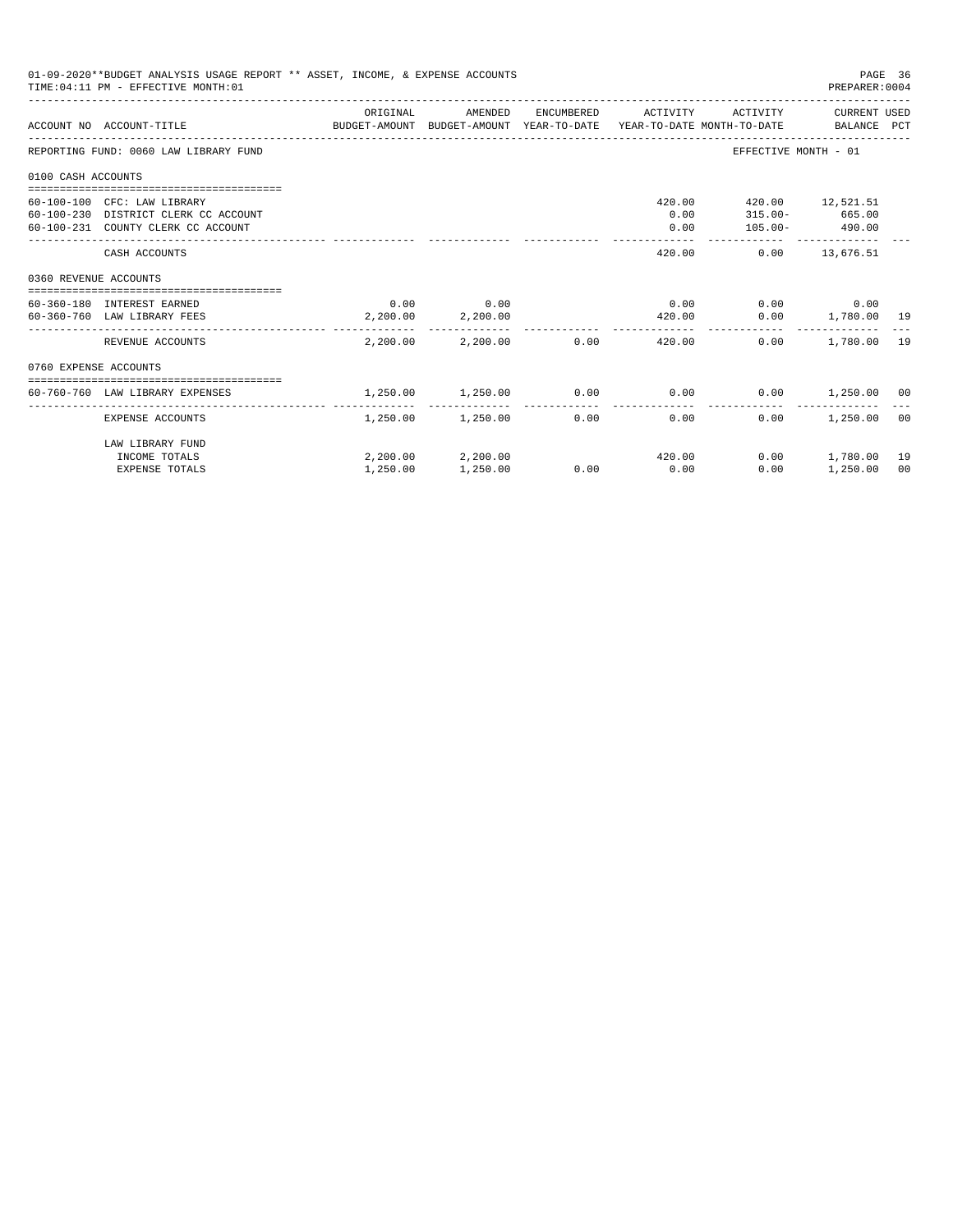|                       | 01-09-2020**BUDGET ANALYSIS USAGE REPORT ** ASSET, INCOME, & EXPENSE ACCOUNTS<br>TIME: 04:11 PM - EFFECTIVE MONTH: 01 |                |                                                                                |                                                                                                                                                                                                                                                                                                                                                                                                      |                       |                                   | PAGE 37<br>PREPARER: 0004      |     |
|-----------------------|-----------------------------------------------------------------------------------------------------------------------|----------------|--------------------------------------------------------------------------------|------------------------------------------------------------------------------------------------------------------------------------------------------------------------------------------------------------------------------------------------------------------------------------------------------------------------------------------------------------------------------------------------------|-----------------------|-----------------------------------|--------------------------------|-----|
|                       | ACCOUNT NO ACCOUNT-TITLE                                                                                              | ORIGINAL       | AMENDED<br>BUDGET-AMOUNT BUDGET-AMOUNT YEAR-TO-DATE YEAR-TO-DATE MONTH-TO-DATE | ENCUMBERED                                                                                                                                                                                                                                                                                                                                                                                           | ACTIVITY              | ACTIVITY                          | CURRENT USED<br>BALANCE PCT    |     |
|                       | REPORTING FUND: 0063 DISTRICT CLERK PRESERVATION FUND                                                                 |                |                                                                                |                                                                                                                                                                                                                                                                                                                                                                                                      |                       | EFFECTIVE MONTH - 01              |                                |     |
| 0100 CASH ACCOUNTS    |                                                                                                                       |                |                                                                                |                                                                                                                                                                                                                                                                                                                                                                                                      |                       |                                   |                                |     |
|                       | 63-100-100 CFC: DISTRICT CLERK PRESERVATION<br>63-100-230 DISTRICT CLERK CC ACCOUNT                                   |                |                                                                                |                                                                                                                                                                                                                                                                                                                                                                                                      | 0.00                  | 55.74 55.00 1,566.38<br>$50.00 -$ | 110.00                         |     |
|                       | CASH ACCOUNTS                                                                                                         |                |                                                                                |                                                                                                                                                                                                                                                                                                                                                                                                      | ------                | 55.74                             | -------------<br>5.00 1,676.38 |     |
| 0363 REVENUE ACCOUNTS |                                                                                                                       |                |                                                                                |                                                                                                                                                                                                                                                                                                                                                                                                      |                       |                                   |                                |     |
|                       |                                                                                                                       |                |                                                                                |                                                                                                                                                                                                                                                                                                                                                                                                      |                       |                                   |                                |     |
|                       | 63-363-180 INTEREST EARNED                                                                                            | 10.00          | 10.00                                                                          |                                                                                                                                                                                                                                                                                                                                                                                                      | 0.00                  |                                   | $0.00$ 10.00<br>164.26         | 00  |
|                       | 63-363-763 DIST CLERK PRESERVATION FEES<br>63-363-764 DIST CLERK CHILD SUPPORT                                        | 220.00<br>0.00 | 220.00<br>0.00                                                                 |                                                                                                                                                                                                                                                                                                                                                                                                      | 55.74<br>0.00         | 5.00<br>0.00                      | 0.00                           | 25  |
|                       |                                                                                                                       |                |                                                                                |                                                                                                                                                                                                                                                                                                                                                                                                      |                       |                                   |                                |     |
|                       | 63-363-765 UNALLOCATED COURT COSTS BEFORE 03                                                                          | 0.00           | 0.00<br>----------                                                             |                                                                                                                                                                                                                                                                                                                                                                                                      | 0.00<br>$- - - - - -$ | 0.00                              | 0.00                           |     |
|                       | REVENUE ACCOUNTS                                                                                                      | 230.00         | 230.00                                                                         | 0.00                                                                                                                                                                                                                                                                                                                                                                                                 | 55.74                 | 5.00                              | 174.26                         | -24 |
| 0763 EXPENSE ACCOUNTS |                                                                                                                       |                |                                                                                |                                                                                                                                                                                                                                                                                                                                                                                                      |                       |                                   |                                |     |
|                       |                                                                                                                       |                |                                                                                |                                                                                                                                                                                                                                                                                                                                                                                                      |                       |                                   |                                |     |
|                       | 63-763-763 DIST CLERK PRESERVATION EXPENSE                                                                            | 0.00           | 0.00                                                                           | 0.00                                                                                                                                                                                                                                                                                                                                                                                                 | 0.00                  | 0.00                              | 0.00                           |     |
|                       | 63-763-764 DIST CLERK CHILD SUPPORT                                                                                   | 0.00           | 0.00                                                                           | 0.00                                                                                                                                                                                                                                                                                                                                                                                                 | 0.00                  | 0.00                              | 0.00                           |     |
|                       | 63-763-765 UNALLOCATED COURT COSTS BEFORE 03                                                                          | 0.00           | 0.00<br>.                                                                      | 0.00<br>$\frac{1}{2} \frac{1}{2} \frac{1}{2} \frac{1}{2} \frac{1}{2} \frac{1}{2} \frac{1}{2} \frac{1}{2} \frac{1}{2} \frac{1}{2} \frac{1}{2} \frac{1}{2} \frac{1}{2} \frac{1}{2} \frac{1}{2} \frac{1}{2} \frac{1}{2} \frac{1}{2} \frac{1}{2} \frac{1}{2} \frac{1}{2} \frac{1}{2} \frac{1}{2} \frac{1}{2} \frac{1}{2} \frac{1}{2} \frac{1}{2} \frac{1}{2} \frac{1}{2} \frac{1}{2} \frac{1}{2} \frac{$ | 0.00<br>-------       | 0.00                              | 0.00                           |     |
|                       | <b>EXPENSE ACCOUNTS</b>                                                                                               | 0.00           | 0.00                                                                           | 0.00                                                                                                                                                                                                                                                                                                                                                                                                 | 0.00                  | 0.00                              | 0.00                           |     |
|                       | DISTRICT CLERK PRESERVATION FUND                                                                                      |                |                                                                                |                                                                                                                                                                                                                                                                                                                                                                                                      |                       |                                   |                                |     |
|                       | INCOME TOTALS                                                                                                         | 230.00         | 230.00                                                                         |                                                                                                                                                                                                                                                                                                                                                                                                      |                       | 55.74                             | 5.00 174.26                    | -24 |
|                       | <b>EXPENSE TOTALS</b>                                                                                                 | 0.00           | 0.00                                                                           | 0.00                                                                                                                                                                                                                                                                                                                                                                                                 | 0.00                  | 0.00                              | 0.00                           |     |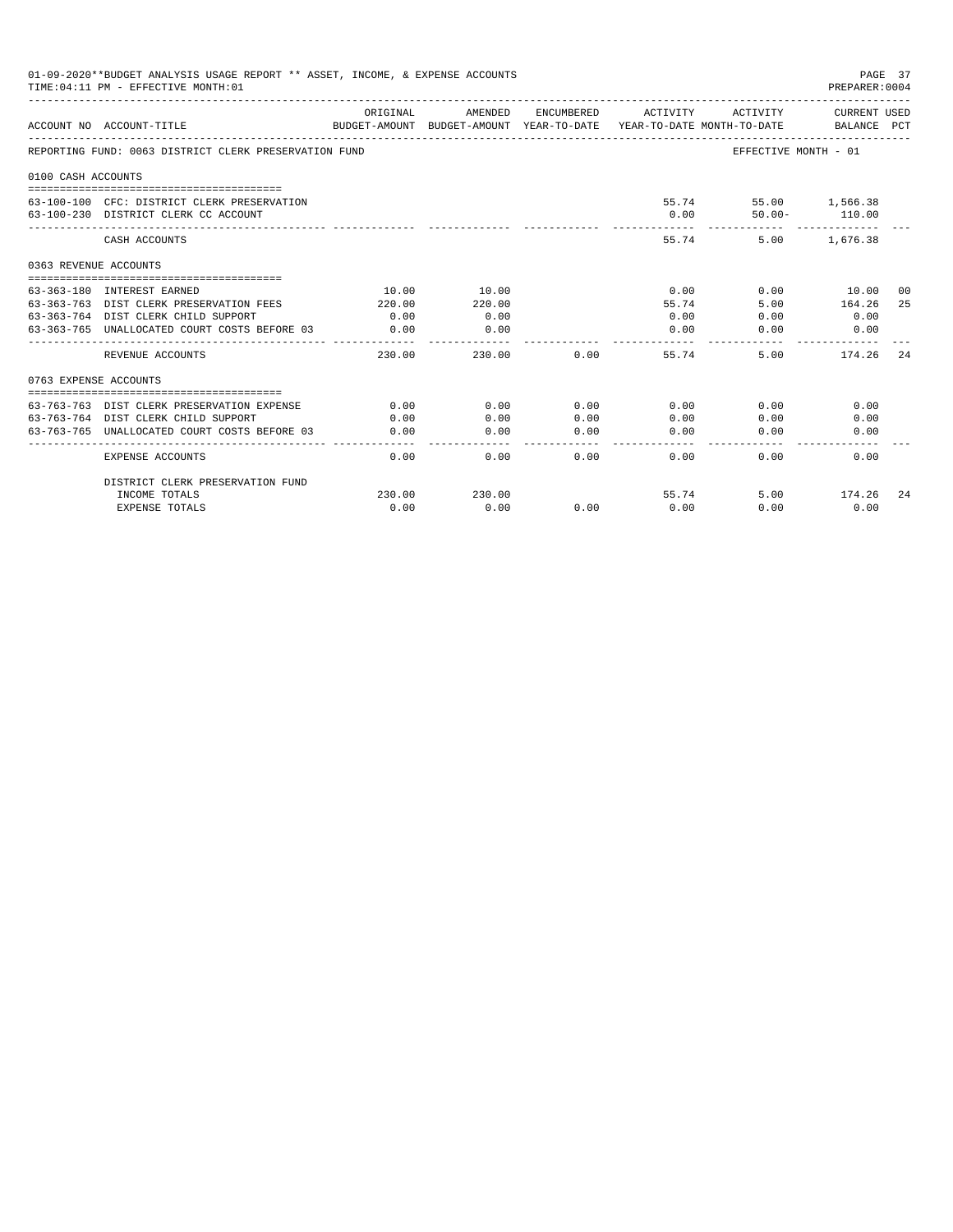|                       | 01-09-2020**BUDGET ANALYSIS USAGE REPORT ** ASSET, INCOME, & EXPENSE ACCOUNTS<br>PAGE 38<br>TIME: 04:11 PM - EFFECTIVE MONTH: 01<br>PREPARER: 0004 |                  |                                           |            |                                |                                                                           |                          |          |  |  |  |
|-----------------------|----------------------------------------------------------------------------------------------------------------------------------------------------|------------------|-------------------------------------------|------------|--------------------------------|---------------------------------------------------------------------------|--------------------------|----------|--|--|--|
|                       | BUDGET-AMOUNT BUDGET-AMOUNT YEAR-TO-DATE YEAR-TO-DATE MONTH-TO-DATE     BALANCE PCT<br>ACCOUNT NO ACCOUNT-TITLE                                    | ORIGINAL         | AMENDED                                   | ENCUMBERED | ACTIVITY                       | ACTIVITY                                                                  | CURRENT USED             |          |  |  |  |
|                       | REPORTING FUND: 0066 COURTHOUSE SECURITY FUND                                                                                                      |                  |                                           |            |                                | EFFECTIVE MONTH - 01                                                      |                          |          |  |  |  |
| 0100 CASH ACCOUNTS    |                                                                                                                                                    |                  |                                           |            |                                |                                                                           |                          |          |  |  |  |
|                       | 66-100-100 CFC: COURTHOUSE SECURITY<br>66-100-230 DISTRICT CLERK CC ACCOUNT<br>66-100-231 COUNTY CLERK CC ACCOUNT<br>66-100-232 JP ACCOUNT         |                  |                                           |            | 645.31<br>0.00<br>0.00<br>4.00 | 130.87 26,235.15<br>$45.00 - 90.00$<br>$34.00 - 105.80$<br>147.14- 888.92 |                          |          |  |  |  |
|                       | CASH ACCOUNTS                                                                                                                                      |                  |                                           |            | 649.31                         | $95.27 -$                                                                 | 27, 319.87               |          |  |  |  |
| 0366 REVENUE ACCOUNTS |                                                                                                                                                    |                  |                                           |            |                                |                                                                           |                          |          |  |  |  |
|                       | 66-366-180 INTEREST EARNED<br>66-366-766 COURTHOUSE SECURITY FEES                                                                                  | 0.00<br>3,200,00 | 0.00<br>3,200.00                          |            | 0.00<br>800.45                 | $0.00$ 0.00<br>55.87                                                      | 2,399.55 25              |          |  |  |  |
|                       | REVENUE ACCOUNTS                                                                                                                                   | 3,200,00         | 3,200.00                                  |            | $0.00$ and $0.00$<br>800.45    | 55.87                                                                     | 2,399.55                 | 25       |  |  |  |
| 0766 EXPENSE ACCOUNTS |                                                                                                                                                    |                  |                                           |            |                                |                                                                           |                          |          |  |  |  |
|                       | 66-766-766 COURTHOUSE SECURITY EXPENSES                                                                                                            | 1,000.00         |                                           |            | $1,000.00$ $100.00$ 0.00       | 0.00                                                                      | 900.00 10                |          |  |  |  |
|                       | <b>EXPENSE ACCOUNTS</b>                                                                                                                            |                  | -------------<br>1,000.00 1,000.00 100.00 |            | ______________<br>0.00         | 0.00                                                                      | 900.00                   | 10       |  |  |  |
|                       | COURTHOUSE SECURITY FUND                                                                                                                           |                  |                                           |            |                                |                                                                           |                          |          |  |  |  |
|                       | INCOME TOTALS<br><b>EXPENSE TOTALS</b>                                                                                                             | 1,000.00         | 3,200.00 3,200.00<br>1,000.00             | 100.00     | 800.45<br>0.00                 | 0.00                                                                      | 55.87 2.399.55<br>900.00 | 25<br>10 |  |  |  |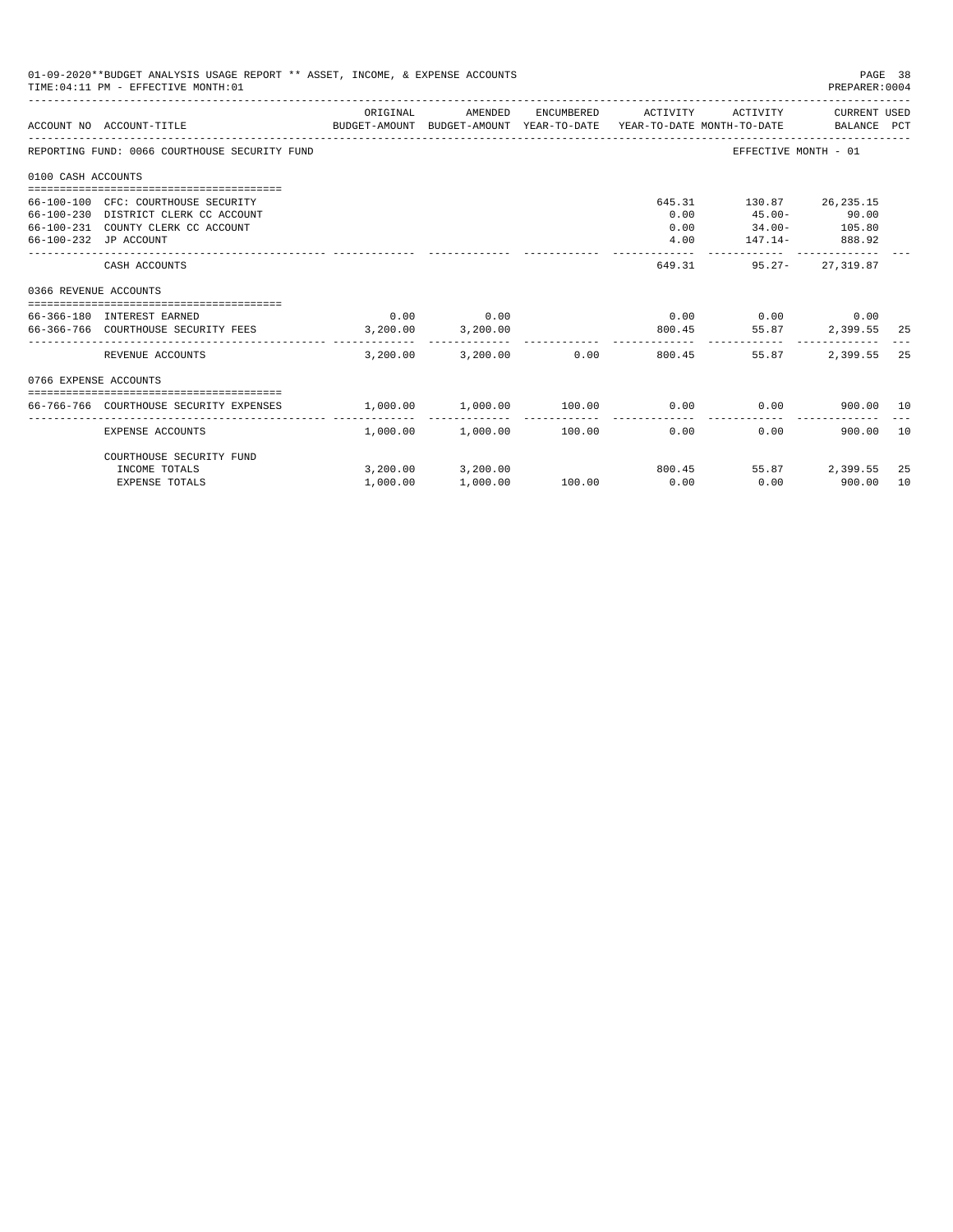| 01-09-2020**BUDGET ANALYSIS USAGE REPORT ** ASSET, INCOME, & EXPENSE ACCOUNTS<br>PAGE 39<br>TIME: 04:11 PM - EFFECTIVE MONTH: 01<br>PREPARER: 0004 |                                                                                                                   |                |                |              |                                   |                                                              |                       |          |  |
|----------------------------------------------------------------------------------------------------------------------------------------------------|-------------------------------------------------------------------------------------------------------------------|----------------|----------------|--------------|-----------------------------------|--------------------------------------------------------------|-----------------------|----------|--|
|                                                                                                                                                    | BUDGET-AMOUNT BUDGET-AMOUNT YEAR-TO-DATE  YEAR-TO-DATE MONTH-TO-DATE     BALANCE PCT<br>ACCOUNT NO ACCOUNT-TITLE  | ORIGINAL       | AMENDED        |              | ENCUMBERED ACTIVITY               |                                                              | ACTIVITY CURRENT USED |          |  |
|                                                                                                                                                    | REPORTING FUND: 0068 COUNTY PRESERVATION FUND                                                                     |                |                |              |                                   | EFFECTIVE MONTH - 01                                         |                       |          |  |
| 0100 CASH ACCOUNTS                                                                                                                                 |                                                                                                                   |                |                |              |                                   |                                                              |                       |          |  |
|                                                                                                                                                    | 68-100-100 CFC: COUNTY PRESERVATION<br>68-100-230 DISTRICT CLERK CC ACCOUNT<br>68-100-231 COUNTY CLERK CC ACCOUNT |                |                |              | 0.00<br>0.00                      | 141.43 70.00 3,520.71<br>$50.00 - 115.00$<br>$15.00 - 70.00$ |                       |          |  |
|                                                                                                                                                    | CASH ACCOUNTS                                                                                                     |                |                |              | 141.43                            |                                                              | 5.00 3,705.71         |          |  |
| 0368 REVENUE ACCOUNTS                                                                                                                              |                                                                                                                   |                |                |              |                                   |                                                              |                       |          |  |
|                                                                                                                                                    | 68-368-180 INTEREST EARNED<br>68-368-768 COUNTY PRESERVATION FEES                                                 | 5.00<br>650.00 | 5.00<br>650.00 |              | 141.43                            | $0.00$ 0.00<br>5.00                                          | 5.00<br>508.57        | 00<br>22 |  |
|                                                                                                                                                    | REVENUE ACCOUNTS                                                                                                  | 655.00         |                |              | -----------<br>655.00 0.00 141.43 | 5.00                                                         | 513.57                | 22       |  |
| 0768 EXPENSE ACCOUNTS                                                                                                                              |                                                                                                                   |                |                |              |                                   |                                                              |                       |          |  |
|                                                                                                                                                    | 68-768-768 COUNTY PRESERVATION EXPENSES                                                                           | 0.00           | 0.00           |              | $0.00$ 0.00                       | 0.00                                                         | 0.00                  |          |  |
|                                                                                                                                                    | EXPENSE ACCOUNTS                                                                                                  | 0.00           |                | 0.00<br>0.00 | 0.00                              | 0.00                                                         | 0.00                  |          |  |
|                                                                                                                                                    | COUNTY PRESERVATION FUND                                                                                          |                |                |              |                                   |                                                              |                       |          |  |
|                                                                                                                                                    | INCOME TOTALS<br><b>EXPENSE TOTALS</b>                                                                            | 655.00<br>0.00 | 655.00<br>0.00 | 0.00         | 141.43<br>0.00                    | 0.00                                                         | 5.00 513.57<br>0.00   | -22      |  |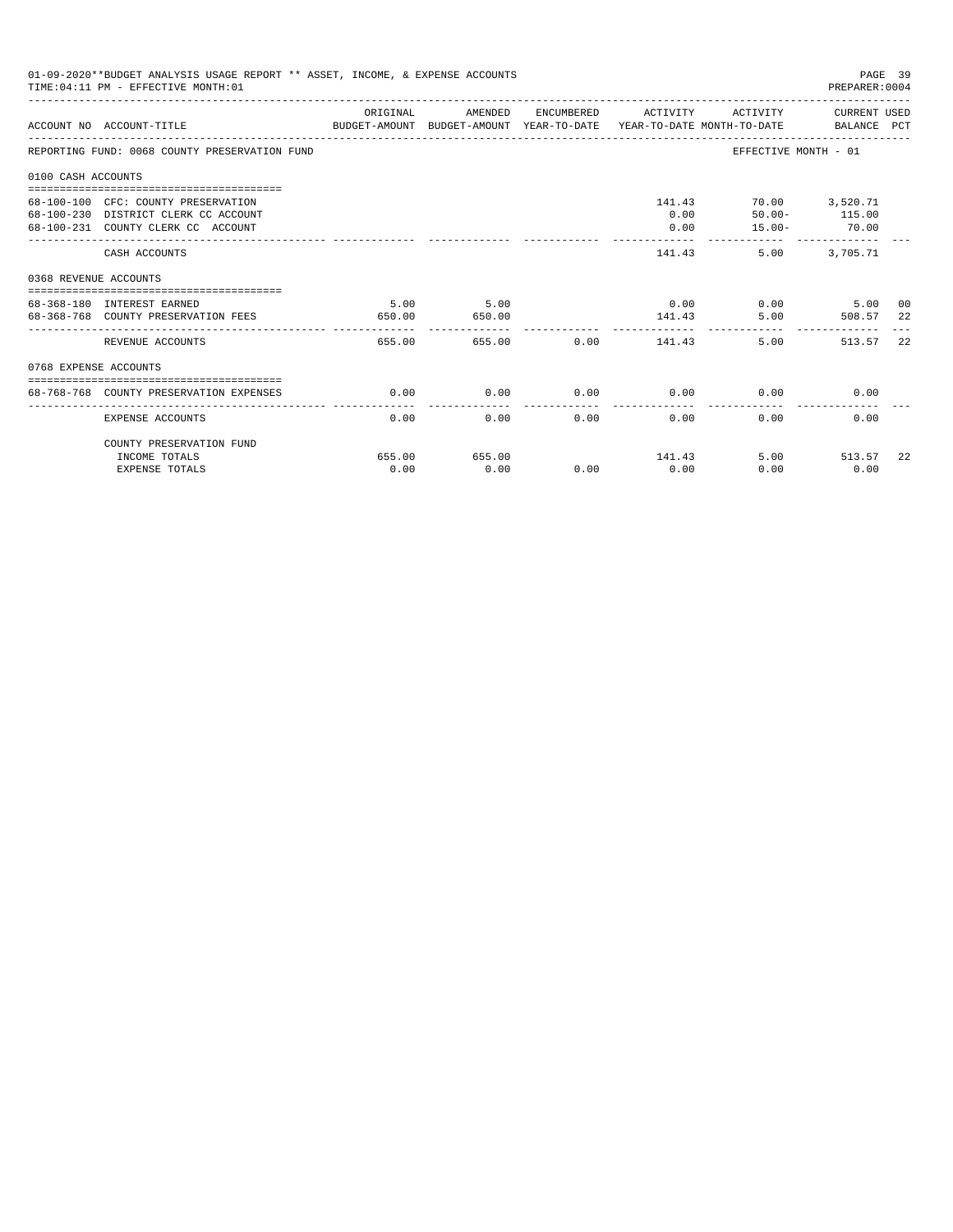| 01-09-2020**BUDGET ANALYSIS USAGE REPORT ** ASSET, INCOME, & EXPENSE ACCOUNTS<br>PAGE 40<br>TIME: 04:11 PM - EFFECTIVE MONTH: 01<br>PREPARER: 0004 |                                                                                                             |          |                                   |      |                |                                              |                             |          |  |
|----------------------------------------------------------------------------------------------------------------------------------------------------|-------------------------------------------------------------------------------------------------------------|----------|-----------------------------------|------|----------------|----------------------------------------------|-----------------------------|----------|--|
|                                                                                                                                                    | BUDGET-AMOUNT BUDGET-AMOUNT YEAR-TO-DATE YEAR-TO-DATE MONTH-TO-DATE BALANCE PCT<br>ACCOUNT NO ACCOUNT-TITLE | ORIGINAL | AMENDED                           |      |                | ENCUMBERED ACTIVITY ACTIVITY CURRENT USED    |                             |          |  |
|                                                                                                                                                    | REPORTING FUND: 0070 INMATE PHONE FUND PROFIT ACCOUNT                                                       |          |                                   |      |                |                                              | EFFECTIVE MONTH - 01        |          |  |
| 0100 CASH ACCOUNTS                                                                                                                                 |                                                                                                             |          |                                   |      |                |                                              |                             |          |  |
|                                                                                                                                                    | 70-100-100 CFC: INMATE PHONE FUND<br>70-100-110 INMATE PHONE CHECKING                                       |          |                                   |      | 0.00           | 497.82 0.00 2,620.98                         | $0.00$ 895.06               |          |  |
|                                                                                                                                                    | CASH ACCOUNTS                                                                                               |          |                                   |      |                | 0.00<br>497.82                               | 3,516.04                    |          |  |
| 0370 REVENUE ACCOUNTS                                                                                                                              |                                                                                                             |          |                                   |      |                |                                              |                             |          |  |
|                                                                                                                                                    | 70-370-180 INTEREST EARNED<br>70-370-770 INMATE PHONE REVENUES                                              |          | $0.00$ 0.00<br>1,000.00 1,000.00  |      | 497.82         | $0.00$ $0.00$ $0.00$ $0.00$<br>$0.00$ 502.18 |                             | 50       |  |
|                                                                                                                                                    | REVENUE ACCOUNTS                                                                                            | -------- | .<br>$1,000.00$ $1,000.00$ $0.00$ |      |                | 497.82                                       | $0.00$ and $0.00$<br>502.18 | 50       |  |
| 0770 EXPENSE ACCOUNTS                                                                                                                              |                                                                                                             |          |                                   |      |                |                                              |                             |          |  |
|                                                                                                                                                    | 70-770-770 INMATE PHONE EXPENSES                                                                            | 300.00   | 300.00                            | 0.00 |                | $0.00$ $0.00$ $0.00$ $300.00$ $00$           |                             |          |  |
|                                                                                                                                                    | EXPENSE ACCOUNTS                                                                                            | 300.00   | 300.00                            | 0.00 | 0.00           | 0.00                                         | 300.00 00                   |          |  |
|                                                                                                                                                    | INMATE PHONE FUND PROFIT ACCOUNT                                                                            |          |                                   |      |                |                                              |                             |          |  |
|                                                                                                                                                    | INCOME TOTALS<br><b>EXPENSE TOTALS</b>                                                                      | 300.00   | 1,000.00 1,000.00<br>300.00       | 0.00 | 497.82<br>0.00 | 0.00                                         | $0.00$ 502.18<br>300.00     | 50<br>00 |  |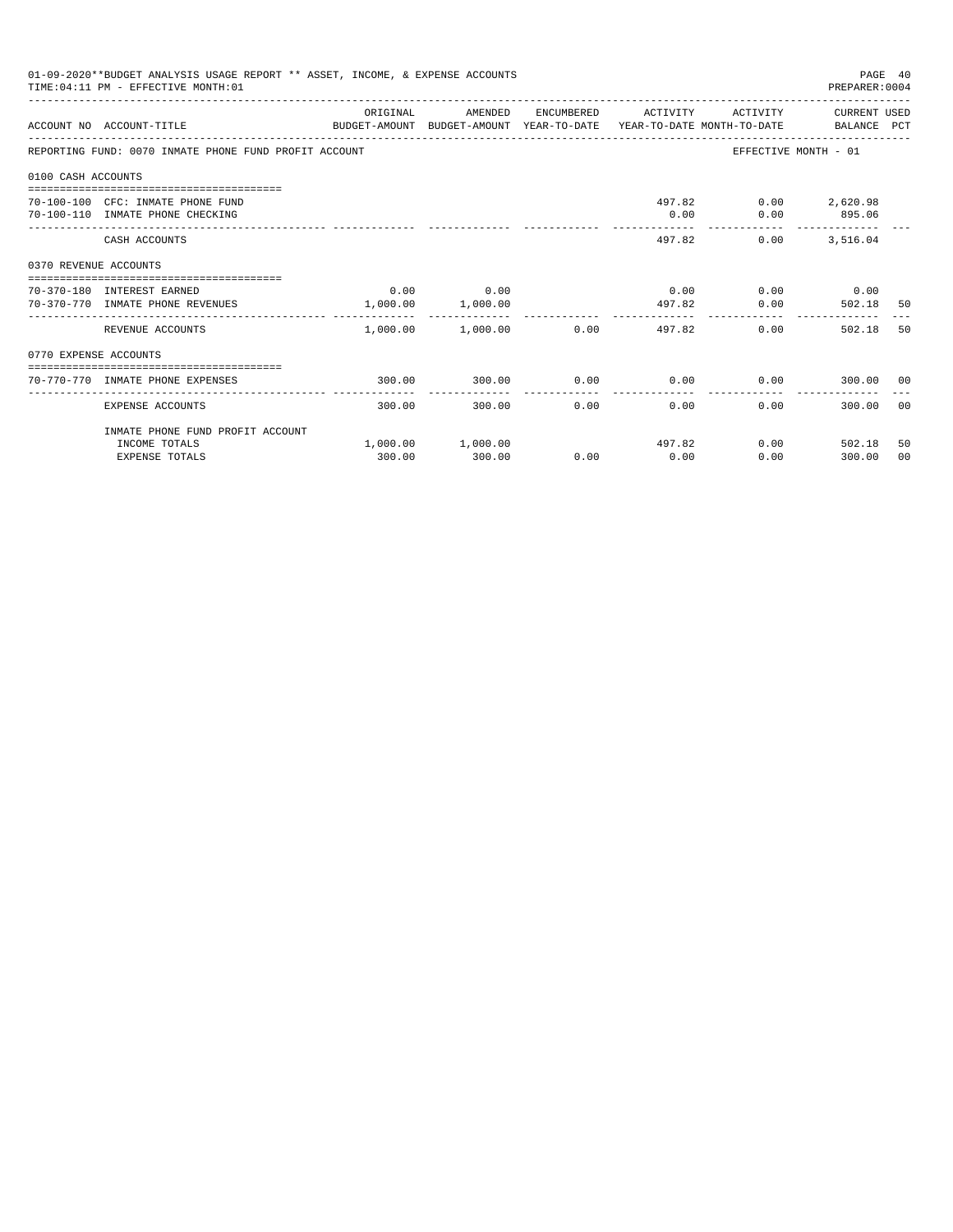| 01-09-2020**BUDGET ANALYSIS USAGE REPORT ** ASSET, INCOME, & EXPENSE ACCOUNTS<br>PAGE 41<br>TIME: 04:11 PM - EFFECTIVE MONTH: 01<br>PREPARER: 0004 |                                                                                                            |                          |         |                  |                |                   |                             |       |  |
|----------------------------------------------------------------------------------------------------------------------------------------------------|------------------------------------------------------------------------------------------------------------|--------------------------|---------|------------------|----------------|-------------------|-----------------------------|-------|--|
|                                                                                                                                                    | ACCOUNT NO ACCOUNT-TITLE COMPUTER ANOUNT BUDGET-AMOUNT HEAR-TO-DATE YEAR-TO-DATE MONTH-TO-DATE BALANCE PCT | OR TGTNAL                | AMENDED | ENCUMBERED       | ACTIVITY       | ACTIVITY          | CURRENT USED                |       |  |
|                                                                                                                                                    | REPORTING FUND: 0072 HOT CHECK FUND                                                                        |                          |         |                  |                |                   | EFFECTIVE MONTH - 01        |       |  |
| 0100 CASH ACCOUNTS                                                                                                                                 |                                                                                                            |                          |         |                  |                |                   |                             |       |  |
|                                                                                                                                                    | 72-100-100 CFC: HOT CHECK FUND                                                                             |                          |         |                  | 0.00           |                   | $0.00$ 2,691.07             |       |  |
|                                                                                                                                                    | CASH ACCOUNTS                                                                                              |                          |         |                  | 0.00           | 0.00              | 2,691.07                    |       |  |
| 0372 REVENUE ACCOUNTS                                                                                                                              |                                                                                                            |                          |         |                  |                |                   |                             |       |  |
|                                                                                                                                                    | 72-372-180 INTEREST EARNED                                                                                 | 0.00                     | 0.00    |                  |                | $0.00$ and $0.00$ | $0.00$ 0.00                 |       |  |
|                                                                                                                                                    | 72-372-772 HOT CHECK REVENUES                                                                              | 580.00                   | 580.00  |                  | 0.00           | 0.00              | 580.00 00                   |       |  |
|                                                                                                                                                    | REVENUE ACCOUNTS                                                                                           | 580.00                   |         | 580.00 0.00      | 0.00           | $0.00 -$          | 580.00                      | - 0.0 |  |
| 0772 EXPENSE ACCOUNTS                                                                                                                              |                                                                                                            |                          |         |                  |                |                   |                             |       |  |
|                                                                                                                                                    | 72-772-772 HOT CHECK EXPENSES                                                                              | 540.00                   |         | 540.00 0.00 0.00 |                |                   | 0.00<br>540.00 00           |       |  |
|                                                                                                                                                    | EXPENSE ACCOUNTS                                                                                           | --------------<br>540.00 | 540.00  | 0.00             | -------------- | 0.00<br>0.00      | 540.00                      | - 0.0 |  |
|                                                                                                                                                    | HOT CHECK FUND                                                                                             |                          |         |                  |                |                   |                             |       |  |
|                                                                                                                                                    | INCOME TOTALS                                                                                              | 580.00                   | 580.00  |                  | 0.00           |                   | $0.00$ and $0.00$<br>580.00 | 00    |  |
|                                                                                                                                                    | <b>EXPENSE TOTALS</b>                                                                                      | 540.00                   | 540.00  | 0.00             | 0.00           | 0.00              | 540.00                      | 00    |  |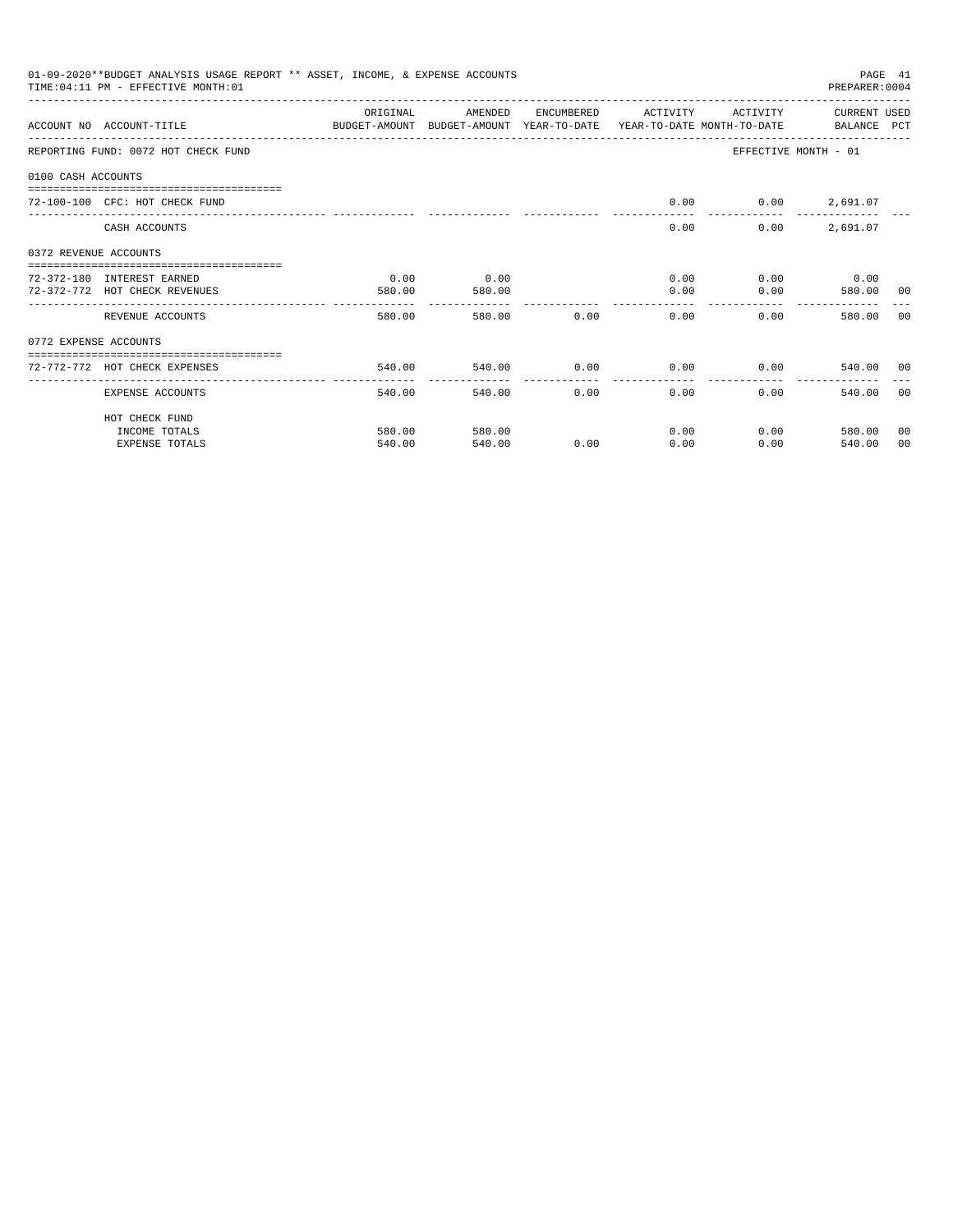|                       | 01-09-2020**BUDGET ANALYSIS USAGE REPORT ** ASSET, INCOME, & EXPENSE ACCOUNTS<br>TIME: 04:11 PM - EFFECTIVE MONTH: 01 |          |                                                                                |            |                   |                                 | PAGE 42<br>PREPARER: 0004   |    |
|-----------------------|-----------------------------------------------------------------------------------------------------------------------|----------|--------------------------------------------------------------------------------|------------|-------------------|---------------------------------|-----------------------------|----|
|                       | ACCOUNT NO ACCOUNT-TITLE                                                                                              | ORIGINAL | AMENDED<br>BUDGET-AMOUNT BUDGET-AMOUNT YEAR-TO-DATE YEAR-TO-DATE MONTH-TO-DATE | ENCUMBERED | ACTIVITY          | ACTIVITY                        | CURRENT USED<br>BALANCE PCT |    |
|                       | REPORTING FUND: 0074 BAIL BOND FUND                                                                                   |          |                                                                                |            |                   | EFFECTIVE MONTH - 01            |                             |    |
| 0100 CASH ACCOUNTS    |                                                                                                                       |          |                                                                                |            |                   |                                 |                             |    |
|                       |                                                                                                                       |          |                                                                                |            |                   |                                 |                             |    |
|                       | 74-100-100 CFC: BAIL BOND FUND                                                                                        |          |                                                                                |            |                   | 1,965.00- 440.00- 35,278.88     |                             |    |
|                       | 74-100-232 JP CREDIT CARD ACCOUNT                                                                                     |          |                                                                                |            |                   | $0.00$ $845.00 - 985.00$        |                             |    |
|                       | CASH ACCOUNTS                                                                                                         |          |                                                                                |            |                   | 1,965.00- 1,285.00- 36,263.88   |                             |    |
| 0374 REVENUE ACCOUNTS |                                                                                                                       |          |                                                                                |            |                   |                                 |                             |    |
|                       |                                                                                                                       |          |                                                                                |            |                   |                                 |                             |    |
|                       | 74-374-180 INTEREST EARNED                                                                                            | 0.00     | 0.00                                                                           |            | 0.00              | 0.00                            | 0.00                        |    |
|                       | 74-374-774 BAIL BOND FEES                                                                                             | 360.00   | 360.00                                                                         |            | 90.00             | 0.00                            | 270.00                      | 25 |
|                       | 74-374-775 SALE OF ESTRAY                                                                                             | 0.00     | 0.00                                                                           |            | 0.00              | 0.00                            | 0.00                        |    |
|                       | 74-374-776 CASH BOND'S                                                                                                | 4,500.00 | 4,500.00                                                                       |            | 3,525.00          | 0.00                            | 975.00                      | 78 |
|                       | REVENUE ACCOUNTS                                                                                                      |          | 4,860.00 4,860.00 0.00                                                         |            | 3,615,00          | 0.00                            | 1,245.00                    | 74 |
| 0774 EXPENSE ACCOUNTS |                                                                                                                       |          |                                                                                |            |                   |                                 |                             |    |
|                       | ------------------------------------                                                                                  |          |                                                                                |            |                   |                                 |                             |    |
|                       | 74-774-774 BAIL BOND EXPENSES                                                                                         | 600.00   | 600.00                                                                         | 0.00       |                   | 15.00 0.00 585.00 03            |                             |    |
|                       | 74-774-775 SALE OF ESTRAY                                                                                             | 0.00     | 0.00                                                                           | 0.00       |                   | $0.00$ 0.00                     | 0.00                        |    |
|                       | 74-774-776 CASH BOND EXPENSES                                                                                         | 600.00   | 600.00                                                                         | 0.00       | 4,720.00<br>.     | 440.00                          | 4,120.00-787                |    |
|                       | EXPENSE ACCOUNTS                                                                                                      |          | $1,200.00$ $1,200.00$                                                          | 0.00       | 4,735,00          | 440.00                          | $3.535.00 - 395$            |    |
|                       | BAIL BOND FUND                                                                                                        |          |                                                                                |            |                   |                                 |                             |    |
|                       | INCOME TOTALS                                                                                                         |          | 4,860.00 4,860.00                                                              |            |                   | 3,615.00   0.00   1,245.00   74 |                             |    |
|                       | <b>EXPENSE TOTALS</b>                                                                                                 | 1,200.00 | 1,200.00                                                                       |            | $0.00$ $4,735.00$ | 440.00                          | $3.535.00 - 395$            |    |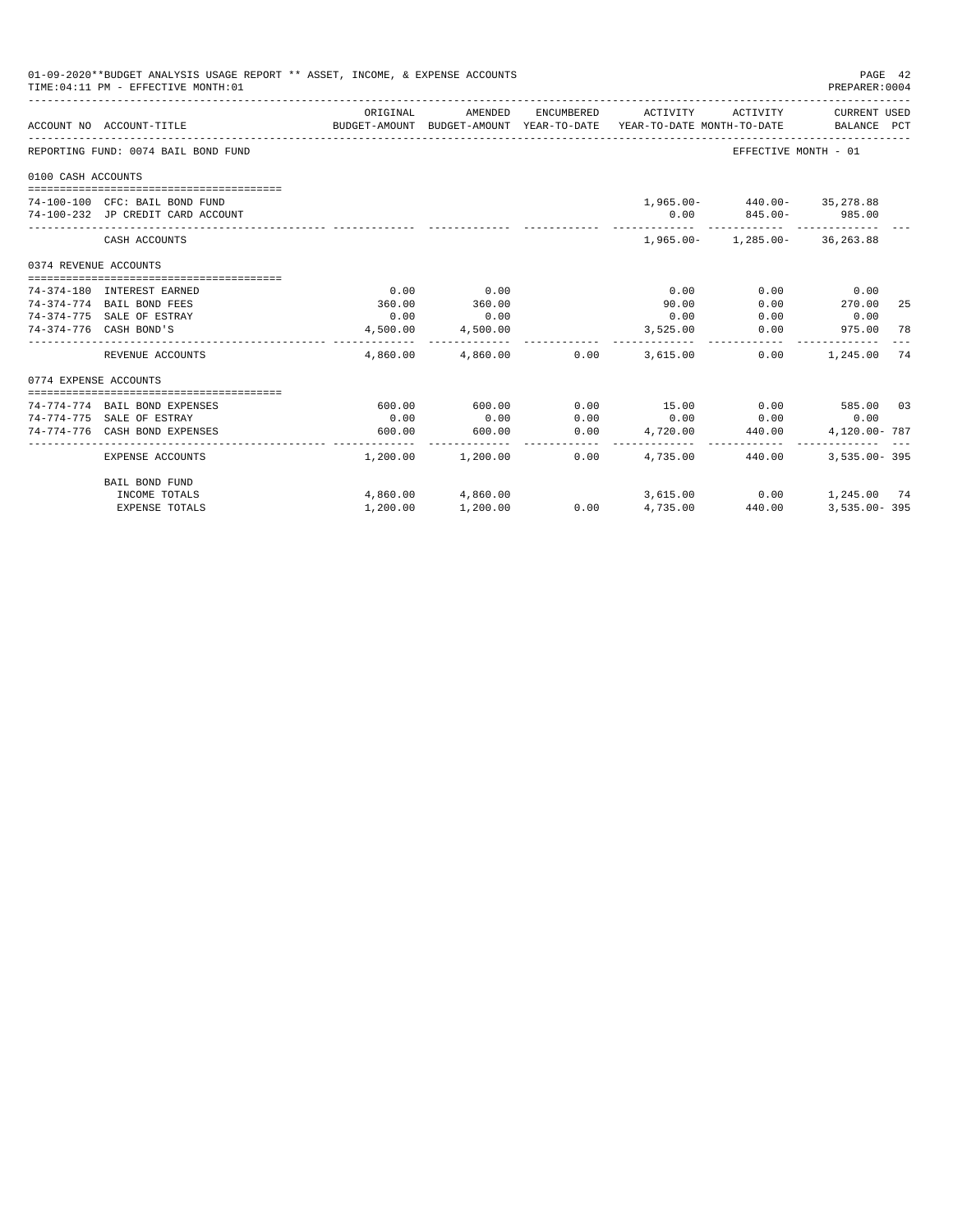| 01-09-2020**BUDGET ANALYSIS USAGE REPORT ** ASSET, INCOME, & EXPENSE ACCOUNTS<br>PAGE 43<br>TIME: 04:11 PM - EFFECTIVE MONTH: 01<br>PREPARER: 0004 |                                                                             |             |                                                     |            |                                                      |                                        |                             |                |  |
|----------------------------------------------------------------------------------------------------------------------------------------------------|-----------------------------------------------------------------------------|-------------|-----------------------------------------------------|------------|------------------------------------------------------|----------------------------------------|-----------------------------|----------------|--|
|                                                                                                                                                    | ACCOUNT NO ACCOUNT-TITLE                                                    | ORIGINAL    | AMENDED<br>BUDGET-AMOUNT BUDGET-AMOUNT YEAR-TO-DATE | ENCUMBERED | ACTIVITY<br>YEAR-TO-DATE MONTH-TO-DATE BALANCE PCT   | ACTIVITY                               | CURRENT USED                |                |  |
|                                                                                                                                                    | REPORTING FUND: 0076 STATE CRIMINAL & CIVIL FEES FUND                       |             |                                                     |            |                                                      | EFFECTIVE MONTH - 01                   |                             |                |  |
| 0100 CASH ACCOUNTS                                                                                                                                 |                                                                             |             |                                                     |            |                                                      |                                        |                             |                |  |
|                                                                                                                                                    |                                                                             |             |                                                     |            |                                                      |                                        |                             |                |  |
|                                                                                                                                                    | 76-100-100 CFC: STATE CRIMINAL & CIVIL FEES                                 |             |                                                     |            | 13,940.34-                                           |                                        | 2,464.10 68,379.88          |                |  |
|                                                                                                                                                    | 76-100-230 DISTRICT CLERK CC ACCOUNT                                        |             |                                                     |            |                                                      | 10.00   1,368.00-   2,937.00           |                             |                |  |
|                                                                                                                                                    | 76-100-231 COUNTY CLERK CC ACCOUNT                                          |             |                                                     |            |                                                      | 2.80 533.06-                           | 2,230.98                    |                |  |
|                                                                                                                                                    | 76-100-232 JP CC ACCOUNT                                                    |             |                                                     |            | 588.30<br>----------- -                              |                                        | 8,098.25- 18,100.90         |                |  |
|                                                                                                                                                    | CASH ACCOUNTS                                                               |             |                                                     |            |                                                      | 13, 339. 24 - 7, 535. 21 - 91, 648. 76 |                             |                |  |
| 0376 REVENUE ACCOUNTS                                                                                                                              |                                                                             |             |                                                     |            |                                                      |                                        |                             |                |  |
|                                                                                                                                                    |                                                                             |             |                                                     |            |                                                      |                                        |                             |                |  |
|                                                                                                                                                    | 76-376-180 INTEREST EARNED                                                  | 0.00        | 0.00                                                |            | 0.00                                                 | 0.00                                   | 0.00                        |                |  |
|                                                                                                                                                    | 76-376-701 DELINQUENT CASES                                                 | 0.00        | 0.00                                                |            | 0.00                                                 | 0.00                                   | 0.00                        |                |  |
|                                                                                                                                                    | 76-376-702 GUARDIANSHIP                                                     | 380.00      | 380.00                                              |            | 60.00                                                | 0.00                                   | 320.00                      | 16             |  |
|                                                                                                                                                    | 76-376-703 DC-CAR-BVS TO TX VITAL STATISTICS                                | 6.00        | 6.00                                                |            | 0.00                                                 | 0.00                                   | 6.00                        | 00             |  |
|                                                                                                                                                    | 76-376-704 PARKS & WILDLIFE                                                 |             | 2,000.00 2,000.00                                   |            | 481.95                                               |                                        | $0.00$ 1,518.05             | 24             |  |
|                                                                                                                                                    | 76-376-776 STATE FEE CRIMINAL & CIVIL                                       |             | 49,000.00 49,000.00                                 |            |                                                      | 4, 267. 73 - 1, 694. 14                | 53, 267. 73<br>------------ | 09             |  |
|                                                                                                                                                    | REVENUE ACCOUNTS                                                            |             |                                                     |            | $51,386.00$ $51,386.00$ $0.00$ $3,725.78$ $1,694.14$ |                                        | 55,111.78                   | 0.7            |  |
| 0776 EXPENSE ACCOUNTS                                                                                                                              |                                                                             |             |                                                     |            |                                                      |                                        |                             |                |  |
|                                                                                                                                                    |                                                                             | 1,000.00    | 1,000.00                                            | 0.00       | 0.00                                                 |                                        | 0.00 1,000.00               | 0 <sup>0</sup> |  |
|                                                                                                                                                    | 76-776-701 DELINQUENT CASES<br>76-776-703 DC-CAR-BVS TO TX VITAL STATISTICS | 75.00       |                                                     | 9.15       | 23.79                                                | 0.00                                   | 42.06                       | 44             |  |
|                                                                                                                                                    | 76-776-704 PARKS & WILDLIFE                                                 | 1,500.00    | 75.00<br>1,500.00                                   | 0.00       | 0.00                                                 | 0.00                                   | 1,500.00                    | 0 <sub>0</sub> |  |
|                                                                                                                                                    | 76-776-776 STATE FEE CRIMINAL & CIVIL                                       | 47,000.00   | 47,000.00                                           | 30.00      | 360.32                                               | 0.00                                   | 46,609.68                   | 01             |  |
|                                                                                                                                                    |                                                                             | ----------- |                                                     |            |                                                      |                                        |                             |                |  |
|                                                                                                                                                    | EXPENSE ACCOUNTS                                                            |             | 49,575,00 49,575,00                                 |            | 39.15<br>384.11                                      | 0.00                                   | 49,151.74 01                |                |  |
|                                                                                                                                                    | STATE CRIMINAL & CIVIL FEES FUND                                            |             |                                                     |            |                                                      |                                        |                             |                |  |
|                                                                                                                                                    | INCOME TOTALS                                                               |             | 51,386.00 51,386.00                                 | 39.15      |                                                      | 3,725.78- 1,694.14 55,111.78           |                             | 07             |  |
|                                                                                                                                                    | <b>EXPENSE TOTALS</b>                                                       | 49,575.00   | 49,575.00                                           | 39.15      | 384.11                                               | 0.00                                   | 49,151.74                   | 01             |  |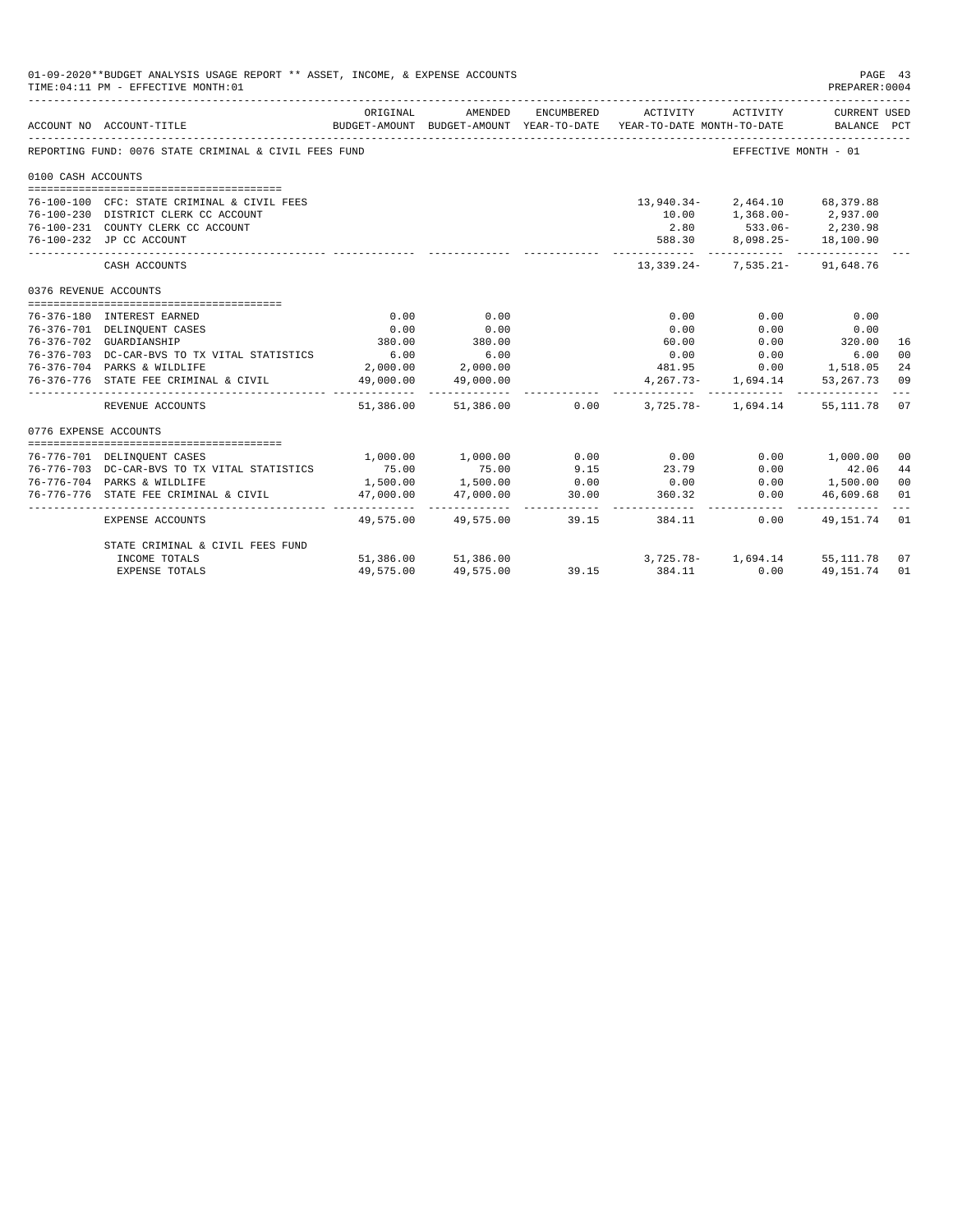|                     | 01-09-2020**BUDGET ANALYSIS USAGE REPORT ** ASSET, INCOME, & EXPENSE ACCOUNTS<br>PAGE 44<br>TIME: 04:11 PM - EFFECTIVE MONTH: 01<br>PREPARER: 0004 |                     |                           |                         |                                                                                 |                                        |                                    |                |  |  |  |
|---------------------|----------------------------------------------------------------------------------------------------------------------------------------------------|---------------------|---------------------------|-------------------------|---------------------------------------------------------------------------------|----------------------------------------|------------------------------------|----------------|--|--|--|
|                     | ACCOUNT NO ACCOUNT-TITLE                                                                                                                           | ORIGINAL            | AMENDED                   | ENCUMBERED              | ACTIVITY<br>BUDGET-AMOUNT BUDGET-AMOUNT YEAR-TO-DATE YEAR-TO-DATE MONTH-TO-DATE | ACTIVITY                               | <b>CURRENT USED</b><br>BALANCE PCT |                |  |  |  |
|                     | REPORTING FUND: 0078 SENIOR CITIZENS FUND                                                                                                          |                     |                           |                         |                                                                                 | EFFECTIVE MONTH - 01                   |                                    |                |  |  |  |
| 0100 CASH ACCOUNTS  |                                                                                                                                                    |                     |                           |                         |                                                                                 |                                        |                                    |                |  |  |  |
|                     | 78-100-100 CFC: SENIOR CITIZENS                                                                                                                    |                     |                           |                         |                                                                                 | 18, 174. 96 - 949. 68 -<br>----------- | $108, 749.10 -$                    |                |  |  |  |
|                     | CASH ACCOUNTS                                                                                                                                      |                     |                           |                         |                                                                                 | 18, 174, 96 - 949, 68 - 108, 749, 10 - |                                    |                |  |  |  |
|                     | 0378 REVENUE ACCOUNTS                                                                                                                              |                     |                           |                         |                                                                                 |                                        |                                    |                |  |  |  |
|                     |                                                                                                                                                    |                     |                           |                         |                                                                                 |                                        |                                    |                |  |  |  |
|                     | 78-378-160 SALE OF FIXED ASSETS                                                                                                                    | 0.00                | 0.00                      |                         | 0.00                                                                            | 0.00                                   | 0.00                               |                |  |  |  |
|                     | 78-378-180 INTEREST EARNED                                                                                                                         | 0.00                | 0.00                      |                         | 0.00                                                                            | 0.00                                   | 0.00                               |                |  |  |  |
|                     | 78-378-710 WCTCOG PROGRAM                                                                                                                          | 22,000.00           | 22,000.00                 |                         | 4,818.15                                                                        | 0.00                                   | 17,181.85                          | 2.2.           |  |  |  |
|                     | 78-378-711 DEPT OF HUMAN RESOURCES                                                                                                                 | 0.00                | 0.00                      |                         | 0.00                                                                            | 0.00                                   | 0.00                               |                |  |  |  |
|                     | 78-378-712 FOOD DONATIONS                                                                                                                          | 10,000.00           | 10,000.00                 |                         | 2,065.96                                                                        | 264.50                                 | 7.934.04                           | 21             |  |  |  |
|                     | 78-378-713 BUILDING RENT                                                                                                                           | 0.00                | 0.00                      |                         | 0.00                                                                            | 0.00                                   | 0.00                               |                |  |  |  |
|                     | 78-378-714 DEPT OF AGING & DISABILITY                                                                                                              | 15,000.00           | 15,000.00                 |                         | 3,111.66                                                                        | 0.00                                   | 11,888.34                          | 21             |  |  |  |
|                     | 78-378-715 GIFT DONATIONS                                                                                                                          | 300.00              | 300.00                    |                         | 200.00                                                                          | 0.00                                   | 100.00                             | 67             |  |  |  |
|                     | 78-378-716 OTHER INCOME                                                                                                                            | 80.00               | 80.00                     |                         | 0.00                                                                            | 0.00                                   | 80.00                              | 00             |  |  |  |
|                     | 78-378-815 INCOME FROM OTHER FUNDS                                                                                                                 | 0.00<br>----------- | 0.00<br>----------        |                         | 0.00<br>-----------                                                             | 0.00<br>-----------                    | 0.00<br>------------               | $- - -$        |  |  |  |
|                     | REVENUE ACCOUNTS                                                                                                                                   | 47,380.00           | 47,380.00                 | 0.00                    | 10,195.77                                                                       | 264.50                                 | 37,184.23                          | 22             |  |  |  |
|                     | 0778 EXPENSE ACCOUNTS                                                                                                                              |                     |                           |                         |                                                                                 |                                        |                                    |                |  |  |  |
|                     | 78-778-100 SALARY - GENERAL PAYROLL                                                                                                                | 21,912.00           | 21,912.00                 | 0.00                    | 5,899.25                                                                        | 0.00                                   | 16,012.75                          | 27             |  |  |  |
|                     | 78-778-105 LONGEVITY PAY                                                                                                                           | 600.00              | 600.00                    | 0.00                    | 0.00                                                                            | 0.00                                   | 600.00                             | 00             |  |  |  |
|                     | 78-778-110 SALARY - FULL TIME (PART TIME)                                                                                                          | 33,813.00           | 33,813.00                 | 0.00                    | 8,654.50                                                                        | 0.00                                   | 25,158.50                          | 26             |  |  |  |
|                     | 78-778-200 FICA EXPENSE                                                                                                                            | 4,263.00            | 4,263.00                  | 0.00                    | 1,113.31                                                                        | 0.00                                   | 3,149.69                           | 26             |  |  |  |
|                     | 78-778-205 RETIREMENT                                                                                                                              | 4,587.00            | 4,587.00                  | 0.00                    | 1,197.73                                                                        | 0.00                                   | 3,389.27                           | 26             |  |  |  |
| 78-778-300 TRAVEL   |                                                                                                                                                    | 1,500.00            | 1,500.00                  | 178.76                  | 0.00                                                                            | 0.00                                   | 1,321.24                           | 12             |  |  |  |
| 78-778-305 SUPPLIES |                                                                                                                                                    | 2,000.00            | 2,000.00                  | 127.99                  | 429.80                                                                          | 153.28                                 | 1,442.21                           | 28             |  |  |  |
|                     | 78-778-310 COMMUNICATIONS                                                                                                                          | 1,182.00            | 1,182.00                  | 0.00                    | 365.35                                                                          | 64.08                                  | 816.65                             | 31             |  |  |  |
|                     | 78-778-320 REPAIRS & MAINTENANCE                                                                                                                   | 2,000.00            | 2,000.00                  | 55.90                   | 75.00                                                                           | 0.00                                   | 1,869.10                           | 07             |  |  |  |
|                     | 78-778-333 LAST YEARS BILLS                                                                                                                        | 0.00                | 0.00                      | 0.00                    | 7.00                                                                            | 0.00                                   | $7.00 -$                           |                |  |  |  |
|                     | 78-778-380 UTILITIES                                                                                                                               | 6,500.00            | 6,500.00                  | 0.00                    | 1,463.36                                                                        | 0.00                                   | 5,036.64                           | 23             |  |  |  |
|                     | 78-778-400 NEW EQUIPMENT                                                                                                                           | 5,450.00            | 5,450.00                  | 0.00                    | 0.00                                                                            | 0.00                                   | 5,450.00                           | 0 <sub>0</sub> |  |  |  |
| 78-778-680          | VAN EXPENSE                                                                                                                                        | 4,500.00            | 4,500.00                  | 730.19                  | 824.30                                                                          | 0.00                                   | 2,945.51                           | 35             |  |  |  |
|                     | 78-778-685 NEW VAN - BUDGET AMENDMENT 2019                                                                                                         | 0.00                | 0.00                      | 0.00                    | 0.00                                                                            | 0.00                                   | 0.00                               |                |  |  |  |
|                     | 78-778-690 EDIBLE GOODS                                                                                                                            | 25,000.00           | 25,000.00                 | 17,197.20               | 6,986.43                                                                        | 0.00                                   | 816.37                             | 97             |  |  |  |
|                     | 78-778-692 PAPER GOODS                                                                                                                             | 7,900.00            | 7,900.00                  | 1,762.65                | 1,180.01                                                                        | 0.00                                   | 4,957.34                           | 37             |  |  |  |
|                     | 78-778-693 GIFT EXPENSE                                                                                                                            | 200.00              | 200.00                    | 48.71                   | 0.00                                                                            | 0.00                                   | 151.29                             | 24             |  |  |  |
|                     | EXPENSE ACCOUNTS                                                                                                                                   | .<br>121,407.00     | -----------<br>121,407.00 | ----------<br>20,101.40 | -----------<br>28,196.04                                                        | -----------<br>217.36                  | 73,109.56                          | $- - -$<br>40  |  |  |  |
|                     | SENIOR CITIZENS FUND                                                                                                                               |                     |                           |                         |                                                                                 |                                        |                                    |                |  |  |  |
|                     | INCOME TOTALS                                                                                                                                      | 47,380.00           | 47,380.00                 |                         | 10,195.77                                                                       | 264.50                                 | 37,184.23                          | 22             |  |  |  |
|                     | <b>EXPENSE TOTALS</b>                                                                                                                              | 121,407.00          | 121,407.00                | 20,101.40               | 28,196.04                                                                       | 217.36                                 | 73,109.56                          | 40             |  |  |  |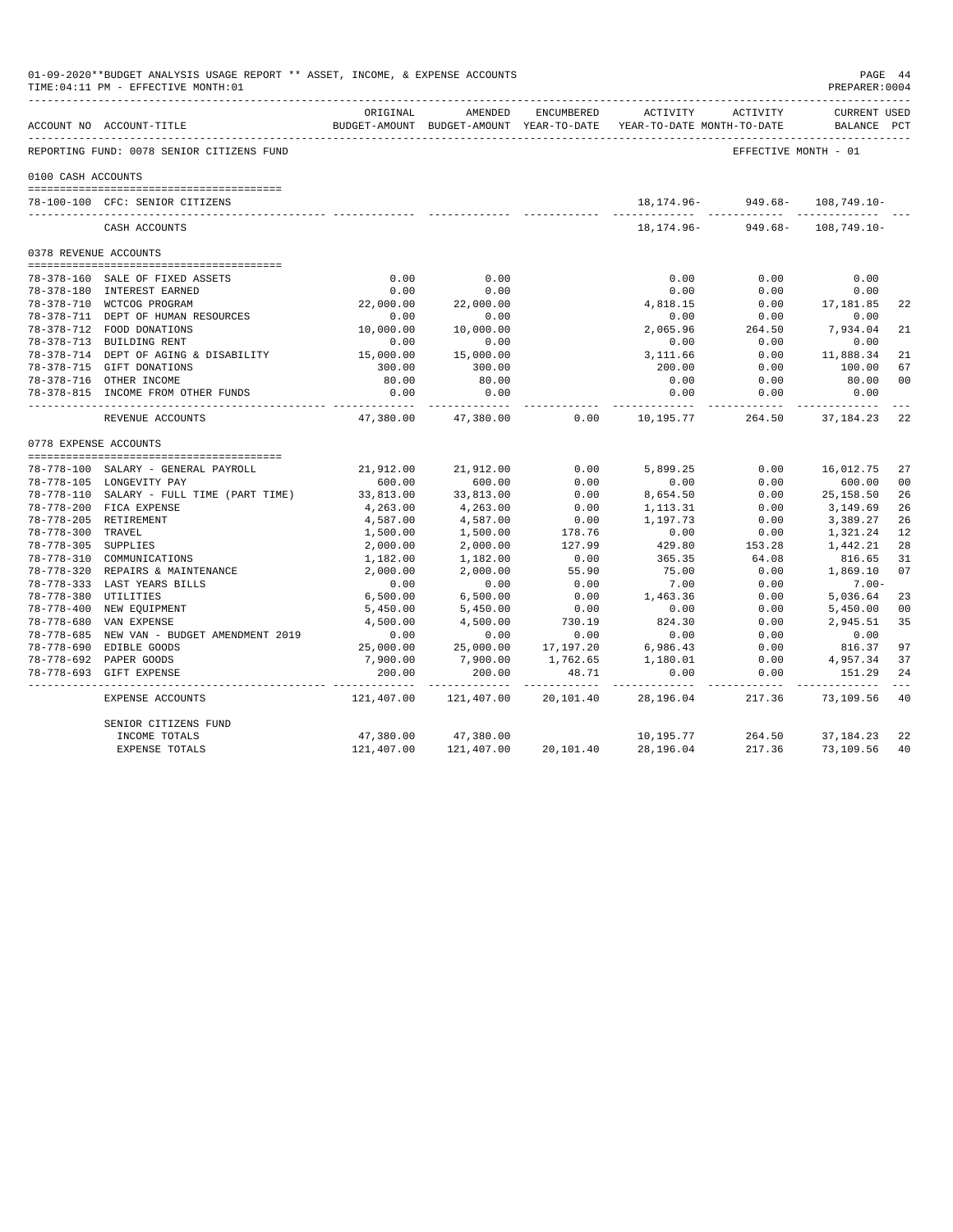| 01-09-2020**BUDGET ANALYSIS USAGE REPORT ** ASSET, INCOME, & EXPENSE ACCOUNTS<br>PAGE 45<br>TIME: 04:11 PM - EFFECTIVE MONTH: 01<br>PREPARER: 0004 |                                                                                                            |              |                        |            |                       |          |                      |    |  |
|----------------------------------------------------------------------------------------------------------------------------------------------------|------------------------------------------------------------------------------------------------------------|--------------|------------------------|------------|-----------------------|----------|----------------------|----|--|
|                                                                                                                                                    | ACCOUNT NO ACCOUNT-TITLE COMPUTER ANOUNT BUDGET-AMOUNT HEAR-TO-DATE YEAR-TO-DATE MONTH-TO-DATE BALANCE PCT | ORIGINAL     | AMENDED                | ENCUMBERED | ACTIVITY              | ACTIVITY | CURRENT USED         |    |  |
|                                                                                                                                                    | REPORTING FUND: 0080 LEOSE GRANT FUND                                                                      |              |                        |            |                       |          | EFFECTIVE MONTH - 01 |    |  |
| 0100 CASH ACCOUNTS                                                                                                                                 |                                                                                                            |              |                        |            |                       |          |                      |    |  |
|                                                                                                                                                    | 80-100-100 CFC: LEOSE GRANT CHECKING                                                                       |              |                        |            | 0.00                  |          | $0.00$ 3,511.69      |    |  |
|                                                                                                                                                    | CASH ACCOUNTS                                                                                              |              |                        |            | 0.00                  | 0.00     | 3,511.69             |    |  |
| 0380 REVENUE ACCOUNTS                                                                                                                              |                                                                                                            |              |                        |            |                       |          |                      |    |  |
|                                                                                                                                                    | 80-380-180 INTEREST EARNED                                                                                 | 0.00         | 0.00                   |            | 0.00                  |          | $0.00$ 0.00          |    |  |
|                                                                                                                                                    | 80-380-800 LEOSE GRANT REVENUES                                                                            | 1,300.00     | 1,300.00               |            | 0.00                  |          | $0.00$ 1,300.00 00   |    |  |
|                                                                                                                                                    | REVENUE ACCOUNTS                                                                                           | ------------ | 1,300.00 1,300.00 0.00 |            | 0.00                  | 0.00     | 1,300.00 00          |    |  |
| 0800 EXPENSE ACCOUNTS                                                                                                                              |                                                                                                            |              |                        |            |                       |          |                      |    |  |
|                                                                                                                                                    | 80-800-800 LEOSE GRANT EXPENSES                                                                            |              | 1,300.00 1,300.00 0.00 |            | 0.00                  |          | $0.00$ 1,300.00 00   |    |  |
|                                                                                                                                                    | -------------------- -<br>EXPENSE ACCOUNTS                                                                 | ---------    | 1,300.00 1,300.00      | 0.00       | -------------<br>0.00 | 0.00     | 1,300.00 00          |    |  |
|                                                                                                                                                    | LEOSE GRANT FUND                                                                                           |              |                        |            |                       |          |                      |    |  |
|                                                                                                                                                    | INCOME TOTALS                                                                                              |              | 1,300.00 1,300.00      |            | 0.00                  |          | $0.00$ 1,300.00      | 00 |  |
|                                                                                                                                                    | <b>EXPENSE TOTALS</b>                                                                                      | 1,300.00     | 1,300.00               | 0.00       | 0.00                  | 0.00     | 1,300.00             | 00 |  |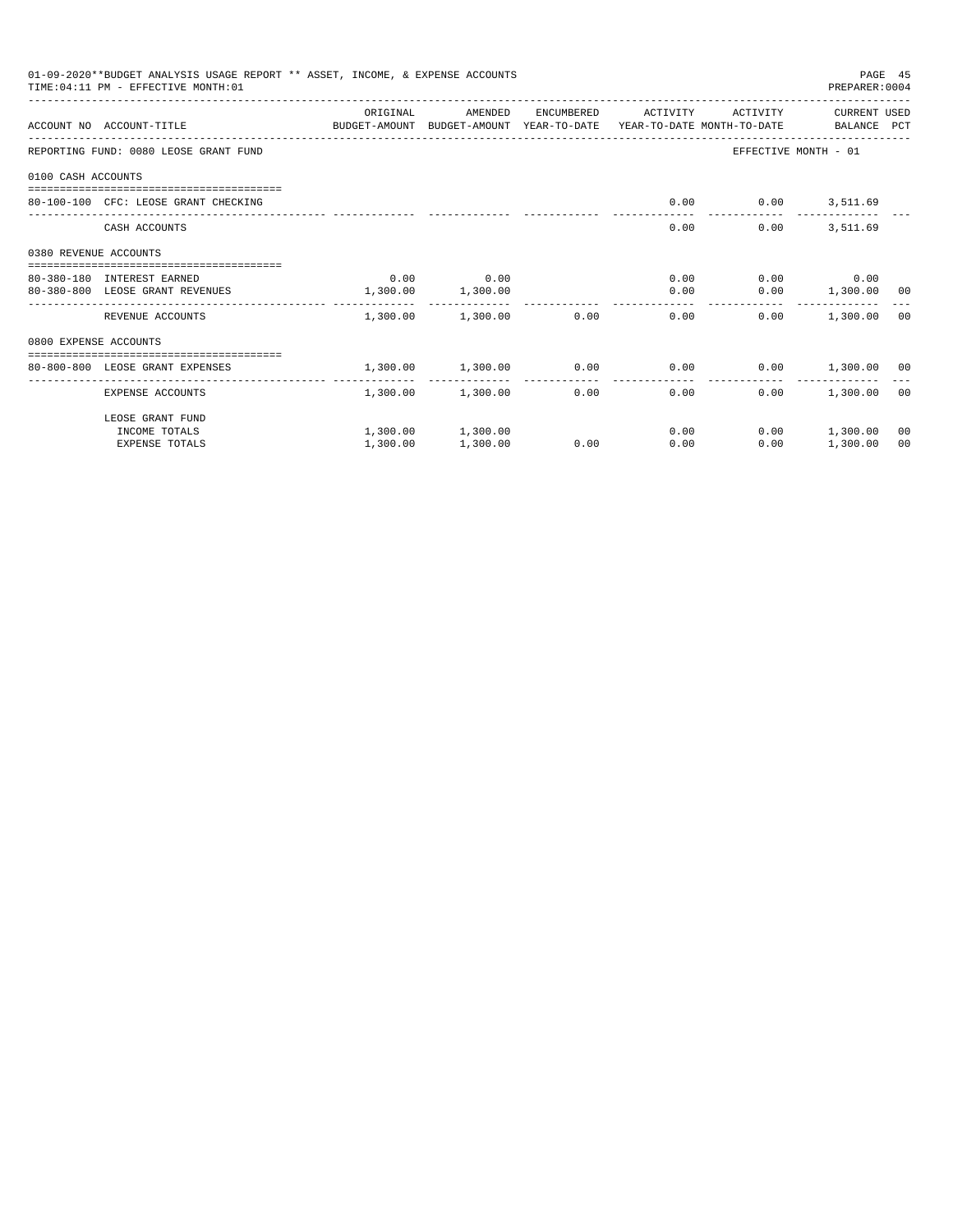|                       | 01-09-2020**BUDGET ANALYSIS USAGE REPORT ** ASSET, INCOME, & EXPENSE ACCOUNTS<br>PAGE 46<br>TIME: 04:11 PM - EFFECTIVE MONTH: 01<br>PREPARER: 0004<br>AMENDED ENCUMBERED ACTIVITY ACTIVITY CURRENT USED |          |                            |  |                                                                                                 |                                                  |                    |    |  |  |  |
|-----------------------|---------------------------------------------------------------------------------------------------------------------------------------------------------------------------------------------------------|----------|----------------------------|--|-------------------------------------------------------------------------------------------------|--------------------------------------------------|--------------------|----|--|--|--|
|                       | ACCOUNT NO ACCOUNT-TITLE CONTROL BUDGET-AMOUNT BUDGET-AMOUNT YEAR-TO-DATE YEAR-TO-DATE MONTH-TO-DATE BALANCE PCT                                                                                        | ORIGINAL |                            |  |                                                                                                 |                                                  |                    |    |  |  |  |
|                       | REPORTING FUND: 0082 JUSTICE COURT TECHNOLOGY FUND                                                                                                                                                      |          |                            |  |                                                                                                 | EFFECTIVE MONTH - 01                             |                    |    |  |  |  |
| 0100 CASH ACCOUNTS    |                                                                                                                                                                                                         |          |                            |  |                                                                                                 |                                                  |                    |    |  |  |  |
|                       | 82-100-100 CFC: JUSTICE COURT TECH CHECKING<br>82-100-232 JP CC ACCOUNT                                                                                                                                 |          |                            |  |                                                                                                 | 1,581.77- 13.87 6,864.47<br>24.00 327.15- 816.09 |                    |    |  |  |  |
|                       | CASH ACCOUNTS                                                                                                                                                                                           |          |                            |  |                                                                                                 | 1,557.77- 313.28- 7,680.56                       |                    |    |  |  |  |
| 0380 REVENUE ACCOUNTS |                                                                                                                                                                                                         |          |                            |  |                                                                                                 |                                                  |                    |    |  |  |  |
|                       |                                                                                                                                                                                                         |          | $0.00$ 0.00                |  |                                                                                                 |                                                  |                    |    |  |  |  |
|                       | 82-380-180 INTEREST EARNED<br>82-380-820 JUSTICE COURT TECH FEES 1,500.00 1,500.00 1,500.00 554.31                                                                                                      |          |                            |  | $0.00$ $0.00$ $0.00$ $0.00$                                                                     |                                                  | 57.87 945.69 37    |    |  |  |  |
|                       | REVENUE ACCOUNTS                                                                                                                                                                                        |          | $1.500.00$ $1.500.00$ 0.00 |  | 554.31                                                                                          | 57.87                                            | 945.69             | 37 |  |  |  |
| 0820 EXPENSE ACCOUNTS |                                                                                                                                                                                                         |          |                            |  |                                                                                                 |                                                  |                    |    |  |  |  |
|                       |                                                                                                                                                                                                         |          |                            |  |                                                                                                 |                                                  |                    |    |  |  |  |
|                       | 82-820-333 LAST YEARS BILLS<br>82-820-820 JUSTICE COURT TECH EXPENSES                                                                                                                                   |          |                            |  | $0.00$ $0.00$ $0.00$ $1,740.93$ $0.00$ $1,740.93$ $0.00$<br>$1,500.00$ $1,500.00$ $0.00$ $0.00$ |                                                  | $0.00$ 1,500.00 00 |    |  |  |  |
|                       | EXPENSE ACCOUNTS                                                                                                                                                                                        |          |                            |  | $1.500.00$ $1.500.00$ $0.00$ $1.740.93$                                                         |                                                  | $0.00$ 240.93-116  |    |  |  |  |
|                       |                                                                                                                                                                                                         |          |                            |  |                                                                                                 |                                                  |                    |    |  |  |  |
|                       | JUSTICE COURT TECHNOLOGY FUND<br>INCOME TOTALS                                                                                                                                                          |          |                            |  | $1,500.00$ $1,500.00$ $554.31$                                                                  |                                                  | 57.87 945.69 37    |    |  |  |  |
|                       | EXPENSE TOTALS                                                                                                                                                                                          | 1,500.00 | 1,500.00                   |  | $0.00$ 1,740.93 0.00 240.93-116                                                                 |                                                  |                    |    |  |  |  |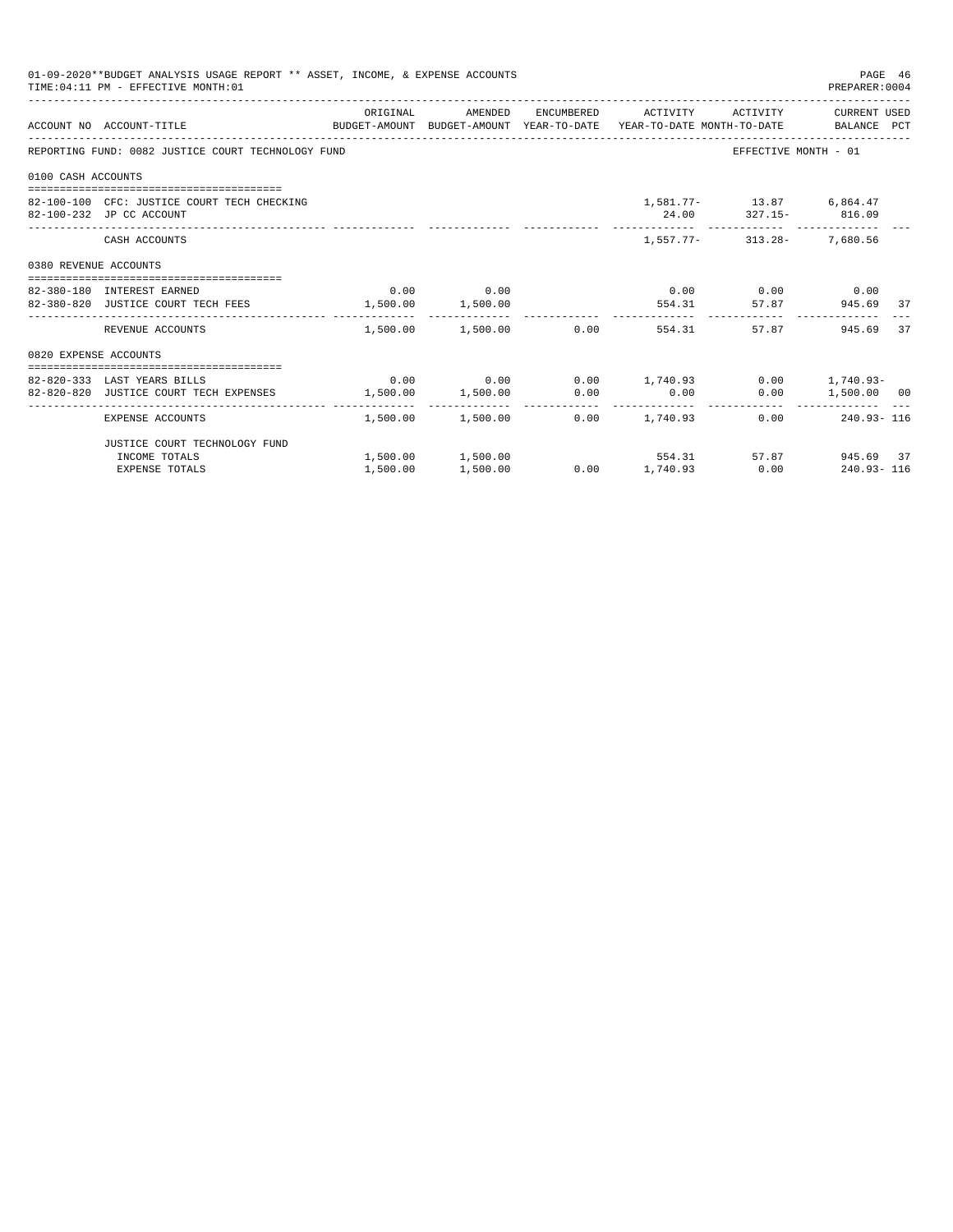|                       | 01-09-2020**BUDGET ANALYSIS USAGE REPORT ** ASSET, INCOME, & EXPENSE ACCOUNTS<br>TIME: 04:11 PM - EFFECTIVE MONTH: 01 |                         |                            |                      |                |                                                                                                                              | PAGE 47<br>PREPARER:0004 |    |
|-----------------------|-----------------------------------------------------------------------------------------------------------------------|-------------------------|----------------------------|----------------------|----------------|------------------------------------------------------------------------------------------------------------------------------|--------------------------|----|
|                       | ACCOUNT NO ACCOUNT-TITLE                                                                                              | ORIGINAL                | AMENDED                    |                      |                | ENCUMBERED ACTIVITY ACTIVITY CURRENT USED<br>BUDGET-AMOUNT BUDGET-AMOUNT YEAR-TO-DATE YEAR-TO-DATE MONTH-TO-DATE BALANCE PCT |                          |    |
|                       | REPORTING FUND: 0084 FC DRUG FORFEITURE FUND                                                                          |                         |                            |                      |                | EFFECTIVE MONTH - 01                                                                                                         |                          |    |
| 0100 CASH ACCOUNTS    |                                                                                                                       |                         |                            |                      |                |                                                                                                                              |                          |    |
|                       |                                                                                                                       |                         |                            |                      |                |                                                                                                                              |                          |    |
|                       | 84-100-100 CFC: FC DRUG FORFEITURE CHECKING                                                                           |                         |                            |                      |                | $743.28 - 743.28 - 743.28$                                                                                                   |                          |    |
|                       | 84-100-150 CFC: FC DRUG FORFEITURE CHECKING                                                                           |                         |                            |                      |                | 642.91- 743.28- 44,533.05                                                                                                    |                          |    |
|                       | CASH ACCOUNTS                                                                                                         |                         |                            |                      |                | $1.386.19 - 1.486.56 - 43.789.77$                                                                                            |                          |    |
| 0384 REVENUE ACCOUNTS |                                                                                                                       |                         |                            |                      |                |                                                                                                                              |                          |    |
|                       |                                                                                                                       |                         |                            |                      |                |                                                                                                                              |                          |    |
|                       | 84-384-180 INTEREST EARNED                                                                                            | 0.00                    | 0.00                       |                      |                | $110.57$ 0.00 $110.57+$                                                                                                      |                          |    |
|                       | 84-384-840 FC DRUG FORFEITURE REVENUES                                                                                | 0.00                    | 0.00                       |                      | 0.00           | 0.00                                                                                                                         | 0.00                     |    |
|                       | REVENUE ACCOUNTS                                                                                                      | 0.00                    | 0.00                       |                      | $0.00$ 110.57  | 0.00                                                                                                                         | $110.57+$                |    |
| 0840 EXPENSE ACCOUNTS |                                                                                                                       |                         |                            |                      |                |                                                                                                                              |                          |    |
|                       |                                                                                                                       |                         |                            |                      |                |                                                                                                                              |                          |    |
|                       | 84-840-110 ADMIN ASSISTANT - SUPPLEMENT                                                                               | 0.00                    | 0.00                       | 0.00                 | 0.00           | 0.00                                                                                                                         | 0.00                     |    |
|                       | 84-840-200 FICA EXPENSE                                                                                               | 0.00                    | 0.00                       | 0.00                 | 0.00           | 0.00                                                                                                                         | 0.00                     |    |
|                       | 84-840-205 RETIREMENT EXPENSE                                                                                         | 0.00                    | 0.00                       | 0.00                 | 0.00           | 0.00                                                                                                                         | 0.00                     |    |
|                       | 84-840-210 MEDICAL INSURANCE                                                                                          | 0.00                    | 0.00                       | 0.00                 | 0.00           | 0.00                                                                                                                         | 0.00                     |    |
|                       | 84-840-333 LAST YEARS BILLS                                                                                           | 0.00                    |                            |                      |                | $0.00$ $1,040.68$ $0.00$ $0.00$ $1,040.68$                                                                                   |                          |    |
|                       | 84-840-840 FC DRUG FORFEITURE EXPENSES                                                                                | 46,000.00<br>__________ | 46,000.00<br>------------- | 0.00<br>------------ | -------------- | 743.28 743.28 45,256.72                                                                                                      |                          | 02 |
|                       | <b>EXPENSE ACCOUNTS</b>                                                                                               |                         |                            |                      |                | 46,000.00  46,000.00  1,040.68  743.28  743.28  44,216.04  04                                                                |                          |    |
|                       | FC DRUG FORFEITURE FUND                                                                                               |                         |                            |                      |                |                                                                                                                              |                          |    |
|                       | INCOME TOTALS                                                                                                         | 0.00                    | 0.00                       |                      |                | $110.57$ 0.00 $110.57+$                                                                                                      |                          |    |
|                       | <b>EXPENSE TOTALS</b>                                                                                                 | 46,000.00               | 46,000.00 1,040.68         |                      | 743.28         | 743.28                                                                                                                       | 44,216.04 04             |    |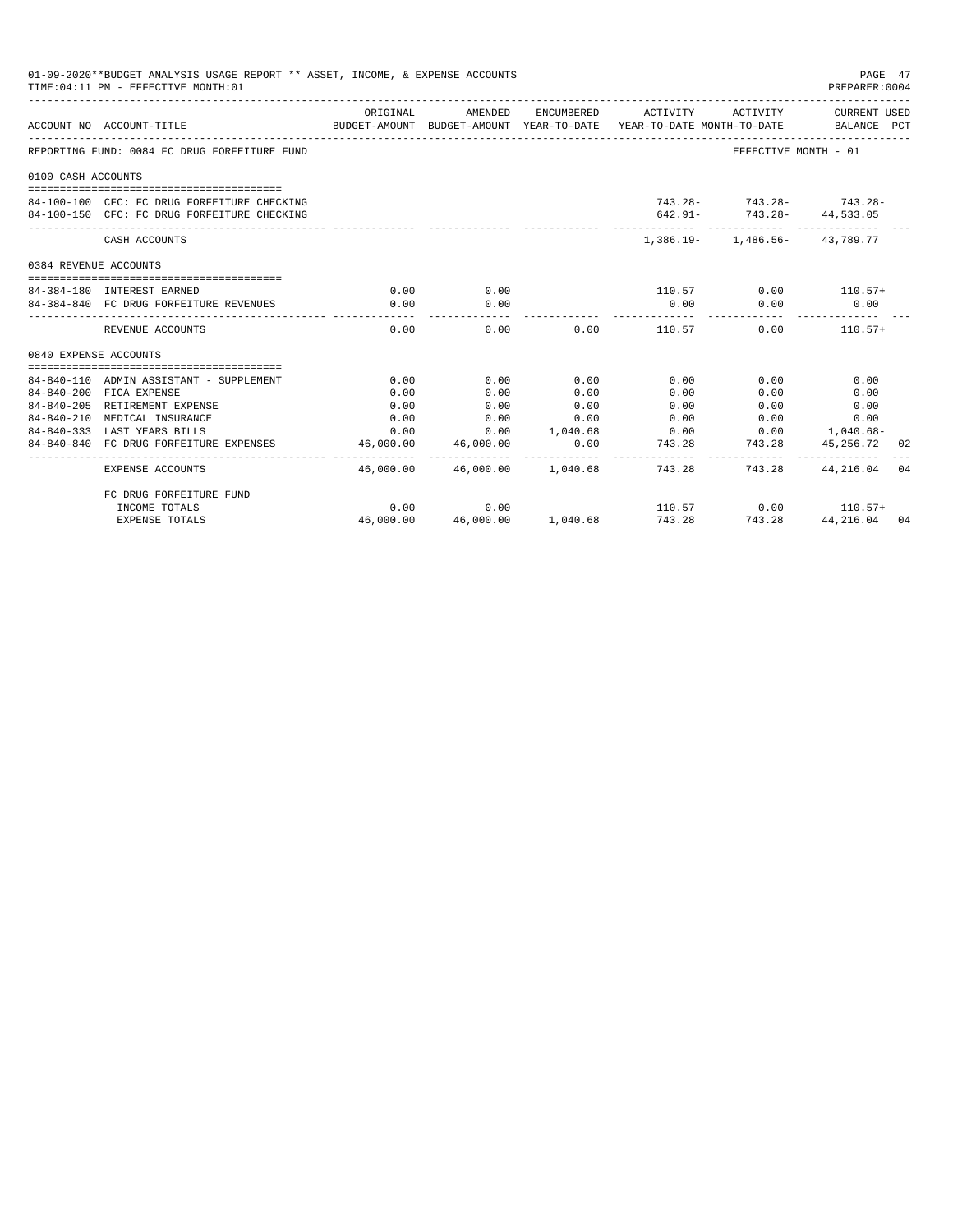| 01-09-2020**BUDGET ANALYSIS USAGE REPORT ** ASSET, INCOME, & EXPENSE ACCOUNTS<br>TIME: 04:11 PM - EFFECTIVE MONTH: 01 |                                        |                                                                                             |                                                           |      |        |                                           |                      | PAGE 48<br>PREPARER: 0004 |  |
|-----------------------------------------------------------------------------------------------------------------------|----------------------------------------|---------------------------------------------------------------------------------------------|-----------------------------------------------------------|------|--------|-------------------------------------------|----------------------|---------------------------|--|
|                                                                                                                       | ACCOUNT NO ACCOUNT-TITLE               | ORIGINAL<br>BUDGET-AMOUNT BUDGET-AMOUNT YEAR-TO-DATE YEAR-TO-DATE MONTH-TO-DATE BALANCE PCT | AMENDED                                                   |      |        | ENCUMBERED ACTIVITY ACTIVITY CURRENT USED |                      |                           |  |
|                                                                                                                       | REPORTING FUND: 0088 AIRPORT FUND      |                                                                                             |                                                           |      |        |                                           | EFFECTIVE MONTH - 01 |                           |  |
| 0100 CASH ACCOUNTS                                                                                                    |                                        |                                                                                             |                                                           |      |        |                                           |                      |                           |  |
|                                                                                                                       | 88-100-100 CFC - AIRPORT FUND          |                                                                                             |                                                           |      |        | 521.00   0.00   21,126.58                 |                      |                           |  |
|                                                                                                                       | CASH ACCOUNTS                          |                                                                                             |                                                           |      |        | 0.00<br>521.00                            | 21, 126.58           |                           |  |
| 0380 REVENUE ACCOUNTS                                                                                                 |                                        |                                                                                             |                                                           |      |        |                                           |                      |                           |  |
|                                                                                                                       | 88-380-180 INTEREST EARNED             |                                                                                             | $0.00$ 0.00                                               |      | 0.00   | $0.00$ 0.00                               |                      |                           |  |
|                                                                                                                       | 88-380-810 AIRPORT REVENUES            | $4,780.00$ $4,780.00$                                                                       |                                                           |      |        | 825.00   0.00   3,955.00   17             |                      |                           |  |
|                                                                                                                       | REVENUE ACCOUNTS                       |                                                                                             | $4.780.00$ $4.780.00$ $0.00$ $825.00$                     |      |        | 0.00                                      | 3,955,00 17          |                           |  |
| 0800 EXPENSE ACCOUNTS                                                                                                 |                                        |                                                                                             |                                                           |      |        |                                           |                      |                           |  |
|                                                                                                                       |                                        |                                                                                             |                                                           |      |        |                                           |                      |                           |  |
|                                                                                                                       | 88-800-120 PART TIME SALARY            | 0.00                                                                                        | 0.00                                                      | 0.00 | 0.00   | 0.00                                      | 0.00                 |                           |  |
|                                                                                                                       | 88-800-200 FICA - EMPLOYER MATCH       | 0.00                                                                                        | 0.00                                                      | 0.00 | 0.00   | 0.00                                      | 0.00                 |                           |  |
|                                                                                                                       | 88-800-205 RETIREMENT - EMPLOYER MATCH | 0.00                                                                                        | $0.00$ $0.00$ $0.00$ $0.00$<br>3,000.00 3,000.00 1,175.58 |      |        |                                           | 0.00<br>0.00         |                           |  |
|                                                                                                                       | 88-800-810 AIRPORT EXPENSES            |                                                                                             |                                                           |      | 304.00 | 0.00                                      | 1,520.42 49          |                           |  |
|                                                                                                                       | EXPENSE ACCOUNTS                       |                                                                                             | 3,000.00 3,000.00 1,175.58                                |      |        | 304.00<br>0.00                            | 1,520.42 49          |                           |  |
|                                                                                                                       | AIRPORT FUND                           |                                                                                             |                                                           |      |        |                                           |                      |                           |  |
|                                                                                                                       | INCOME TOTALS                          |                                                                                             | 4,780.00 4,780.00                                         |      | 825.00 | 0.00                                      | 3,955.00 17          |                           |  |
|                                                                                                                       | <b>EXPENSE TOTALS</b>                  | 3,000.00                                                                                    | 3,000.00 1,175.58 304.00                                  |      |        | 0.00                                      | 1,520.42 49          |                           |  |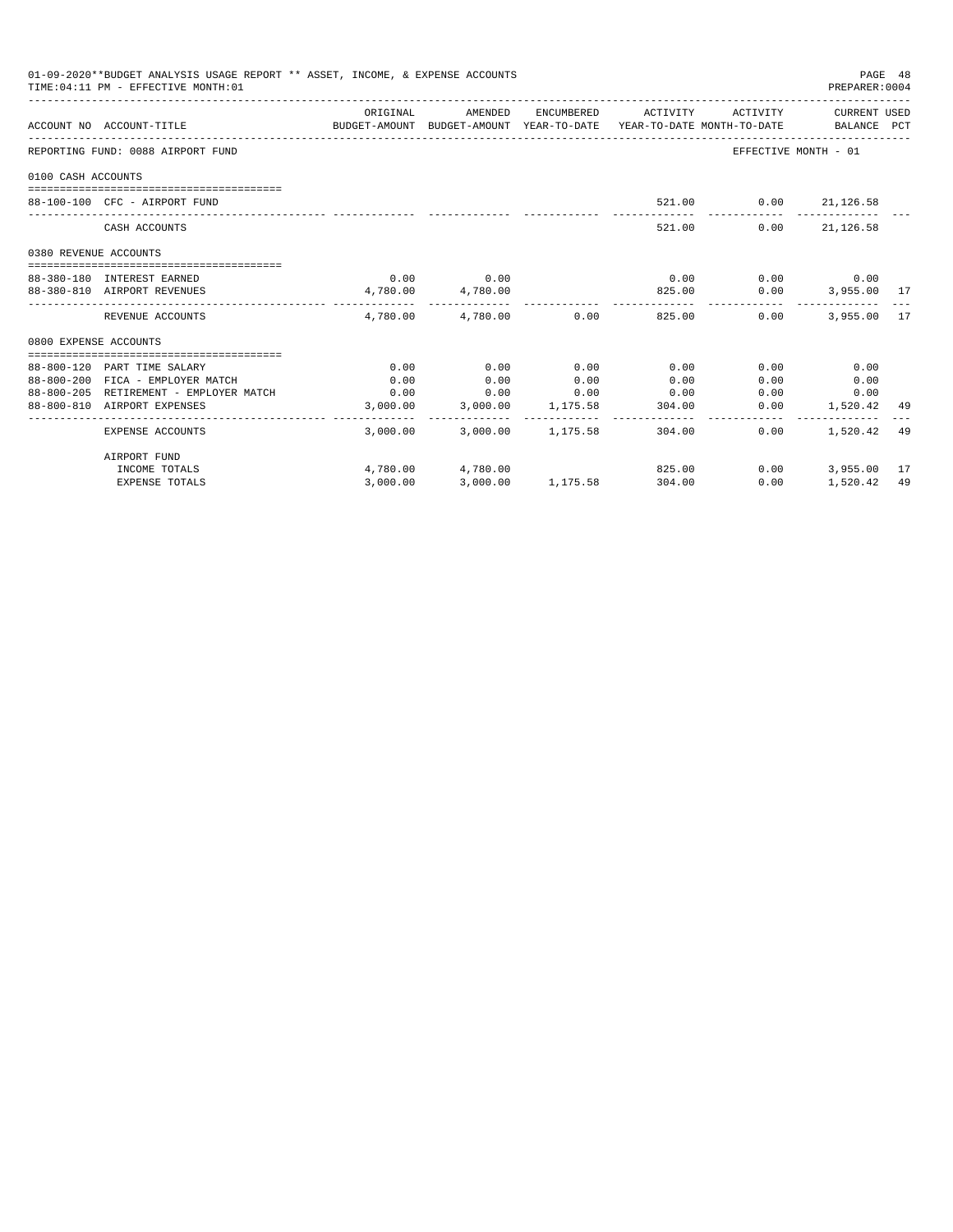| 01-09-2020**BUDGET ANALYSIS USAGE REPORT ** ASSET, INCOME, & EXPENSE ACCOUNTS<br>TIME: 04:11 PM - EFFECTIVE MONTH: 01 |                                                                                                             |               |                                |      |                     |                                                          | PAGE 49<br>PREPARER: 0004 |  |
|-----------------------------------------------------------------------------------------------------------------------|-------------------------------------------------------------------------------------------------------------|---------------|--------------------------------|------|---------------------|----------------------------------------------------------|---------------------------|--|
|                                                                                                                       | ACCOUNT NO ACCOUNT-TITLE<br>BUDGET-AMOUNT BUDGET-AMOUNT YEAR-TO-DATE YEAR-TO-DATE MONTH-TO-DATE BALANCE PCT | ORIGINAL      | AMENDED                        |      | ENCUMBERED ACTIVITY |                                                          | ACTIVITY CURRENT USED     |  |
|                                                                                                                       | REPORTING FUND: 0092 PRE-TRIAL DIVERSION PROGRAM                                                            |               |                                |      |                     |                                                          | EFFECTIVE MONTH - 01      |  |
| 0100 CASH ACCOUNTS                                                                                                    |                                                                                                             |               |                                |      |                     |                                                          |                           |  |
|                                                                                                                       | 92-100-100 PRE-TRIAL CHECKING<br>92-100-222 PRE-TRIAL CHECKING                                              |               |                                |      |                     | $0.00$ $0.00$ $0.00$ $0.00$<br>5,645.27 500.00 30,382.58 |                           |  |
|                                                                                                                       | CASH ACCOUNTS                                                                                               |               |                                |      |                     | 5,645.27 500.00 30,382.58                                |                           |  |
| 0399 REVENUE ACCOUNTS                                                                                                 |                                                                                                             |               |                                |      |                     |                                                          |                           |  |
|                                                                                                                       | 92-399-180 INTEREST EARNED<br>92-399-920 PRE-TRIAL FEES                                                     | $3.00$ $3.00$ | 12,500.00 12,500.00            |      |                     | 68.76 0.00 65.76+292<br>5,580.00 500.00 6,920.00 45      |                           |  |
|                                                                                                                       | REVENUE ACCOUNTS                                                                                            | . <i>.</i> .  | 12,503.00  12,503.00  0.00     |      | -----------         | 5,648.76 500.00                                          | 6,854.24 45               |  |
| 0929 EXPENSE ACCOUNT                                                                                                  |                                                                                                             |               |                                |      |                     |                                                          |                           |  |
|                                                                                                                       | 92-929-929 PRE-TRIAL EXPENSE                                                                                | 0.00          | 0.00                           | 0.00 |                     | $0.00$ 0.00                                              | 0.00                      |  |
|                                                                                                                       | EXPENSE ACCOUNT                                                                                             | 0.00          | 0.00                           | 0.00 | 0.00                | 0.00                                                     | 0.00                      |  |
|                                                                                                                       | PRE-TRIAL DIVERSION PROGRAM                                                                                 |               |                                |      |                     |                                                          |                           |  |
|                                                                                                                       | INCOME TOTALS<br><b>EXPENSE TOTALS</b>                                                                      | 0.00          | 12,503.00    12,503.00<br>0.00 | 0.00 | 0.00                | 5,648.76 500.00 6,854.24 45<br>0.00                      | 0.00                      |  |